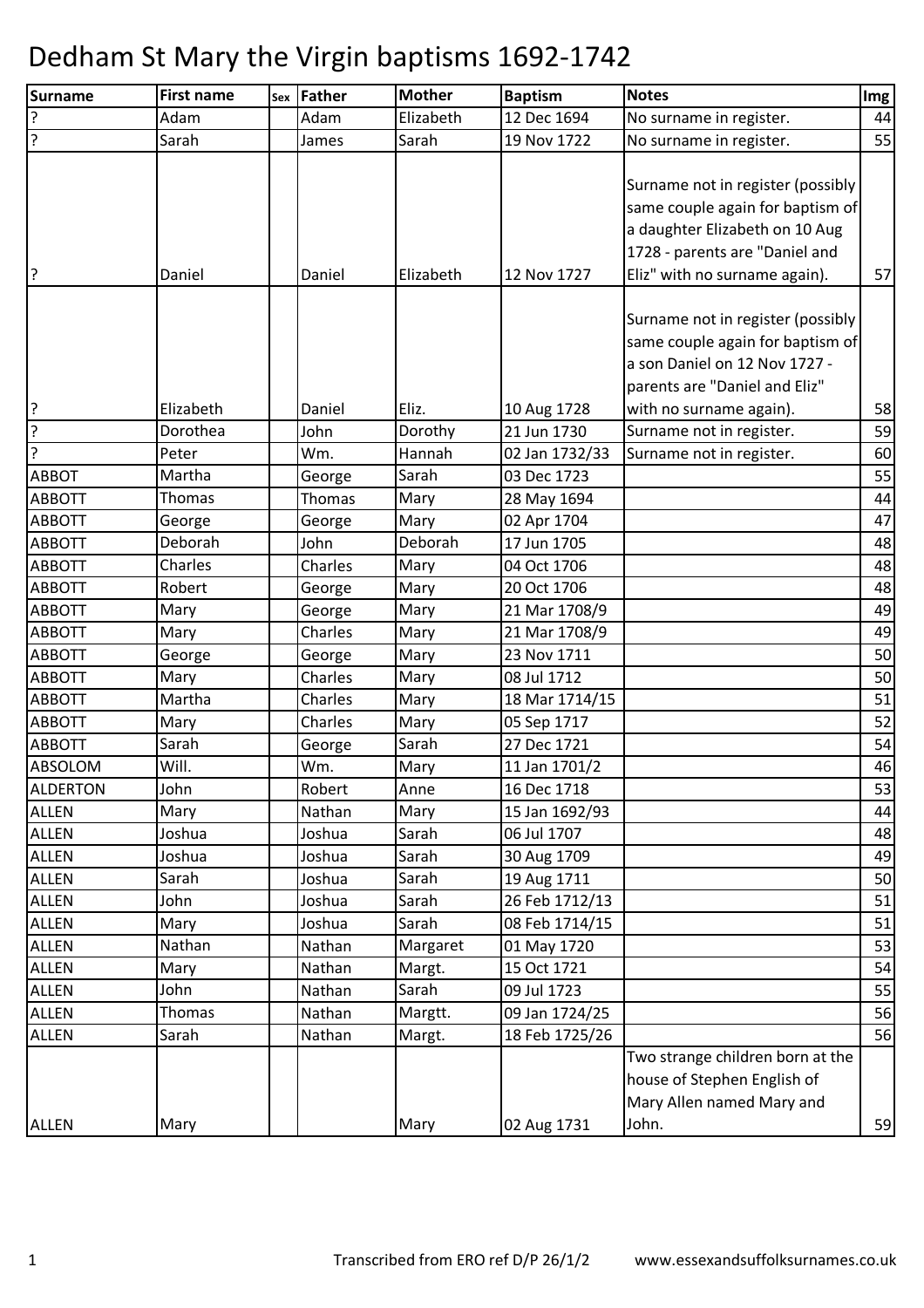| Surname          | <b>First name</b> |   | sex Father      | <b>Mother</b> | <b>Baptism</b> | <b>Notes</b>                     | Img |
|------------------|-------------------|---|-----------------|---------------|----------------|----------------------------------|-----|
|                  |                   |   |                 |               |                | Two strange children born at the |     |
|                  |                   |   |                 |               |                | house of Stephen English of      |     |
|                  |                   |   |                 |               |                | Mary Allen named Mary and        |     |
| <b>ALLEN</b>     | John              |   |                 | Mary          | 02 Aug 1731    | John.                            | 59  |
| <b>ALLESTON</b>  | Elizab.           |   | Tho.            | Eliza.        | 17 Sep 1696    |                                  | 45  |
| <b>ALLESTON</b>  | Ann               |   | Tho.            | Eliz.         | 12 Dec 1697    |                                  | 45  |
| <b>ALLESTON</b>  | Mary              |   | Tho.            | Eliz.         | 30 Jul 1699    |                                  | 46  |
| <b>ALLESTON</b>  | Eliz.             |   | Edw.            | Alice         | 01 Nov 1702    |                                  | 47  |
| <b>ALLESTON</b>  | Elis.             |   | Tho.            | Sarah         | * Mar 1723/4   | Day of month unclear             | 55  |
| <b>ALLIN</b>     | Pathah            |   | Nathan          | Mary          | 16 Dec 1694    |                                  | 44  |
| <b>ALLIN</b>     | Mary              |   | Nathan.         | Mary          | 03 Jan 1697/98 |                                  | 45  |
| <b>ALLIN</b>     | Sarah             |   | Nathan          | Mary          | 30 Jan 1699/00 |                                  | 46  |
| <b>ALLISTON</b>  | Ann               |   | Edw.            | Alice         | 15 Mar 1700/1  |                                  | 46  |
| <b>ALLISTON</b>  | John              |   | Thomas          | Eliza.        | 11 Apr 1703    |                                  | 47  |
| <b>ALLISTON</b>  | Mary              |   | Edward          | Alice         | 24 Mar 1704/5  |                                  | 47  |
| <b>ALLISTON</b>  | Matthew           |   | Thomas          | Elizabeth     | 14 Oct 1705    |                                  | 48  |
| <b>ALLISTON</b>  | Sarah             |   | Tho.            | Sarah         | 04 Sep 1725    |                                  | 56  |
| <b>ALLISTON</b>  | James             |   | James           | Mary          | 18 Mar 1725/26 |                                  | 56  |
| <b>ALLISTON</b>  | Isaac             |   | Isaac           | Margaret      | 14 Sep 1729    |                                  | 58  |
| <b>ALLISTON</b>  | Daniel            | M | James           | Mary          | 12 Dec 1736    |                                  | 63  |
|                  | Richard           |   |                 |               |                | Base born son of Margaret        |     |
| <b>ALLISTON</b>  | Chetwood          | M |                 | Margaret      | 23 Feb 1738/39 | Alliston, widow                  | 135 |
| <b>ALLISTONE</b> | William           |   | Edward          | Alice         | 08 Apr 1707    |                                  | 48  |
| <b>ALLISTONE</b> | Sarah             |   | Edward          | Alice         | 14 Nov 1709    |                                  | 49  |
| <b>AMBROSE</b>   | William           | M | William         | Mary          | 16 Jan 1736/37 |                                  | 63  |
| <b>AMNER</b>     | Elianor           |   | William         |               | 08 Apr 1694    |                                  | 44  |
| <b>AMNER</b>     | Wm                |   | Wm              | Eliz.         | 21 Nov 1696    |                                  | 45  |
| <b>ANGER</b>     | Robert            |   | Nathaniel       | Elizab.       | 05 Mar 1692/93 |                                  | 44  |
|                  |                   |   |                 |               |                |                                  |     |
| <b>ANGIER</b>    | <b>Bezaliel</b>   |   | <b>Bezaliel</b> | Dorcas        | 29 Oct 1704    | Entered on the same page twice.  | 47  |
| <b>ANGIER</b>    | Dorcas            |   | Bezaleel        | Dorcas        | 29 Oct 1705    |                                  | 48  |
| ANGIER           | Bezaleel          |   | Bezaleel        | Dorcas        | 01 Sep 1706    |                                  | 48  |
| ANGIER           | Daniel            |   | <b>Bezaliel</b> | Dorcas        | 25 Jul 1708    |                                  | 49  |
| <b>ANGIER</b>    | Dorcas            |   | Bezaleel        | Dorcas        | 23 Jul 1710    |                                  | 50  |
| <b>ANGIER</b>    | Mary              |   | <b>Bezaleel</b> | Dorcas        | 28 Feb 1712/13 |                                  | 51  |
| <b>ANGIER</b>    | Bezaliel          |   | <b>Bezaliel</b> | Dorcas        | 17 Jan 1713/14 |                                  | 51  |
| ANGIER           | Mary              |   | Bezaleel        | Dorcas        | 22 Sep 1717    |                                  | 52  |
| ANGIER           | Stephen           |   | Stephen         | Anna          | 10 Apr 1718    |                                  | 53  |
| <b>ANGIER</b>    | Mary              |   | Stephen         | Hannah        | 26 Nov 1720    |                                  | 54  |
| <b>ANGIER</b>    | James             |   | <b>Bezaliel</b> | Dorcas        | 25 Jul 1721    |                                  | 54  |
| <b>APPLEBY</b>   | Sarah             |   | Danl.           | Sarah         | 29 Aug 1725    |                                  | 56  |
| <b>APPLEBY</b>   | Daniel            |   | Danl.           | Sarah         | 12 Mar 1727/28 |                                  | 57  |
| <b>APPLEBY</b>   | Mary              |   | Danl.           | Sarah         | 17 Jun 1730    |                                  | 59  |
| <b>APPLEBY</b>   | Matthew           |   | Edward          | Sarah         | 18 Mar 1732/33 |                                  | 60  |
| <b>ARCHER</b>    | Samuel            |   | Samuel          | Marg.         | 06 Oct 1698    |                                  | 46  |
| <b>ARCHER</b>    | Christian         |   | Sam.            | Marg.         | 10 Jan 1700/1  |                                  | 46  |
| <b>ARCHER</b>    | Amy               |   | Samuel          | Margaret      | 02 Jan 1703/4  |                                  | 47  |
| <b>ASKEW</b>     | John              | M | John            | Mary          | 07 Feb 1736/37 |                                  | 63  |
| <b>ASKEW</b>     | Thomas            | M | John            | Mary          | 21 Jul 1739    |                                  | 136 |
|                  |                   |   |                 |               |                |                                  |     |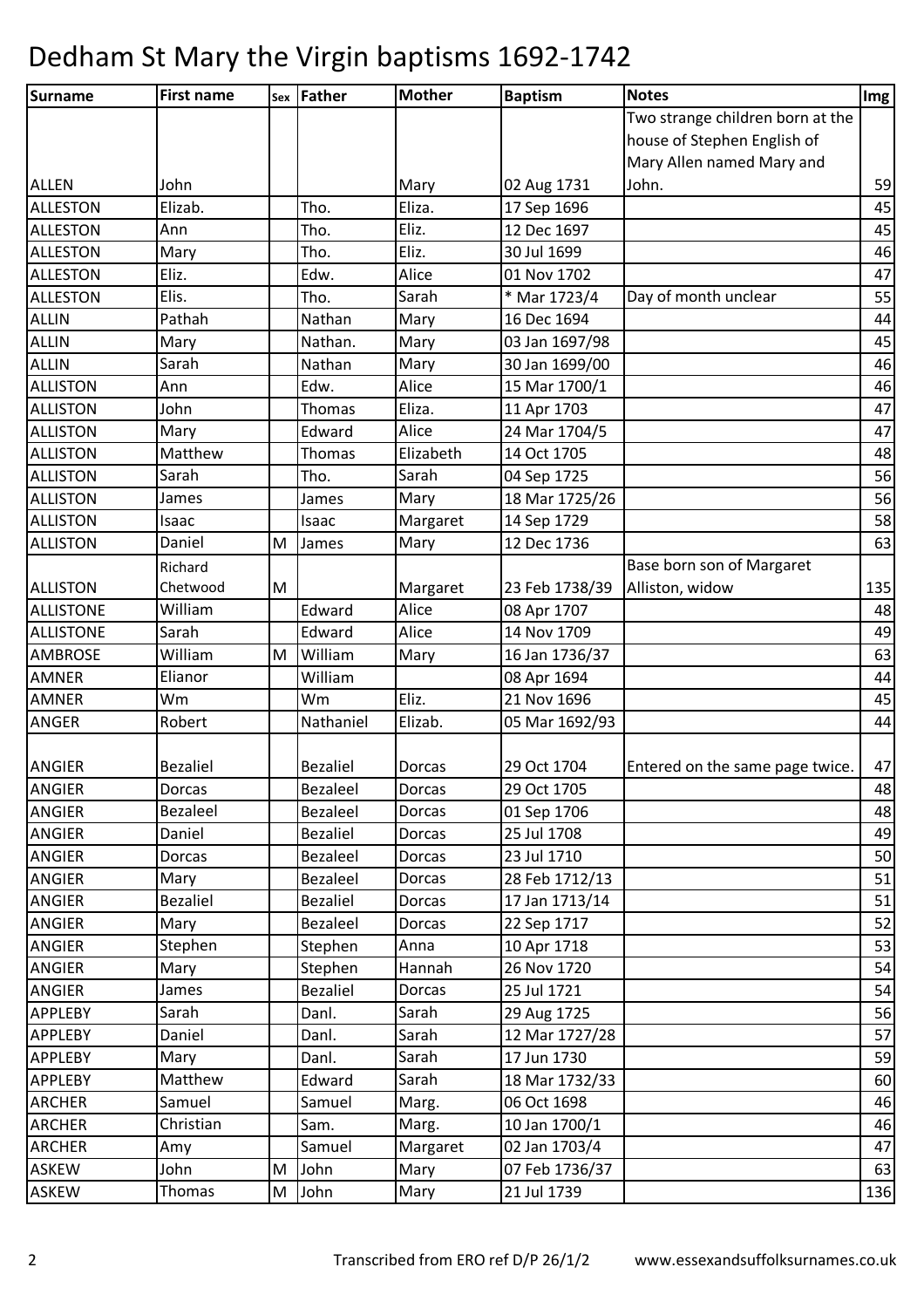| <b>Surname</b> | <b>First name</b> |   | sex Father    | <b>Mother</b> | <b>Baptism</b> | <b>Notes</b>                                                                                                                           | Img |
|----------------|-------------------|---|---------------|---------------|----------------|----------------------------------------------------------------------------------------------------------------------------------------|-----|
| <b>BACON</b>   | Estofidelis       |   | Tho           | Estofidelis   | 16 Mar 1692/93 |                                                                                                                                        | 44  |
| <b>BACON</b>   | Susan             |   | Josyah        | Susan         | 20 Aug 1696    |                                                                                                                                        | 45  |
| <b>BACON</b>   | Walter            |   | Josiah        | Susan         | 23 Aug 1697    |                                                                                                                                        | 45  |
| <b>BACON</b>   | Mary              |   | Tho.          | Mary          | 25 May 1701    |                                                                                                                                        | 46  |
| <b>BACON</b>   | Sarah             |   | Nath.         | Sarah         | 22 Aug 1702    |                                                                                                                                        | 47  |
| <b>BACON</b>   | Tho.              |   | Tho.          | Mary          | 14 Feb 1702/3  |                                                                                                                                        | 47  |
| <b>BACON</b>   | Ruth              |   | Thomas        | Mary          | 03 Sep 1704    |                                                                                                                                        | 47  |
| <b>BACON</b>   | Martha            |   | William       | Anne          | 02 Jul 1711    |                                                                                                                                        | 50  |
| <b>BACON</b>   | John              |   | Nathaneel     | Mary          | 11 Jul 1731    |                                                                                                                                        | 59  |
| <b>BAINES</b>  | Robert            |   | Robert        | Elizabeth     | 01 Apr 1705    |                                                                                                                                        | 47  |
| <b>BAINES</b>  | William           |   | Robert        | Elizabeth     | 12 Oct 1707    |                                                                                                                                        | 48  |
| <b>BAINES</b>  | Thomas            |   | Robert        | Elizabeth     | 02 Apr 1711    |                                                                                                                                        | 50  |
| <b>BAINS</b>   | Deborah           |   | Robert        | Elizabeth     | 15 Aug 1714    |                                                                                                                                        | 51  |
| <b>BAKER</b>   | Susan             |   | Peter         | Hannah        | 02 Apr 1695    |                                                                                                                                        | 44  |
| <b>BAKER</b>   | Mary              |   | Daniel        | Margt.        | 25 Apr 1697    |                                                                                                                                        | 45  |
|                |                   |   |               |               |                | Day of month unclear - might not<br>have been written in, or it's<br>supposed to be the date of the<br>baptism immediately below - the |     |
| <b>BAKER</b>   | Willm.            |   | Willm.        | Eliza.        | * Aug 1697     | 10th Aug.                                                                                                                              | 45  |
| <b>BAKER</b>   | Mary              |   | Dan.          | Margaret      | 12 Jan 1698/99 |                                                                                                                                        | 46  |
| <b>BALDERO</b> | Stephen           |   | Stephen       | Mary          | 09 Nov 1705    |                                                                                                                                        | 48  |
| <b>BALDERO</b> | Edward            |   | Stephen       | Mary          | 15 Feb 1708/9  |                                                                                                                                        | 49  |
| <b>BALDERO</b> | John              |   | Stephen       | Mary          | 03 Oct 1711    |                                                                                                                                        | 50  |
| <b>BALDERO</b> | Stephen           |   | Stephen       | Mary          | 04 Jan 1714/15 |                                                                                                                                        | 51  |
| <b>BANES</b>   | Eliza.            |   | Robt.         | Eliz.         | 14 Oct 1697    |                                                                                                                                        | 45  |
| <b>BARKER</b>  | Richard           |   |               | Sarah         | 14 Dec 1692    | The mother is a widow                                                                                                                  | 44  |
| <b>BARKER</b>  | Priscilla         |   | Tho.          | Priscilla     | 02 Jan 1703/4  |                                                                                                                                        | 47  |
| <b>BARKER</b>  | Thomas            |   | Thomas        | Priscilla     | 19 Aug 1705    |                                                                                                                                        | 48  |
| <b>BARKER</b>  | Sarah             |   | Thomas        | Priscilla     | 13 Apr 1708    |                                                                                                                                        | 49  |
| <b>BARKER</b>  | Samuel            |   | Thomas        | Priscilla     | 15 Mar 1709/10 |                                                                                                                                        | 49  |
| <b>BARKER</b>  | Anthony           |   | Anthony       | Anne          | 04 Mar 1713/14 |                                                                                                                                        | 51  |
| <b>BARKER</b>  | Anthony           |   | Anthony       | Anne          | 13 Aug 1715    |                                                                                                                                        | 52  |
| <b>BARKER</b>  | Anne              |   | Anthony       |               | 10 Jun 1718    |                                                                                                                                        | 53  |
| <b>BARKER</b>  | Sarah             |   | Thomas        | Sarah         | 10 Nov 1719    |                                                                                                                                        | 53  |
| <b>BARKER</b>  | John              |   | Anthony       | Anne          | 28 Nov 1719    |                                                                                                                                        | 53  |
| <b>BARKER</b>  | Robt.             |   | Ant.          | Ann           | 27 May 1722    |                                                                                                                                        | 54  |
| <b>BARKER</b>  | Thomas            |   | Tho.          | Sarah         | 11 Feb 1722/23 |                                                                                                                                        | 55  |
| <b>BARKER</b>  | Thomas            |   | <b>Thomas</b> | Sarah         | 16 Jul 1727    |                                                                                                                                        | 57  |
| <b>BARKER</b>  | Danl.             |   | Thomas        | Sarah         | 29 Dec 1727    | Danl. & Rebecka twins of                                                                                                               | 57  |
| <b>BARKER</b>  | Rebecka           |   | Thomas        | Sarah         | 29 Dec 1727    | Danl. & Rebecka twins of                                                                                                               | 57  |
| <b>BARKER</b>  | Saml.             |   | Saml.         | Sarah         | 10 Dec 1732    |                                                                                                                                        | 60  |
| <b>BARKER</b>  | Daniel            |   | Thomas        | Sarah         | 23 Sep 1733    |                                                                                                                                        | 60  |
| <b>BARKER</b>  | Thomas            | M | Samuel        | Sarah         | 14 Mar 1735/36 |                                                                                                                                        | 62  |
| <b>BARKER</b>  | Robert            | M | Samuel        | Mary          | 26 Dec 1738    |                                                                                                                                        | 135 |
| <b>BARKER</b>  | Sarah             | F | Thomas        | Sarah         | 16 Jan 1738/39 |                                                                                                                                        | 135 |
| <b>BARKER</b>  | Mary              | F | Samuel        | Mary          | 06 Apr 1740    |                                                                                                                                        | 136 |
| <b>BARKER</b>  | Sarah             | F | Saml.         | Mary          | 18 Apr 1742    |                                                                                                                                        | 138 |
| <b>BARNES</b>  | Susanna           |   | Nathaniel     | Susanna       | 13 Mar 1719/20 |                                                                                                                                        | 53  |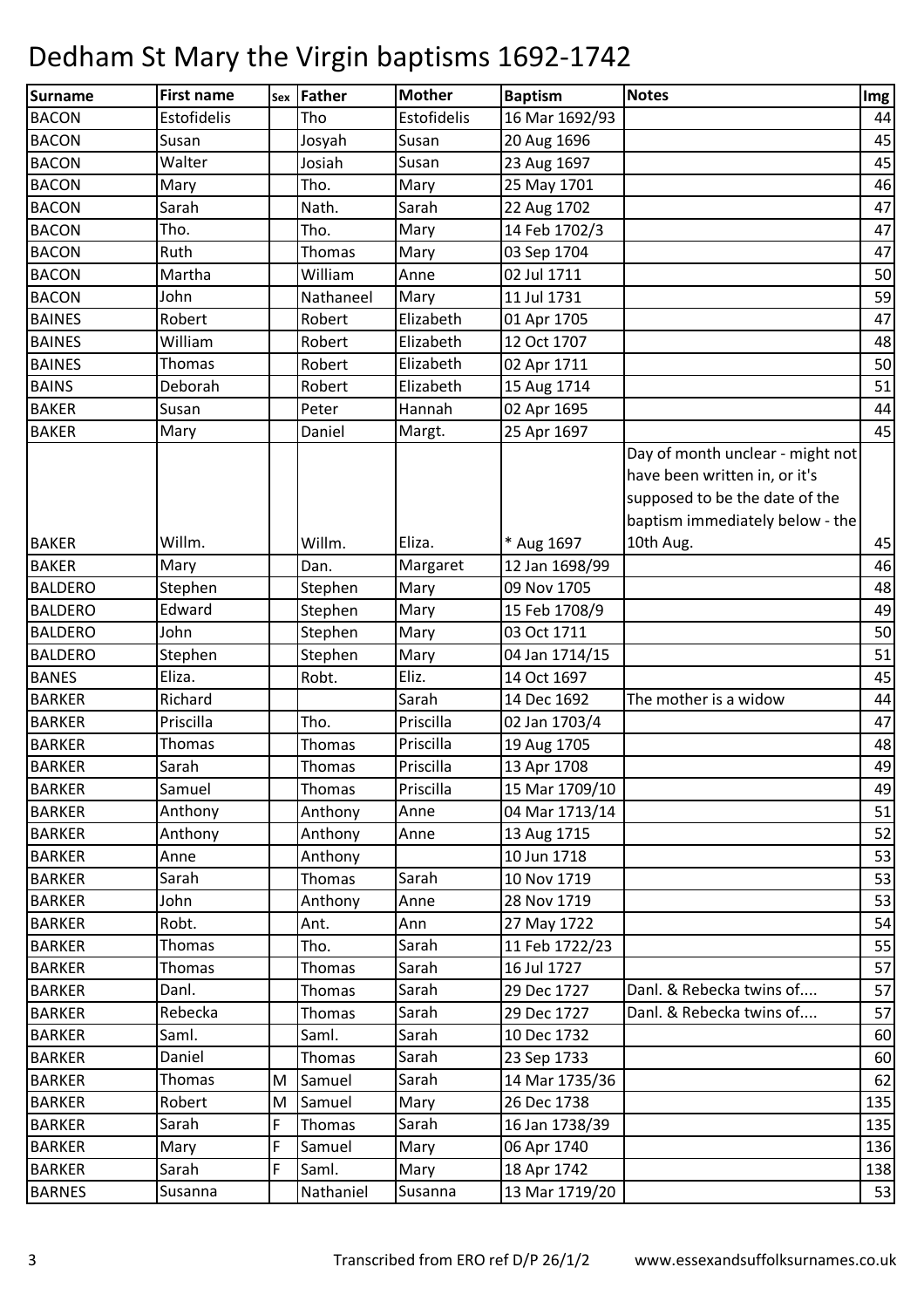| <b>Surname</b>  | <b>First name</b> |   | sex Father | <b>Mother</b> | <b>Baptism</b> | <b>Notes</b>                 | Img |
|-----------------|-------------------|---|------------|---------------|----------------|------------------------------|-----|
| <b>BARNS</b>    | Nathaniel         |   | Nathaniel  | Susan         | 18 Oct 1713    |                              | 51  |
| <b>BARNS</b>    | John              |   | Nathaniel  | Susanna       | 01 Apr 1716    |                              | 52  |
|                 |                   |   |            |               |                | Surname unclear - Barrett or |     |
| <b>BARRELL?</b> | Wm.               |   | Wm.        | Hannah        | 14 Dec 1702    | Barrell?                     | 47  |
| <b>BARRETT</b>  | John              |   | William    | Hannah        | 08 Nov 1705    |                              | 48  |
| <b>BARRETT</b>  | Wm.               |   | Wm.        | Ann           | 28 Sep 1726    |                              | 57  |
|                 |                   |   |            |               |                | Surname unclear - Barrett or |     |
| <b>BARRETT?</b> | Wm.               |   | Wm.        | Hannah        | 14 Dec 1702    | Barrell?                     | 47  |
| <b>BARTON</b>   | Eliza.            |   | John       | Margarett     | 02 Feb 1703/4  |                              | 47  |
| <b>BARTON</b>   | Margaret          |   | John       | Margaret      | 25 Mar 1705    | With 1704 baptisms.          | 47  |
| <b>BARTON</b>   | Margaret          |   | John       | Margaret      | 02 Jul 1707    |                              | 48  |
| <b>BARTON</b>   | John              |   | John       | Margarett     | 27 Dec 1709    |                              | 49  |
| <b>BARTON</b>   | Thomasin          |   | John       | Mary          | 17 Feb 1711/12 |                              | 50  |
| <b>BARTON</b>   | Stephen           |   | John       | Margarett     | 14 Apr 1714    |                              | 51  |
| <b>BARTON</b>   | Mary              |   | John       | Margaret      | 15 Feb 1715/16 |                              | 52  |
| <b>BARTON</b>   | William           |   | John       | Margaret      | 26 Sep 1718    |                              | 53  |
| <b>BARTON</b>   | Mary              |   | John       | Mary          | 14 Apr 1722    |                              | 54  |
| <b>BARTON</b>   | Ant.              |   | John       | Mary          | 09 Feb 1725/26 |                              | 56  |
| <b>BARTON</b>   | Joseph            |   | John       | Mary          | 03 Feb 1727/28 |                              | 57  |
| <b>BARTON</b>   | Mary              |   | John       | Elizabeth     | 07 Oct 1734    |                              | 61  |
| <b>BARTON</b>   | John              | M | John       | Mary          | 07 Feb 1736/37 |                              | 63  |
| <b>BARTON</b>   | Thomasin          | F | John       | Mary          | 11 Mar 1738/39 |                              | 135 |
| <b>BARTON</b>   | Elisabeth         | F | John       | Mary          | 26 Feb 1740/41 |                              | 137 |
| <b>BECKWITH</b> | John              |   | John       | Phebe         | 02 Sep 1716    |                              | 52  |
| <b>BECKWITH</b> | John              |   | John       | Phebe         | 03 Sep 1719    |                              | 53  |
| <b>BEECHAM</b>  | Mary              |   | Robert     | Mary          | 18 Feb 1712/13 |                              | 51  |
| <b>BEECHAM</b>  | Robert            |   | Robert     | Mary          | 17 Aug 1715    |                              | 52  |
| <b>BEECHAM</b>  | John              |   | Robert     | Mary          | 20 Mar 1717/18 |                              | 53  |
| <b>BEECHAM</b>  | Sarah             |   | Robert     | Mary          | 28 Nov 1719    |                              | 53  |
| <b>BEECHAM</b>  | Tho.              |   | Rob.       | Dorothy       | 16 Jan 1725/26 |                              | 56  |
| <b>BEECHAM</b>  | Rob.              |   | Rob.       | Dorothy       | 06 Jul 1727    |                              | 57  |
| <b>BEECHAM</b>  | Dorothy           |   | Robt.      | Dorothy       | 04 Jul 1729    |                              | 58  |
|                 |                   |   |            |               |                | Daughter of Mary Bell, a     |     |
| <b>BELL</b>     | Elizabeth         | F |            | Mary          | 01 Nov 1739    | traveller                    | 136 |
| <b>BELSTEAD</b> | Mary              | F | John       | Frances       | 31 Mar 1740    |                              | 136 |
| <b>BELSTED</b>  | John              | M | John       | Frances       | 10 Sep 1738    |                              | 135 |
| <b>BENNET</b>   | Mary              |   | Edward     | Mary          | 14 Sep 1726    |                              | 57  |
| <b>BENNET</b>   | Ann               |   | Edward     | Mary          | 09 Nov 1727    |                              | 57  |
| <b>BENTLEY</b>  | Mary              |   | Samuel     | Elizabeth     | 15 Sep 1708    |                              | 49  |
| <b>BENTLEY</b>  | Elisabeth         |   | John       | Elis.         | 06 Sep 1721    |                              | 54  |
| <b>BENTLY</b>   | Deborah           |   | Sam.       | Alice         | 15 Oct 1695    |                              | 45  |
| <b>BENTLY</b>   | Samuel            |   | Samuel     | Alice         | 15 May 1698    |                              | 46  |
| <b>BENTLY</b>   | John              |   | Sam.       |               | 12 Feb 1700/1  |                              | 46  |
| <b>BENTLY</b>   | Alice             |   | Samuel     | Elizabeth     | 21 Dec 1705    | Age 3 yrs                    | 48  |
| <b>BENTLY</b>   | Elizabeth         |   | Samuel     | Elizabeth     | 21 Dec 1705    |                              | 48  |
| <b>BENTLY</b>   | Susanna           |   | Samuel     | Alice         | 20 Nov 1710    |                              | 50  |
| <b>BENTLY</b>   | Edward            |   | Samuel     | Alice         | 22 Apr 1714    |                              | 51  |
| <b>BETTS</b>    | Ann               | F | Edward     | Deborah       | 15 Oct 1737    |                              | 134 |
| <b>BETTS</b>    | Mary              | F | Edward     | Deborah       | 12 Apr 1739    |                              | 135 |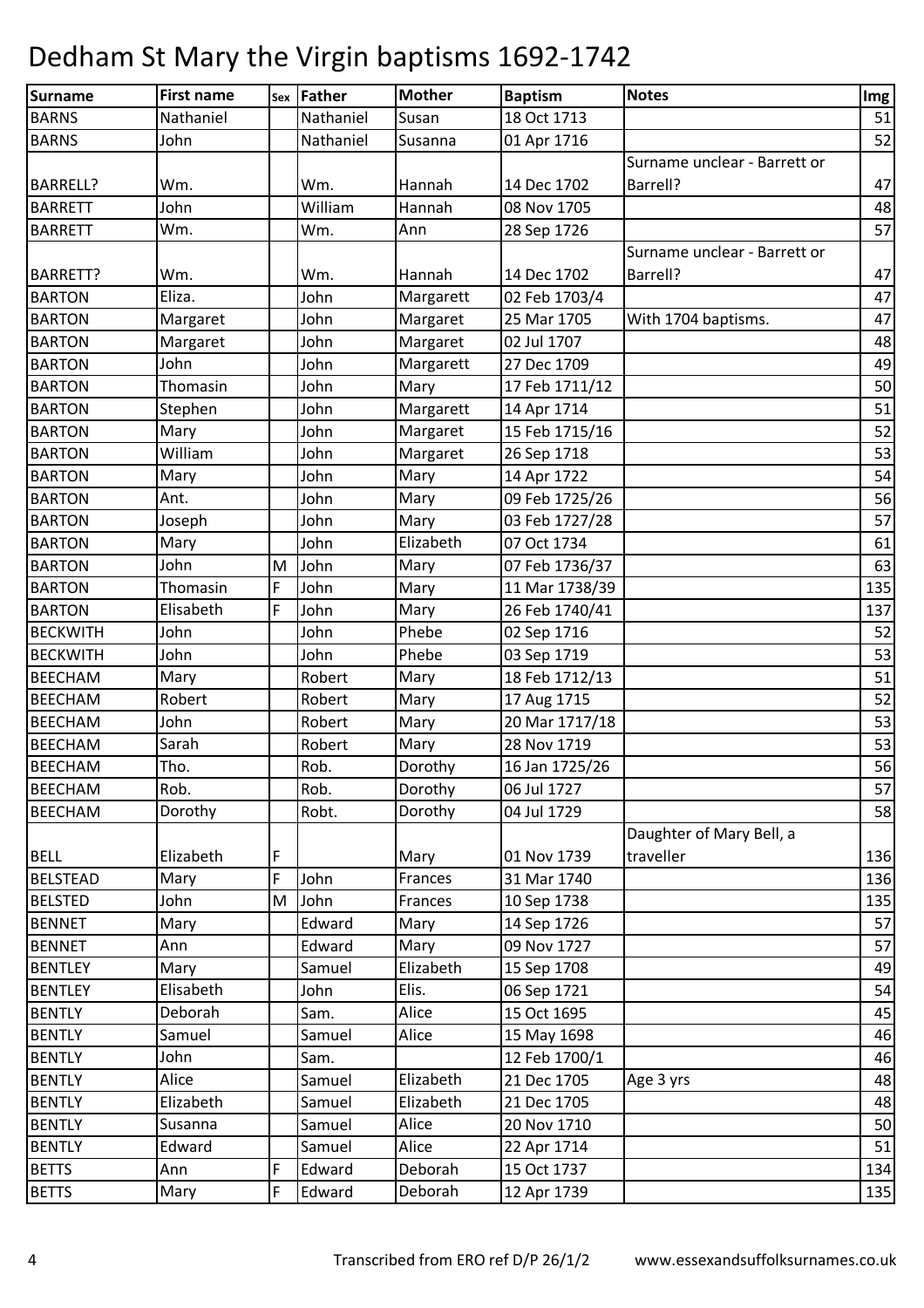| Surname           | <b>First name</b> |   | sex Father      | <b>Mother</b> | <b>Baptism</b> | <b>Notes</b>                       | Img |
|-------------------|-------------------|---|-----------------|---------------|----------------|------------------------------------|-----|
|                   |                   |   |                 |               |                | Base born son of Susanna Bevins,   |     |
|                   |                   |   |                 |               |                | a Stroller (no date - follows      |     |
| <b>BEVINS</b>     | William Taylor    | M |                 | Susanna       | $* * 1735/6$   | March baptisms)                    | 62  |
| <b>BIBBY</b>      | Susan             |   | Thomas          | Susan         | 27 Jan 1695/96 |                                    | 45  |
| <b>BIBBY</b>      | Martha            |   | Tho.            | Susan         | 08 Oct 1702    |                                    | 47  |
| <b>BIBBY</b>      | George            |   | Thomas          | Susan         | 29 Mar 1704    |                                    | 47  |
| <b>BIBBY</b>      | Mary              |   | Thomas          | Susan         | 15 Dec 1707    |                                    | 48  |
| <b>BIBBY</b>      | Abraham           |   | Thoams          | Susan         | 31 Oct 1710    |                                    | 50  |
| <b>BIBBY</b>      | Helena            |   | Thomas          | Susan         | 15 May 1713    |                                    | 51  |
| <b>BIBBY</b>      | Elizabeth         |   | Thomas          | Martha        | 08 Sep 1728    |                                    | 58  |
| <b>BIBBY</b>      | Thomas            |   | George          | Martha        | 24 Jun 1729    |                                    | 58  |
| <b>BIBBY</b>      | Abraham           | M | Thomas          | Martha        | 19 Feb 1733/34 |                                    | 60  |
| <b>BIBBY</b>      | Elizabeth         | F | Thos.           | Martha        | 28 Jul 1735    | The father is deceased             | 62  |
| <b>BIBBY</b>      | Sarah             | F | Abraham         | Sarah         | 13 Apr 1736    |                                    | 62  |
| <b>BIBBY</b>      | Elizabeth         | F | George          | Martha        | 16 May 1736    |                                    | 62  |
| <b>BIBBY</b>      | Abraham           | M | Abraham         | Sarah         | 05 Feb 1737/38 |                                    | 134 |
| <b>BIBBY</b>      | Elizabeth         | F | Abraham         | Sarah         | 15 Nov 1739    |                                    | 136 |
| <b>BIBY</b>       | George            |   | George          | Martha        | 11 Oct 1730    |                                    | 59  |
| <b>BIBY</b>       | <b>Thomas</b>     | M | George          | Martha        | 07 Dec 1740    |                                    | 137 |
|                   |                   |   |                 |               |                |                                    |     |
|                   |                   |   |                 |               |                | John base child of John Billington |     |
|                   |                   |   |                 |               |                | of Maintree [Manningtree]          |     |
| <b>BILLINGTON</b> | John              |   | John            | Martha        | 09 Jul 1712    | tapster & Martha Stowe             | 50  |
| <b>BINES</b>      | Joseph            | M | Joseph          | Elizabeth     | 03 Nov 1740    |                                    | 137 |
| <b>BIRKDALE</b>   | Ann               | F | William         | Mary          | 04 Mar 1739/40 | Ann and Jane daughters of          | 136 |
| <b>BIRKDALE</b>   | Jane              | F | William         | Mary          | 04 Mar 1739/40 | Ann and Jane daughters of          | 136 |
| <b>BLOMEFIELD</b> | John              |   | Saml.           | Mary          | 17 Oct 1704    |                                    | 47  |
| <b>BLOMEFIELD</b> | Henry             |   | Samuel          | Mary          | 09 Jan 1705/6  |                                    | 48  |
| <b>BLOMEFIELD</b> | Jacob             |   | Samuel          | Mary          | 06 Mar 1706/7  |                                    | 48  |
| <b>BLOMEFIELD</b> | Abigail           |   | Samuel          | Mary          | 29 Jul 1708    |                                    | 49  |
| <b>BLOMFEILD</b>  | Sarah             |   | Sam.            | Mary          | 18 Nov 1702    |                                    | 47  |
| <b>BLOMFEILD</b>  | Anne              |   | Samuel          | Mary          | 06 Oct 1709    |                                    | 49  |
| <b>BLOMFEILD</b>  | Bezaliel          |   | <b>Bezaliel</b> | Mary          | 30 Oct 1710    |                                    | 50  |
| <b>BLOMFEILD</b>  | Hannah            |   | Samuel          | Mary          | 13 Jan 1710/11 |                                    | 50  |
| <b>BLOMFEILD</b>  | Mary              |   | <b>Bezaliel</b> | Mary          | 31 Jan 1711/12 |                                    | 50  |
| <b>BLOMFEILD</b>  | Hannah            |   | Bezaleel        | Mary          | 13 Jan 1715/16 |                                    | 52  |
| <b>BLOMFEILD</b>  | Sarah             |   | <b>Bezaliel</b> | Mary          | 08 Apr 1722    |                                    | 54  |
| <b>BLOMFIELD</b>  | Henry             |   | <b>Bezaliel</b> | Mary          | 27 Jan 1713/14 |                                    | 51  |
| <b>BLOMFIELD</b>  | John              |   | Bezaleel        | Mary          | 20 Mar 1717/18 |                                    | 53  |
| <b>BLOMFIELD</b>  | Edmund            |   | Bezaleel        | Mary          | 25 Apr 1720    |                                    | 53  |
| <b>BLOOMFIELD</b> | Samuel            |   | Samuel          | Mary          | 16 Nov 1703    |                                    | 47  |
| <b>BOARDMAN</b>   | John              | М | Thomas          | Elizabeth     | 11 Sep 1735    |                                    | 62  |
| <b>BOARDMAN</b>   | Nathanael         | M | Thomas          | Elizabeth     | 26 Jan 1737/38 |                                    | 134 |
| <b>BONES</b>      | Mary              |   | John            | Mary          | 14 Jan 1730/31 |                                    | 59  |
| <b>BONES</b>      | Abraham           |   | John            | Mary          | 23 Feb 1731/32 |                                    | 59  |
| <b>BONES</b>      | Sarah             | F | John            | Mary          | 01 Jun 1734    |                                    | 61  |
|                   |                   |   |                 |               |                | Thomas of John Born and his        |     |
| <b>BORN</b>       | Thomas            |   | John            |               | 02 May 1723    | wife.                              | 55  |
| <b>BORNE</b>      | James             |   | John            | Susanna       | 05 Nov 1724    |                                    | 55  |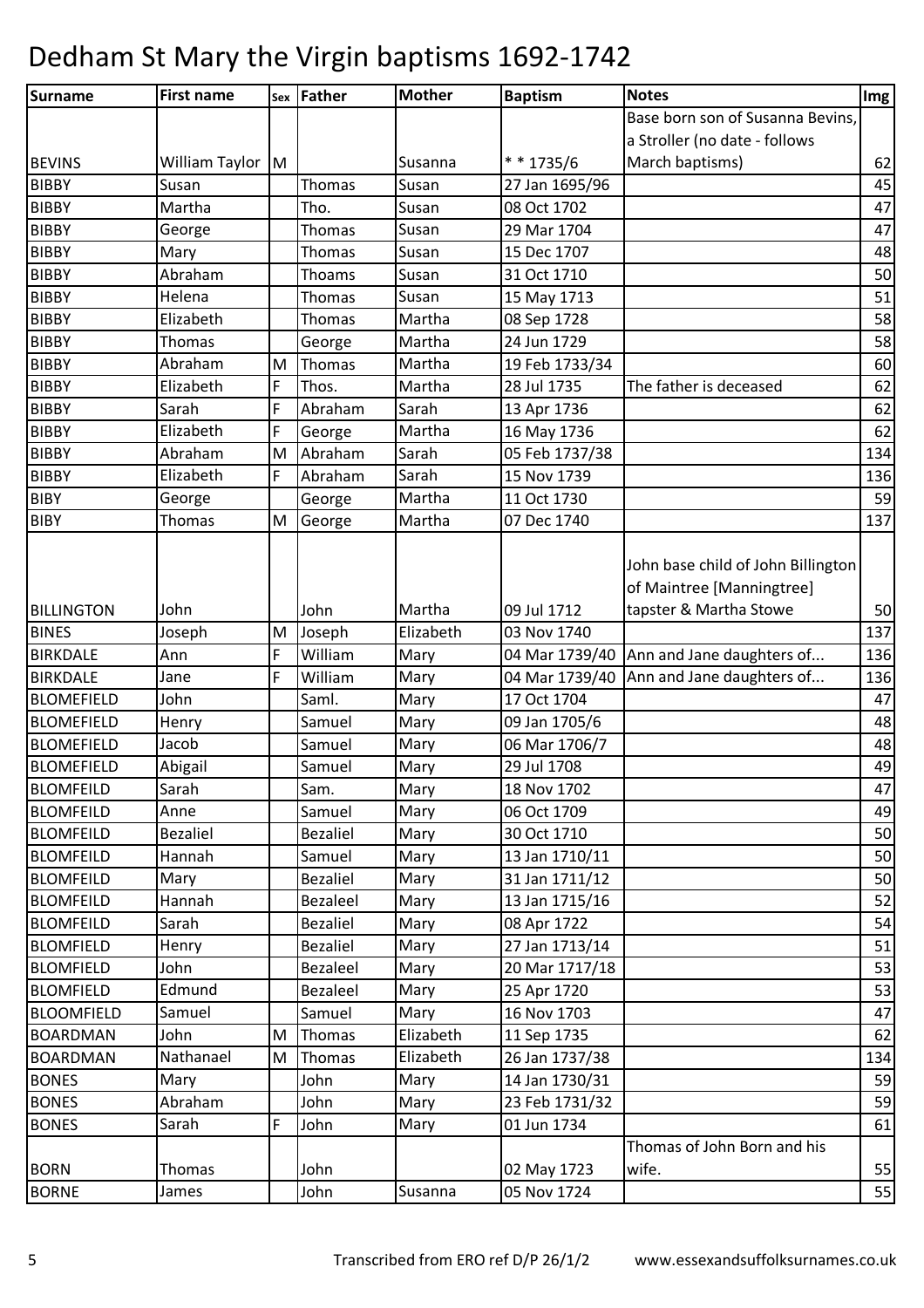| Surname           | <b>First name</b> |   | sex Father | <b>Mother</b> | <b>Baptism</b> | <b>Notes</b>                       | Img |
|-------------------|-------------------|---|------------|---------------|----------------|------------------------------------|-----|
| <b>BORNE</b>      | Sarah             | F | William    | Mary          | 16 Oct 1735    |                                    | 62  |
| <b>BORNE</b>      | William           | M | William    | Mary          | 26 Apr 1739    |                                    | 135 |
|                   |                   |   |            |               |                | Thomas of Thomas Boughton          |     |
| <b>BOUGHTON</b>   | Thomas            |   | Thomas     | Mary          | 01 Oct 1710    | and Mary Deeves                    | 50  |
| <b>BOUGHTON</b>   | Matthias          |   | Thomas     | Mary          | 04 Oct 1711    |                                    | 50  |
| <b>BOUGHTON</b>   | Tryphena          |   | Thomas     | Mary          | 27 Apr 1713    |                                    | 51  |
| <b>BOUGHTON</b>   | Elizabeth         |   | Thomas     | Mary          | 25 May 1714    |                                    | 51  |
| <b>BOUGHTON</b>   | Susanna           |   | Thomas     | Mary          | 20 Feb 1716/17 |                                    | 52  |
| <b>BOUGHTON</b>   | Martha            |   | Thomas     | Mary          | 14 Jan 1718/19 |                                    | 53  |
| <b>BOUGHTON</b>   | John              |   | Tho.       | Mary          | 05 Oct 1721    |                                    | 54  |
| <b>BOURN</b>      | Grace             |   | John       | Grace         | 12 Aug 1722    |                                    | 54  |
| <b>BOWLES</b>     | Sarah             |   | Richard    | Sarah         | 06 Mar 1719/20 |                                    | 53  |
| <b>BOWLES</b>     | Richard           | M | Richard    | Mary          | 25 Jul 1738    |                                    | 135 |
| <b>BOWLS</b>      | Susanna           |   | Richd.     | Sarah         | 23 Oct 1722    |                                    | 54  |
| <b>BOWLS</b>      | Sarah             |   | Richd.     | Sarah         | 06 Sep 1726    |                                    | 57  |
| <b>BOYSARD</b>    | Anna              |   | Henry      | Anna          | 04 Sep 1709    |                                    | 49  |
| <b>BRADSTREET</b> | James             |   | Simon      | Miriam        | 10 Apr 1698    |                                    | 45  |
| <b>BRADSTREET</b> | Jane              |   | Symon      |               | 02 Jul 1700    |                                    | 46  |
| <b>BRAGG</b>      | Mary              |   | Robert     | Mary          | 05 Dec 1708    |                                    | 49  |
| <b>BRAND</b>      | Joseph            |   | John       | Ann           | 07 Jul 1695    |                                    | 45  |
| <b>BRANDSTON</b>  | Nathaneel         | M | Thomas     | Ann           | 02 Sep 1734    |                                    | 61  |
| <b>BRANSON</b>    | John              |   | Stephen    | Hannah        | 27 Dec 1694    |                                    | 44  |
| <b>BRANSON</b>    | ς                 |   | Joseph     | Mary          | 12 Apr 1700    | First name not in register.        | 46  |
| <b>BRANSON</b>    | Elizabeth         |   | Nathaniel  | Elizabeth     | 19 Sep 1720    |                                    | 54  |
| <b>BRANSON</b>    | Thomas            |   | Thomas     | Ann           | 23 Aug 1724    |                                    | 55  |
| <b>BRANSON</b>    | John              |   | Thomas     | Ann           | 01 Sep 1726    |                                    | 57  |
| <b>BRANSON</b>    | Ann               |   | James      | Ann           | 30 Oct 1728    |                                    | 58  |
| <b>BRANSON</b>    | Hannah            |   | Thomas     | Ann           | 08 Dec 1730    |                                    | 59  |
| <b>BRANSTON</b>   | Sam.              |   | Steph.     | Han.          | 07 Mar 1702/3  |                                    | 47  |
| <b>BRET</b>       | Ann               | F | William    | Susan         | 26 Feb 1740/41 |                                    | 137 |
| <b>BRETT</b>      | Rachel            | F | William    | Rachel        | 18 Jun 1738    |                                    | 135 |
| <b>BRETT</b>      | William           | M | William    | Susan         | 29 Jan 1739/40 |                                    | 136 |
| <b>BRIDGES</b>    | Margaret          | F | George     | Margaret      | 18 Jan 1739/40 |                                    | 136 |
| <b>BRIDGES</b>    | George            | M | George     |               | 11 Jan 1740/41 |                                    | 137 |
|                   |                   |   |            |               |                | Baptised on day of birth. Father's |     |
| <b>BROME</b>      | Alice             |   | James      | Margarett     | 01 Apr 1710    | occ: clerk                         | 50  |
| <b>BROMWELL</b>   | Saml.             |   | Robt.      | Temperance    | 27 Nov 1727    |                                    | 57  |
| <b>BROND</b>      | Elizabeth         |   | John       | Ann           | 25 Sep 1692    |                                    | 43  |
| <b>BROOKE</b>     | Robert            |   | Robert     | Mary          | 01 Jan 1692/93 |                                    | 44  |
| <b>BROWN</b>      | Stephen           |   | Tho.       | Martha        | 10 Jun 1696    |                                    | 45  |
| <b>BROWN</b>      | Ann               |   | Tho.       | Amey          | 22 Apr 1730    |                                    | 58  |
| <b>BROWN</b>      | Martha            |   | Thomas     | Ann           | 18 Jun 1733    |                                    | 60  |
| <b>BROWN</b>      | Abraham           | M | Thomas     | Amy           | 28 Jul 1735    |                                    | 62  |
| <b>BROWN</b>      | Alderman          | M | Thomas     | Elizabeth     | 11 Oct 1737    |                                    | 134 |
| <b>BROWN</b>      | James             | M | Thomas     | Amy           | 04 May 1742    |                                    | 138 |
| <b>BROWNE</b>     | Thomas            |   | Thomas     | Martha        | 03 Jun 1694    |                                    | 44  |
| <b>BROWNSMITH</b> | Thomas            |   | Robert     | Elizabeth     | 16 Jul 1693    |                                    | 44  |
| <b>BROWNSMITH</b> | Mary              |   | Robert     | Elizabeth     | 08 Nov 1705    |                                    | 48  |
| <b>BROWNSMITH</b> | John              |   | Robert     | Elizabeth     | 15 Feb 1708/9  |                                    | 49  |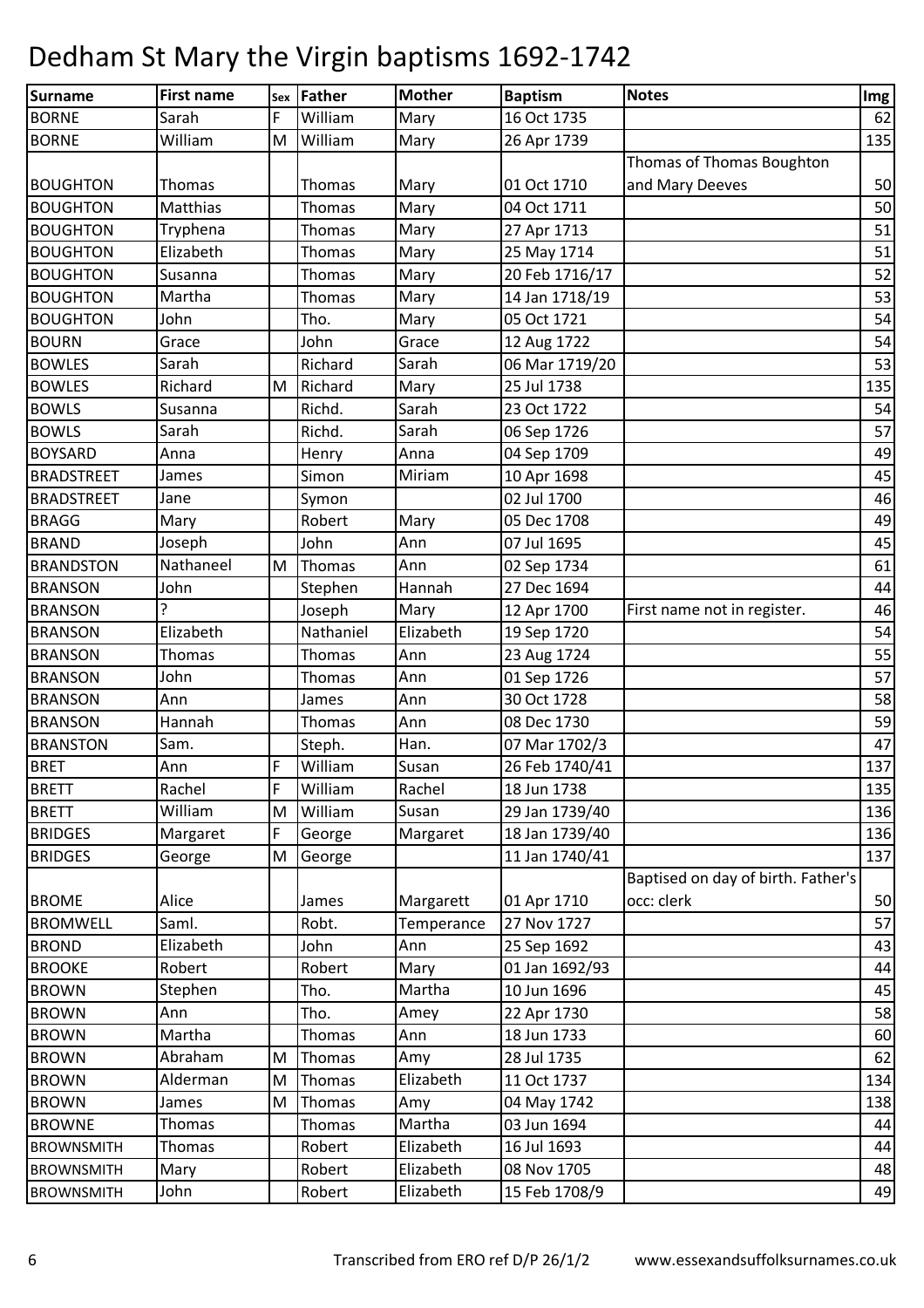| Surname           | <b>First name</b> |   | sex Father | <b>Mother</b> | <b>Baptism</b> | <b>Notes</b>               | Im <sub>g</sub> |
|-------------------|-------------------|---|------------|---------------|----------------|----------------------------|-----------------|
| <b>BROWNSMITH</b> | Joseph            |   | Robert     | Martha        | 16 Jan 1720/21 |                            | 54              |
| <b>BROWNSMITH</b> | Robt.             |   | Robt.      | Martha        | 19 Mar 1721/22 |                            | 54              |
| <b>BROWNSMITH</b> | Mary              |   | Rob.       | Martha        | 06 Jan 1724/25 |                            | 56              |
| <b>BROWNSMITH</b> | <b>Thomas</b>     |   | Joseph     | Mary          | 18 Oct 1726    |                            | 57              |
| <b>BROWNSMITH</b> | Martha            |   | Robt.      | Martha        | 11 Jan 1726/27 |                            | 57              |
| <b>BROWNSMITH</b> | Elizabeth         |   | Robt.      | Martha        | 14 Feb 1728/29 |                            | 58              |
| <b>BROWNSMITH</b> | John              | M | Robt.      | Ann           | 01 Aug 1734    |                            | 61              |
| <b>BROWNSMITH</b> | Ann               | F | Robert     | Ann           | 15 Jul 1735    |                            | 62              |
|                   |                   |   |            |               |                | Ann and Deborah, daughters |                 |
| <b>BROWNSMITH</b> | Ann               | F | Robert     | Ann           | 13 Nov 1736    | of                         | 63              |
|                   |                   |   |            |               |                | Ann and Deborah, daughters |                 |
| <b>BROWNSMITH</b> | Deborah           | F | Robert     | Ann           | 13 Nov 1736    | of                         | 63              |
| <b>BROWNSMITH</b> | Ann               | F | Robert     | Ann           | 19 May 1739    |                            | 135             |
| <b>BROWNSMITH</b> | Ann               | F | Robert     | Ann           | 02 Oct 1740    |                            | 137             |
| <b>BROWNSMYTH</b> | Robt.             |   | Robt.      | Eliza.        | 02 Jan 1695/96 |                            | 45              |
| <b>BROWNSMYTH</b> | Joseph            |   | Robt.      | Eliz.         | 04 Apr 1699    |                            | 46              |
| <b>BRUCE</b>      | <b>Bridget</b>    |   | John       | Rachel        | 12 Jul 1696    |                            | 45              |
| <b>BRUCE</b>      | Thomas            |   | John       | Anne          | 04 Mar 1710/11 |                            | 50              |
| <b>BRUCE</b>      | William           |   | John       | Anne          | 16 Aug 1713    |                            | 51              |
| <b>BRUCE</b>      | Daniel            |   | John       | Anne          | 29 Feb 1715/16 |                            | 52              |
| <b>BRUCE</b>      | Mary              |   | John       | Anne          | 29 Mar 1719    |                            | 53              |
| <b>BRUCE</b>      | Susanna           | F | Thomas     | Susanna       | 30 Jul 1738    |                            | 135             |
| <b>BRUCE</b>      | Mary              | F | Thomas     | Susan         | 04 Apr 1740    |                            | 136             |
| <b>BRUCE</b>      | <b>Thomas</b>     | M | Thomas     | Susan         | 19 Nov 1741    |                            | 138             |
| <b>BRYANT</b>     | William           | M | William    | Mary          | 23 Apr 1734    |                            | 61              |
| <b>BRYANT</b>     | Mary              | F | William    | Mary          | 04 Jun 1735    |                            | 62              |
| <b>BUGG</b>       | Elizabeth         |   | Francis    | Theodosia     | 20 Feb 1694/95 |                            | 44              |
| <b>BUGG</b>       | Francis           |   | Franc.     | Theodosia     | 10 Feb 1695/96 |                            | 45              |
| <b>BUGG</b>       | Ann               |   | Franc.     | Theodosia     | 30 Sep 1697    |                            | 45              |
| <b>BURNET</b>     | James             | M | Hunt       | Elizabeth     | 28 Oct 1735    |                            | 62              |
| <b>BURNET</b>     | Elizabeth         | F | Hunt       | Elizabeth     | 30 Nov 1737    |                            | 134             |
| <b>BURNET</b>     | Hannah            | F | Hunt       | Elizabeth     | 26 Jan 1739/40 |                            | 136             |
| <b>BURRAGE</b>    | Sarah             |   | James      | Eliza.        | 14 Feb 1705/6  | Aged 26.                   | 48              |
| <b>BURRAGE</b>    | Jane              |   | James      | Eliza.        | 14 Feb 1705/6  | Aged 24.                   | 48              |
| <b>BURROUGH</b>   | Mary              |   | Nathanael  | Mary          | 30 Jan 1703/4  |                            | 47              |
| <b>BURROUGHS</b>  | John              |   | Nath.      | Mary          | 06 Jan 1701/2  |                            | 46              |
| <b>BURROUGHS</b>  | John              |   | Nathaniel  | Mary          | 27 Jul 1712    |                            | 50              |
| <b>BURTON</b>     | Susan             |   | Benjamin   | Susan         | 19 Jan 1703/4  |                            | 47              |
| <b>BURTON</b>     | Benjamin          |   | Benjamin   | Mary          | 17 Apr 1709    |                            | 49              |
| <b>BURTON</b>     | Mary              |   | Benjamin   | Mary          | 21 Dec 1711    |                            | 50              |
| <b>BURTON</b>     | Nathaniel         |   | Benjamin   | Mary          | 05 Dec 1714    |                            | 51              |
| <b>BUTLER</b>     | Eliz.             |   | Isaack     | Eliz.         | 08 Aug 1699    |                            | 46              |
| <b>BUTLER</b>     | Eliz.             |   | Isaack     |               | 02 Sep 1700    |                            | 46              |
| <b>BUTLER</b>     | Mary              |   | Isaack     | Eliz.         | 02 Dec 1702    |                            | 47              |
| <b>BYFEILD</b>    | John              |   | John       | Elizabeth     | 07 Feb 1710/11 |                            | 50              |
| <b>BYFEILD</b>    | Rosimus           |   | John       | Elizabeth     | 10 Apr 1712    |                            | 50              |
| <b>BYFEILD</b>    | Elizabeth         |   | John       | Elizabeth     | 19 Sep 1713    |                            | 51              |
| <b>BYFEILD</b>    | James             |   | John       | Elizabeth     | 26 Jul 1715    |                            | 51              |
| <b>BYFIELD</b>    | Sarah             |   | John       | Elizabeth     | 19 Mar 1707/8  |                            | 49              |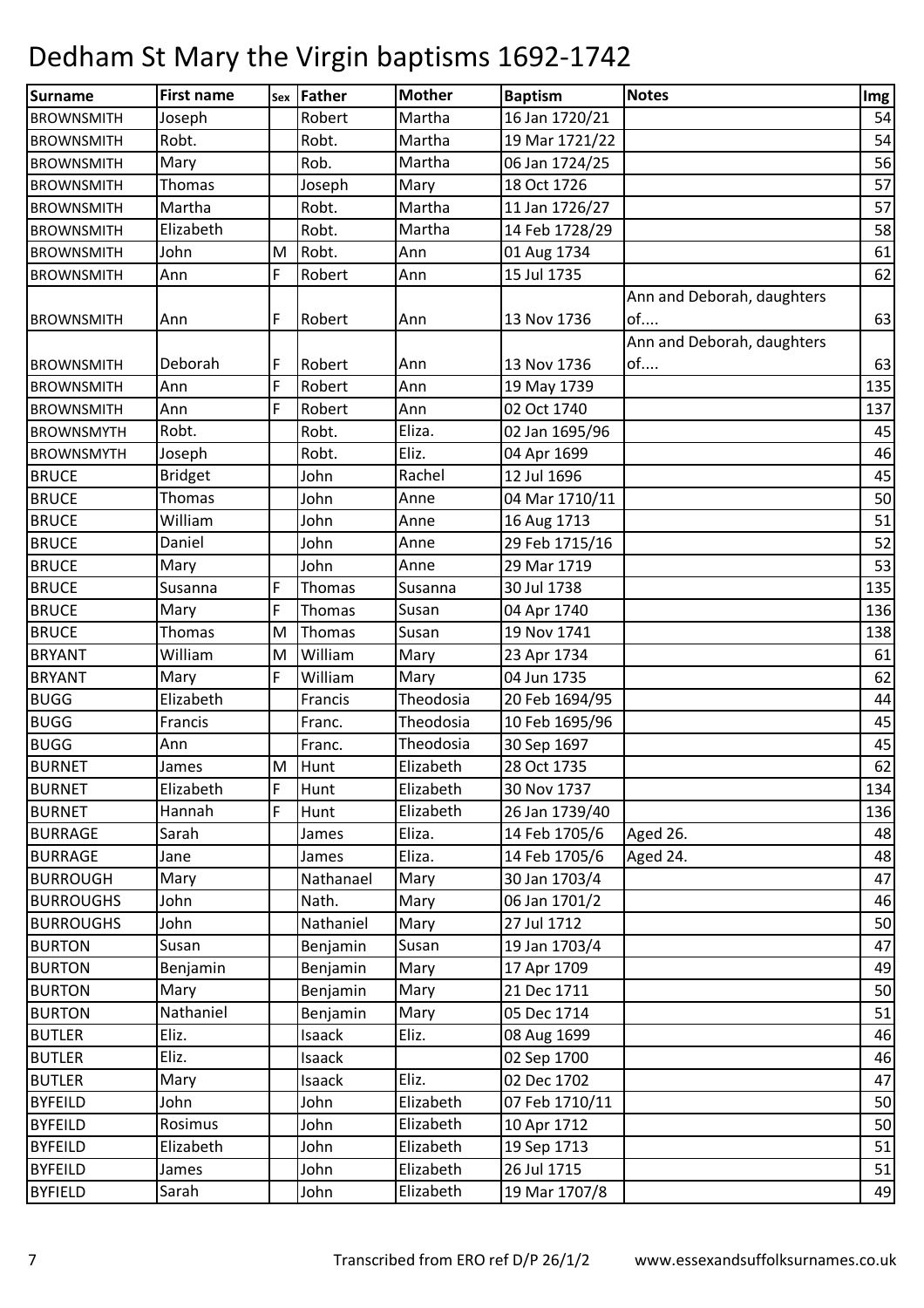| Surname          | <b>First name</b> |   | sex Father | <b>Mother</b> | <b>Baptism</b> | <b>Notes</b>                                   | Img |
|------------------|-------------------|---|------------|---------------|----------------|------------------------------------------------|-----|
| <b>BYFIELD</b>   | Thomasin          |   | John       | Elizabeth     | 07 May 1709    |                                                | 49  |
| <b>BYFIELD</b>   | Erasmus           |   | John       | Elizabeth     | 31 Oct 1716    |                                                | 52  |
| <b>BYFIELD</b>   | Richard           |   | John       | Elizabeth     | 14 Apr 1718    |                                                | 53  |
| <b>CABBOL</b>    | Sarah             |   | George     | Elis.         | 26 Jun 1726    |                                                | 56  |
| <b>CALEY</b>     | Samuel            |   | Samuel     | Mary          | 23 Jun 1706    |                                                | 48  |
| <b>CALEY</b>     | Benjamin          |   | Samuel     | Hannah        | 13 Apr 1708    |                                                | 49  |
| <b>CALEY</b>     | Hannah            |   | Samuel     | Hannah        | 12 Feb 1709/10 |                                                | 49  |
| <b>CALEY</b>     | Abraham           |   | Samuel     | Hannah        | 28 Nov 1712    |                                                | 51  |
| <b>CALEY</b>     | Mary              |   | Samuel     | Hannah        | 24 Feb 1713/14 |                                                | 51  |
| <b>CALEY</b>     | Elizabeth         |   | Samuel     | Hannah        | 16 Oct 1716    |                                                | 52  |
| <b>CAMPBELL</b>  | Scipio Duroure M  |   | Jams.      | Jannet        | 09 Jan 1741/42 | Son of Lieut. Jams. Campbell                   | 138 |
| <b>CANDLER</b>   | William           |   | John       | Mary          | 21 Apr 1693    |                                                | 44  |
| <b>CANDLER</b>   | John              |   | John       | Mary          | 16 Oct 1695    |                                                | 45  |
| <b>CARD</b>      | Robt.             |   | Peter      | Susan         | 25 Nov 1698    |                                                | 46  |
| <b>CARTER</b>    | John              |   | Joseph     | Elizab.       | 11 Apr 1696    |                                                | 45  |
| <b>CARTER</b>    | Joseph            |   | Joseph     | Eliza.        | 02 May 1697    |                                                | 45  |
| <b>CARTER</b>    | James             |   | Joseph     | Eliz.         | 06 Feb 1699/00 |                                                | 46  |
| <b>CARTER</b>    | Mary              |   | Joseph     | Eliza.        | 16 May 1702    |                                                | 47  |
| <b>CARTER</b>    | William           |   | Joseph     | Elizabeth     | 22 Jul 1705    |                                                | 48  |
| <b>CARTER</b>    | Philip            |   | Joseph     | Elizabeth     | 20 Nov 1706    |                                                | 48  |
| <b>CARTER</b>    | Martha            |   | Andrew     | Elizabeth     | 08 Mar 1716/17 |                                                | 52  |
| <b>CARTER</b>    | Daniel            |   | Daniel     | Ann           | 20 Sep 1726    |                                                | 57  |
| <b>CARTER</b>    | Ann               |   | Danl.      | Ann           | 05 Jun 1728    |                                                | 58  |
| <b>CARTER</b>    | Ann               |   | Daniel     | Ann           | 18 Jun 1729    |                                                | 58  |
| <b>CHAPLIN</b>   | William           | M |            | Judith        | 29 Mar 1735    | Base born                                      | 61  |
| <b>CHAPLIN</b>   | Mary              | F | Abraham    | Mary          | 22 Oct 1736    |                                                | 63  |
| <b>CHAPLIN</b>   | Elizabeth         | F | Abraham    | Mary          | 12 Jun 1738    |                                                | 134 |
| <b>CHAPLIN</b>   | Sarah             | F | Abraham    | Mary          | 24 Jul 1739    |                                                | 136 |
| <b>CHAPLYN</b>   | Martha            |   | John       | Martha        | 16 Feb 1694/95 |                                                | 44  |
| <b>CHAPLYN</b>   | ?                 |   | John       |               | 24 Nov 1696    | Child's first name and sex not in<br>register. | 45  |
| <b>CHAPLYN</b>   | Phoebe            |   | John       | Martha        | 19 Mar 1707/8  |                                                | 49  |
| <b>CHASE</b>     | John              |   | Edmund     | Mary          | 26 Apr 1693    |                                                | 44  |
| <b>CHASE</b>     | Edmond            |   | Edm.       | Hannah        | 02 Jan 1698/99 |                                                | 46  |
| <b>CHASE</b>     | Edmund            |   | Edmund     | Hannah        | 04 Apr 1703    |                                                | 47  |
| <b>CHASE</b>     | Sarah             |   | Edmund     | Hannah        | 24 Feb 1706/7  |                                                | 48  |
| <b>CHILE</b>     | Wm.               |   | Daniel     | Mary          | 26 Mar 1721    |                                                | 54  |
| <b>CHILES</b>    | Daniel            |   | Daniel     | Mary          | 08 Oct 1718    |                                                | 53  |
| <b>CHILES</b>    | Mary              |   | Daniel     | Mary          | 03 May 1723    |                                                | 55  |
| <b>CHIPERTON</b> | Isaac             |   | Isaac      | Sarah         | 02 Oct 1727    |                                                | 57  |
| <b>CLARK</b>     | Ann               |   | John       | Ann           | 09 Oct 1726    |                                                | 57  |
| <b>CLARK</b>     | Wm.               |   | John       | Ann           | 10 Dec 1732    |                                                | 60  |
| <b>CLARK</b>     | Thomas            | M | John       | Ann           | 27 Feb 1734/35 |                                                | 61  |
| <b>CLARK</b>     | Mary              | F | John       | Ann           | 09 Feb 1740/41 |                                                | 137 |
| <b>CLARKE</b>    | Dorothy           |   | John       | Mary          | 10 Oct 1697    |                                                | 45  |
| <b>CLARKE</b>    | Mary              | F | Edward     | Mary          | 12 Dec 1736    |                                                | 63  |
| <b>CLARKE</b>    | Gabriel           | M | John       | Ann           | 20 Feb 1737/38 |                                                | 134 |
| <b>CLARKE</b>    | Edward            | M | Edward     | Mary          | 11 Jun 1738    |                                                | 134 |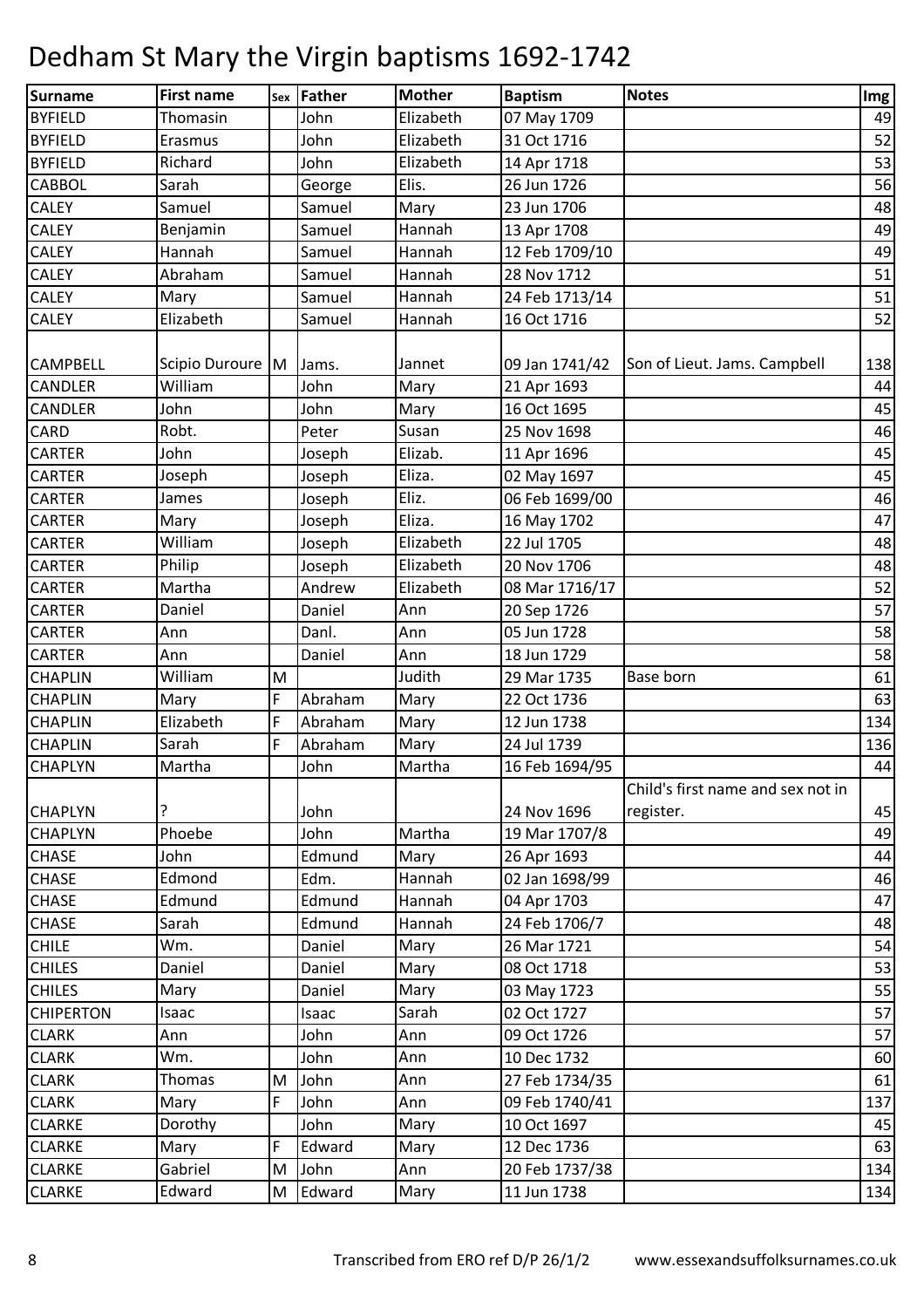| Surname           | <b>First name</b> | Sex | Father  | <b>Mother</b> | <b>Baptism</b> | <b>Notes</b>                     | Img |
|-------------------|-------------------|-----|---------|---------------|----------------|----------------------------------|-----|
| <b>CLARKE</b>     | Sarah             | F   | Edward  | Mary          | 15 Dec 1739    |                                  | 136 |
| <b>CLEMENS</b>    | Samuel            |     |         | Susan         | 07 Nov 1693    | Samuel and George of             | 44  |
| <b>CLEMENS</b>    | George            |     |         | Susan         | 07 Nov 1693    | Samuel and George of             | 44  |
| <b>CLINTON</b>    | Charles           | M   | Charles | Frances       | 04 Nov 1736    |                                  | 63  |
| <b>COBEL</b>      | Mary              |     | Tho.    | Mary          | 10 Feb 1728/29 |                                  | 58  |
|                   |                   |     |         |               |                | Hannah and Martha, twin          |     |
| <b>COBELL</b>     | Hannah            | F   | Tho.    | Mary          | 13 Feb 1740/41 | daughters of                     | 137 |
|                   |                   |     |         |               |                | Hannah and Martha, twin          |     |
| <b>COBELL</b>     | Martha            | F   | Tho.    | Mary          | 13 Feb 1740/41 | daughters of                     | 137 |
| <b>COBILL</b>     | Mary              |     | Thomas  | Joanna        | 03 Jan 1693/94 |                                  | 44  |
| <b>COBLE</b>      | Tho.              |     | Tho.    | Joanna        | 03 Jan 1698/99 |                                  | 46  |
| <b>COBSY</b>      | Thomas            |     | Thomas  | Mary          | 24 Jan 1726/27 |                                  | 57  |
| <b>COBY</b>       | Sarah             |     | Tho.    | Joannah       | 21 Apr 1696    |                                  | 45  |
| <b>COBY</b>       | Sarah             | F   | Thomas  | Elizabeth     | 17 Jun 1739    |                                  | 136 |
| COCK              | John              |     | John    | Rebecca       | 07 Aug 1693    |                                  | 44  |
| <b>COCK</b>       | Rebeccah          |     | John    | Rebec.        | 18 Aug 1695    |                                  | 45  |
| COCK              | George            |     | John    | Rebeccah      | 25 Jul 1696    |                                  | 45  |
| COCK              | Rebeccah          |     | John    | Rebeccah      | 24 Apr 1698    |                                  | 45  |
| COCK              | John              |     | John    | Reb.          | 13 Mar 1698/99 | John and Mary of                 | 46  |
| COCK              | Mary              |     | John    | Reb.          | 13 Mar 1698/99 | John and Mary of                 | 46  |
| COCK              | John              |     | John    | Rebecca       | 22 Aug 1704    |                                  | 47  |
| COCK              | Mary              |     | John    | Rebecca       | 26 Jun 1707    |                                  | 48  |
| COCK              | George            |     | George  | Susanna       | 13 Apr 1718    |                                  | 53  |
| COCK              | Elizabeth         |     | George  | Susan         | 10 Nov 1719    |                                  | 53  |
| COCK              | John              |     | George  | Susan         | 26 Feb 1720/21 |                                  | 54  |
|                   |                   |     |         |               |                |                                  |     |
|                   |                   |     |         |               |                | Mother's name spelt "Eiz" -      |     |
| <b>COCK</b>       | Elizabeth         |     | George  | Eiz.          | 17 May 1732    | presumably a mistake for "Eliz." | 59  |
| COCK              | John              | M   | George  | Elizabeth     | 19 Mar 1733/34 |                                  | 61  |
| <b>COCK</b>       | Keturah           | F   | George  | Elizabeth     | 13 Jan 1735/36 |                                  | 62  |
| <b>COCK</b>       | Stephen           | M   | George  | Elizabeth     | 11 Oct 1737    |                                  | 134 |
| <b>COCK</b>       | Richard           | M   | George  | Elizabeth     | 20 Nov 1739    |                                  | 136 |
| <b>COCKERELL</b>  | John              |     | John    | Mary          | 07 Oct 1712    |                                  | 51  |
| <b>COLCHESTER</b> | William           | M   | Willm.  | Susan         | 01 Dec 1741    |                                  | 138 |
| COLE              | Willm.            |     | Tho.    | Hannah        | 07 Oct 1699    |                                  | 46  |
| COLE              | Wm.               |     | Wm.     | Frances       | 06 Apr 1701    |                                  | 46  |
| <b>COLE</b>       | Hannah            |     | Tho.    | Han.          | 21 Dec 1701    |                                  | 46  |
| COLE              | John              |     | Wm.     | Fra.          | 20 Dec 1702    |                                  | 47  |
| <b>COLE</b>       | Andrew            |     | William | Frances       | 02 Jan 1703/4  |                                  | 47  |
| COLE              | Frances           |     | Tho.    | Hannah        | 02 Jan 1703/4  |                                  | 47  |
| COLE              | William           |     | John    | Anne          | 22 Apr 1705    |                                  | 47  |
| COLE              | Daniel            |     | Thomas  | Hannah        | 07 Oct 1705    |                                  | 48  |
| COLE              | Frances           |     | William | Frances       | 01 May 1706    |                                  | 48  |
| <b>COLE</b>       | George            |     | William | Frances       | 15 Aug 1707    |                                  | 48  |
| <b>COLE</b>       | Deborah           |     | Thomas  | Hannah        | 02 Jun 1708    |                                  | 49  |
|                   |                   |     |         |               |                |                                  |     |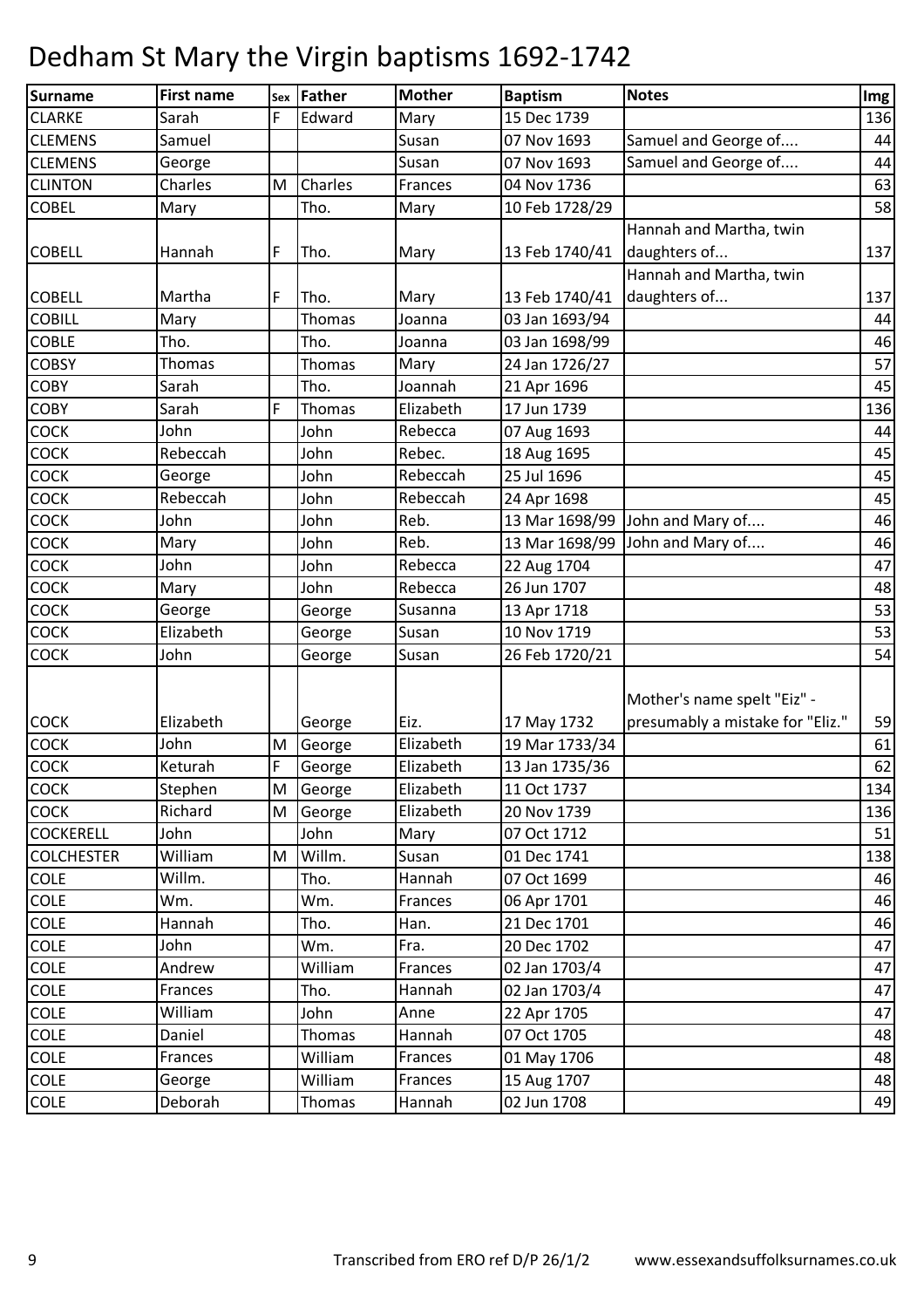| Surname       | <b>First name</b> |   | sex Father | <b>Mother</b> | <b>Baptism</b> | <b>Notes</b>                     | Img |
|---------------|-------------------|---|------------|---------------|----------------|----------------------------------|-----|
|               |                   |   |            |               |                | Thamar wife of Elisha Cole, aged |     |
|               |                   |   |            |               |                | about 25 (note - Elisha is *not* |     |
|               |                   |   |            |               |                | her father, but her husband. Her |     |
|               |                   |   |            |               |                | parents' names are               |     |
|               |                   |   |            |               |                | unfortunately not given in the   |     |
| <b>COLE</b>   | Thamar            |   | Elisha     |               | 17 Apr 1709    | register.).                      | 49  |
| <b>COLE</b>   | William           |   | Elisha     | Thamar        | 17 Apr 1709    |                                  | 49  |
| <b>COLE</b>   | Martha            |   | William    | Frances       | 17 Apr 1709    |                                  | 49  |
| <b>COLE</b>   | John              |   | William    | Frances       | 07 Sep 1710    |                                  | 50  |
| <b>COLE</b>   | Elisha            |   | Elisha     | Thamar        | 01 Oct 1710    |                                  | 50  |
| <b>COLE</b>   | Samuel            |   | Elisha     | Thamar        | 15 Dec 1711    |                                  | 50  |
| <b>COLE</b>   | Mary              |   | William    | Frances       | 25 Jan 1711/12 |                                  | 50  |
| <b>COLE</b>   | Rachel            |   | William    | Frances       | 12 Apr 1714    |                                  | 51  |
| <b>COLE</b>   | Martha            |   | Elisha     | Thamar        | 22 Oct 1715    |                                  | 52  |
| <b>COLE</b>   | Anne              |   | William    | Frances       | 27 Apr 1716    |                                  | 52  |
| <b>COLE</b>   | Daniel            |   | Elisha     | Thamar        | 24 Aug 1717    |                                  | 52  |
| <b>COLE</b>   | Hannah            |   | William    | Frances       | 24 Feb 1717/18 |                                  | 52  |
| <b>COLE</b>   | John              |   | Elisha     | Susanna       | 08 Dec 1722    |                                  | 55  |
| <b>COLE</b>   | Daniel            | M | Daniel     | Sarah         | 15 Feb 1733/34 |                                  | 60  |
| <b>COLE</b>   | Daniel            | M | Daniel     | Sarah         | 03 Oct 1738    |                                  | 135 |
| <b>COLE</b>   | Samuel            | M | Samuel     | Sarah         | 17 Jan 1738/39 | Upwards of 4 years old           | 135 |
| <b>COLE</b>   | Sarah             | M | Samuel     | Sarah         | 17 Jan 1738/39 | Upwards of 2 years old           | 135 |
| <b>COLE</b>   | Elizabeth         | F | Samuel     | Elizabeth     | 01 Mar 1738/39 |                                  | 135 |
| <b>COOK</b>   | Edward            |   | Edward     | Hannah        | 24 Mar 1724/25 |                                  | 56  |
| <b>COOK</b>   | Thomas            |   | Edward     | Hannah        | 12 Dec 1727    |                                  | 57  |
| <b>COOK</b>   | Elizabeth         |   | Anthony    | Elizabeth     | 13 Jul 1731    |                                  | 59  |
| <b>COOK</b>   | Hannah            |   | Edwd.      | Hannah        | 07 Dec 1731    |                                  | 59  |
| <b>COOK</b>   | Anthony           |   | Anthony    | Eliz.         | 20 Aug 1732    |                                  | 60  |
| <b>COOK</b>   | Elizabeth         | F | Anthony    | Elizabeth     | 25 Aug 1734    |                                  | 61  |
| <b>COOK</b>   | Anthony           | M | Anthony    | Elizabeth     | 23 Jul 1737    |                                  | 134 |
| <b>COOK</b>   | Sarah             | F | Antony     | Elizabeth     | 16 May 1738    |                                  | 134 |
| <b>COOKE</b>  | Anthony           | M | Anthony    | Elizabeth     | 29 Dec 1740    |                                  | 137 |
| <b>COOPER</b> | William           |   | William    | Martha        | 16 Oct 1718    | William and Samuel of            | 53  |
| <b>COOPER</b> | Samuel            |   | William    | Martha        | 16 Oct 1718    | William and Samuel of            | 53  |
| <b>COOPER</b> | Thomas            |   | Wm.        | Martha        | 08 Nov 1721    | Thomas & Mary, twins of          | 54  |
| <b>COOPER</b> | Mary              |   | Wm.        | Martha        | 08 Nov 1721    | Thomas & Mary, twins of          | 54  |
| <b>CORDER</b> | Elizabeth         |   | John       | Eliz.         | 03 Oct 1733    |                                  | 60  |
| <b>CORDER</b> | Mary              | F | John       | Elizabeth     | 26 Nov 1734    |                                  | 61  |
| <b>CORDER</b> | Mary              | F | John       | Elizabeth     | 25 Jun 1738    |                                  | 135 |
| <b>COSINS</b> | Robert            |   | Robert     | Mary          | 09 Oct 1725    |                                  | 56  |
| <b>COVEL</b>  | Mary              |   | Edward     | Mary          | 10 Oct 1733    |                                  | 60  |
| <b>COVELL</b> | Susan             | F | Edward     | Mary          | 29 Mar 1735    |                                  | 61  |
| <b>COVELL</b> | Edward            | M | Edward     | Mary          | 14 Jun 1737    |                                  | 134 |
| COWEL         | Henry             | M | Henry      | Susan         | 26 Feb 1737/38 |                                  | 134 |
| COWEL         | Susanna           | F | James      | Susanna       | 01 Feb 1739/40 |                                  | 136 |
| <b>COWELL</b> | James             |   | James      | Eliz.         | 10 Oct 1697    |                                  | 45  |
| <b>COWELL</b> | Mary              |   | James      | Eliz.         | 21 Oct 1700    |                                  | 46  |
| <b>COWELL</b> | Joshuah           |   | Josh.      | Mary          | 26 Feb 1700/1  |                                  | 46  |
| <b>COWELL</b> | Hannah            |   | James      | Eliz.         | 27 May 1702    |                                  | 47  |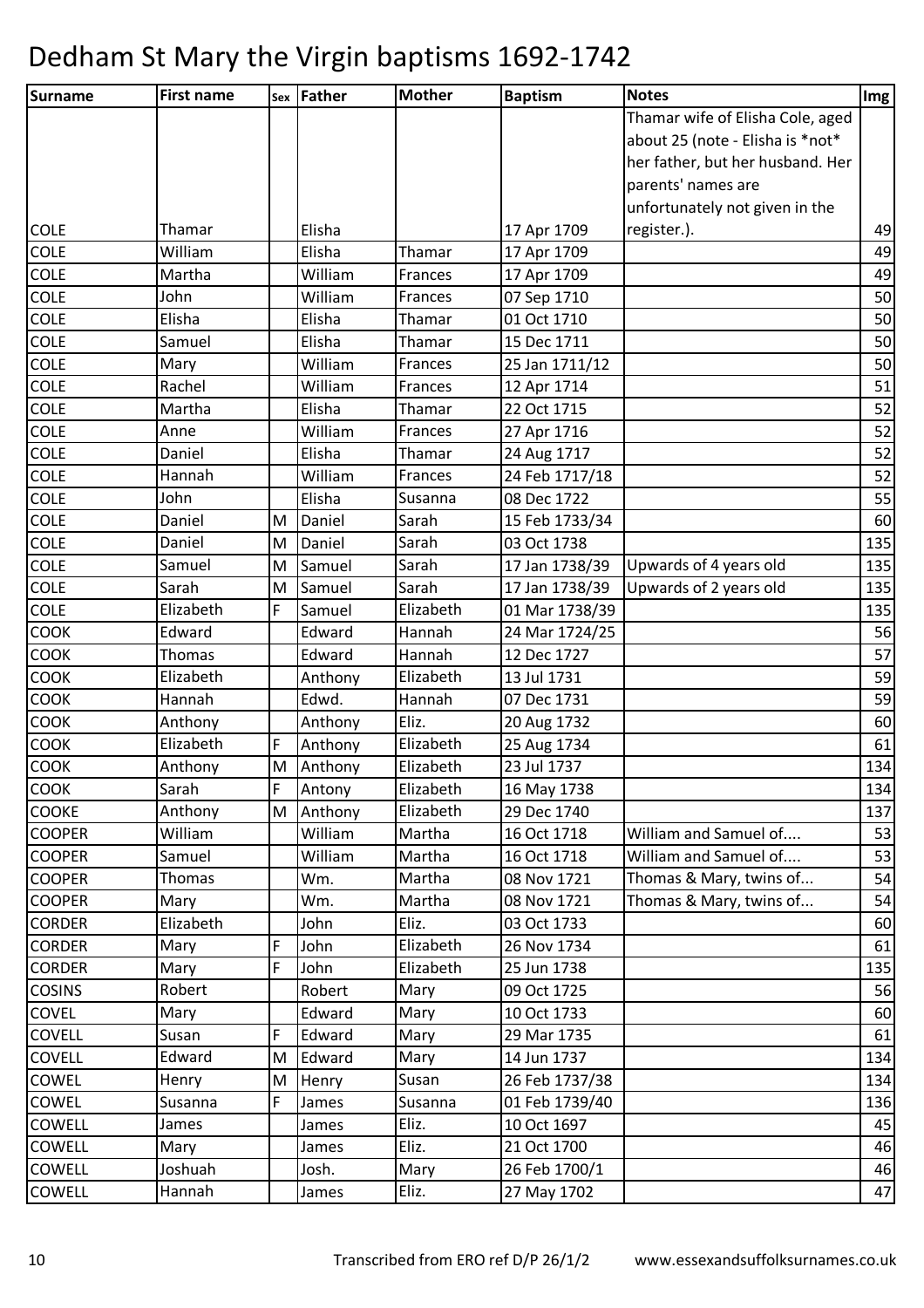| Surname          | <b>First name</b> |   | sex Father | <b>Mother</b> | <b>Baptism</b> | <b>Notes</b>                                  | Img |
|------------------|-------------------|---|------------|---------------|----------------|-----------------------------------------------|-----|
| <b>COWELL</b>    | John              |   | Joshuah    |               | 02 Feb 1702/3  |                                               | 47  |
| <b>COWELL</b>    | Elizabeth         |   | Joshua     | Mary          | 14 Dec 1712    |                                               | 51  |
| <b>COWELL</b>    | George            |   | Joshua     | Mary          | 16 Sep 1715    |                                               | 52  |
| <b>COWEN</b>     | Micah             |   | James      | Eliza.        | 30 Nov 1703    |                                               | 47  |
| <b>COWEN</b>     | Mary              |   | Joshua     | Mary          | 07 Feb 1704/5  |                                               | 47  |
| <b>COWEN</b>     | Henry             |   | James      | Elizabeth     | 26 Oct 1706    |                                               | 48  |
| <b>COWEN</b>     | Susanna           |   | Joshua     | Mary          | 18 Aug 1709    |                                               | 49  |
| <b>COWPER</b>    | Samuel            |   | Samuel     | Susan         | 05 Mar 1694/95 |                                               | 44  |
| <b>COWPER</b>    | Sarah             |   | Tho.       | Sarah         | 01 Mar 1725/26 |                                               | 56  |
| <b>CRACKNALL</b> | Christian         | F | Joseph     | Christian     | 30 Apr 1733    | Aged 18 years                                 | 60  |
| <b>CRACKNEL</b>  | Christian         |   | Nathaniel  | Elizabeth     | 22 Mar 1699/00 |                                               | 46  |
| <b>CRACKNEL</b>  | James             |   | Nath.      | Eliz.         | 05 Jul 1702    |                                               | 47  |
| <b>CREAM</b>     | Thomas            |   | Thomas     | Sarah         | 26 Oct 1728    |                                               | 58  |
| <b>CREFFEILD</b> | Elizabeth         |   | Henry      | Alice         | 20 Feb 1709/10 |                                               | 49  |
| <b>CRESICK</b>   | Deborah           |   | Robert     |               | 14 Apr 1693    | Being about 4 years of age.<br>Abode: Wiveno. | 44  |
| <b>CRESSEL</b>   | Henry             |   | Henry      |               | 05 May 1702    |                                               | 47  |
| <b>CRESWEL</b>   | Aquila            |   | Henry      | Aquila        | 07 Feb 1696/97 |                                               | 45  |
| <b>CRESWEL</b>   | Sarah             |   | Henry      | Aquila        | 05 Apr 1699    |                                               | 46  |
| <b>CRESWELL</b>  | James             |   | Henry      | Aquila        | 01 Jun 1704    |                                               | 47  |
| <b>CRESWELL</b>  | Elizabeth         |   | Henry      | Aquila        | 04 Apr 1707    |                                               | 48  |
| <b>CRESWELL</b>  | Alice             |   | Henry      | Aquila        | 15 Jan 1710/11 |                                               | 50  |
| <b>CRESWELL</b>  | Mary              |   | Henry      | Aquila        | 27 Aug 1713    |                                               | 51  |
| <b>CRISP</b>     | Ann               |   | Joseph     | Sarah         | 08 Jun 1733    |                                               | 60  |
| <b>CRISP</b>     | Sarah             | F | Joseph     | Sarah         | 24 Mar 1733/34 |                                               | 61  |
|                  |                   |   |            |               |                | No first names, surname and                   |     |
| <b>CROPLY</b>    | ç                 |   | ?          | ς             | 07 Apr 1695    | date in register only.                        | 44  |
| <b>CROPLY</b>    | Tho.              |   | Tho.       | Mary          | 08 Nov 1697    |                                               | 45  |
| <b>CROSS</b>     | Mary              |   | Samuel     | Elizab.       | 01 Jan 1693/94 |                                               | 44  |
| <b>CROSS</b>     | Ann               |   | John       | Dorathy       | 21 Jan 1693/94 |                                               | 44  |
| <b>CROSS</b>     | Mary              |   | John       | Mary          | 11 Oct 1694    |                                               | 44  |
| <b>CROSS</b>     | Thomas            |   | Thomas     | Dorothy       | 05 Apr 1695    |                                               | 44  |
|                  |                   |   |            |               |                | Child's first name and sex not in             |     |
| <b>CROSS</b>     |                   |   | Sam.       | Eliza.        | 01 Jul 1696    | register.                                     | 45  |
| <b>CROSS</b>     | John              |   | Tho.       | Dorothy       | 21 Dec 1697    |                                               | 45  |
| <b>CROSS</b>     | Willm.            |   | John       |               | 08 Feb 1697/98 | Willm. Of John Cross the Butcher              | 45  |
| <b>CROSS</b>     | John              |   | Samuel     | Eliz.         | 13 Sep 1698    |                                               | 46  |
| <b>CROSS</b>     | Samuel            |   | John       | Mary          | 24 Mar 1699/00 |                                               | 46  |
| <b>CROSS</b>     | Sam.              |   | Sam.       | Sarah         | 04 Feb 1700/1  |                                               | 46  |
| <b>CROSS</b>     | Ann               |   | Sam.       | Eliz.         | 06 Feb 1700/1  |                                               | 46  |
| <b>CROSS</b>     | John              |   | Sam.       | Sarah         | 12 Mar 1702/3  |                                               | 47  |
| <b>CROSS</b>     | Sarah             |   | Tho.       | Dorothy       | 18 Mar 1702/3  |                                               | 47  |
| <b>CROSS</b>     | Sarah             |   | Samuel     | Sarah         | 25 Apr 1705    |                                               | 47  |
| <b>CROSS</b>     | Henry             |   | Samuel     | Sarah         | 29 Apr 1707    |                                               | 48  |
| <b>CROSS</b>     | Timothy           |   | Samuel     | Sarah         | 08 Apr 1709    |                                               | 49  |
| <b>CROSS</b>     | John              |   | John       | Grisel        | 05 Jul 1715    |                                               | 51  |
| <b>CROSS</b>     | Thomas            |   | John       | Grizil        | 28 Jul 1717    |                                               | 52  |
| <b>CROSS</b>     | William           |   | John       | Grizil        | 25 Feb 1719/20 |                                               | 53  |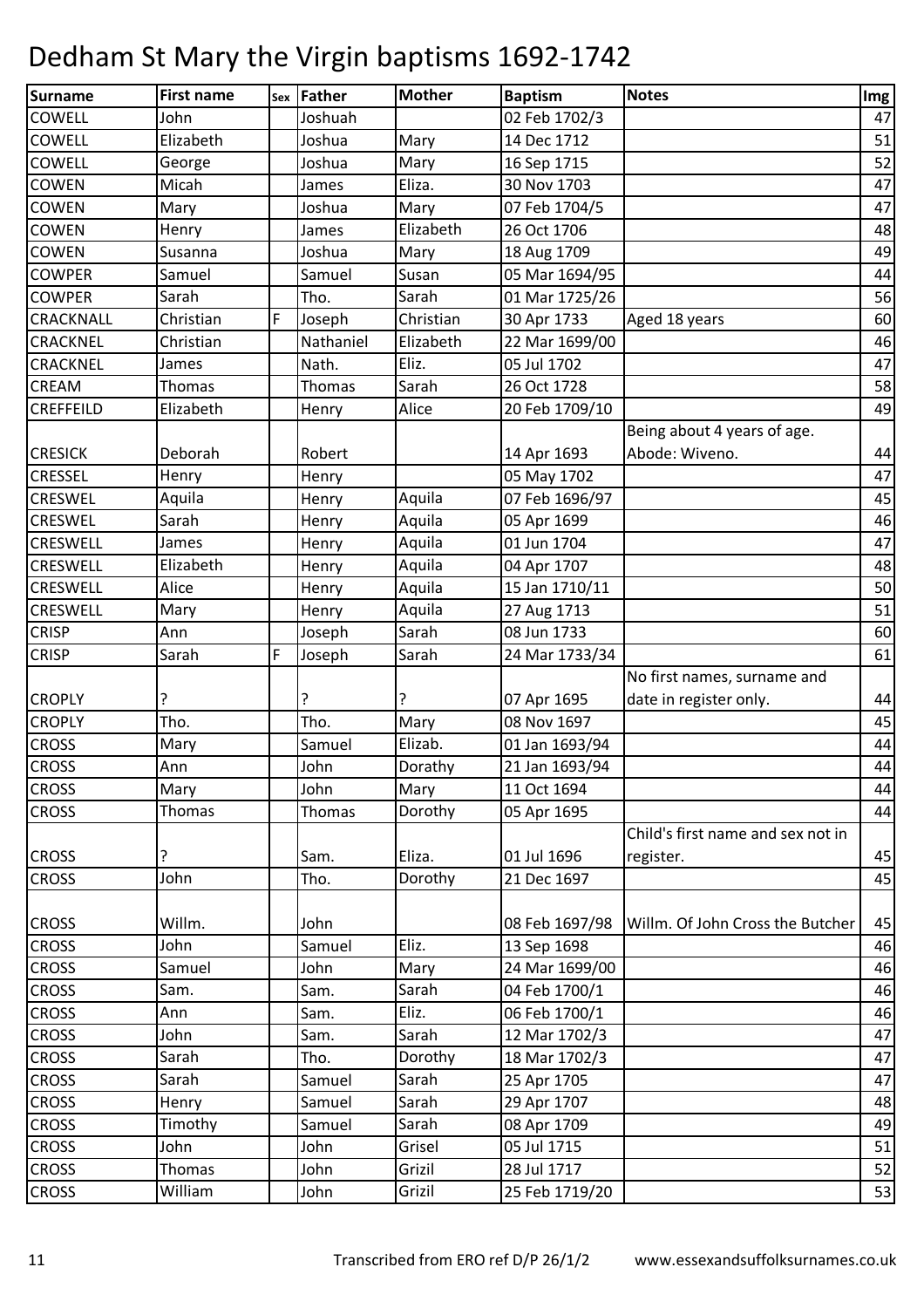| Surname        | <b>First name</b> | Sex | Father    | <b>Mother</b> | <b>Baptism</b> | <b>Notes</b>                                                                                                                                                                                                                                                                                              | Img |
|----------------|-------------------|-----|-----------|---------------|----------------|-----------------------------------------------------------------------------------------------------------------------------------------------------------------------------------------------------------------------------------------------------------------------------------------------------------|-----|
| <b>CROSS</b>   | William           |     | William   | Mary          | 12 Apr 1720    |                                                                                                                                                                                                                                                                                                           | 53  |
| <b>CROSS</b>   | Samuel            |     | John      | Grizil        | 11 Mar 1721/22 |                                                                                                                                                                                                                                                                                                           | 54  |
| <b>CROSS</b>   | Mirable           |     | Atkin     | Elisabeth     | 10 Feb 1726/27 |                                                                                                                                                                                                                                                                                                           | 57  |
| <b>CROSS</b>   | Saml.             |     | Benjamin  | Mary          | 30 Nov 1727    |                                                                                                                                                                                                                                                                                                           | 57  |
| <b>CROSS</b>   | John              |     | John      | Sarah         | 23 Jun 1732    |                                                                                                                                                                                                                                                                                                           | 60  |
| <b>CROW</b>    | Hannah            |     | Charles   | Η.            | 14 Dec 1699    |                                                                                                                                                                                                                                                                                                           | 46  |
| <b>CROW</b>    | Eliz.             |     | Michael   | Sarah         | 26 Mar 1721    | Eliz and Susan, twins of                                                                                                                                                                                                                                                                                  | 54  |
| <b>CROW</b>    | Susan             |     | Michael   | Sarah         | 26 Mar 1721    | Eliz and Susan, twins of                                                                                                                                                                                                                                                                                  | 54  |
| <b>CROW</b>    | John              |     | Wm.       | Sarah         | 12 Aug 1722    |                                                                                                                                                                                                                                                                                                           | 54  |
|                |                   |     |           |               |                | Michael of Michael Crow and<br>Sarah Crow his own Brothers<br>Widow - born in Incent (Note<br>that because the Bible states<br>that married couples are of one<br>body, it was deemed incestuous<br>to have a relationship with a<br>brother-in-law or sister-in-law.<br>This was so until the early 20th |     |
|                |                   |     |           |               |                | century and a change in the law                                                                                                                                                                                                                                                                           |     |
| <b>CROW</b>    | Michael           |     | Michael   | Sarah         | 26 Jul 1726    | following WW1).                                                                                                                                                                                                                                                                                           | 56  |
| <b>CROWE</b>   | Martha            |     | Robert    | Martha        | 22 Nov 1707    |                                                                                                                                                                                                                                                                                                           | 48  |
| <b>CROWE</b>   | Sarah             |     | Robert    | Martha        | 02 Oct 1709    |                                                                                                                                                                                                                                                                                                           | 49  |
| <b>CROWE</b>   | Elizabeth         |     | Robert    | Martha        | 21 Jan 1710/11 |                                                                                                                                                                                                                                                                                                           | 50  |
| <b>CROWE</b>   | Anne              |     | Robert    | Martha        | 08 Sep 1712    |                                                                                                                                                                                                                                                                                                           | 50  |
| <b>CROWE</b>   | Richard           |     | Robert    | Martha        | 06 Sep 1713    |                                                                                                                                                                                                                                                                                                           | 51  |
| <b>CROWE</b>   | Elizabeth         |     | Robert    | Martha        | 27 May 1716    |                                                                                                                                                                                                                                                                                                           | 52  |
| <b>CROWE</b>   | Sarah             |     | Michael   | Sarah         | 18 Aug 1717    |                                                                                                                                                                                                                                                                                                           | 52  |
| <b>CROWE</b>   | William           |     | William   | Sarah         | 25 Feb 1717/18 |                                                                                                                                                                                                                                                                                                           | 53  |
| <b>CROWE</b>   | Mary              |     | Michael   | Sarah         | 28 Oct 1718    |                                                                                                                                                                                                                                                                                                           | 53  |
| <b>CROWE</b>   | Mary              |     | Robert    | Martha        | 24 May 1719    |                                                                                                                                                                                                                                                                                                           | 53  |
| <b>CROWE</b>   | Sarah             |     | William   | Sarah         | 17 Nov 1719    |                                                                                                                                                                                                                                                                                                           | 53  |
| <b>CULLEY</b>  | Mary              |     | Alexander | Anne          | 15 Oct 1708    |                                                                                                                                                                                                                                                                                                           | 49  |
| <b>CULLY</b>   | Anne              |     | Alexander | Anne          | 31 Jul 1706    |                                                                                                                                                                                                                                                                                                           | 48  |
| <b>CULPECK</b> | Sarah             |     | William   | Catharine     | 28 Apr 1706    |                                                                                                                                                                                                                                                                                                           | 48  |
| <b>CULPECK</b> | Rebecca           |     | William   | Catharine     | 11 Apr 1707    |                                                                                                                                                                                                                                                                                                           | 48  |
| <b>CULPECK</b> | Catherine         |     | William   | Catherine     | 07 Aug 1708    |                                                                                                                                                                                                                                                                                                           | 49  |
| <b>CULPECK</b> | <b>Burkitt</b>    |     | William   | Catherine     | 20 Sep 1709    |                                                                                                                                                                                                                                                                                                           | 49  |
| <b>CULPECK</b> | William           |     | William   | Catherine     | 04 Nov 1711    |                                                                                                                                                                                                                                                                                                           | 50  |
| <b>CULPECK</b> | Deborah           |     | William   | Catharine     | 16 Aug 1713    |                                                                                                                                                                                                                                                                                                           | 51  |
| <b>CULPECK</b> | George            |     | William   | Catharine     | 07 Jun 1715    |                                                                                                                                                                                                                                                                                                           | 51  |
| <b>CULPECK</b> | William           |     | William   | Catherine     | 23 Jul 1717    | William and John of                                                                                                                                                                                                                                                                                       | 52  |
| <b>CULPECK</b> | John              |     | William   | Catherine     | 23 Jul 1717    | William and John of                                                                                                                                                                                                                                                                                       | 52  |
| <b>CURTIS</b>  | Martha            |     | Cornelius | Deborah       | 13 Mar 1730/31 |                                                                                                                                                                                                                                                                                                           | 59  |
| <b>CUTTER</b>  | Sarah             |     | Saml.     | Sarah         | 15 Jan 1728/29 |                                                                                                                                                                                                                                                                                                           | 58  |
| <b>DAVIS</b>   | William           |     | John      | Elis.         | 23 Nov 1725    |                                                                                                                                                                                                                                                                                                           | 56  |
| <b>DAVIS</b>   | Elisabeth         |     | John      | Alice         | 26 Oct 1726    |                                                                                                                                                                                                                                                                                                           | 57  |
| <b>DAVY</b>    | Robert            |     | John      | Priscilla     | 26 Apr 1719    |                                                                                                                                                                                                                                                                                                           | 53  |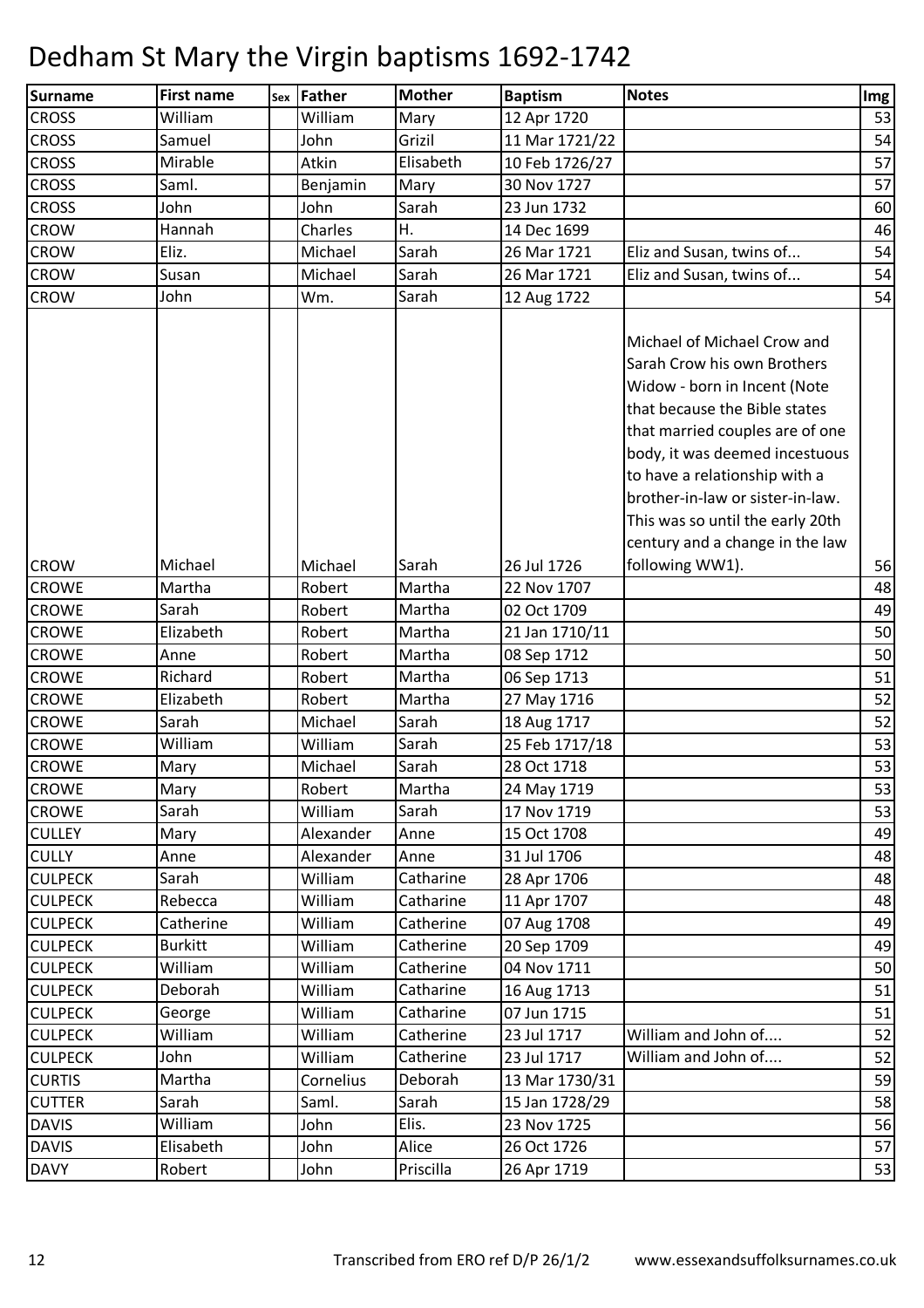| <b>Surname</b> | <b>First name</b> |   | sex Father | <b>Mother</b> | <b>Baptism</b> | <b>Notes</b>                    | Img |
|----------------|-------------------|---|------------|---------------|----------------|---------------------------------|-----|
|                |                   |   |            |               |                | Presumably "Ann" given in error |     |
|                |                   |   |            |               |                | as the father's name. Abode:    |     |
| <b>DAVY</b>    | Ann               | F | Ann        | Mary          | 25 Dec 1739    | Ardleigh                        | 136 |
| <b>DAWES</b>   | Mary              |   | Samuel     | Mary          | 18 Apr 1708    |                                 | 49  |
| <b>DAY</b>     | Mary              |   | Samuel     | Mary          | 02 Dec 1724    |                                 | 56  |
| <b>DEACON</b>  | Susanna           |   | Edward     |               | 04 Nov 1729    |                                 | 58  |
|                |                   |   |            |               |                | Entry only says "Deacon child   |     |
| <b>DEACON</b>  | ?                 |   | ?          | ?             | 04 Dec 1729    | baptisd". No first names.       | 58  |
| <b>DEACON</b>  | John              | M | John       | Mary          | 09 Jul 1740    |                                 | 137 |
|                |                   |   |            |               |                | The father is John Death alias  |     |
| <b>DEATH</b>   | John              |   | John       |               | 09 Apr 1700    | Parker                          | 46  |
| <b>DEATH</b>   | Anne              |   | Parker     | Martha        | 30 Jul 1704    |                                 | 47  |
| <b>DEATH</b>   | Mary              |   | Parker     | Martha        | 08 May 1707    |                                 | 48  |
| <b>DEATH</b>   | Sarah             |   | Parker     | Martha        | 18 Sep 1709    |                                 | 49  |
| <b>DEATH</b>   | John              |   | Parker     | Martha        | 21 May 1712    |                                 | 50  |
| <b>DEATH</b>   | Elizabeth         |   | Parker     | Martha        | 01 Aug 1714    |                                 | 51  |
| <b>DEATH</b>   | William           |   | William    | Mary          | 13 Mar 1719/20 |                                 | 53  |
| <b>DEATH</b>   | Mary              |   | Wm.        | Mary          | 10 Nov 1723    |                                 | 55  |
| <b>DEEKS</b>   | Joseph            |   | Joseph     | Mary          | 23 Jan 1717/18 |                                 | 52  |
| <b>DEEKS</b>   | Joseph            |   | Joseph     | Mary          | 24 Feb 1721/22 |                                 | 54  |
| <b>DEEKS</b>   | John              | M | William    | Hannah        | 01 Aug 1740    |                                 | 137 |
| <b>DEEVES</b>  | Elizabeth         |   | John       | Elizab.       | 05 Sep 1693    | Elizabeth and Hannah of         | 44  |
| <b>DEEVES</b>  | Hannah            |   | John       | Elizab.       | 05 Sep 1693    | Elizabeth and Hannah of         | 44  |
|                |                   |   |            |               |                | Base childe of Willm. Wynch and |     |
| <b>DEEVES</b>  | Abell             |   | Willm.     | Sarah         | 08 Apr 1696    | Sarah Deeves                    | 45  |
| <b>DEEVES</b>  | John              |   | John       | Elizab.       | 11 May 1696    |                                 | 45  |
| <b>DEEVES</b>  | Mary              |   |            | Mary          | 20 Jan 1707/8  | Base child                      | 48  |
|                |                   |   |            |               |                | Thomas of Thomas Boughton       |     |
| <b>DEEVES</b>  | Thomas            |   | Thomas     | Mary          | 01 Oct 1710    | and Mary Deeves                 | 50  |
| <b>DEEVES</b>  | Richard           |   |            | Elizabeth     | 14 Jan 1718/19 | A bastard child                 | 53  |
| <b>DEEVES</b>  | John              |   | Abel       | Elis.         | 28 Sep 1721    |                                 | 54  |
|                |                   |   |            |               |                |                                 |     |
|                |                   |   |            |               |                | No first names at all, surname  |     |
|                |                   |   |            |               |                | only. Entered out of sequence.  |     |
| <b>DEEVES</b>  | ?                 |   | ?          | ?             | * Nov 1724     | Day of month missing.           | 56  |
| <b>DEEVES</b>  | Joseph            |   | Abel       |               | 05 Jan 1725/26 |                                 | 56  |
| <b>DEEVES</b>  | Samuel            |   | Abel       | Elizabeth     | 23 Aug 1727    |                                 | 57  |
| <b>DEEVES</b>  | Eliz.             |   | Abel       | Eliz.         | 12 Jul 1730    |                                 | 59  |
| <b>DEEVES</b>  | Sarah             |   | Abel       | Eliz.         | 22 Dec 1731    |                                 | 59  |
| <b>DEEVES</b>  | John              |   | Abel       |               | 20 Nov 1733    |                                 | 60  |
| <b>DEKES</b>   | John              |   | John       | Sarah         | 26 Jun 1692    |                                 | 43  |
| <b>DIKES</b>   | Mary              |   | Joseph     | Mary          | 15 Oct 1725    |                                 | 56  |
| <b>DILLOCK</b> | Ann               |   | Nathanael  | Ann           | 06 May 1724    |                                 | 55  |
| <b>DILLOCK</b> | Nathaneel         |   | Nath.      | Ann           | 28 Jul 1726    |                                 | 56  |
| <b>DILLOCK</b> | John              |   | Nathaneel  | Ann           | 14 Mar 1727/28 |                                 | 57  |
| <b>DILLOCK</b> | Mary              |   | Nathaneel  | Ann           | 04 Dec 1729    |                                 | 58  |
| <b>DILLOCK</b> | Mary              |   | Nathan     | Ann           | 23 Dec 1730    |                                 | 59  |
| <b>DILLOP</b>  | Elizabeth         |   | Nathaneel  | Ann           | 15 Apr 1733    |                                 | 60  |
| <b>DORMAN</b>  | John              |   | John       | Rachel        | 17 Apr 1726    |                                 | 56  |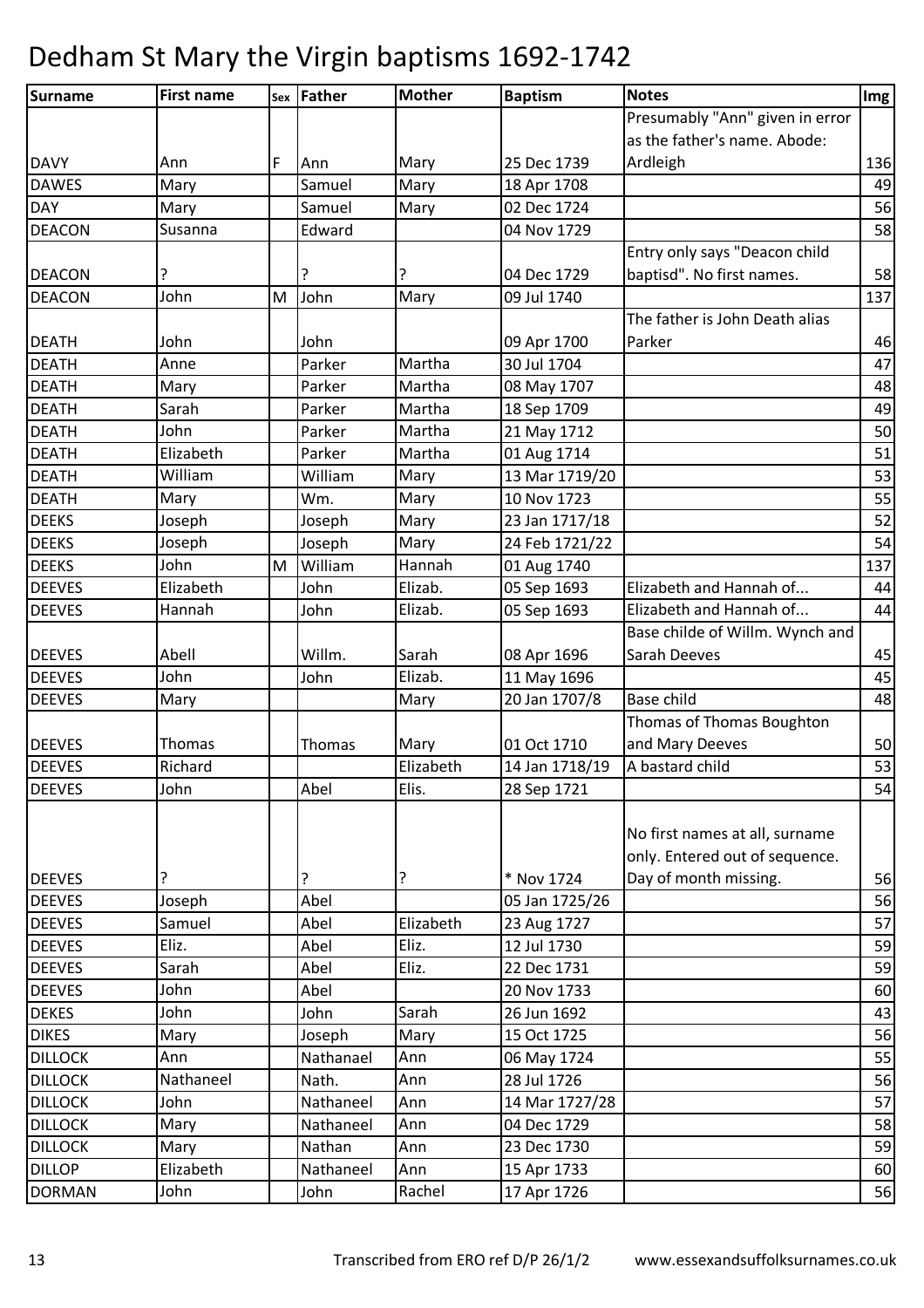| <b>Surname</b>                 | <b>First name</b> | Sex | Father  | <b>Mother</b> | <b>Baptism</b>                            | <b>Notes</b>                                                                                           | Img      |
|--------------------------------|-------------------|-----|---------|---------------|-------------------------------------------|--------------------------------------------------------------------------------------------------------|----------|
| <b>DORMAN</b>                  | Danl.             |     | John    | Rachel        | 10 May 1727                               |                                                                                                        | 57       |
| <b>DORMAN</b>                  | John              |     | John    | Rachel        | 16 Aug 1729                               |                                                                                                        | 58       |
| <b>DORMAN</b>                  | Danl.             |     | John    | Rachel        | 31 Jan 1730/31                            |                                                                                                        | 59       |
| <b>DORMAN</b>                  | Stephen           |     | John    | Rachel        | 10 Oct 1732                               |                                                                                                        | 60       |
| <b>DORMAN</b>                  | Steven            | M   | John    | Rachel        | 20 Aug 1734                               |                                                                                                        | 61       |
| <b>DORMAN</b>                  | Thomas            | M   | John    | Rachel        | 03 Jan 1735/36                            |                                                                                                        | 62       |
| <b>DOVE</b>                    | <b>Bennett</b>    |     | Edm.    | Sarah         | 15 Sep 1700                               |                                                                                                        | 46       |
| <b>DOVE</b>                    | Elizabeth         |     | Edmund  | Sarah         | 24 Jun 1710                               |                                                                                                        | 50       |
| <b>DOW</b>                     | Sarah             |     | Edmund  | Sarah         | 13 Dec 1704                               |                                                                                                        | 47       |
| <b>DOWCETT</b>                 |                   |     |         |               |                                           | Base born (no first names in the<br>entry. It's not clear if Dowcett is<br>the father's surname or the | 136      |
| <b>DOWE</b>                    | ?                 |     | Edmund  | Sarah         | 09 Mar 1739/40   mother's)<br>28 Mar 1703 |                                                                                                        | 47       |
| <b>DOWMAN</b>                  | Mary              |     | John    |               | 19 Sep 1716                               |                                                                                                        | 52       |
|                                | James<br>John     |     | Caleb   | Mary          |                                           |                                                                                                        |          |
| <b>DOWNES</b><br><b>DOWNES</b> | Ann               |     | Caleb   | Anne<br>Ann   | 15 Aug 1694<br>15 Aug 1695                |                                                                                                        | 44<br>45 |
| <b>DOWNES</b>                  | James             |     | Allen   | Elizabeth     | 14 Feb 1709/10                            |                                                                                                        | 49       |
| <b>DOWNES</b>                  | Allen             | M   | James   | Elizabeth     | 14 Mar 1736/37                            |                                                                                                        | 63       |
| <b>DOWNES</b>                  | John              | M   | Joseph  | Susanna       | 06 Sep 1738                               |                                                                                                        | 135      |
| <b>DOWNHAM</b>                 | Thomas            |     | John    | Mary          | 20 Mar 1712/13                            |                                                                                                        | 51       |
| <b>DOWNS</b>                   | Ann               |     | Caleb   | Ann           | 22 Jul 1693                               |                                                                                                        | 44       |
| <b>DOWNS</b>                   | Jeremy            |     | Allen   | Frances       | 10 Dec 1695                               |                                                                                                        | 45       |
| <b>DOWNS</b>                   | Caleb             |     | Caleb   | Mary          | 28 Dec 1697                               |                                                                                                        | 45       |
| <b>DOWNS</b>                   | Allen             |     | Allen   | Elizabeth     | 02 Apr 1711                               |                                                                                                        | 50       |
| <b>DOWNS</b>                   | Elizabeth         |     | Allen   | Elizabeth     | 12 Oct 1712                               |                                                                                                        | 51       |
| <b>DOWNS</b>                   | Elizabeth         |     | Allen   | Elizabeth     | 14 Mar 1713/14                            |                                                                                                        | 51       |
| <b>DOWNS</b>                   | Jeremiah          | M   | James   | Elizabeth     | 24 May 1740                               |                                                                                                        | 136      |
| <b>DOWNS</b>                   | Sarah             | F   | James   | Elisabeth     | 27 Feb 1741/42                            |                                                                                                        | 138      |
| <b>DUNNOLDS</b>                | John              |     | John    | Elizabeth     | 24 Feb 1717/18                            |                                                                                                        | 53       |
| <b>EDWARDS</b>                 | Esther            | F   | Robert  | Esther        | 10 Mar 1733/34                            |                                                                                                        | 60       |
| <b>EDWARDS</b>                 | Robert            | M   | Robert  | Esther        | 13 Jan 1735/36                            |                                                                                                        | 62       |
| <b>EDWARDS</b>                 | Sarah             | F   | Robert  | Hester        | 17 Mar 1737/38                            |                                                                                                        | 134      |
| <b>EDWARDS</b>                 | Ann               | F   | Robert  | Esther        | 14 Feb 1739/40                            |                                                                                                        | 136      |
| <b>EDWICK</b>                  | Elisabeth         | F   | John    |               | 21 Jul 1723                               | Elisabeth daughter of John<br>Edwick of Purleigh deceased.                                             | 55       |
| <b>ELLIS</b>                   | Thomas            | M   | Thomas  | Susan         | 19 Sep 1740                               |                                                                                                        | 137      |
| <b>ENFIELD</b>                 | Margaret          |     | John    | Margaret      | 01 Apr 1729                               |                                                                                                        | 58       |
| <b>ENFIELD</b>                 | John              |     | John    | Margt.        | 19 Oct 1731                               |                                                                                                        | 59       |
| <b>ENFIELD</b>                 | Elizabeth         | F   | John    | Margaret      | 24 Jul 1737                               |                                                                                                        | 134      |
| <b>ENFIELD</b>                 | Thomas            | M   | John    | Margaret      | 05 Feb 1739/40                            |                                                                                                        | 136      |
| <b>ENGLISH</b>                 | Stephen           |     | Stephen | Elizabeth     | 06 Jan 1711/12                            |                                                                                                        | 50       |
| <b>ENGLISH</b>                 | Elizabeth         |     | Stephen | Elizabeth     | 31 Aug 1713                               |                                                                                                        | 51       |
| <b>ENGLISH</b>                 | Mary              |     | Stephen | Elizabeth     | 14 Aug 1718                               |                                                                                                        | 53       |
| <b>ENGLISH</b>                 | Sarah             |     | Stephen | Elizabeth     | 28 Mar 1720                               |                                                                                                        | 53       |
| <b>ENGLISH</b>                 | Ann               |     | Stephen | Elis.         | 14 Sep 1724                               |                                                                                                        | 55       |
| <b>ENGLISH</b>                 | Stephen           |     | Stephen | Elis.         | 01 Feb 1725/26                            |                                                                                                        | 56       |
| <b>ENGLISH</b>                 | Martha            |     | Stephen | Eliz.         | 03 Apr 1728                               |                                                                                                        | 57       |
| <b>ENGLISH</b>                 | Mary              |     | Wm.     | Mary          | 12 Jul 1728                               |                                                                                                        | 58       |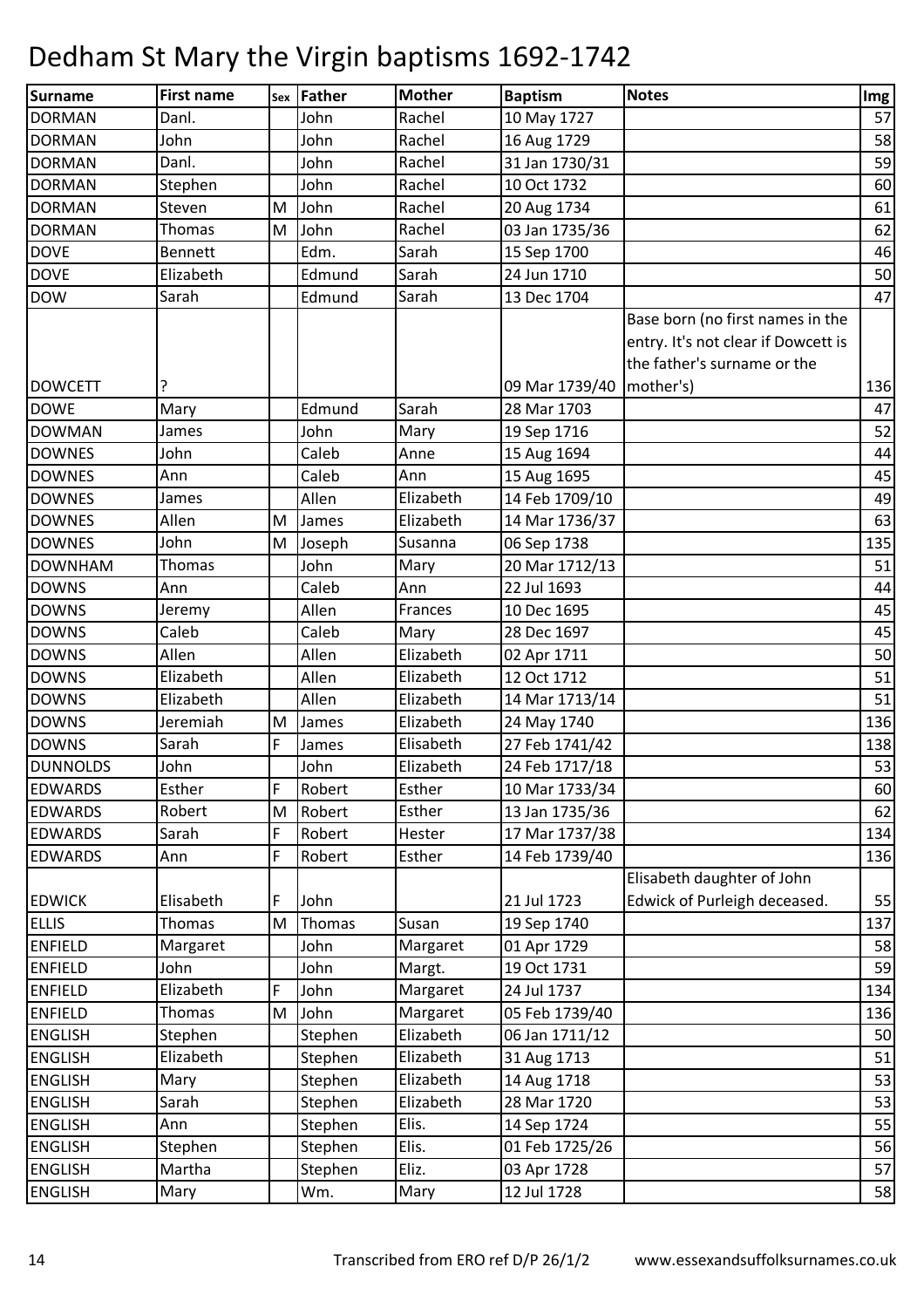| <b>Surname</b> | <b>First name</b> |   | sex Father | <b>Mother</b> | <b>Baptism</b> | <b>Notes</b>                                                                                             | Im <sub>g</sub> |
|----------------|-------------------|---|------------|---------------|----------------|----------------------------------------------------------------------------------------------------------|-----------------|
| <b>ENGLISH</b> | Judith            |   | Wm.        | Mary          | 17 Nov 1730    |                                                                                                          | 59              |
| <b>EURIDGE</b> | John              |   | John       | Sarah         | 06 May 1715    |                                                                                                          | 51              |
| <b>EURIDGE</b> | Richard           |   | John       | Sarah         | 24 Jun 1719    |                                                                                                          | 53              |
| <b>EVAT</b>    | Phil.             |   | Henry      | Mary          | 28 Jan 1699/00 |                                                                                                          | 46              |
| <b>EVATT</b>   | John              |   | Henry      | Mary          | 10 Feb 1694/95 |                                                                                                          | 44              |
| <b>EVATT</b>   | Elizab.           |   | Henry      | Mary          | 30 Aug 1696    |                                                                                                          | 45              |
| <b>EVATT</b>   | Mary              |   | Henry      | Mary          | 08 Jul 1701    |                                                                                                          | 46              |
| <b>EVATT</b>   | Isabella          |   | Henry      | Mary          | 12 Apr 1703    |                                                                                                          | 47              |
| <b>EVATT</b>   | Robert            |   | Henry      | Mary          | 10 May 1705    |                                                                                                          | 48              |
| <b>EVATT</b>   | Elizabeth         |   | Henry      | Mary          | 02 Feb 1706/7  |                                                                                                          | 48              |
| <b>EVATT</b>   | Anne              |   | Henry      | Mary          | 19 Nov 1711    |                                                                                                          | 50              |
| <b>EVATT</b>   | Thomas            |   | Robt.      | Mary          | 19 Jul 1729    |                                                                                                          | 58              |
| <b>EVATT</b>   | Lucy              |   | Robert     | Mary          | 07 Dec 1730    |                                                                                                          | 59              |
| <b>EVATT</b>   | John              |   | Robt.      | Mary          | 14 Dec 1731    |                                                                                                          | 59              |
| <b>EVATT</b>   | Henry             | M | Robert     | Mary          | 24 Mar 1734/35 | Son of Mr Robert Evatt                                                                                   | 61              |
| <b>EVATT</b>   | Ann               | F | Robert     | Mary          | 08 Jan 1736/37 |                                                                                                          | 63              |
|                |                   |   |            |               |                | Surname bunched up - hard to                                                                             |                 |
| <b>EVETT</b>   | Henry             |   | Henry      | Mary          | 03 Mar 1693/94 | read.                                                                                                    | 44              |
| <b>EYRE</b>    | Joseph            | M | Joseph     | Judith        | 02 Sep 1738    |                                                                                                          | 135             |
| <b>EYRE</b>    | George            | M | Joseph     | Judith        | 20 Aug 1741    |                                                                                                          | 137             |
| <b>FADING</b>  | Catharine         | F | John       | Linit         | 10 Sep 1734    |                                                                                                          | 61              |
|                |                   |   |            |               |                | Daniel of Daniel Fairs of Suffolk,<br>a Bastard Child born here of the<br>body of Lingwood Ponder living |                 |
| <b>FAIRS</b>   | Daniel            |   | Daniel     | Lingwood      | 12 Jan 1725/26 | with George Cock.                                                                                        | 56              |
| <b>FARROW</b>  | Susan             | F | Robert     | Elizabeth     | 27 Jan 1735/36 |                                                                                                          | 62              |
| <b>FARROW</b>  | Anne              | F | George     | Anne          | 20 Jan 1738/39 |                                                                                                          | 135             |
| <b>FARROW</b>  | James             | M | Jane?      | Hannah        | 03 Dec 1739    | The father's name is given as<br>Jane - perhaps a mistake for<br>James?                                  | 136             |
| <b>FARROW</b>  | George            | M | George     | Ann           | 17 Jul 1740    |                                                                                                          | 137             |
| <b>FARROW</b>  | Mary              | F | James      | Hannah        | 24 Mar 1740/41 |                                                                                                          | 137             |
| <b>FEN</b>     | Isaac             |   | Edmund     | Elizabeth     | 17 Apr 1731    |                                                                                                          | 59              |
| <b>FENN</b>    | John              |   | John       | Mary          | 16 Jun 1693    |                                                                                                          | 44              |
| <b>FENN</b>    | Elizabeth         |   | Edmond     | Elizab.       | 31 Dec 1693    |                                                                                                          | 44              |
| <b>FENN</b>    | Edmund            |   | Edm.       | Eliza.        | 20 Oct 1695    |                                                                                                          | 45              |
| <b>FENN</b>    | James             |   | John       | Mary          | 11 Jun 1697    |                                                                                                          | 45              |
| <b>FENN</b>    | Elizabeth         |   | Edmund     | Anne          | 29 Oct 1720    |                                                                                                          | 54              |
| <b>FENN</b>    | Edmund            |   | Edmund     | Eliz.         | 17 Oct 1721    |                                                                                                          | 54              |
| <b>FENN</b>    | Elizab.           |   | Edmund     | Eliz.         | 28 Aug 1723    |                                                                                                          | 55              |
| <b>FENN</b>    | John              |   | Edmund     | Elis.         | 12 May 1726    |                                                                                                          | 56              |
| <b>FENN</b>    | James             |   | Edmund     | Elizabeth     | 16 Jun 1729    |                                                                                                          | 58              |
| <b>FENN</b>    | Samuel            | M | Edmund     | Elizabeth     | 01 Jun 1734    |                                                                                                          | 61              |
| <b>FENN</b>    | Henry             | M | Edmund     | Elizabeth     | 10 Apr 1737    |                                                                                                          | 134             |
| <b>FINCE</b>   | George            |   | John       | Susan         | 22 Nov 1696    |                                                                                                          | 45              |
| <b>FINCE</b>   | Susanna           |   | William    | Anne          | 11 Jan 1716/17 |                                                                                                          | 52              |
| <b>FINCE</b>   | Ann               |   | Wm.        | Susanna       | 18 Jun 1722    |                                                                                                          | 54              |
| <b>FINCE</b>   | Sarah             |   | Wm.        | Susanna       | 11 Jun 1725    |                                                                                                          | 56              |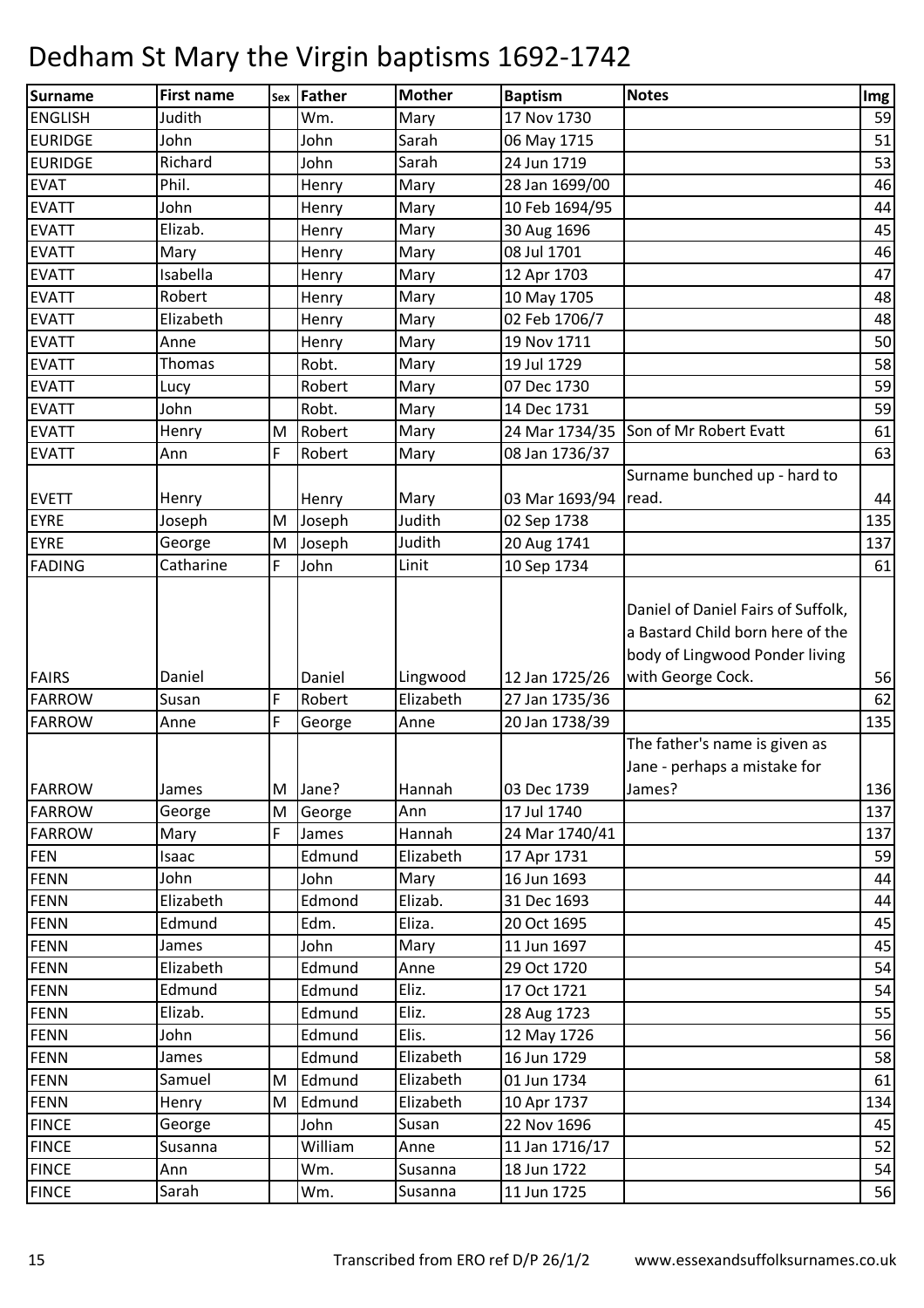| <b>Surname</b> | <b>First name</b> |   | sex Father | <b>Mother</b> | <b>Baptism</b> | <b>Notes</b>                  | Im <sub>g</sub> |
|----------------|-------------------|---|------------|---------------|----------------|-------------------------------|-----------------|
| <b>FINCH</b>   | Mary              |   | John       | Mary          | 03 Jan 1692/93 |                               | 44              |
| <b>FINCH</b>   | Susanna           |   | John       | Susanna       | 24 Mar 1695/96 |                               | 45              |
| <b>FINCH</b>   | John              |   | John       | Susan         | 01 Jun 1704    |                               | 47              |
| <b>FINCH</b>   | Stephen           |   | John       | Susan         | 20 Jan 1705/6  |                               | 48              |
| <b>FINCH</b>   | Jemima            |   | John       | Susan         | 04 Apr 1707    |                               | 48              |
| <b>FINCH</b>   | James             |   | John       | Susan         | 27 Mar 1709    |                               | 49              |
| <b>FINCHAM</b> | Edward            |   | Edward     | Mary          | 15 Apr 1711    |                               | 50              |
| <b>FINCHAM</b> | John              |   | Edward     | Mary          | 26 Feb 1712/13 |                               | 51              |
| <b>FIRMIN</b>  | Thomas            |   | Thomas     | Mary          | 15 Nov 1715    |                               | 52              |
| <b>FIRMIN</b>  | Palmer            |   | Thomas     | Mary          | 23 Nov 1716    |                               | 52              |
| <b>FIRMIN</b>  | Mary              |   | Thomas     | Mary          | 01 Dec 1717    |                               | 52              |
| <b>FIRMIN</b>  | <b>Barbara</b>    |   | Thomas     | Mary          | 07 Dec 1718    |                               | 53              |
| <b>FIRMIN</b>  | John              |   | Thomas     | Mary          | 07 Jun 1720    |                               | 53              |
| <b>FIRMIN</b>  | Ann               |   | Thomas     | Mary          | 05 Aug 1721    |                               | 54              |
| <b>FIRMIN</b>  | Palmer            |   | Thomas     | Mary          | 12 Nov 1723    |                               | 55              |
|                |                   |   |            |               |                | The mother is a widow. Abode: |                 |
| <b>FISH</b>    | William           |   |            | Sarah         | 25 May 1715    | Stratford                     | 51              |
| <b>FISHER</b>  | Stephen           |   | Nathaniel  | Elizab.       | 30 Nov 1692    |                               | 44              |
| <b>FISHER</b>  | Phebee            |   | John       | Ann           | 15 Nov 1694    |                               | 44              |
| <b>FISHER</b>  | Nathanll.         |   | Nath.      | Mary          | 15 Mar 1697/98 |                               | 45              |
| <b>FISHER</b>  | Mary              |   | Nath.      | Mary          | 03 Sep 1700    |                               | 46              |
| <b>FISHER</b>  | Susan             |   | John       |               | 22 Mar 1702/3  |                               | 47              |
| <b>FISHER</b>  | Elizabeth         |   | Nathanael  | Mary          | 15 Oct 1705    |                               | 48              |
| <b>FISHER</b>  | Edmund            |   | John       | Alice         | 06 Jan 1705/6  |                               | 48              |
| <b>FISHER</b>  | James             |   | Nathanael  | Mary          | 05 Jul 1707    |                               | 48              |
| <b>FISHER</b>  | Martha            |   | John       | Alice         | 17 Nov 1707    |                               | 48              |
| <b>FISHER</b>  | Susanna           |   | Richard    | Susanna       | 28 Jan 1710/11 |                               | 50              |
| <b>FISHER</b>  | Richard           |   | Richard    | Susan         | 30 Apr 1713    |                               | 51              |
| <b>FISHER</b>  | Christopher       |   | Richard    | Susanna       | 29 May 1715    |                               | 51              |
| <b>FISHER</b>  | Susanna           |   | Richard    | Susanna       | 01 Sep 1717    |                               | 52              |
| <b>FISHER</b>  | John              |   | Richard    | Susan         | 08 Mar 1719/20 |                               | 53              |
| <b>FISHER</b>  | Samuel            |   | Richard    | Susanna       | 12 Mar 1722/23 |                               | 55              |
| <b>FISHER</b>  | John              |   | Richd.     | Martha        | 20 Jul 1727    |                               | 57              |
| <b>FISHER</b>  | John              |   | Richard    | Martha        | 06 Dec 1728    |                               | 58              |
| <b>FISHER</b>  | Richd             | M | Richard    | Martha        | 01 Nov 1733    |                               | 60              |
| <b>FISHER</b>  | John              | M | Richard    | Martha        | 11 Jan 1735/36 |                               | 62              |
| <b>FISHER</b>  | Mary              | F | Richard    | Mary          | 07 Feb 1737/38 |                               | 134             |
| <b>FLOOD</b>   | Samuel Lucky      | M |            | Priscilla     | 25 Jun 1738    | Base born                     | 135             |
| <b>FOAKER</b>  | Rebecca           |   | Benjam.    | Rebec.        | 18 Sep 1692    |                               | 43              |
| <b>FOKES</b>   | Dorathy           |   | Wm.        | Dorathy       | 14 Aug 1692    |                               | 43              |
| <b>FOLKARD</b> | Mary              |   | Benj.      |               | 24 Aug 1701    |                               | 46              |
| <b>FOLKARD</b> | John              |   | Jeremy     | Susan         | 30 Sep 1702    |                               | 47              |
| <b>FOLKARD</b> | Samuel            |   | Jeremiah   | Susan         | 07 Mar 1703/4  |                               | 47              |
| <b>FOLKARD</b> | Benjamin          |   | Benjamin   | Rebeca        | 24 Sep 1704    |                               | 47              |
| <b>FOLKARD</b> | John              |   | Jeremiah   | Susan         | 23 Feb 1705/6  |                               | 48              |
| <b>FOLKER</b>  | Benja.            |   | Benja.     | Rebeccah      | 02 Jun 1695    |                               | 45              |
| <b>FOLKER</b>  | Ambrose           |   | Benj.      | Reb.          | 27 Feb 1697/98 |                               | 45              |
| <b>FOSTER</b>  | Sarah             |   | Richard    | Sarah         | 13 Jul 1692    |                               | 43              |
| <b>FOSTER</b>  | Jane              |   | Richard    | Sarah         | 24 Oct 1693    |                               | 44              |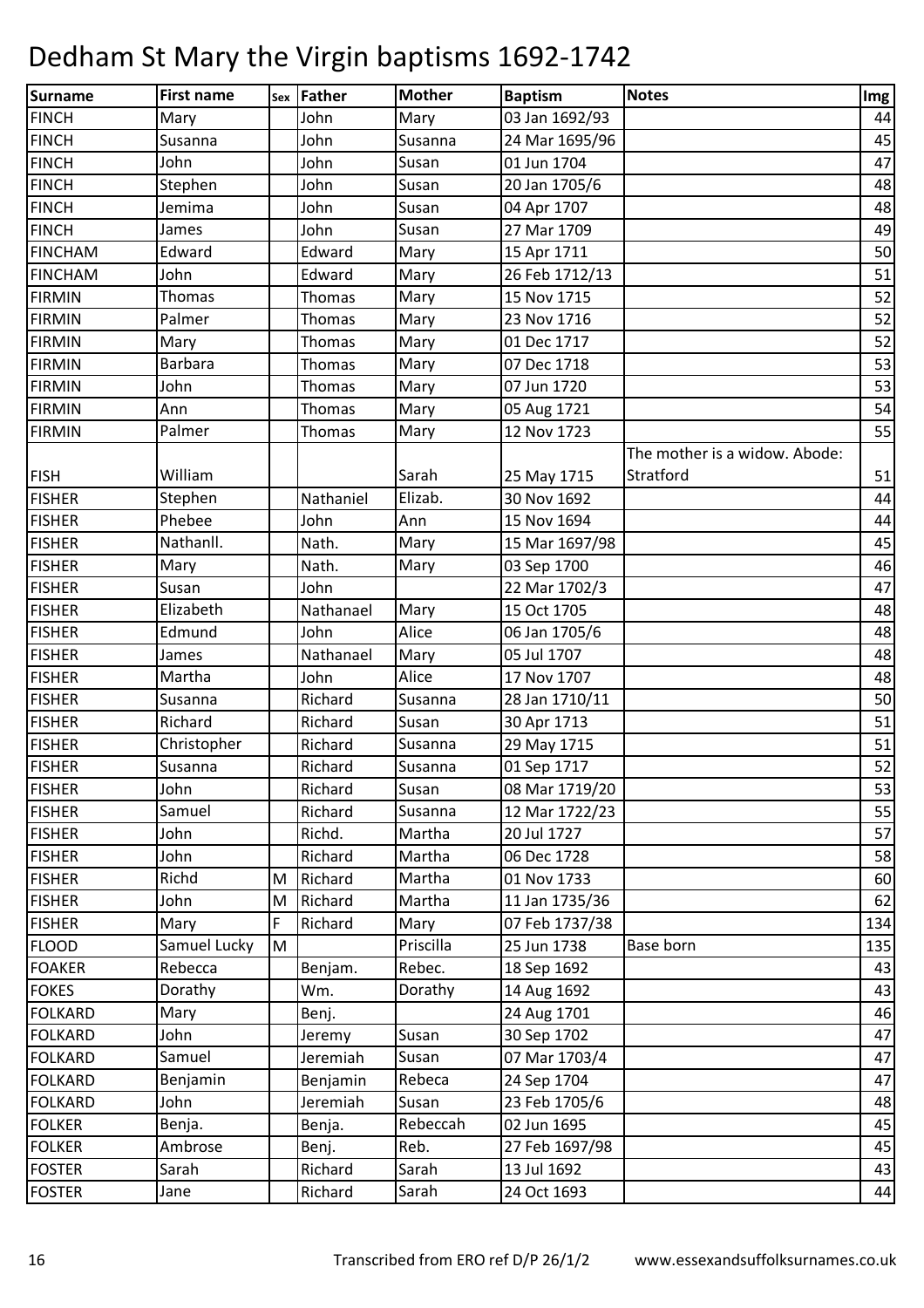| Surname                        | <b>First name</b>  |   | sex Father       | <b>Mother</b>    | <b>Baptism</b>             | <b>Notes</b>                   | Img      |
|--------------------------------|--------------------|---|------------------|------------------|----------------------------|--------------------------------|----------|
| <b>FOSTER</b>                  | Sarah              |   | Richard          | Sarah            | 03 Sep 1695                |                                | 45       |
| <b>FOSTER</b>                  | Eliz.              |   | Rich.            | Sarah            | 30 Nov 1698                |                                | 46       |
| <b>FOSTER</b>                  | Elizabeth          |   | Richard          | Joanna           | 27 Mar 1712                |                                | 50       |
| <b>FOSTER</b>                  | Elizabeth          |   | Richard          | Joanna           | 06 Mar 1715/16             |                                | 52       |
|                                |                    |   |                  |                  |                            | Sarah of Samuel Matthews of    |          |
|                                |                    |   |                  |                  |                            | Bardfield Magn. And Sarah      |          |
| <b>FOSTER</b>                  | Sarah              |   | Samuel           | Sarah            | 19 Apr 1717                | Foster of Colchester           | 52       |
| <b>FOSTER</b>                  | James              |   | James            | Elizabeth        | 26 Dec 1720                |                                | 54       |
| <b>FOSTER</b>                  | Elizabeth          |   | James            | Elis.            | 10 Jan 1722/23             |                                | 55       |
| <b>FOSTER</b>                  | Jane               |   | Richard          | Elisabeth        | 02 Sep 1725                |                                | 56       |
| <b>FOSTER</b>                  | Danl.              |   | James            | Mary             | 06 Feb 1725/26             |                                | 56       |
| <b>FOSTER</b>                  | Elizabeth          |   | James            | Mary             | 06 Dec 1727                |                                | 57       |
| <b>FOSTER</b>                  | Sarah              |   | James            | Mary             | 30 Dec 1728                |                                | 58       |
| <b>FOSTER</b>                  | Martha             |   | James            | Mary             | 08 Jun 1733                |                                | 60       |
| <b>FOSTER</b>                  | Elizabeth          | F | James            | Mary             | 07 Sep 1739                |                                | 136      |
| <b>FOX</b>                     | Mark               |   | Mark             | Susan            | 13 Jul 1692                |                                | 43       |
| <b>FOX</b>                     | Edward             |   | Marke            |                  | 26 Jul 1701                |                                | 46       |
| <b>FOX</b>                     | John               |   | Mark             | Susan            | 02 Apr 1704                |                                | 47       |
| <b>FOX</b>                     | Susanna            |   | Mark             | Susanna          | 03 Feb 1707/8              |                                | 48       |
| <b>FOX</b>                     | Rachel             |   | Wm.              | Hannah           | 24 Mar 1720/21             |                                | 54       |
| <b>FOX</b>                     | Elisabeth          |   | Stephen          | Elisabeth        | 17 Jul 1725                | A poor Travelling Cooman       | 56       |
| <b>FOX</b>                     | Mary               |   | John             | Alice            | 18 Dec 1730                |                                | 59       |
| <b>FOX</b>                     | Alice              |   | John             | Alice            | * May 1732                 | Day of month not in register.  | 59       |
| <b>FOX</b>                     | John               |   | John             | Alice            | 29 Aug 1733                |                                | 60       |
| <b>FOX</b>                     | Joseph             | M | John             | Alice            | 22 Nov 1734                |                                | 61       |
|                                |                    |   |                  |                  |                            | Out of sequence - follows June |          |
| <b>FOX</b>                     | Mary               | F | John             | Alice            | 16 Apr 1736                | baptism.                       | 62       |
| <b>FOX</b>                     | Elizabeth          | F | John             | Alice            | 15 Nov 1738                |                                | 135      |
| <b>FREEMAN</b>                 | Hannah             |   | Robert           | Hannah           | 01 Dec 1692                |                                | 44       |
| FREEMAN                        | Elizab.            |   | Robert           | Hannah           | 15 Sep 1694                |                                | 44       |
| <b>FREEMAN</b>                 | John               |   | Rob.             | Hannah           | 22 Mar 1697/98             |                                | 45       |
| <b>FREEMAN</b>                 | Mary               |   | Robt.            | Hannah           | 12 Jan 1699/00             |                                | 46       |
| <b>FREEMAN</b>                 | Samuel             |   | Robert           | Hannah           | 17 Mar 1704/5              |                                | 47       |
| <b>FREEMAN</b>                 | Sarah<br>Judith    |   | Robert           | Hannah           | 01 Aug 1706                |                                | 48       |
| <b>FREEMAN</b>                 | Phbe               |   | Robert           | Hannah<br>Hannah | 15 Nov 1708                |                                | 49       |
| <b>FREEMAN</b>                 |                    |   | Robert<br>Robert |                  | 04 Jul 1710                |                                | 50       |
| <b>FREMAN</b>                  | Robert<br>Nicholas |   |                  | Hannah<br>Η.     | 29 Jul 1696<br>10 Dec 1702 |                                | 45       |
| <b>FREMAN</b><br><b>FULLER</b> | Lancelot           |   | Rob.<br>Lancelot | Frances          |                            |                                | 47<br>56 |
| <b>FULLER</b>                  | Mary               |   | Lancelot         | Frances          | 20 May 1725<br>01 Oct 1728 |                                | 58       |
| <b>FULLER</b>                  | <b>Thomas</b>      |   | Lancelot         | Frances          | 14 Aug 1731                |                                | 59       |
| <b>GANT</b>                    | Elizabeth          |   | Robt.            | Eliz.            | 26 May 1723                |                                | 55       |
| <b>GARNHAM</b>                 | Mary               |   | Thomas           | Mary             | 20 Dec 1695                |                                | 45       |
| <b>GARNHAM</b>                 | Eliz.              |   | Thomas           | Mary             | 25 Oct 1697                |                                | 45       |
| <b>GARNHAM</b>                 | John               |   | Tho.             | Mary             | 10 Apr 1699                |                                | 46       |
| <b>GARNHAM</b>                 | Sarah              |   | Tho.             |                  | 03 Oct 1700                |                                | 46       |
| <b>GARNHAM</b>                 | Margarett          |   | Tho.             | Mary             | 16 Nov 1703                |                                | 47       |
| <b>GARNHAM</b>                 | Martha             |   | Thomas           | Mary             | 15 Feb 1707/8              |                                | 48       |
|                                |                    |   |                  |                  |                            |                                |          |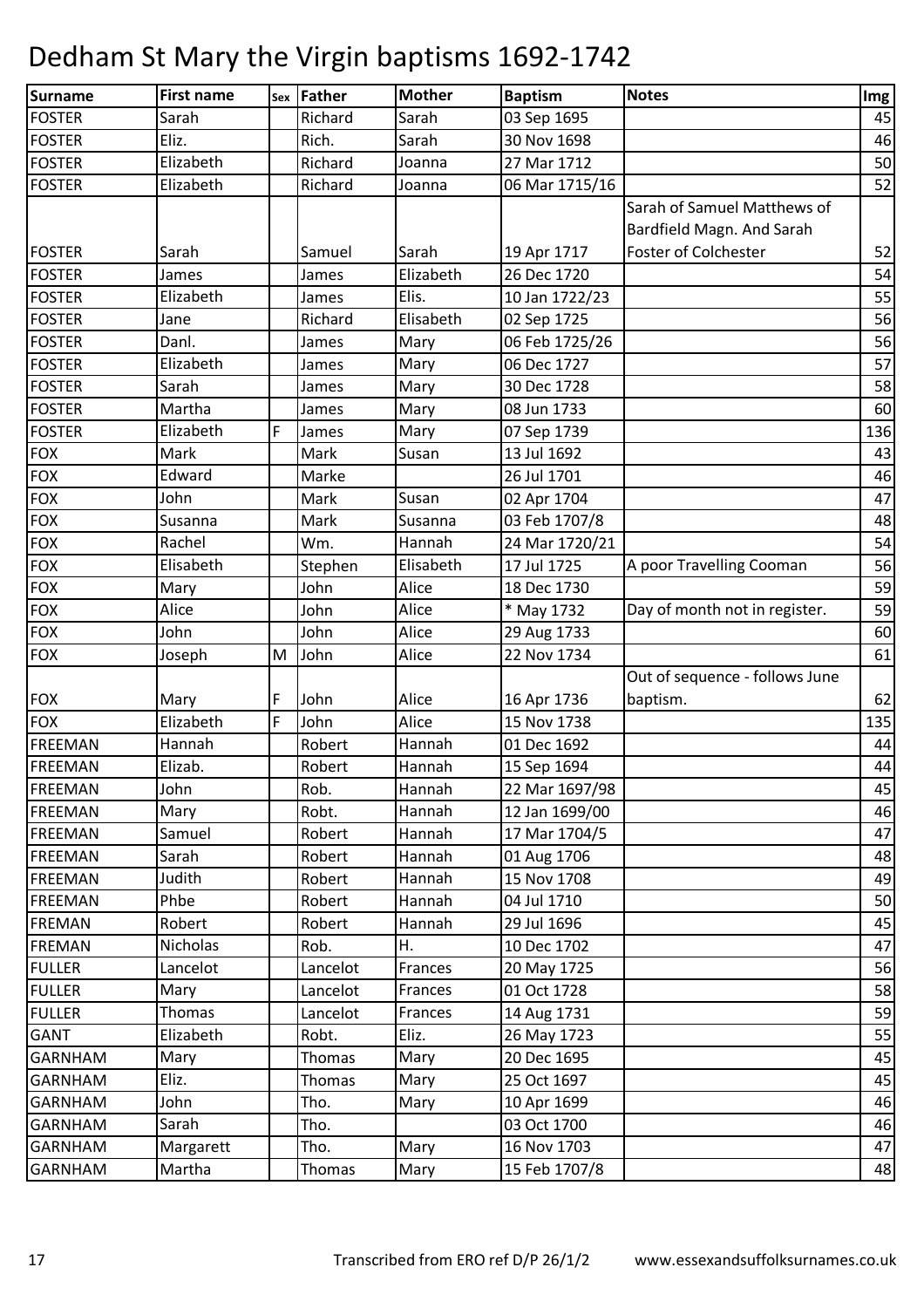| Surname           | <b>First name</b> |   | sex Father | <b>Mother</b>   | <b>Baptism</b>          | <b>Notes</b>                     | Img |
|-------------------|-------------------|---|------------|-----------------|-------------------------|----------------------------------|-----|
|                   |                   |   |            |                 |                         | First name entered as Mary,      |     |
|                   |                   |   |            |                 |                         | then underlined and in other     |     |
|                   |                   |   |            |                 |                         | handwriting, 'Henry' written     |     |
|                   |                   |   |            |                 |                         | beneath. So is the child Mary or |     |
| <b>GARNHAM</b>    | Mary?             |   | Thomas     | Mary            | 22 Mar 1711/12   Henry? |                                  | 50  |
|                   |                   |   |            |                 |                         | First name entered as Mary,      |     |
|                   |                   |   |            |                 |                         | then underlined and in other     |     |
|                   |                   |   |            |                 |                         | handwriting, 'Henry' written     |     |
|                   |                   |   |            |                 |                         | beneath. So is the child Mary or |     |
| <b>GARNHAM</b>    | Henry?            |   | Thomas     | Mary            | 22 Mar 1711/12   Henry? |                                  | 50  |
| <b>GARRINGTON</b> | Isaac             |   | Isaac      | Jane            | 17 Oct 1703             |                                  | 47  |
|                   |                   |   |            |                 |                         | Mary of John Golding and Mary    |     |
| <b>GAZZARD</b>    | Mary              |   | John       | Mary            | 03 Jun 1719             | Gazzard                          | 53  |
| <b>GEE</b>        | Mary              |   | Edward     | Hannah          | 25 Feb 1692/93          |                                  | 44  |
| <b>GEE</b>        | Thomas            |   | Thomas     |                 | 13 Mar 1693/94          |                                  | 44  |
| <b>GEE</b>        | Thomas            |   | Edward     | Hannah          | 11 Jun 1695             |                                  | 45  |
| <b>GEE</b>        | Mary              |   | Edw.       | Hannah          | 10 Aug 1697             |                                  | 45  |
| <b>GEE</b>        | James             |   | Edward     | Hannah          | 13 Feb 1699/00          |                                  | 46  |
| <b>GEE</b>        | Isaack            |   | Edw.       | Hannah          | 29 May 1702             |                                  | 47  |
| <b>GEE</b>        | Anne              |   | Edward     | Anne            | 20 Feb 1704/5           |                                  | 47  |
| <b>GEE</b>        | Anne              |   | Edward     | Anne            | 10 Dec 1706             |                                  | 48  |
| <b>GEE</b>        | Mary              |   | Edward     | <b>Bridgett</b> | 05 Oct 1718             |                                  | 53  |
| <b>GEE</b>        | Susanna           |   | Edward     | <b>Bridgett</b> | 09 Feb 1719/20          |                                  | 53  |
| <b>GEE</b>        | Sarah             |   | Edward     | <b>Bridget</b>  | 07 Oct 1722             |                                  | 54  |
| <b>GENT</b>       | Robert            |   | Robt.      | Elis.           | 18 Aug 1724             |                                  | 55  |
| <b>GERMANY</b>    | John              | M | Edward     | Mary            | 19 Feb 1733/34          |                                  | 60  |
| <b>GHENT</b>      | John              |   | John       | Eliz.           | 11 Jun 1727             |                                  | 57  |
| <b>GHENT</b>      | Eliz.             |   | Robt.      | Eliz.           | 07 May 1730             |                                  | 58  |
| <b>GIBSON</b>     | Ann               |   | Richard    | Ann             | 23 Nov 1731             |                                  | 59  |
| <b>GILLSON</b>    | Rich.             |   | Rich.      | Christian       | 21 Mar 1696/97          |                                  | 45  |
| <b>GILSON</b>     | Samuel            |   | Rich.      | Christian       | 24 Mar 1698/99          |                                  | 46  |
|                   |                   |   |            |                 |                         | Anne of John Newman and Eliza.   |     |
| <b>GILSON</b>     | Anne              |   | John       | Eliza.          | 24 Jan 1704/5           | Gilson                           | 47  |
| <b>GLADDEN</b>    | Hannah            | F | Thomas     | Hannah          | 20 Aug 1736             |                                  | 62  |
| <b>GLADDING</b>   | Elisabeth         |   | Wm.        | Elis.           | 10 Sep 1722             |                                  | 54  |
| <b>GLADDING</b>   | Mary              |   | Wm.        | Eliz.           | 01 Mar 1724/25          |                                  | 56  |
| <b>GLADWELL</b>   | John              |   | William    | Elizabeth       | 30 Nov 1718             |                                  | 53  |
| <b>GLANFEILD</b>  | Mary              |   | Abraham    | Mary            | 18 Jan 1709/10          |                                  | 49  |
| <b>GLEASON</b>    | Benjamin          |   | Joseph     | Sarah           | 10 Apr 1693             |                                  | 44  |
| GODDARD           | Anne              |   | John       | Hannah          | 27 Mar 1705             |                                  | 47  |
| <b>GOLDING</b>    | Sarah             |   | Matth.     | Sar.            | 02 Feb 1700/1           |                                  | 46  |
|                   |                   |   |            |                 |                         | Mary of John Golding and Mary    |     |
| <b>GOLDING</b>    | Mary              |   | John       | Mary            | 03 Jun 1719             | Gazzard                          | 53  |
| <b>GORBELL</b>    | James             | M | John       | Elizabeth       | 28 Mar 1739             |                                  | 135 |
| <b>GORBELL</b>    | Abraham           | M | John       | Elisab.         | 27 Oct 1741             |                                  | 138 |
| <b>GOSLIN</b>     | Isaac             | M | Isaac      | Elizabeth       | 15 Sep 1739             |                                  | 136 |
| <b>GOSLIN</b>     | Mary              | F | Benjamin   | Hannah          | 27 Jul 1740             |                                  | 137 |
| <b>GOSLING</b>    | Benj.             |   | Benj.      | Mary            | 24 Jun 1696             |                                  | 45  |
| <b>GOSLING</b>    | Elizabeth         |   | Isaac      | Eliz.           | 07 Apr 1721             |                                  | 54  |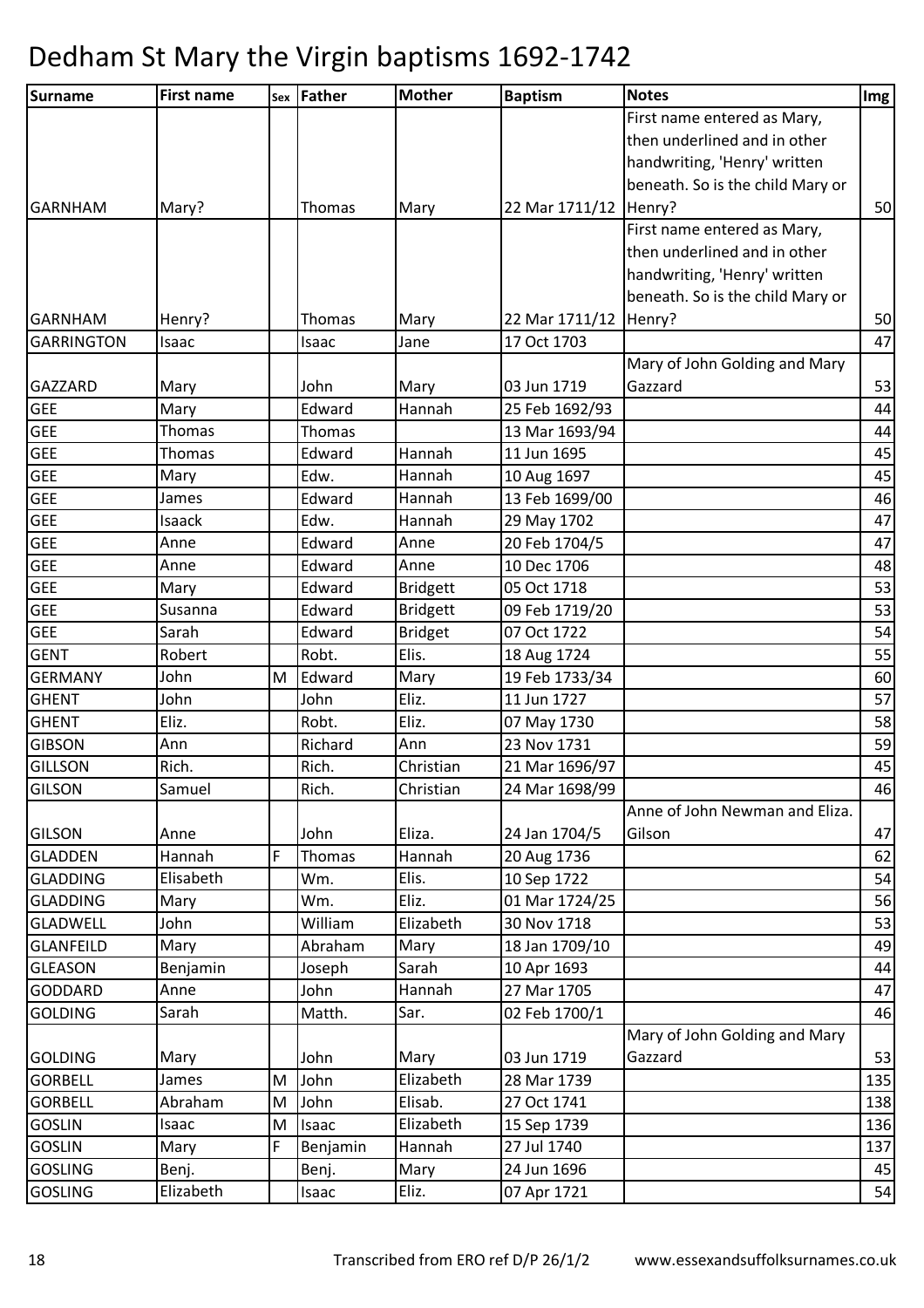| Surname<br><b>Mother</b><br><b>Notes</b><br>sex Father<br><b>Baptism</b>                      | Img |
|-----------------------------------------------------------------------------------------------|-----|
| <b>GOSLING</b><br>Benjamin<br>Ann<br>17 Jan 1731/32<br>Benjamin                               | 59  |
| Hannah<br>06 Jul 1738<br><b>GOSLING</b><br>Benjamin<br>M<br>Benjamin                          | 135 |
| Deborah<br><b>GOSTLING</b><br>Benjamin<br>09 Apr 1693<br>Mary                                 | 44  |
| <b>GREEN</b><br>Thomas<br>Ann<br>Thomas<br>01 Sep 1726                                        | 57  |
| <b>GREEN</b><br>Tho.<br>27 Dec 1729<br>Ann<br>Ann                                             | 58  |
| John<br><b>GREEN</b><br><b>Thomas</b><br>Ann<br>05 Oct 1731                                   | 59  |
| <b>GREEN</b><br>Abraham<br>Thomas<br>Ann<br>13 Oct 1732                                       | 60  |
| F<br><b>GREEN</b><br>Ann<br>Thomas<br>Ann<br>10 Mar 1733/34                                   | 61  |
| Abraham<br><b>GREEN</b><br>Ann<br>M<br>Thomas<br>18 May 1735                                  | 62  |
| <b>GREEN</b><br>Robert<br>M<br>Thomas<br>Ann<br>14 Nov 1736                                   | 63  |
| F<br>Mary<br><b>GREEN</b><br>Mary<br>Abraham<br>04 May 1739                                   | 135 |
| Abraham<br><b>GREEN</b><br>Abrah.<br>Mary<br>M<br>19 May 1741                                 | 137 |
| Arnold<br>20 Jul 1701<br><b>GREENING</b><br>Arnold                                            | 46  |
| Eliza.<br>Eliza.<br>Arnold<br><b>GREENING</b><br>17 Oct 1703                                  | 47  |
| <b>Bridget</b><br><b>GREETHAM</b><br>Mason<br>Man<br>M<br>27 Apr 1725                         | 56  |
| Mary<br><b>GRIMSEY</b><br>Stephen<br>Samuel<br>08 Oct 1704                                    | 47  |
| Mary<br><b>GRIMSEY</b><br>Samuel<br>Mary<br>18 Mar 1706/7                                     | 48  |
| Elizabeth<br>Mary<br>17 Dec 1710<br><b>GRIMSEY</b><br>Samuel                                  | 50  |
| Mary<br>Joseph<br>Samuel<br>30 Nov 1714<br><b>GRIMSEY</b>                                     | 51  |
| <b>GRIMSY</b><br>Mary<br>Sam.<br>Mary<br>14 Apr 1696                                          | 45  |
| John<br><b>GRIMSY</b><br>Samuel<br>Mary<br>16 Apr 1699                                        | 46  |
| Richard<br>Caroline<br>02 Mar 1737/38   Father's occ: clerk<br><b>GRIMWOOD</b><br>M<br>Thomas | 134 |
| Daughter of Mr Thos. Grimwood,<br>Elizabeth                                                   |     |
| clerk<br>Rebecca<br>F<br>Caroline<br>03 Apr 1739<br><b>GRIMWOOD</b><br>Thos.                  | 135 |
| Thomas<br>Elizabeth                                                                           |     |
| Father's occ: clerk<br>Lechmere<br>Caroline<br>18 Jul 1740<br><b>GRIMWOOD</b><br>M<br>Thomas  | 137 |
| Elisabth.                                                                                     |     |
| Elisabeth<br>F<br>Caroline<br>09 Dec 1741<br><b>GRIMWOOD</b><br>Thomas                        | 138 |
| <b>GROVE</b><br>Wm.<br>12 Jul 1726<br>Wm.<br><b>Bridget</b>                                   | 56  |
| <b>Bridget</b><br><b>GROVE</b><br><b>Bridget</b><br>Wm.<br>29 Dec 1727                        | 57  |
| <b>GROVE</b><br><b>Bridgett</b><br>Wm.<br><b>Bridgett</b><br>11 Oct 1729                      | 58  |
| Eliz.<br><b>GROVE</b><br>Isaac<br>Wm.<br>14 Jan 1731/32                                       | 59  |
| Elizabeth<br>William<br><b>Bridget</b><br><b>GROVES</b><br>F<br>13 Feb 1733/34                | 60  |
| <b>GROVES</b><br>F<br>William<br><b>Bridget</b><br><b>Bridget</b><br>02 Aug 1736              | 62  |
| <b>GULL</b><br>John<br>Mary<br>13 Feb 1709/10<br>Thomas                                       | 49  |
| <b>GULL</b><br>Mary<br>Thomas<br>Mary<br>13 Sep 1711                                          | 50  |
| Thomas<br>Mary<br>13 Sep 1713<br><b>GULL</b><br>Thomas                                        | 51  |
| <b>GULL</b><br>Alice<br>Thomas<br>Mary<br>29 Mar 1715                                         | 51  |
| Elizabeth<br><b>GULL</b><br>Mary<br>Thomas<br>26 May 1717                                     | 52  |
| <b>GULL</b><br>21 Nov 1718<br>Rachel<br>Mary<br>Thomas                                        | 53  |
| <b>GULL</b><br>Grizil<br>12 Jan 1719/20<br>Thomas<br>Mary                                     | 53  |
| <b>GULL</b><br>Richard<br>Tho.<br>16 May 1722<br>Mary                                         | 54  |
| <b>GULL</b><br>30 Oct 1723<br>Daniel<br>Tho.<br>Mary                                          | 55  |
| <b>GULL</b><br>Wm.<br>Mary<br>19 Mar 1724/25<br>Thomas                                        | 56  |
| <b>GULL</b><br>Mary<br>Mary<br>20 Jan 1726/27<br>Thomas                                       | 57  |
| <b>GULL</b><br>17 Mar 1730/31<br>Thomas<br>Mary<br><b>Bridget</b>                             | 59  |
| Elizabeth<br>Robert<br>09 Nov 1736<br><b>HAILES</b><br>M<br>Benjamin                          | 63  |
| Eliz.<br><b>HAILS</b><br>John<br>13 May 1732<br>Benjamin                                      | 59  |
| Eliz.<br><b>HALES</b><br>Tho.<br>25 Jun 1727<br>Benjamin                                      | 57  |
| Eliz.<br>Eliz.<br><b>HALES</b><br>13 Jun 1730<br>Benjamin                                     | 58  |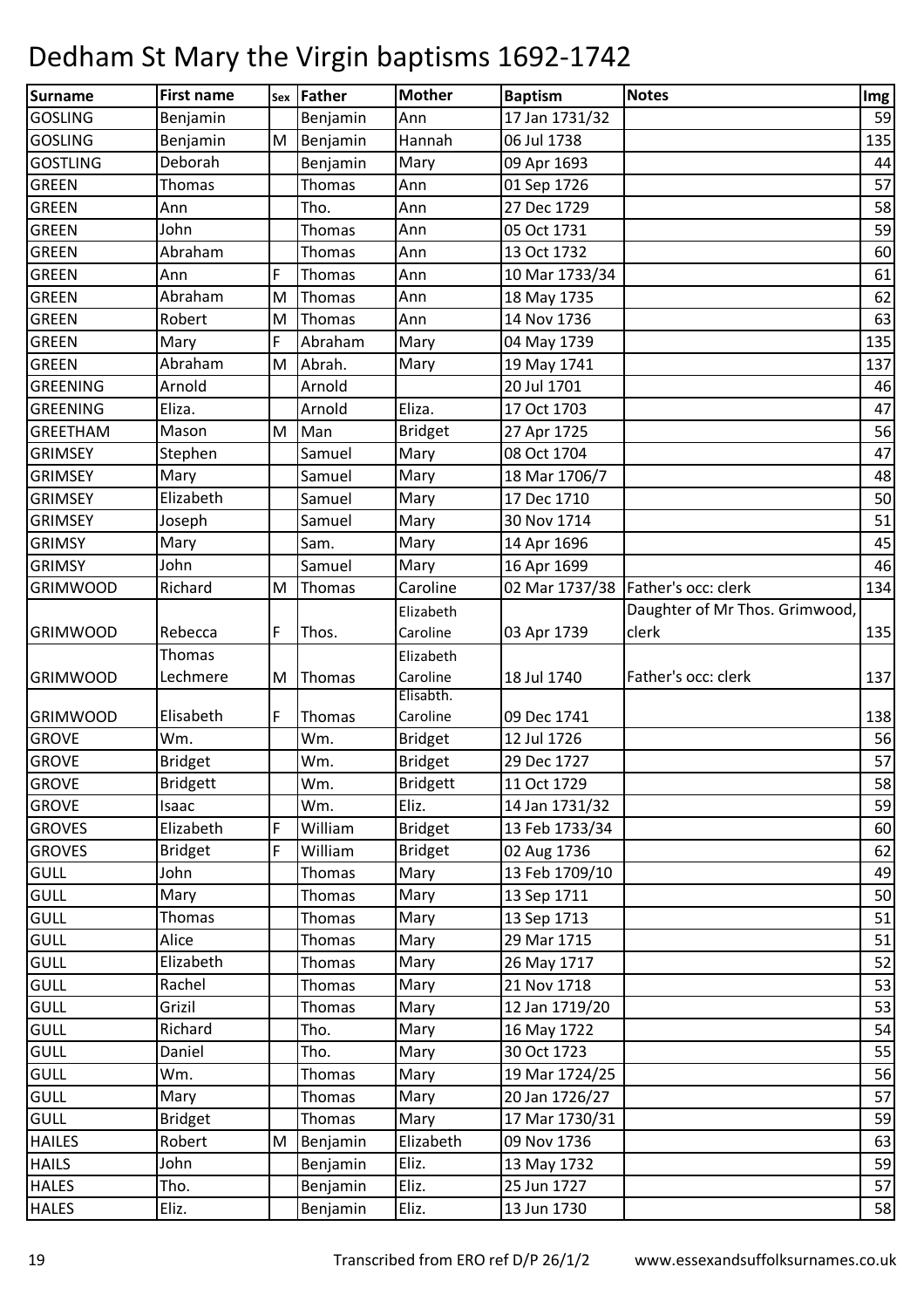| <b>Surname</b> | <b>First name</b> | Sex | Father   | <b>Mother</b> | <b>Baptism</b> | <b>Notes</b>                                                                                                                                                                                               | Img |
|----------------|-------------------|-----|----------|---------------|----------------|------------------------------------------------------------------------------------------------------------------------------------------------------------------------------------------------------------|-----|
| <b>HALES</b>   | Mary              | F   | Benjamin | Elizabeth     | 24 Jun 1734    |                                                                                                                                                                                                            | 61  |
| HAM            | Israel            |     | Israel   | Mary          | 09 Oct 1692    |                                                                                                                                                                                                            | 43  |
| HAM            | John              |     | Jonathan | Mary          | 09 Oct 1692    |                                                                                                                                                                                                            | 43  |
| HAM            | Sarah             |     | John     | Sarah         | 09 Oct 1692    |                                                                                                                                                                                                            | 43  |
| HAM            | Elizabeth         |     | Daniel   | Elizabeth     | 08 May 1693    |                                                                                                                                                                                                            | 44  |
| HAM            | Miriam            |     | Abraham  | Mary          | 08 Aug 1693    |                                                                                                                                                                                                            | 44  |
| HAM            | Susan             |     | Benjamin | Elizab.       | 01 Jan 1693/94 |                                                                                                                                                                                                            | 44  |
| HAM            | Mary              |     | Jonathan | Mary          | 09 Sep 1694    |                                                                                                                                                                                                            | 44  |
| <b>HAM</b>     | Daniel            |     | Daniel   | Eliza.        | 22 Jul 1695    |                                                                                                                                                                                                            | 45  |
| HAM            | Mary              |     | Abrah.   | Mary          | 08 Jan 1695/96 |                                                                                                                                                                                                            | 45  |
| HAM            | Edward            |     | Benj.    | Eliza.        | 21 Jan 1695/96 |                                                                                                                                                                                                            | 45  |
| HAM            | John              |     | John     | Ann           | 16 Aug 1696    |                                                                                                                                                                                                            | 45  |
|                |                   |     |          |               |                | Child's first name and sex not in                                                                                                                                                                          |     |
| <b>HAM</b>     |                   |     | Abrah.   |               | 25 Jul 1697    | register.                                                                                                                                                                                                  | 45  |
| <b>HAM</b>     | Eliz.             |     | Jonath.  | Mary          | 21 Oct 1697    |                                                                                                                                                                                                            | 45  |
| <b>HAM</b>     | Martha            |     | Israel   | Mary          | 17 Apr 1698    |                                                                                                                                                                                                            | 45  |
| HAM            | Samuel            |     | Benjamin |               | 01 Aug 1698    |                                                                                                                                                                                                            | 46  |
| <b>HAM</b>     | Jonathan          |     | John     | Ann           | 29 Oct 1698    |                                                                                                                                                                                                            | 46  |
| <b>HAM</b>     | Abraham           |     | Abr.     | Mary          | 17 Feb 1699/00 |                                                                                                                                                                                                            | 46  |
| <b>HAM</b>     | Susan             |     | Jonathan |               | 30 Jan 1700/1  |                                                                                                                                                                                                            | 46  |
| <b>HAM</b>     | Joseph            |     | Israel   | Mary          | 06 Oct 1702    |                                                                                                                                                                                                            | 47  |
| HAM            | Dinah             |     | John     | Elizabeth     | 20 Jan 1720/21 |                                                                                                                                                                                                            | 54  |
| <b>HAM</b>     | John              |     | John     | Elisabeth     | 30 Mar 1722    |                                                                                                                                                                                                            | 54  |
| <b>HAM</b>     | Sarah             |     |          |               | $* * 1722$     | Sarah Ham aged 21 years was<br>Baptized privatly because her<br>Parents being rigid Anabaptists<br>would have prevented it. (no<br>date or parents' names. Falls<br>between baptisms in June and<br>July). | 54  |
| <b>HAM</b>     | Jacob             |     | Benjamin | Mercy         | 09 Sep 1722    |                                                                                                                                                                                                            | 54  |
|                |                   |     |          |               |                | An Adult Person an Anabaptist.<br>Retracted all his Errors as well as<br>repented of all his Sins &<br>earnestly desird to be Baptis'd<br>upon his Death Bed & I did<br>Baptize him. (parents' names not   |     |
| <b>HAM</b>     | Isaac             |     |          |               | 27 Sep 1722    | in register)                                                                                                                                                                                               | 54  |
|                |                   |     |          |               |                | An Adult Person (his Parents<br>being Anabaptists) (parents'                                                                                                                                               |     |
| HAM            | Richard           |     |          |               | 30 Sep 1723    | names not in entry)                                                                                                                                                                                        | 55  |
| <b>HAM</b>     | John              |     | Jonathan | Ann           | 05 May 1724    |                                                                                                                                                                                                            | 55  |
| <b>HAM</b>     | Allen             |     | John     | Elis.         | 22 Jun 1724    |                                                                                                                                                                                                            | 55  |
| HAM            | Ann               |     | Jonathan | Ann           | 07 May 1725    |                                                                                                                                                                                                            | 56  |
| HAM            | Susanna           |     | James    | Susanna       | 05 Sep 1725    |                                                                                                                                                                                                            | 56  |
| HAM            | Robt.             |     | Jonathan | Ann           | 07 Aug 1726    |                                                                                                                                                                                                            | 56  |
| HAM            | Martha            |     | James    | Susanna       | 15 Feb 1726/27 |                                                                                                                                                                                                            | 57  |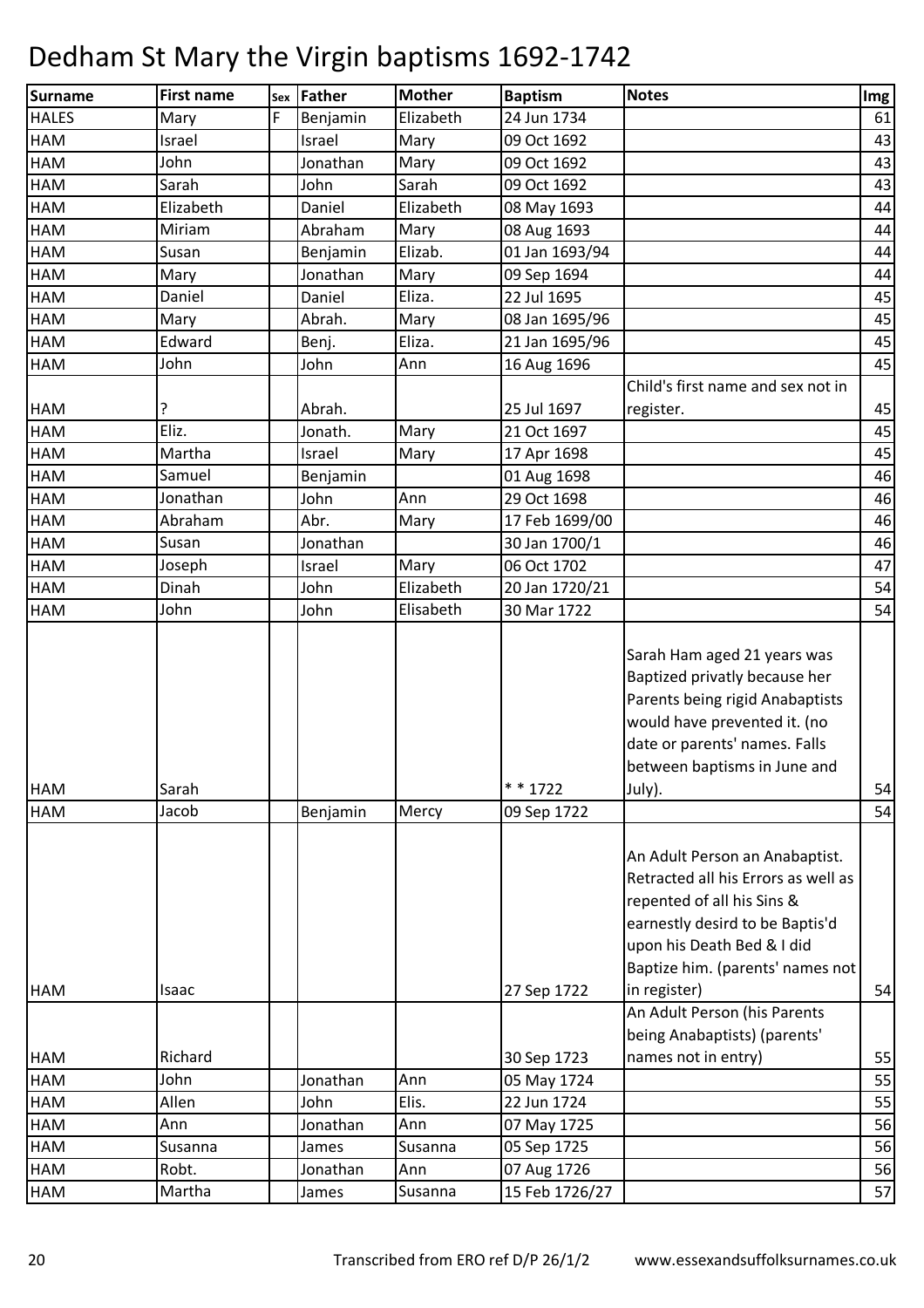| <b>Surname</b> | <b>First name</b>    |   | sex Father   | <b>Mother</b> | <b>Baptism</b> | <b>Notes</b>                      | Img |
|----------------|----------------------|---|--------------|---------------|----------------|-----------------------------------|-----|
| <b>HAM</b>     | George               |   | Benjamin     | Mercy         | 16 Jul 1727    |                                   | 57  |
| <b>HAM</b>     | James                |   | James        | Susan         | 12 Mar 1727/28 |                                   | 57  |
| HAM            | Peter                |   | Isaac        | Mary          | 27 Aug 1728    |                                   | 58  |
| <b>HAM</b>     | Rachel               |   | Jonathan     | Ann           | 07 Nov 1729    |                                   | 58  |
|                |                      |   |              |               |                |                                   |     |
|                |                      |   |              |               |                | The child of Isaac Ham & Mary     |     |
|                |                      |   |              |               |                | named was Baptized by Mr          |     |
|                |                      |   |              |               |                | Goodrick in my Sickness (there's  |     |
|                |                      |   |              |               |                | a space after "name" which        |     |
|                |                      |   |              |               |                | might be where the child's name   |     |
|                |                      |   |              |               |                | was going to be entered, but      |     |
|                |                      |   |              |               |                | wasn't. Alternatively, the name   |     |
|                |                      |   |              |               |                | of the child is Mary, but it's    |     |
|                |                      |   |              |               |                | unclear. No date - position in    |     |
|                |                      |   |              |               |                | register suggests November or     |     |
| <b>HAM</b>     |                      |   | Isaac        | Mary?         | * * 1729       | December).                        | 58  |
| <b>HAM</b>     | Abraham              |   | Abra.        | Phebe         | 23 May 1730    |                                   | 58  |
| <b>HAM</b>     | Mary                 |   | Edward       | Mary          | 08 Feb 1730/31 |                                   | 59  |
|                |                      |   |              |               |                | Child's name and day of month     |     |
| <b>HAM</b>     | ?                    |   | Isaac        | Mary          | * Apr 1731     | not in register.                  | 59  |
| <b>HAM</b>     | Wm.                  |   | Jonathan     | Ann           | 03 Jul 1731    |                                   | 59  |
| <b>HAM</b>     | Martha               |   | James        | Susanna       | 14 Jan 1732/33 |                                   | 60  |
| <b>HAM</b>     | Wm.                  |   | Jonathan     | Ann           | 10 Sep 1733    |                                   | 60  |
| HAM            | Mary                 |   | Isaac        | Eliz.         | 02 Jul 1734    |                                   | 61  |
| <b>HAM</b>     | Abraham              |   | M Abraham    | Hannah        | 23 Sep 1735    |                                   | 62  |
| HAM            | Deborah              | F | Abraham      | Hannah        | 08 Aug 1736    |                                   | 62  |
| <b>HAM</b>     | Elizabeth            | F |              | Mary          | 20 Dec 1736    | Base born                         | 63  |
| <b>HAM</b>     | Isaac                | M | Isaac        | Elizabeth     | 07 Mar 1736/37 |                                   | 63  |
| <b>HAM</b>     | Isaac                | M | Isaac        | Elizabeth     | 25 Apr 1737    | At the workhouse                  | 134 |
| HAM            | Ambrose              | M | <b>Isaac</b> | Elizabeth     | 24 Nov 1738    |                                   | 135 |
| <b>HAM</b>     | John                 | M | <b>Isaac</b> | Elizabeth     | 05 Aug 1740    |                                   | 137 |
|                |                      |   |              |               |                |                                   |     |
|                |                      |   |              |               |                | Base born (parents' first names   |     |
|                |                      |   |              |               |                | not in register. Unclear if       |     |
| <b>HAM</b>     | <b>Samuel Shales</b> |   |              |               | 16 Dec 1740    | surname is father's or mother's)  | 137 |
| <b>HAM</b>     | James                | M | James        | Susan         | 29 Sep 1741    |                                   | 137 |
| <b>HAM</b>     | Elisabeth            | F | Abraham      | Elisab.       | 25 Jan 1741/42 |                                   | 138 |
| <b>HAMM</b>    | John                 |   | Daniell      | Elizab.       | 15 Apr 1694    |                                   | 44  |
| <b>HAMM</b>    | Susanna              |   | Abraham      | Mary          | 16 Jan 1704/5  |                                   | 47  |
| <b>HAMM</b>    | John                 |   | John         | Esther        | 15 May 1706    |                                   | 48  |
| <b>HAMM</b>    | Elizabeth            |   | Isaac        | Elizabeth     | 07 Oct 1707    |                                   | 48  |
|                |                      |   |              |               |                |                                   |     |
|                |                      |   |              |               |                | John Hamm, aged about 58          |     |
| <b>HAMM</b>    | John                 |   |              |               | 17 Apr 1709    | (parents' names not in register.) | 49  |
| <b>HAMM</b>    | Samuel               |   | Abraham      | Mary          | 08 May 1709    |                                   | 49  |
| <b>HAMM</b>    | Susanna              |   | Isaac        | Elizabeth     | 18 Aug 1709    |                                   | 49  |
| <b>HAMM</b>    | Isaac                |   | Isaac        | Elizabeth     | 20 Apr 1711    |                                   | 50  |
|                |                      |   |              |               |                | Age about 20 (parents' names      |     |
| HAMM           | Abraham              |   |              |               | 01 Jan 1712/13 | not in register.)                 | 51  |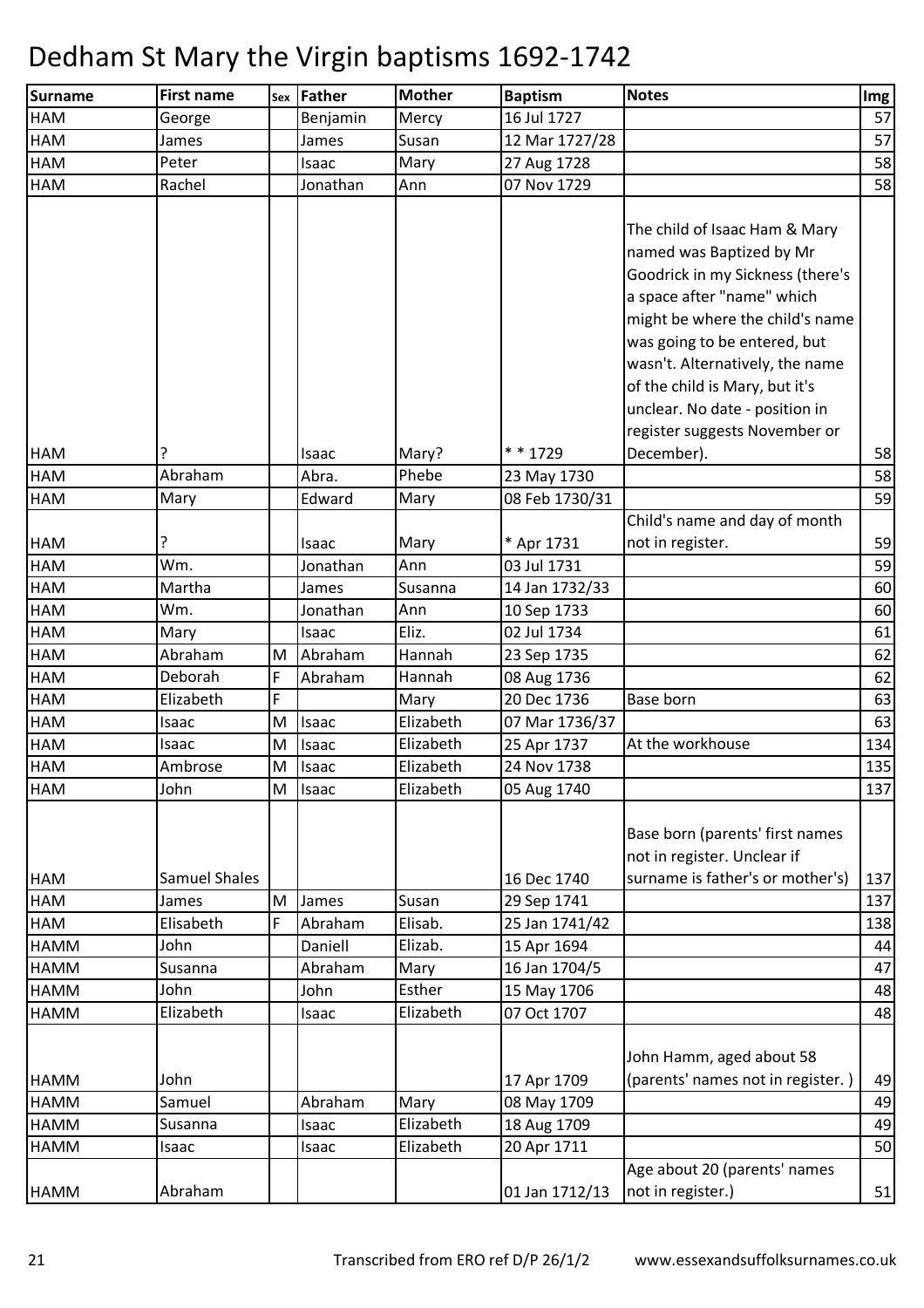| Surname        | <b>First name</b> |   | sex Father | <b>Mother</b> | <b>Baptism</b> | <b>Notes</b>                     | Img |
|----------------|-------------------|---|------------|---------------|----------------|----------------------------------|-----|
| <b>HAMM</b>    | Esther            |   | Isaac      | Elizabeth     | 30 Jul 1713    |                                  | 51  |
|                |                   |   |            |               |                | An adult person (parents' names  |     |
| <b>HAMM</b>    | Mary              |   |            |               | 18 Jul 1714    | not in register)                 | 51  |
| <b>HAMM</b>    | Israel            |   | John       | Elizabeth     | 25 Feb 1714/15 |                                  | 51  |
| <b>HAMM</b>    | Elizabeth         |   | Jonathan   | Elizabeth     | 04 May 1715    |                                  | 51  |
| <b>HAMM</b>    | Benjamin          |   | Benjamin   | Mercy         | 15 Aug 1715    |                                  | 52  |
| <b>HAMM</b>    | John              |   | John       | Elizabeth     | 24 Feb 1716/17 |                                  | 52  |
| <b>HAMM</b>    | Jonathan          |   | Jonathan   | Eliza.        | 07 Apr 1717    |                                  | 52  |
| <b>HAMM</b>    | Martha            |   | Isaac      | Elizabeth     | 24 Aug 1717    |                                  | 52  |
| <b>HAMM</b>    | John              |   | Benjamin   | Mercy         | 10 Nov 1717    |                                  | 52  |
| <b>HAMM</b>    | Jonathan          |   | Jonathan   | Elizabeth     | 02 Nov 1718    |                                  | 53  |
| <b>HAMM</b>    | Samuel            |   | John       | Elizabeth     | 03 Dec 1718    |                                  | 53  |
| <b>HAMM</b>    | Mary              |   | Israel     | Susan         | 08 Feb 1718/19 |                                  | 53  |
| <b>HAMM</b>    | Anne              |   | Abraham    | Anne          | 13 Oct 1719    | Anne and Abraham of              | 53  |
| <b>HAMM</b>    | Abraham           |   | Abraham    | Anne          | 13 Oct 1719    | Anne and Abraham of              | 53  |
| <b>HAMM</b>    | Samuel            |   | Benjamin   | Mercy         | 19 Oct 1719    |                                  | 53  |
| <b>HAMMOND</b> | Elizabeth         |   | John       | Mary          | 14 Jan 1704/5  |                                  | 47  |
| <b>HAMMOND</b> | Henry             |   | John       | Esther        | 02 Dec 1712    | <b>Travelling</b>                | 51  |
| <b>HAMMOND</b> | Oliver            |   | Oliver     | Sarah         | 25 Mar 1728    |                                  | 57  |
| <b>HAMMOND</b> | Susanna           |   | Oliver     | Sarah         | 13 Feb 1729/30 |                                  | 58  |
| <b>HAMMOND</b> | William           | M | William    | Alice         | 20 Jan 1734/35 |                                  | 61  |
| <b>HART</b>    | Thornton          | M | Thornton   | Sarah         | 14 May 1738    |                                  | 134 |
| <b>HART</b>    | Susan             | F | Thornton   | Susan         | 15 Apr 1740    |                                  | 136 |
| <b>HARVEY</b>  | John              |   | Nath.      | Sarah         | 05 Dec 1702    |                                  | 47  |
| <b>HARVEY</b>  | Susan             |   | Nathanael  | Sarah         | 20 Feb 1704/5  | 1 year old                       | 47  |
| <b>HATCH</b>   | Willm.            |   | Sam.       | Martha        | 15 Sep 1694    |                                  | 44  |
| <b>HATCH</b>   | Mary              |   | Sam.       | Martha        | 29 Apr 1696    |                                  | 45  |
| <b>HATCH</b>   | Susan             |   | Samuel     | Martha        | 31 Jul 1698    |                                  | 46  |
| <b>HATCH</b>   | John              |   | Sam.       | Martha        | 16 Mar 1700/1  |                                  | 46  |
| <b>HATCH</b>   | James             |   | Samuel     | Martha        | 16 Nov 1703    |                                  | 47  |
| <b>HATCH</b>   | Martha            |   | Samuel     | Martha        | 16 Apr 1706    |                                  | 48  |
|                |                   |   |            |               |                |                                  |     |
| <b>HATCH</b>   | Elizabeth         |   |            | Martha        | 14 Oct 1709    | Elizabeth of Martha Hatch, widd. | 49  |
| <b>HATCH</b>   | Mary              |   | Samuel     | Mary          | 11 Jul 1712    | Mary and Anne, of                | 50  |
| <b>HATCH</b>   | Anne              |   | Samuel     | Mary          | 11 Jul 1712    | Mary and Anne, of                | 50  |
| <b>HATCH</b>   | Samuel            |   | Samuel     | Mary          | 30 Apr 1714    |                                  | 51  |
| <b>HATCH</b>   | Samuel            |   | Samuel     | Mary          | 13 Jan 1715/16 |                                  | 52  |
| <b>HATCH</b>   | Anne              |   | Samuel     | Mary          | 30 Nov 1717    |                                  | 52  |
| <b>HATCH</b>   | Susanna           |   | Samuel     | Mary          | 18 Nov 1719    |                                  | 53  |
| <b>HATCH</b>   | Wm                |   | Saml.      | Mary          | 14 Apr 1721    | Wm and John, twins of            | 54  |
| <b>HATCH</b>   | John              |   | Saml.      | Mary          | 14 Apr 1721    | Wm and John, twins of            | 54  |
| <b>HATCH</b>   | Mary              |   |            | Mary          | 10 Jan 1722/23 | A Bastard Child                  | 55  |
| <b>HATCH</b>   | John              |   | John       | Elisabeth     | 25 Oct 1723    |                                  | 55  |
| <b>HATCH</b>   | Elis.             |   | Saml.      | Mary          | 10 Mar 1723/24 |                                  | 55  |
| <b>HATCH</b>   | Elizab.           |   | John       | Eliz.         | 24 Jan 1725/26 |                                  | 56  |
| <b>HATCH</b>   | Wm.               |   | Wm.        | Deborah       | 20 Feb 1725/26 |                                  | 56  |
| <b>HATCH</b>   | James             |   | James      | Ann           | 27 Feb 1726/27 |                                  | 57  |
| <b>HATCH</b>   | James             |   | John       | Eliz.         | 10 May 1727    |                                  | 57  |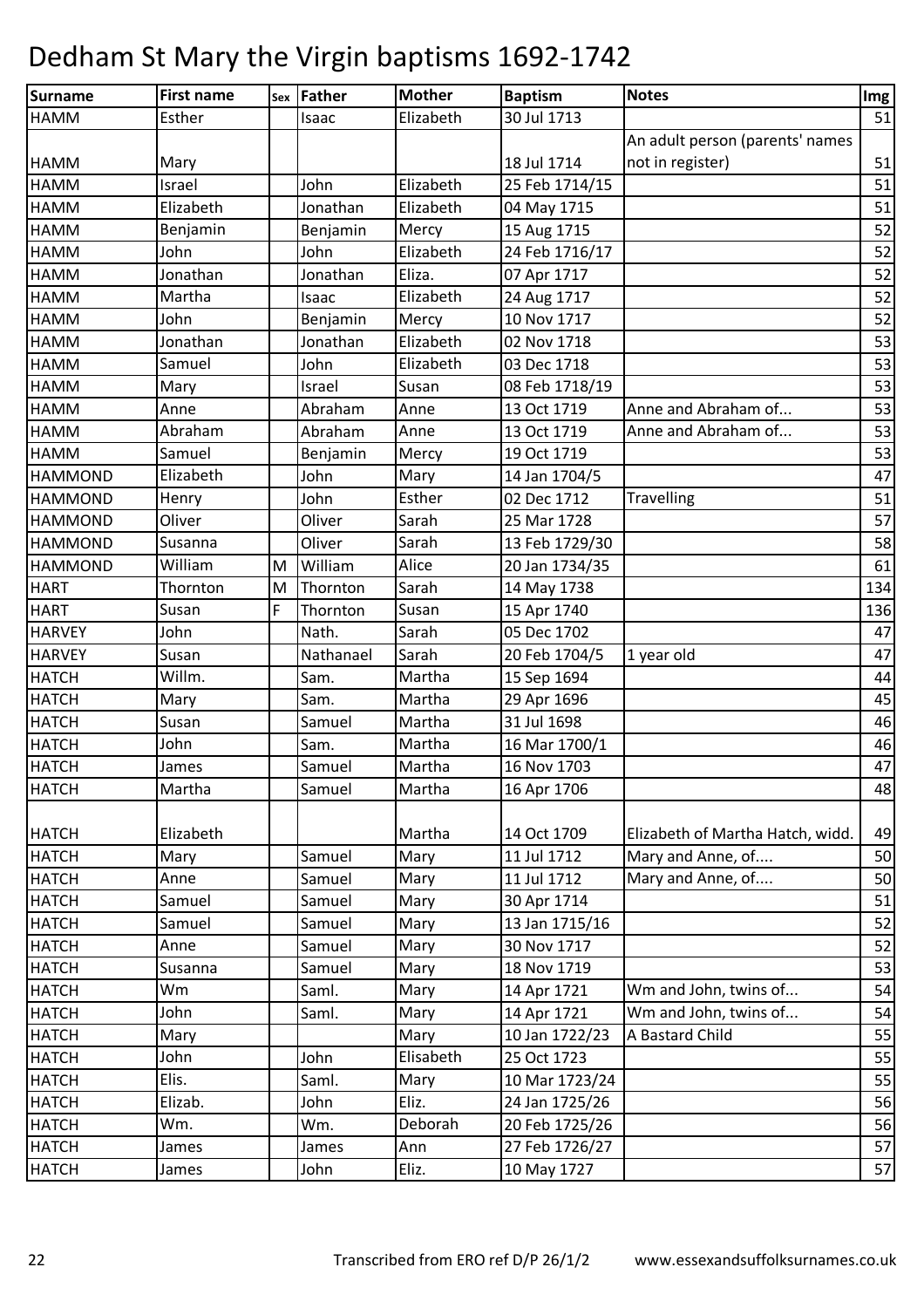| Surname        | <b>First name</b> |   | sex Father | <b>Mother</b> | <b>Baptism</b> | <b>Notes</b>                        | <b>Img</b> |
|----------------|-------------------|---|------------|---------------|----------------|-------------------------------------|------------|
|                |                   |   |            |               |                | There's a gap for the father's      |            |
|                |                   |   |            |               |                | name - not clear if the child is    |            |
|                |                   |   |            |               |                | illegitimate or the vicar forgot to |            |
| <b>HATCH</b>   | Michael           |   | ?          | Elizabeth     | 26 Nov 1728    | add the name!                       | 58         |
| <b>HATCH</b>   | Martha            |   | John       | Elizabeth     | 22 Dec 1730    |                                     | 59         |
|                |                   |   |            |               |                | Father's first name looks rather    |            |
| <b>HATCH</b>   | John              |   | Jahreub?   | Ann           | 24 May 1731    | unusual.                            | 59         |
| <b>HATCH</b>   | Samuel            |   |            | Mary          | 18 Jun 1732    | Base born                           | 60         |
| <b>HATCH</b>   | Sarah             |   | John       | Elizabeth     | 04 Jul 1732    |                                     | 60         |
| <b>HATCH</b>   | Hannah            |   | John       | Eliz.         | 26 Oct 1733    |                                     | 60         |
| <b>HATCH</b>   | Sarah             | F | James      | Ann           | 29 Mar 1735    |                                     | 62         |
| <b>HATCH</b>   | Susan             | F | John       | Elizabeth     | 09 May 1735    |                                     | 62         |
| <b>HATCH</b>   | William           | M | John       | Elizabeth     | 28 Jun 1737    |                                     | 134        |
| <b>HATCH</b>   | Sarah             | F | Samuel     | Sarah         | 20 Dec 1738    |                                     | 135        |
| <b>HATCH</b>   | Samuel            | M | Samuel     | Sarah         | 07 Mar 1739/40 |                                     | 136        |
| <b>HATCH</b>   | Hannah            | F | James      | Ann           | 25 Mar 1740    |                                     | 136        |
| <b>HATCH</b>   | English           | M | Saml.      | Sarah         | 05 Jan 1741/42 |                                     | 138        |
| <b>HATCHER</b> | Elizabeth         |   | Steven     | Elizab.       | 21 Aug 1692    |                                     | 43         |
| <b>HATCHER</b> | Willm.            |   | Stephen    | Elizab.       | 15 Apr 1694    |                                     | 44         |
| <b>HATCHER</b> | Mary              |   | Steph.     | Eliz.         | 25 Dec 1697    |                                     | 45         |
| <b>HATCHER</b> | James             |   | Steph.     | Eliz.         | 14 Mar 1700/1  |                                     | 46         |
| <b>HATCHER</b> | Anne              |   | Stephen    | Elizabeth     | 05 Jan 1706/7  |                                     | 48         |
| <b>HATCHER</b> | Deborah           |   | Wm.        | Deborah       | 16 Sep 1723    |                                     | 55         |
| <b>HATCHER</b> | Mary              |   | Wm.        | Deborah       | 17 Nov 1728    |                                     | 58         |
| <b>HATCHER</b> | Benjamin          |   | Wm.        | Deborah       | 07 Feb 1730/31 |                                     | 59         |
| <b>HATCHER</b> | Stephen           |   | William    | Deborah       | 23 Apr 1733    |                                     | 60         |
| <b>HATCHER</b> | Elizabeth         | F | William    | Deborah       | 21 Sep 1737    |                                     | 134        |
| <b>HAYLES</b>  | Mary              | F | Thomas     | Hannah        | 17 Apr 1736    |                                     | 62         |
| <b>HAYWARD</b> | Mary              |   | James      | Mary          | 05 Aug 1707    |                                     | 48         |
| <b>HAYWARD</b> | John              |   | John       | Sarah         | 15 Jan 1723/24 |                                     | 55         |
| <b>HAYWARD</b> | Christopher       |   | Wm.        | Hannah        | * Mar 1723/4   | Day of month unclear                | 55         |
| <b>HAYWARD</b> | Abraham           |   | John       | Sarah         | 02 Sep 1725    |                                     | 56         |
| <b>HAYWARD</b> | Mary              |   | John       | Sarah         | 14 Jan 1731/32 |                                     | 59         |
| <b>HEDG</b>    | Rose              |   | Joshua     | Rose          | 19 Nov 1723    |                                     | 55         |
| <b>HEDG</b>    | Ann               |   | Joshua     | Rose          | 07 Aug 1726    |                                     | 56         |
| <b>HEDGE</b>   | Mary              |   | Joshua     | Mary          | 09 Jul 1716    |                                     | 52         |
| <b>HEDGE</b>   | Joshuah           |   | Joshuah    | Mary          | 03 Jul 1717    |                                     | 52         |
| <b>HEDGE</b>   | James             |   | Joshua     | Mary          | 03 Oct 1718    |                                     | 53         |
| <b>HEDGE</b>   | Mary              |   | Joshua     | Mary          | 06 Nov 1720    |                                     | 54         |
| <b>HEDGE</b>   | Sarah             |   | Joshua     | Rose          | 01 May 1725    |                                     | 56         |
| <b>HIGHAM</b>  | James             |   | William    | Abigail       | 02 May 1702    |                                     | 47         |
| <b>HIGHAM</b>  | Thomas            |   | Tho.       | Rebecca       | 23 Jan 1703/4  |                                     | 47         |
| <b>HIGHAM</b>  | Abigail           |   | William    | Abigail       | 21 Jan 1704/5  |                                     | 47         |
| <b>HIGHAM</b>  | Rebecca           |   | Thomas     | Rebecca       | 20 Jun 1706    |                                     | 48         |
| <b>HIGHAM</b>  | William           |   | William    | Abigail       | 15 Dec 1706    |                                     | 48         |
| <b>HIGHAM</b>  | James             |   | James      | Mary          | 05 Oct 1707    |                                     | 48         |
| <b>HIGHAM</b>  | Samuel            |   | Thomas     | Rebecca       | 02 Nov 1708    |                                     | 49         |
| <b>HIGHAM</b>  | Sarah             |   | William    | Abigail       | 06 Mar 1708/9  |                                     | 49         |
| <b>HIGHAM</b>  | Elizabeth         |   | James      | Mary          | 12 Mar 1708/9  |                                     | 49         |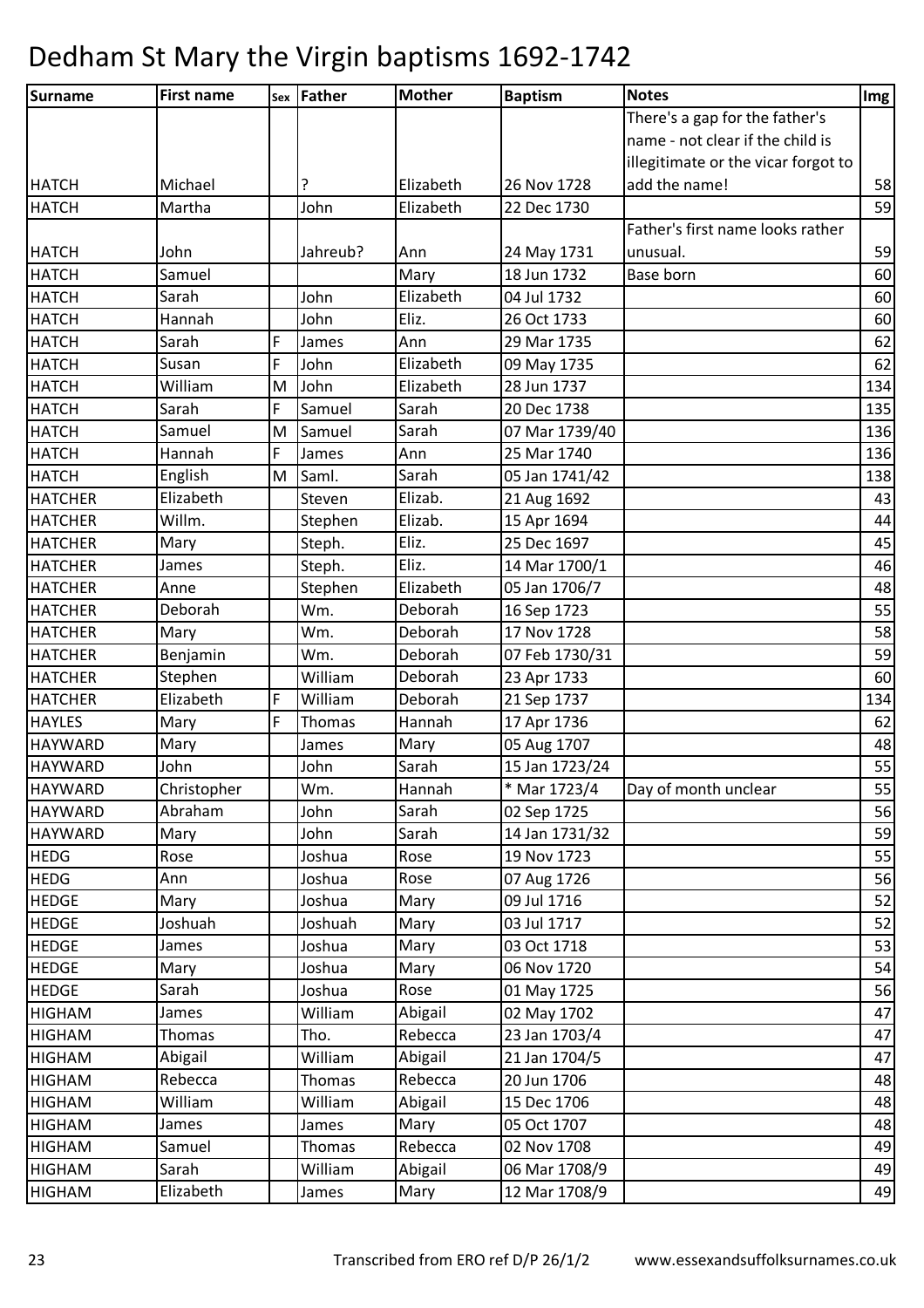| Surname           | <b>First name</b> |   | sex Father | <b>Mother</b> | <b>Baptism</b>           | <b>Notes</b>                   | Img |
|-------------------|-------------------|---|------------|---------------|--------------------------|--------------------------------|-----|
| <b>HIGHAM</b>     | Mary              |   | James      | Mary          | 22 Nov 1710              |                                | 50  |
| <b>HIGHAM</b>     | William           |   | Thomas     | Rebecca       | 09 May 1711              |                                | 50  |
| <b>HIGHAM</b>     | Joseph            |   | William    | Abigail       | 30 Dec 1712              |                                | 51  |
| <b>HIGHAM</b>     | John              |   | Thomas     | Rebecca       | 06 May 1715              |                                | 51  |
| <b>HIGHAM</b>     | Samuel            |   | William    | Abigail       | 23 Feb 1715/16           |                                | 52  |
| <b>HIGHAM</b>     | John              |   | William    | Abigail       | 28 Apr 1718              |                                | 53  |
| <b>HIGHAM</b>     | Thomas            | M | Thomas     | Mary          | 29 Apr 1734              |                                | 61  |
| <b>HIGHAM</b>     | <b>Thomas</b>     | M | Thomas     | Mary          | 02 May 1735              |                                | 62  |
| <b>HIGHAM</b>     | Mary              | F | Thomas     | Mary          | 11 Apr 1738              |                                | 134 |
| <b>HILES</b>      | John              |   | John       | Eliz.         | 07 Jun 1721              |                                | 54  |
| <b>HILL</b>       | Mary              |   | Henry      | Mary          | 06 Aug 1710              |                                | 50  |
| <b>HILL</b>       | Anne              |   | John       | Elizabeth     | 12 Jan 1711/12           |                                | 50  |
| <b>FHILL</b>      | John              |   | John       | Elizabeth     | 19 May 1714              |                                | 51  |
| <b>HILL</b>       | Henry             |   | Henry      | Mary          | 20 Oct 1714              |                                | 51  |
| <b>HILL</b>       | Mary              |   | John       | Elizabeth     | 16 Sep 1715              |                                | 52  |
| <b>HILL</b>       | Samuel            |   | Henry      | Mary          | 22 Mar 1716/17           |                                | 52  |
| <b>HILL</b>       | Susanna           |   | John       | Elizabeth     | 14 Jan 1718/19           |                                | 53  |
| HILL              | Elizabeth         |   |            | Ann           | 10 Dec 1732              | <b>Base born</b>               | 60  |
| <b>HILL</b>       | Ann               | F |            | Ann           | 08 Mar 1734/35 Base born |                                | 61  |
| <b>HILLS</b>      | Ann               |   | John       | Ann           | 02 Jun 1693              |                                | 44  |
| <b>HILLS</b>      | James             |   | John       | Ann           | 24 Nov 1694              |                                | 44  |
| <b>HILLS</b>      | Frances           |   | John       | Ann           | 26 Sep 1701              |                                | 46  |
| <b>HILLS</b>      | Elizabeth         |   | John       | Elizabeth     | 05 Jan 1709/10           |                                | 49  |
| <b>HITCHACOCK</b> | Henry             | M | John       | Deborah       | 29 Dec 1735              |                                | 62  |
| <b>HITCHACOCK</b> | Elizabeth         | F | John       | Deborah       | 07 Oct 1737              |                                | 134 |
| <b>HITCHACOCK</b> | Mary              | F | John       | Deborah       | 26 Feb 1740/41           | Aged 15 months                 | 137 |
| <b>HITCHCOCK</b>  | Elizabeth         |   | John       | Elizab.       | 14 Dec 1693              |                                | 44  |
|                   |                   |   |            |               |                          | John of John Hitchcock and his |     |
| <b>HITCHCOCK</b>  | John              |   | John       |               | 05 Oct 1721              | wife                           | 54  |
| <b>HITCHCOCK</b>  | Adam              |   | John       | Ann           | 02 Jun 1723              |                                | 55  |
| <b>HITCHCOCK</b>  | Deborah           |   | John       | Deborah       | 24 Jun 1723              |                                | 55  |
| <b>HITCHCOCK</b>  | Thomas            |   | John       | Deborah       | 12 Jan 1724/25           |                                | 56  |
| <b>HITCHCOCK</b>  | Adam              |   | John       | Deborah       | 03 Jan 1726/27           |                                | 57  |
| <b>HITCHCOCK</b>  | Wm.               |   | John       | Deborah       | 04 Jul 1729              |                                | 58  |
| <b>HITCHCOCK</b>  | Adam              |   | John       | Deborah       | 05 Jul 1731              |                                | 59  |
| <b>HITCHCOCK</b>  | Sarah             |   | John       | Deborah       | 24 Nov 1732              |                                | 60  |
| <b>HITCHICOCK</b> | John              |   | Wm.        |               | 08 Jan 1696/97           |                                | 45  |
| <b>HOBBARD</b>    | Luke              |   | Samuel     | Prudence      | 24 Mar 1694/95           |                                | 44  |
| <b>HOLBOROUGH</b> | Abraham           |   | Abraham    | Mary          | 15 Jan 1715/16           |                                | 52  |
| <b>HOLBROOK</b>   | Mary              |   | Abraham    | Mary          | 10 Jun 1718              |                                | 53  |
| <b>HOLDEN</b>     | Sarah             |   | Thomas     | Margaret      | 14 Feb 1705/6            |                                | 48  |
| <b>HOLDEN</b>     | Richard           |   | Thomas     | Mary          | 02 Apr 1707              |                                | 48  |
| <b>HOLDEN</b>     | George            |   | Thomas     | Margarett     | 04 May 1709              |                                | 49  |
| <b>HOLDEN</b>     | Anne              |   | John       | Estofidelis   | 04 May 1715              |                                | 51  |
| <b>HOLDING</b>    | Mary              |   | Thom.      | Margaret      | 23 Nov 1692              |                                | 44  |
| <b>HONEYBALL</b>  | Thomas            | M | William    | Martha        | 20 May 1737              |                                | 134 |
| <b>HONEYBALL</b>  | Ezeckiel          | M | William    | Martha        | 12 Dec 1739              |                                | 136 |
| <b>HOUCHIN</b>    | Elizabeth         | F | John       | Sarah         | 21 Mar 1736/37           |                                | 63  |
| <b>HOUCHIN</b>    | Susan             | F | Jno.       | Sarah         | 13 Apr 1742              |                                | 138 |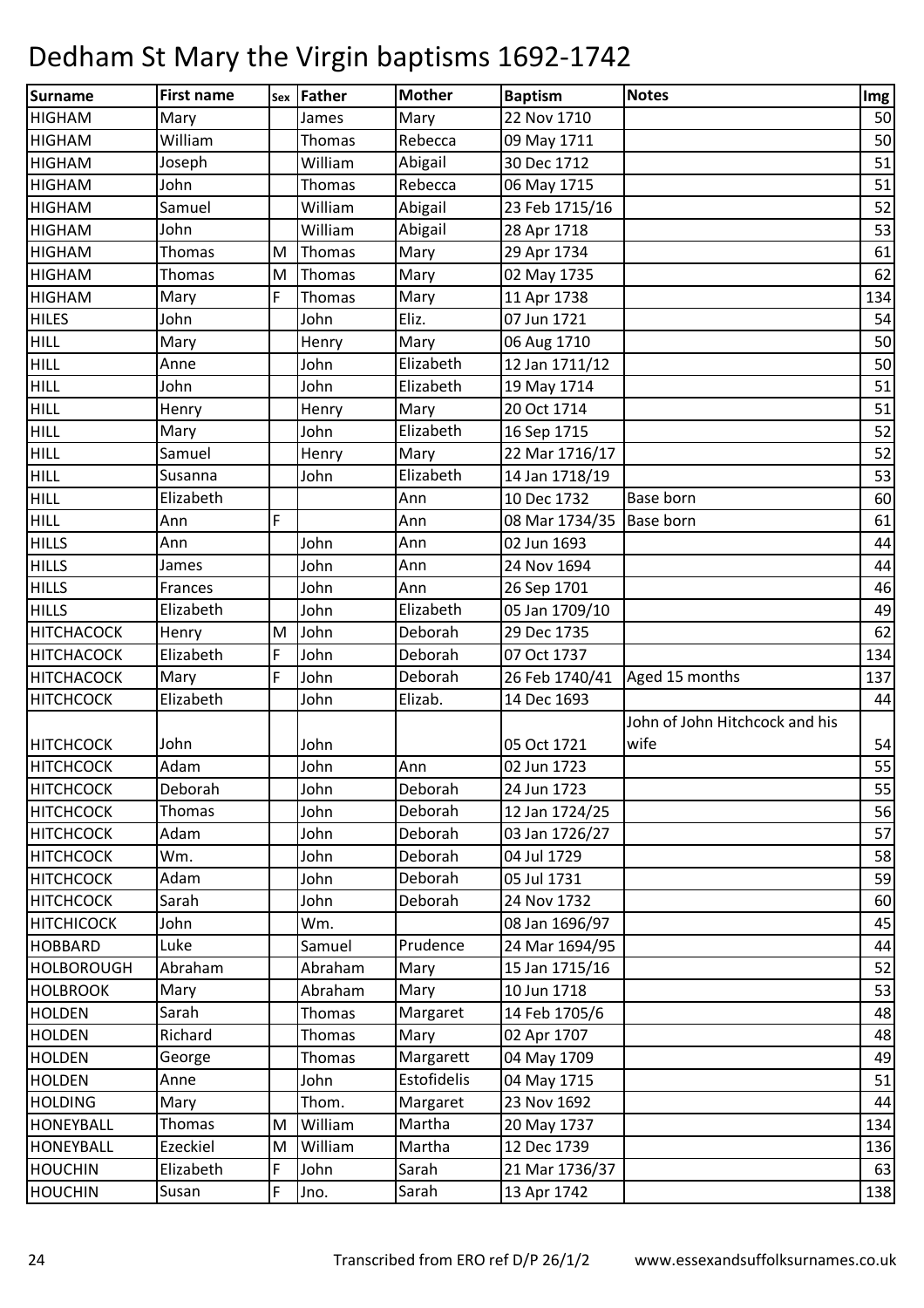| <b>Surname</b>  | <b>First name</b> | Sex | Father  | <b>Mother</b> | <b>Baptism</b> | <b>Notes</b>                                                                                                         | Img |
|-----------------|-------------------|-----|---------|---------------|----------------|----------------------------------------------------------------------------------------------------------------------|-----|
| <b>HOUCHING</b> | Mary              |     | John    | Sarah         | 22 Apr 1729    |                                                                                                                      | 58  |
| <b>HOUTCHIN</b> | Sarah             | F   | John    | Sarah         | 19 May 1734    |                                                                                                                      | 61  |
| <b>HOWARD</b>   | William           |     | William | Hannah        | 01 Oct 1710    |                                                                                                                      | 50  |
| <b>HOWARD</b>   | Hannah            |     | William | Hannah        | 12 Aug 1712    |                                                                                                                      | 50  |
| <b>HOWARD</b>   | Thomas            |     | William | Hannah        | 19 Jun 1715    |                                                                                                                      | 51  |
| <b>HOWARD</b>   | Christopher       |     | William | Hannah        | 28 Jan 1717/18 |                                                                                                                      | 52  |
| <b>HOWARD</b>   | John              |     | Wm.     | Mary          | 12 Oct 1725    |                                                                                                                      | 56  |
| <b>HOWARD</b>   | Mary              | F   | John    | Sarah         | 29 Apr 1734    |                                                                                                                      | 61  |
| <b>HOWCHIN</b>  | John              |     | John    | Sarah         | 23 Nov 1731    |                                                                                                                      | 59  |
| <b>HOWSEEN</b>  | William           | M   | John    | Mary          | 21 Sep 1736    |                                                                                                                      | 63  |
| <b>HOWSEEN</b>  | John              | M   | John    | Mary          | 11 Apr 1738    |                                                                                                                      | 134 |
| <b>HOWSEEN</b>  | <b>Thomas</b>     | M   | John    | Mary          | 14 Feb 1738/39 |                                                                                                                      | 135 |
| <b>HOWSEEN</b>  | John              | M   | John    | Mary          | 15 Jun 1740    |                                                                                                                      | 136 |
| <b>HOWSEEN</b>  | Elisabeth         | F   | John    | Mary          | 28 Jun 1741    |                                                                                                                      | 137 |
| HOY             | Edward            |     | Jeffery | Martha        | 05 Jan 1721/22 |                                                                                                                      | 54  |
| HOY             | Rachel            |     | Edward  | Susan         | 24 Jun 1723    |                                                                                                                      | 55  |
| <b>HOY</b>      | Susanna           |     | Jeffrey | Martha        | 11 Oct 1723    |                                                                                                                      | 55  |
| <b>HOY</b>      | John              |     | Jeffery | Martha        | 28 Jan 1727/28 |                                                                                                                      | 57  |
| <b>HOYE</b>     | Susanna           |     | Edward  | Susanna       | 17 Sep 1712    |                                                                                                                      | 50  |
| <b>HOYE</b>     | Mary              |     | Edward  | Susanna       | 17 May 1715    |                                                                                                                      | 51  |
| <b>HOYE</b>     | John              |     | Jeffery | Martha        | 18 Mar 1715/16 |                                                                                                                      | 52  |
| <b>HOYE</b>     | Martha            |     | Edward  | Susanna       | 30 Sep 1717    |                                                                                                                      | 52  |
| <b>HOYE</b>     | Hannah            |     | Jeffery | Martha        | 20 Jan 1717/18 |                                                                                                                      | 52  |
| <b>HOYE</b>     | Jeffery           |     | Jeffery | Martha        | 09 Feb 1718/19 |                                                                                                                      | 53  |
| <b>HOYE</b>     | James             |     | Jeffery | Martha        | 07 Aug 1719    |                                                                                                                      | 53  |
| <b>HOYE</b>     | Anne              |     | Edmund  | Susanna       | 22 May 1720    |                                                                                                                      | 53  |
| <b>HOYE</b>     | Martha            |     | Jeffery | Martha        | 19 Jul 1725    |                                                                                                                      | 56  |
| <b>HUBARD</b>   | Luke              |     | Luke    | Mary          | 15 Aug 1725    |                                                                                                                      | 56  |
| <b>HUBARD</b>   | Sarah             |     | John    | Sarah         | 05 Nov 1732    |                                                                                                                      | 60  |
| <b>HUBARD</b>   | William           |     | Henry   | Margaret      | 20 May 1733    |                                                                                                                      | 60  |
| <b>HUBARD</b>   | Sarah             | F   | John    | Sarah         | 16 Apr 1734    |                                                                                                                      | 61  |
| <b>HUBARD</b>   | Susanna           | F   | James   | Sarah         | 13 Jan 1735/36 |                                                                                                                      | 62  |
| <b>HUBBARD</b>  | Sam.              |     | Sam.    | Prudence      | 04 Jan 1701/2  |                                                                                                                      | 46  |
| <b>HUBBARD</b>  | James             |     | Samuel  | Prudence      | 26 Aug 1705    |                                                                                                                      | 48  |
| <b>HUBBARD</b>  | Henry             |     | Samuel  | Prudence      | 28 Mar 1708    |                                                                                                                      | 49  |
| <b>HUBBARD</b>  | John              |     | Samuel  | Prudence      | 07 May 1710    |                                                                                                                      | 50  |
| <b>HUBBARD</b>  | Mary              |     | Luke    | Mary          | 03 Mar 1722/23 |                                                                                                                      | 55  |
| <b>HUBBARD</b>  | Sarah             |     | James   | Sarah         | 01 Jun 1725    |                                                                                                                      | 56  |
| <b>HUBBARD</b>  | Mary              |     | Luke    | Mary          | 07 Mar 1726/27 |                                                                                                                      | 57  |
| <b>HUBBARD</b>  | James             |     | James   | Sarah         | 26 Nov 1727    |                                                                                                                      | 57  |
| <b>HUBBARD</b>  | James             |     | ?       | ?             | 10 Feb 1729/30 | Entry reads "James of Hubbard &<br>his wife" - parents' first names<br>not in entry.<br>Father's name spelt "Jame" - | 58  |
|                 |                   |     |         |               |                | presumably a mistake for                                                                                             |     |
| <b>HUBBARD</b>  | Samuel            |     | Jame    | Sarah         | 18 Jun 1732    | "James".                                                                                                             | 60  |
| <b>HUBBARD</b>  | Mary              |     | Luke    | Mary          | 18 Feb 1732/33 |                                                                                                                      | 60  |
| <b>HUBBARD</b>  | Hannah            |     | James   | Sarah         | 19 Aug 1733    |                                                                                                                      | 60  |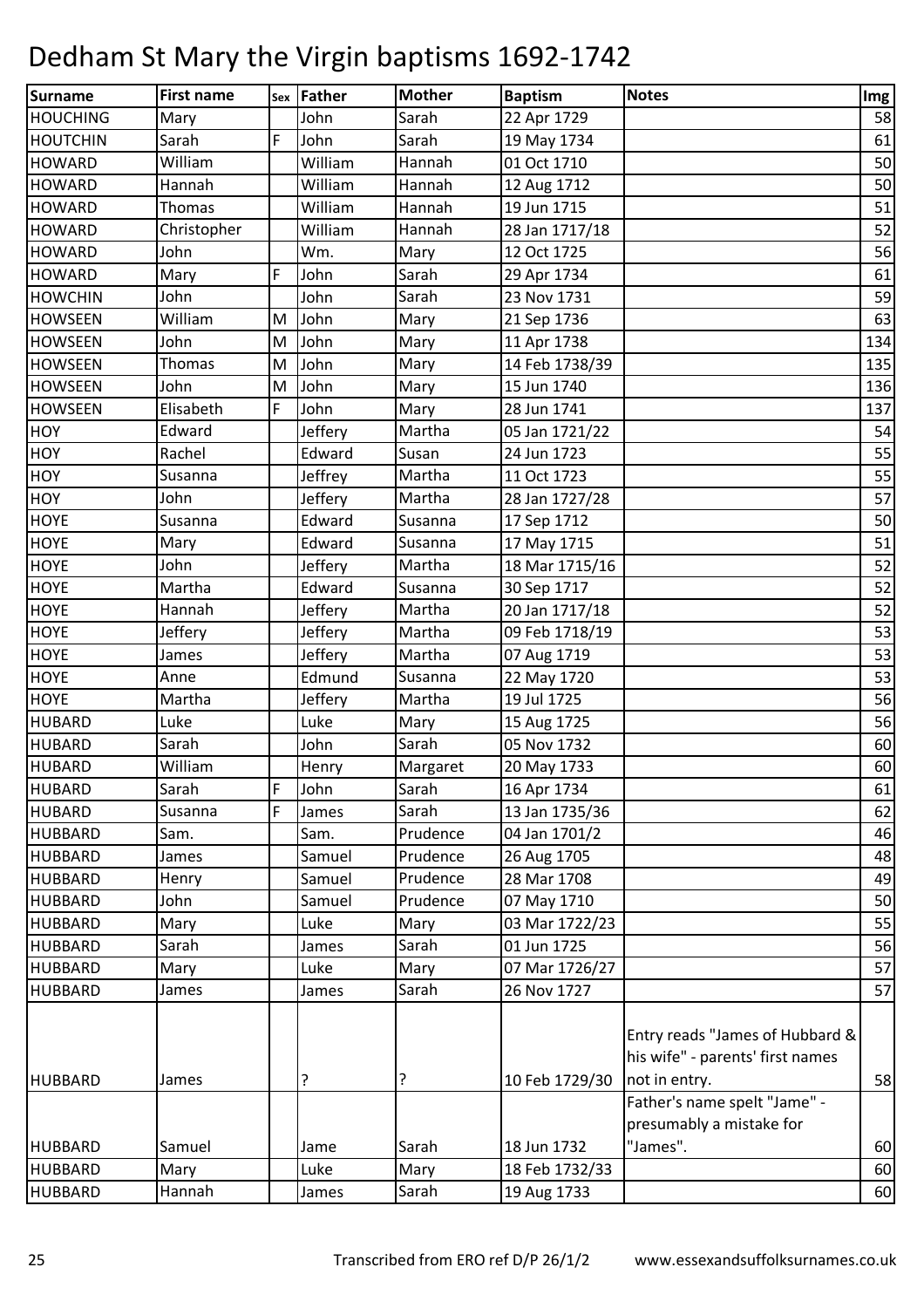| F<br>62<br>Rachel<br>Margaret<br>29 Jun 1735<br>Henry<br>Out of sequence - with January<br>and February baptisms.<br>62<br>Daniel<br>John<br>Sarah<br>30 Nov 1735<br>M<br>Luke<br>62<br><b>HUBBARD</b><br>M<br>Mary<br>15 Aug 1736<br>Henry<br>Sarah<br>F<br>John<br>Sarah<br>134<br>10 Oct 1737<br>Henry<br>Sarah<br>134<br>M<br>James<br>18 Jan 1737/38<br>F<br>134<br>13 Feb 1737/38<br><b>HUBBARD</b><br>Margaret<br>Margaret<br>Henry<br>F<br>Sarah<br>15 Jun 1740<br>136<br>Mary<br>James<br>137<br>John<br>M<br>John<br>Sarah<br>25 Apr 1741<br>F<br>Mary<br>25 Nov 1741<br>138<br>Mary<br>Henry<br>Samuel<br>19 Feb 1709/10<br>John<br>Anne<br>49<br>Phebe<br>60<br>Phebe<br>Saml.<br>28 Aug 1733<br>Phebe<br>Hannah<br>F<br>11 Jul 1736<br>62<br>Samuel<br>Phebe<br>12 Mar 1737/38<br>134<br>M<br>Samuel<br>Samuel<br>Phebe<br>F<br>Phebe<br>Saml.<br>137<br>04 Aug 1740<br>Wm.<br>Will.<br>Martha<br>05 Jun 1730<br>58<br>John<br>59<br>Martha<br>Wm.<br>18 Feb 1731/32<br>George<br>John<br>23 Mar 1692/93<br>44<br>45<br>Joshuah<br>John<br>Hannah<br>18 Aug 1695<br>Susan<br>48<br>Susan<br>10 Feb 1705/6<br>Joshua<br>Susan<br>49<br>Elizabeth<br>Joshua<br>17 Apr 1709<br>Susan<br>Susan<br>08 Jul 1711<br>50<br>Joshua<br>Mary<br>Joshua<br>01 Oct 1712<br>50<br>Susan<br>Joshuah<br>Joshuah<br>52<br>Susan<br>28 May 1717<br>54<br>John<br>Susan<br>21 Dec 1720<br>Joshua<br>63<br>Bartholomew<br>M<br>Mary<br>24 Oct 1736<br>Base born<br>Elizabeth<br>John<br>08 Dec 1706<br>48<br>Mary<br>Elisabeth<br>Elis.<br>55<br>10 Nov 1723<br>Wm.<br>Saml of Elizabeth Worrall laid to<br>Saml Hyham born before<br>marriage a Bastard.<br>59<br>Saml.<br>Saml.<br>Elizabeth<br>01 Mar 1731/32<br>Hannah<br>Elizab.<br>05 Feb 1692/93<br>44<br>Thomas<br>Eliza.<br>Alice<br>45<br>11 May 1696<br>Tho.<br>Eliza.<br>46<br>Tho.<br>Tho.<br>07 Nov 1698<br>Thomas<br>Margaret<br>M<br>John<br>24 Jan 1734/35<br>61<br>John<br>57<br>Margarett<br>09 Mar 1726/27<br>Mary<br>No date. At start of entries so<br>presumably late March or April<br>$* * 1731$<br>1731.<br>59<br>Mary<br>Isaac<br>Isaac<br>William<br>Mary<br>22 Nov 1733<br>60<br>Isaac<br>63<br>William<br>12 Sep 1736<br>M<br>Mary<br>Isaac<br>Elizabeth<br>F<br>Susan<br>135<br>26 Dec 1738<br>Isaac<br>F<br>Elizabeth<br>Richard<br>24 Feb 1733/34<br>60<br>Ann<br>Ann<br>59<br>Richard<br>Ann<br>28 Sep 1731<br>Edwd.<br>02 Apr 1724<br>55<br>Mary<br>Mary | <b>Surname</b>  | <b>First name</b> | sex Father | <b>Mother</b> | <b>Baptism</b> | <b>Notes</b> | Img |
|--------------------------------------------------------------------------------------------------------------------------------------------------------------------------------------------------------------------------------------------------------------------------------------------------------------------------------------------------------------------------------------------------------------------------------------------------------------------------------------------------------------------------------------------------------------------------------------------------------------------------------------------------------------------------------------------------------------------------------------------------------------------------------------------------------------------------------------------------------------------------------------------------------------------------------------------------------------------------------------------------------------------------------------------------------------------------------------------------------------------------------------------------------------------------------------------------------------------------------------------------------------------------------------------------------------------------------------------------------------------------------------------------------------------------------------------------------------------------------------------------------------------------------------------------------------------------------------------------------------------------------------------------------------------------------------------------------------------------------------------------------------------------------------------------------------------------------------------------------------------------------------------------------------------------------------------------------------------------------------------------------------------------------------------------------------------------------------------------------------------------------------------------------------------------------------------------------------------------------------------------------------------------------------------------------------------------------------------------------------------------------------------------------------------------------------|-----------------|-------------------|------------|---------------|----------------|--------------|-----|
|                                                                                                                                                                                                                                                                                                                                                                                                                                                                                                                                                                                                                                                                                                                                                                                                                                                                                                                                                                                                                                                                                                                                                                                                                                                                                                                                                                                                                                                                                                                                                                                                                                                                                                                                                                                                                                                                                                                                                                                                                                                                                                                                                                                                                                                                                                                                                                                                                                      | <b>HUBBARD</b>  |                   |            |               |                |              |     |
|                                                                                                                                                                                                                                                                                                                                                                                                                                                                                                                                                                                                                                                                                                                                                                                                                                                                                                                                                                                                                                                                                                                                                                                                                                                                                                                                                                                                                                                                                                                                                                                                                                                                                                                                                                                                                                                                                                                                                                                                                                                                                                                                                                                                                                                                                                                                                                                                                                      |                 |                   |            |               |                |              |     |
|                                                                                                                                                                                                                                                                                                                                                                                                                                                                                                                                                                                                                                                                                                                                                                                                                                                                                                                                                                                                                                                                                                                                                                                                                                                                                                                                                                                                                                                                                                                                                                                                                                                                                                                                                                                                                                                                                                                                                                                                                                                                                                                                                                                                                                                                                                                                                                                                                                      |                 |                   |            |               |                |              |     |
|                                                                                                                                                                                                                                                                                                                                                                                                                                                                                                                                                                                                                                                                                                                                                                                                                                                                                                                                                                                                                                                                                                                                                                                                                                                                                                                                                                                                                                                                                                                                                                                                                                                                                                                                                                                                                                                                                                                                                                                                                                                                                                                                                                                                                                                                                                                                                                                                                                      | <b>HUBBARD</b>  |                   |            |               |                |              |     |
|                                                                                                                                                                                                                                                                                                                                                                                                                                                                                                                                                                                                                                                                                                                                                                                                                                                                                                                                                                                                                                                                                                                                                                                                                                                                                                                                                                                                                                                                                                                                                                                                                                                                                                                                                                                                                                                                                                                                                                                                                                                                                                                                                                                                                                                                                                                                                                                                                                      |                 |                   |            |               |                |              |     |
|                                                                                                                                                                                                                                                                                                                                                                                                                                                                                                                                                                                                                                                                                                                                                                                                                                                                                                                                                                                                                                                                                                                                                                                                                                                                                                                                                                                                                                                                                                                                                                                                                                                                                                                                                                                                                                                                                                                                                                                                                                                                                                                                                                                                                                                                                                                                                                                                                                      | <b>HUBBARD</b>  |                   |            |               |                |              |     |
|                                                                                                                                                                                                                                                                                                                                                                                                                                                                                                                                                                                                                                                                                                                                                                                                                                                                                                                                                                                                                                                                                                                                                                                                                                                                                                                                                                                                                                                                                                                                                                                                                                                                                                                                                                                                                                                                                                                                                                                                                                                                                                                                                                                                                                                                                                                                                                                                                                      | <b>HUBBARD</b>  |                   |            |               |                |              |     |
|                                                                                                                                                                                                                                                                                                                                                                                                                                                                                                                                                                                                                                                                                                                                                                                                                                                                                                                                                                                                                                                                                                                                                                                                                                                                                                                                                                                                                                                                                                                                                                                                                                                                                                                                                                                                                                                                                                                                                                                                                                                                                                                                                                                                                                                                                                                                                                                                                                      |                 |                   |            |               |                |              |     |
|                                                                                                                                                                                                                                                                                                                                                                                                                                                                                                                                                                                                                                                                                                                                                                                                                                                                                                                                                                                                                                                                                                                                                                                                                                                                                                                                                                                                                                                                                                                                                                                                                                                                                                                                                                                                                                                                                                                                                                                                                                                                                                                                                                                                                                                                                                                                                                                                                                      | <b>HUBBARD</b>  |                   |            |               |                |              |     |
|                                                                                                                                                                                                                                                                                                                                                                                                                                                                                                                                                                                                                                                                                                                                                                                                                                                                                                                                                                                                                                                                                                                                                                                                                                                                                                                                                                                                                                                                                                                                                                                                                                                                                                                                                                                                                                                                                                                                                                                                                                                                                                                                                                                                                                                                                                                                                                                                                                      | <b>HUBBARD</b>  |                   |            |               |                |              |     |
|                                                                                                                                                                                                                                                                                                                                                                                                                                                                                                                                                                                                                                                                                                                                                                                                                                                                                                                                                                                                                                                                                                                                                                                                                                                                                                                                                                                                                                                                                                                                                                                                                                                                                                                                                                                                                                                                                                                                                                                                                                                                                                                                                                                                                                                                                                                                                                                                                                      | <b>HUBBARD</b>  |                   |            |               |                |              |     |
|                                                                                                                                                                                                                                                                                                                                                                                                                                                                                                                                                                                                                                                                                                                                                                                                                                                                                                                                                                                                                                                                                                                                                                                                                                                                                                                                                                                                                                                                                                                                                                                                                                                                                                                                                                                                                                                                                                                                                                                                                                                                                                                                                                                                                                                                                                                                                                                                                                      | <b>HUDSON</b>   |                   |            |               |                |              |     |
|                                                                                                                                                                                                                                                                                                                                                                                                                                                                                                                                                                                                                                                                                                                                                                                                                                                                                                                                                                                                                                                                                                                                                                                                                                                                                                                                                                                                                                                                                                                                                                                                                                                                                                                                                                                                                                                                                                                                                                                                                                                                                                                                                                                                                                                                                                                                                                                                                                      | <b>HUDSON</b>   |                   |            |               |                |              |     |
|                                                                                                                                                                                                                                                                                                                                                                                                                                                                                                                                                                                                                                                                                                                                                                                                                                                                                                                                                                                                                                                                                                                                                                                                                                                                                                                                                                                                                                                                                                                                                                                                                                                                                                                                                                                                                                                                                                                                                                                                                                                                                                                                                                                                                                                                                                                                                                                                                                      | <b>HUDSON</b>   |                   |            |               |                |              |     |
|                                                                                                                                                                                                                                                                                                                                                                                                                                                                                                                                                                                                                                                                                                                                                                                                                                                                                                                                                                                                                                                                                                                                                                                                                                                                                                                                                                                                                                                                                                                                                                                                                                                                                                                                                                                                                                                                                                                                                                                                                                                                                                                                                                                                                                                                                                                                                                                                                                      | <b>HUDSON</b>   |                   |            |               |                |              |     |
|                                                                                                                                                                                                                                                                                                                                                                                                                                                                                                                                                                                                                                                                                                                                                                                                                                                                                                                                                                                                                                                                                                                                                                                                                                                                                                                                                                                                                                                                                                                                                                                                                                                                                                                                                                                                                                                                                                                                                                                                                                                                                                                                                                                                                                                                                                                                                                                                                                      | <b>HUDSON</b>   |                   |            |               |                |              |     |
|                                                                                                                                                                                                                                                                                                                                                                                                                                                                                                                                                                                                                                                                                                                                                                                                                                                                                                                                                                                                                                                                                                                                                                                                                                                                                                                                                                                                                                                                                                                                                                                                                                                                                                                                                                                                                                                                                                                                                                                                                                                                                                                                                                                                                                                                                                                                                                                                                                      | HUNNIBALL       |                   |            |               |                |              |     |
|                                                                                                                                                                                                                                                                                                                                                                                                                                                                                                                                                                                                                                                                                                                                                                                                                                                                                                                                                                                                                                                                                                                                                                                                                                                                                                                                                                                                                                                                                                                                                                                                                                                                                                                                                                                                                                                                                                                                                                                                                                                                                                                                                                                                                                                                                                                                                                                                                                      | HUNNIBALL       |                   |            |               |                |              |     |
|                                                                                                                                                                                                                                                                                                                                                                                                                                                                                                                                                                                                                                                                                                                                                                                                                                                                                                                                                                                                                                                                                                                                                                                                                                                                                                                                                                                                                                                                                                                                                                                                                                                                                                                                                                                                                                                                                                                                                                                                                                                                                                                                                                                                                                                                                                                                                                                                                                      | <b>HUNNIX</b>   |                   |            |               |                |              |     |
|                                                                                                                                                                                                                                                                                                                                                                                                                                                                                                                                                                                                                                                                                                                                                                                                                                                                                                                                                                                                                                                                                                                                                                                                                                                                                                                                                                                                                                                                                                                                                                                                                                                                                                                                                                                                                                                                                                                                                                                                                                                                                                                                                                                                                                                                                                                                                                                                                                      | <b>HUNNOCKS</b> |                   |            |               |                |              |     |
|                                                                                                                                                                                                                                                                                                                                                                                                                                                                                                                                                                                                                                                                                                                                                                                                                                                                                                                                                                                                                                                                                                                                                                                                                                                                                                                                                                                                                                                                                                                                                                                                                                                                                                                                                                                                                                                                                                                                                                                                                                                                                                                                                                                                                                                                                                                                                                                                                                      | <b>HUNNOCKS</b> |                   |            |               |                |              |     |
|                                                                                                                                                                                                                                                                                                                                                                                                                                                                                                                                                                                                                                                                                                                                                                                                                                                                                                                                                                                                                                                                                                                                                                                                                                                                                                                                                                                                                                                                                                                                                                                                                                                                                                                                                                                                                                                                                                                                                                                                                                                                                                                                                                                                                                                                                                                                                                                                                                      | <b>HUNNOCKS</b> |                   |            |               |                |              |     |
|                                                                                                                                                                                                                                                                                                                                                                                                                                                                                                                                                                                                                                                                                                                                                                                                                                                                                                                                                                                                                                                                                                                                                                                                                                                                                                                                                                                                                                                                                                                                                                                                                                                                                                                                                                                                                                                                                                                                                                                                                                                                                                                                                                                                                                                                                                                                                                                                                                      | <b>HUNNOCKS</b> |                   |            |               |                |              |     |
|                                                                                                                                                                                                                                                                                                                                                                                                                                                                                                                                                                                                                                                                                                                                                                                                                                                                                                                                                                                                                                                                                                                                                                                                                                                                                                                                                                                                                                                                                                                                                                                                                                                                                                                                                                                                                                                                                                                                                                                                                                                                                                                                                                                                                                                                                                                                                                                                                                      | <b>HUNNOCKS</b> |                   |            |               |                |              |     |
|                                                                                                                                                                                                                                                                                                                                                                                                                                                                                                                                                                                                                                                                                                                                                                                                                                                                                                                                                                                                                                                                                                                                                                                                                                                                                                                                                                                                                                                                                                                                                                                                                                                                                                                                                                                                                                                                                                                                                                                                                                                                                                                                                                                                                                                                                                                                                                                                                                      | <b>HUNNOCKS</b> |                   |            |               |                |              |     |
|                                                                                                                                                                                                                                                                                                                                                                                                                                                                                                                                                                                                                                                                                                                                                                                                                                                                                                                                                                                                                                                                                                                                                                                                                                                                                                                                                                                                                                                                                                                                                                                                                                                                                                                                                                                                                                                                                                                                                                                                                                                                                                                                                                                                                                                                                                                                                                                                                                      | <b>HUNNOCKS</b> |                   |            |               |                |              |     |
|                                                                                                                                                                                                                                                                                                                                                                                                                                                                                                                                                                                                                                                                                                                                                                                                                                                                                                                                                                                                                                                                                                                                                                                                                                                                                                                                                                                                                                                                                                                                                                                                                                                                                                                                                                                                                                                                                                                                                                                                                                                                                                                                                                                                                                                                                                                                                                                                                                      | <b>HUNNOX</b>   |                   |            |               |                |              |     |
|                                                                                                                                                                                                                                                                                                                                                                                                                                                                                                                                                                                                                                                                                                                                                                                                                                                                                                                                                                                                                                                                                                                                                                                                                                                                                                                                                                                                                                                                                                                                                                                                                                                                                                                                                                                                                                                                                                                                                                                                                                                                                                                                                                                                                                                                                                                                                                                                                                      | <b>HUNT</b>     |                   |            |               |                |              |     |
|                                                                                                                                                                                                                                                                                                                                                                                                                                                                                                                                                                                                                                                                                                                                                                                                                                                                                                                                                                                                                                                                                                                                                                                                                                                                                                                                                                                                                                                                                                                                                                                                                                                                                                                                                                                                                                                                                                                                                                                                                                                                                                                                                                                                                                                                                                                                                                                                                                      | <b>HYHAM</b>    |                   |            |               |                |              |     |
|                                                                                                                                                                                                                                                                                                                                                                                                                                                                                                                                                                                                                                                                                                                                                                                                                                                                                                                                                                                                                                                                                                                                                                                                                                                                                                                                                                                                                                                                                                                                                                                                                                                                                                                                                                                                                                                                                                                                                                                                                                                                                                                                                                                                                                                                                                                                                                                                                                      |                 |                   |            |               |                |              |     |
|                                                                                                                                                                                                                                                                                                                                                                                                                                                                                                                                                                                                                                                                                                                                                                                                                                                                                                                                                                                                                                                                                                                                                                                                                                                                                                                                                                                                                                                                                                                                                                                                                                                                                                                                                                                                                                                                                                                                                                                                                                                                                                                                                                                                                                                                                                                                                                                                                                      |                 |                   |            |               |                |              |     |
|                                                                                                                                                                                                                                                                                                                                                                                                                                                                                                                                                                                                                                                                                                                                                                                                                                                                                                                                                                                                                                                                                                                                                                                                                                                                                                                                                                                                                                                                                                                                                                                                                                                                                                                                                                                                                                                                                                                                                                                                                                                                                                                                                                                                                                                                                                                                                                                                                                      | <b>HYHAM</b>    |                   |            |               |                |              |     |
|                                                                                                                                                                                                                                                                                                                                                                                                                                                                                                                                                                                                                                                                                                                                                                                                                                                                                                                                                                                                                                                                                                                                                                                                                                                                                                                                                                                                                                                                                                                                                                                                                                                                                                                                                                                                                                                                                                                                                                                                                                                                                                                                                                                                                                                                                                                                                                                                                                      | <b>ILFORD</b>   |                   |            |               |                |              |     |
|                                                                                                                                                                                                                                                                                                                                                                                                                                                                                                                                                                                                                                                                                                                                                                                                                                                                                                                                                                                                                                                                                                                                                                                                                                                                                                                                                                                                                                                                                                                                                                                                                                                                                                                                                                                                                                                                                                                                                                                                                                                                                                                                                                                                                                                                                                                                                                                                                                      | <b>ILLFORD</b>  |                   |            |               |                |              |     |
|                                                                                                                                                                                                                                                                                                                                                                                                                                                                                                                                                                                                                                                                                                                                                                                                                                                                                                                                                                                                                                                                                                                                                                                                                                                                                                                                                                                                                                                                                                                                                                                                                                                                                                                                                                                                                                                                                                                                                                                                                                                                                                                                                                                                                                                                                                                                                                                                                                      | <b>ILLFORD</b>  |                   |            |               |                |              |     |
|                                                                                                                                                                                                                                                                                                                                                                                                                                                                                                                                                                                                                                                                                                                                                                                                                                                                                                                                                                                                                                                                                                                                                                                                                                                                                                                                                                                                                                                                                                                                                                                                                                                                                                                                                                                                                                                                                                                                                                                                                                                                                                                                                                                                                                                                                                                                                                                                                                      | <b>INFIELD</b>  |                   |            |               |                |              |     |
|                                                                                                                                                                                                                                                                                                                                                                                                                                                                                                                                                                                                                                                                                                                                                                                                                                                                                                                                                                                                                                                                                                                                                                                                                                                                                                                                                                                                                                                                                                                                                                                                                                                                                                                                                                                                                                                                                                                                                                                                                                                                                                                                                                                                                                                                                                                                                                                                                                      | <b>INFORD</b>   |                   |            |               |                |              |     |
|                                                                                                                                                                                                                                                                                                                                                                                                                                                                                                                                                                                                                                                                                                                                                                                                                                                                                                                                                                                                                                                                                                                                                                                                                                                                                                                                                                                                                                                                                                                                                                                                                                                                                                                                                                                                                                                                                                                                                                                                                                                                                                                                                                                                                                                                                                                                                                                                                                      |                 |                   |            |               |                |              |     |
|                                                                                                                                                                                                                                                                                                                                                                                                                                                                                                                                                                                                                                                                                                                                                                                                                                                                                                                                                                                                                                                                                                                                                                                                                                                                                                                                                                                                                                                                                                                                                                                                                                                                                                                                                                                                                                                                                                                                                                                                                                                                                                                                                                                                                                                                                                                                                                                                                                      |                 |                   |            |               |                |              |     |
|                                                                                                                                                                                                                                                                                                                                                                                                                                                                                                                                                                                                                                                                                                                                                                                                                                                                                                                                                                                                                                                                                                                                                                                                                                                                                                                                                                                                                                                                                                                                                                                                                                                                                                                                                                                                                                                                                                                                                                                                                                                                                                                                                                                                                                                                                                                                                                                                                                      | <b>JACOBS</b>   |                   |            |               |                |              |     |
|                                                                                                                                                                                                                                                                                                                                                                                                                                                                                                                                                                                                                                                                                                                                                                                                                                                                                                                                                                                                                                                                                                                                                                                                                                                                                                                                                                                                                                                                                                                                                                                                                                                                                                                                                                                                                                                                                                                                                                                                                                                                                                                                                                                                                                                                                                                                                                                                                                      | <b>JACOBS</b>   |                   |            |               |                |              |     |
|                                                                                                                                                                                                                                                                                                                                                                                                                                                                                                                                                                                                                                                                                                                                                                                                                                                                                                                                                                                                                                                                                                                                                                                                                                                                                                                                                                                                                                                                                                                                                                                                                                                                                                                                                                                                                                                                                                                                                                                                                                                                                                                                                                                                                                                                                                                                                                                                                                      | <b>JACOBS</b>   |                   |            |               |                |              |     |
|                                                                                                                                                                                                                                                                                                                                                                                                                                                                                                                                                                                                                                                                                                                                                                                                                                                                                                                                                                                                                                                                                                                                                                                                                                                                                                                                                                                                                                                                                                                                                                                                                                                                                                                                                                                                                                                                                                                                                                                                                                                                                                                                                                                                                                                                                                                                                                                                                                      | <b>JACOBS</b>   |                   |            |               |                |              |     |
|                                                                                                                                                                                                                                                                                                                                                                                                                                                                                                                                                                                                                                                                                                                                                                                                                                                                                                                                                                                                                                                                                                                                                                                                                                                                                                                                                                                                                                                                                                                                                                                                                                                                                                                                                                                                                                                                                                                                                                                                                                                                                                                                                                                                                                                                                                                                                                                                                                      | <b>JAMESON</b>  |                   |            |               |                |              |     |
|                                                                                                                                                                                                                                                                                                                                                                                                                                                                                                                                                                                                                                                                                                                                                                                                                                                                                                                                                                                                                                                                                                                                                                                                                                                                                                                                                                                                                                                                                                                                                                                                                                                                                                                                                                                                                                                                                                                                                                                                                                                                                                                                                                                                                                                                                                                                                                                                                                      | <b>JEMENS</b>   |                   |            |               |                |              |     |
|                                                                                                                                                                                                                                                                                                                                                                                                                                                                                                                                                                                                                                                                                                                                                                                                                                                                                                                                                                                                                                                                                                                                                                                                                                                                                                                                                                                                                                                                                                                                                                                                                                                                                                                                                                                                                                                                                                                                                                                                                                                                                                                                                                                                                                                                                                                                                                                                                                      | <b>JERMANY</b>  |                   |            |               |                |              |     |
|                                                                                                                                                                                                                                                                                                                                                                                                                                                                                                                                                                                                                                                                                                                                                                                                                                                                                                                                                                                                                                                                                                                                                                                                                                                                                                                                                                                                                                                                                                                                                                                                                                                                                                                                                                                                                                                                                                                                                                                                                                                                                                                                                                                                                                                                                                                                                                                                                                      | <b>JERMANY</b>  | Edwd.             | Edwd.      | Mary          | 10 May 1726    |              | 56  |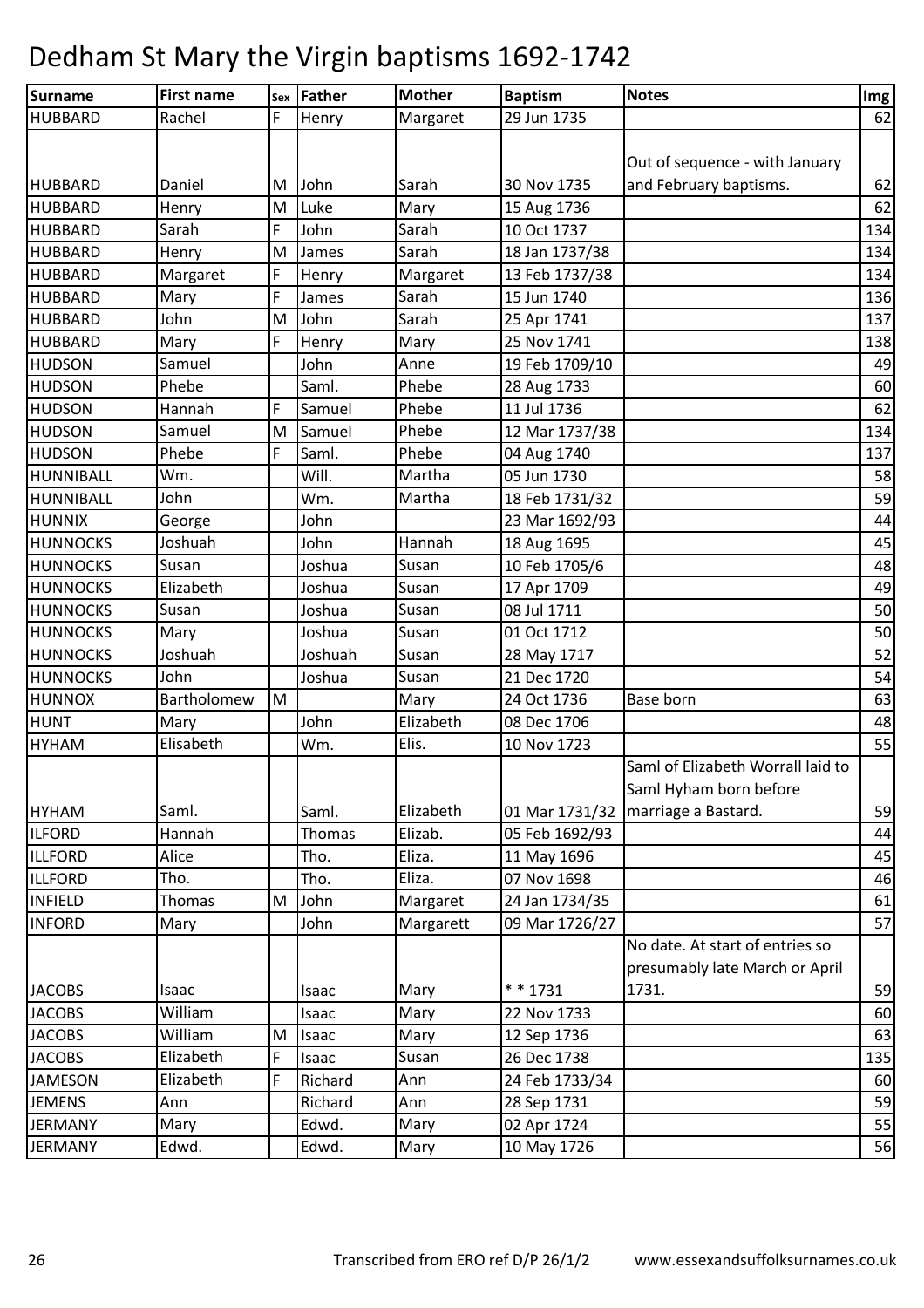| Surname         | <b>First name</b> |   | sex Father | <b>Mother</b> | <b>Baptism</b> | <b>Notes</b>                      | Img |
|-----------------|-------------------|---|------------|---------------|----------------|-----------------------------------|-----|
|                 |                   |   |            |               |                | Child's and mother's name not in  |     |
|                 |                   |   |            |               |                | register. A note says "Baptised   |     |
| <b>JERMANY</b>  | ?                 |   | Edward     | ?             | 11 Nov 1729    | by Mr Woolston."                  | 58  |
| <b>JERMANY</b>  | Edward            |   | Edwd.      | Mary          | 23 Jan 1731/32 |                                   | 59  |
| <b>JERMANY</b>  | John              | M | Edward     | Mary          | 10 Mar 1735/36 |                                   | 62  |
| <b>JERMIN</b>   | Willm.            |   | John       | Mary          | 23 Jul 1695    |                                   | 45  |
| <b>JERMY</b>    | Ann               |   | John       | Mary          | 16 May 1693    |                                   | 44  |
| <b>JERMY</b>    | Edward            |   | John       | Mary          | 18 Jul 1698    |                                   | 46  |
| <b>JOHNSON</b>  | Mary              |   | John       | Mary          | 07 Aug 1715    |                                   | 52  |
| <b>JOHNSON</b>  | Catherine         |   | John       | Mary          | 31 Aug 1717    |                                   | 52  |
| <b>JOHNSON</b>  | Elizabeth         |   | John       | Mary          | 08 Feb 1718/19 |                                   | 53  |
| <b>JOHNSON</b>  | Ann               |   | John       | Mary          | 21 Oct 1722    |                                   | 54  |
| <b>JOHNSON</b>  | Hannah            |   | John       | Mary          | 31 Aug 1724    |                                   | 55  |
| <b>JOHNSON</b>  | Caroline          |   | John       | Mary          | 02 Apr 1728    |                                   | 57  |
| <b>KIDD</b>     | William           |   | Wm.        | Hannah        | 28 Feb 1692/93 |                                   | 44  |
| <b>KING</b>     | John              |   | John       | Sarah         | 27 Aug 1718    |                                   | 53  |
| <b>KING</b>     | Mary              |   | Tho.       | Mary          | 25 Oct 1725    | <b>Belonging to East Bergholt</b> | 56  |
| <b>KING</b>     | Hannah            |   | Charles    | Hannah        | 31 May 1733    |                                   | 60  |
| <b>KING</b>     | Susanna           | F | Charles    | Hannah        | 22 Nov 1737    |                                   | 134 |
| <b>KNAPP</b>    | William           |   | William    | Sarah         | 25 Sep 1704    | Age about 12                      | 47  |
| <b>KNAPP</b>    | Mary              |   | Abraham    | Mary          | 03 Mar 1706/7  |                                   | 48  |
| <b>KNAPP</b>    | Rachel            |   | Abraham    | Mary          | 17 Jul 1709    |                                   | 49  |
| <b>KNAPP</b>    | Abraham           |   | Abraham    | Mary          | 16 Jan 1711/12 |                                   | 50  |
| <b>KNAPP</b>    | Lungley           |   | Abraham    | Mary          | 01 Oct 1714    |                                   | 51  |
| <b>KNAPP</b>    | Sarah             |   | Abraham    | Mary          | 07 Sep 1718    |                                   | 53  |
|                 |                   |   |            |               |                | The Bastard Daughter of           |     |
|                 |                   |   |            |               |                | Abraham Knapp jun & Elizabeth     |     |
| <b>KNAPP</b>    | Knapp             |   | Abraham    | Elizabeth     | 14 Feb 1730/31 | Mascall                           | 59  |
| <b>KNAPP</b>    | Samuel            | M | Abraham    | Amy           | 28 May 1734    |                                   | 61  |
| <b>KNAPP</b>    | William           | M | Abraham    | Amy           | 06 Jul 1736    |                                   | 62  |
| <b>KNAPP</b>    | James             | M |            | Sarah         | 23 Jul 1740    | Base born                         | 137 |
| <b>KNAPP</b>    | Maschall          | M | Abraham    | Elisabth.     | 20 Apr 1741    |                                   | 137 |
| LARRETT         | John              |   | John       | Hannah        | 10 Feb 1711/12 |                                   | 50  |
| LARRETT         | Anne              |   | John       | Hannah        | 13 Nov 1715    |                                   | 52  |
| LARRETT         | Edward            |   | John       | Hannah        | 05 Feb 1717/18 |                                   | 52  |
| LARRETT         | Mary              |   | John       | Hannah        | 18 Jan 1719/20 |                                   | 53  |
| <b>LAURENCE</b> | James             | М | John       | Deborah       | 24 Sep 1735    |                                   | 62  |
| LAURENCE        | Hannah            | F | John       | Deborah       | 03 Jun 1739    |                                   | 135 |
| <b>LETCH</b>    | Thomas            |   | Thomas     | Sarah         | 17 Sep 1693    |                                   | 44  |
| <b>LETCH</b>    | Thomas            |   | Thomas     | Mary          | 05 May 1706    | Born 4 Jun 1700                   | 48  |
| <b>LETCH</b>    | Hannah            |   | Thomas     | Mary          | 05 May 1706    | Born 12 July 1701                 | 48  |
| <b>LETCH</b>    | Grace             |   | Thomas     | Mary          | 05 May 1706    | Born 27 Apr 1704                  | 48  |
| <b>LETCH</b>    | Martha            |   | Thomas     | Mary          | 13 Dec 1706    |                                   | 48  |
| <b>LETCH</b>    | John              |   | Thomas     | Mary          | 12 Mar 1708/9  |                                   | 49  |
| LEWES           | Abraham           | M | Abraham    | Elizabeth     | 29 Apr 1734    |                                   | 61  |
| LEWES           | Daniel            | M | Abraham    | Elizabeth     | 09 Oct 1740    |                                   | 137 |
| LEWES           | Daniel            | M | Abraham    | Elisab.       | 30 Jan 1741/42 |                                   | 138 |
| LEWIS           | Sarah             |   | Joseph     | Sarah         | 18 Jun 1707    |                                   | 48  |
| LEWIS           | Mary              |   | Joseph     | Sarah         | 18 Oct 1709    |                                   | 49  |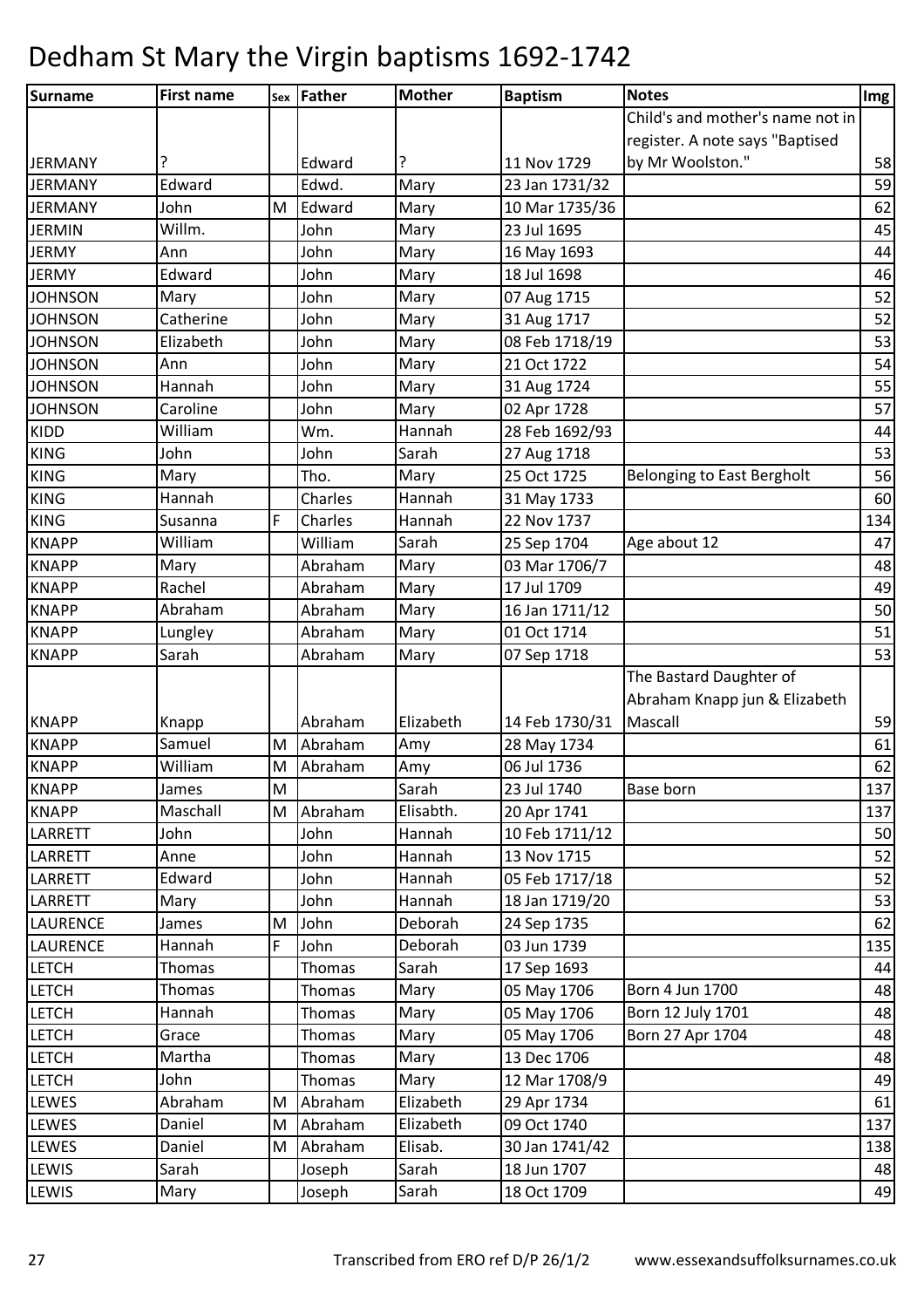| <b>Surname</b>  | <b>First name</b> |           | sex Father    | <b>Mother</b> | <b>Baptism</b> | <b>Notes</b>                 | Img |
|-----------------|-------------------|-----------|---------------|---------------|----------------|------------------------------|-----|
|                 |                   |           |               |               |                | Susannah of Joseph Lewis and |     |
| <b>LEWIS</b>    | Susanna           |           | Joseph        | Susanna       | 01 Oct 1710    | Susanna Wood                 | 50  |
| <b>LEWIS</b>    | Deborah           |           | Joseph        | Sarah         | 11 May 1714    |                              | 51  |
| LEWIS           | Jemima            |           | Joseph        | Sarah         | 22 Mar 1716/17 |                              | 52  |
| LEWIS           | Mary              |           | Isaack        | Mary          | 15 May 1722    |                              | 54  |
| LEWIS           | Isaac             |           | Isaac         | Mary          | 30 Jun 1723    |                              | 55  |
| LEWIS           | Mary              |           | Isaac         | Mary          | 30 Jan 1726/27 |                              | 57  |
| LEWIS           | Cockerell         |           | Joseph        | Sarah         | 16 Aug 1728    |                              | 58  |
| LEWIS           | Eliz.             |           | Abraham       | Eliz.         | 23 Jun 1730    |                              | 59  |
| LEWIS           | Rachel            |           | Abraham       | Eliz.         | 24 Feb 1731/32 |                              | 59  |
| <b>LONG</b>     | Elizabeth         |           | Daniel        | Rachel        | 19 Dec 1704    |                              | 47  |
| <b>LONG</b>     | Daniel            |           | Daniel        | Rachel        | 27 Oct 1706    |                              | 48  |
| LONG            | Elizabeth         |           | Daniel        | Rachel        | 25 Jan 1707/8  |                              | 48  |
| LONG            | Daniel            |           | Daniel        | Rachel        | 17 Dec 1709    |                              | 49  |
| LONG            | Sarah             | F         | Daniel        | Sarah         | 02 Aug 1736    |                              | 62  |
| <b>LONG</b>     | Mary              | F         | Daniel        | Sarah         | 07 Apr 1738    |                              | 134 |
| <b>LONG</b>     | Rachel            | F         | Daniel        | Sarah         | 18 Nov 1740    |                              | 137 |
| <b>LOVERING</b> | Robert            |           | Robert        | Elizabeth     | 16 Mar 1692/93 |                              | 44  |
| <b>LOVERING</b> | Richard           |           | Robert        | Eliza.        | 24 May 1694    |                              | 44  |
| <b>LUFKIN</b>   | Henry             |           | Henry         | Mary          | 26 Nov 1728    |                              | 58  |
| <b>LUFKIN</b>   | Jonathan          |           | John          | Mary          | 30 May 1733    |                              | 60  |
| <b>LUFKIN</b>   | James             | M         | John          | Mary          | 16 Sep 1735    |                              | 62  |
| <b>LUFKIN</b>   | Benjamin          | ${\sf M}$ | John          | Mary          | 16 Apr 1738    |                              | 134 |
| <b>MACGEE</b>   | Elisabeth         | F         | William       | Mary          | 12 Feb 1740/41 |                              | 137 |
|                 |                   |           |               |               |                | The mother's name is         |     |
|                 |                   |           |               |               |                | presumably a misspelling of  |     |
| <b>MACRO</b>    | Elisabeth         |           | John          | Matha         | 19 Aug 1733    | "Martha".                    | 60  |
| <b>MACRO</b>    | Martha            | F         | John          | Martha        | 16 May 1736    |                              | 62  |
| <b>MACRO</b>    | Sarah             | F         | John          | Martha        | 03 Jul 1739    |                              | 136 |
| <b>MACROE</b>   | Edmond            |           | Rich.         | Mary          | 11 May 1696    |                              | 45  |
| <b>MACROF</b>   | Daniel            |           | Robert        | Mary          | 16 May 1693    |                              | 44  |
| <b>MACROFF</b>  | Mary              |           | <b>Thomas</b> | Mary          | 24 May 1693    |                              | 44  |
| <b>MACROW</b>   | Mary              |           | Rich.         | Mary          | 12 Mar 1702/3  |                              | 47  |
| <b>MACROW</b>   | John              |           | John          | Martha        | 14 Jun 1726    |                              | 56  |
| <b>MACROW</b>   | Thomas            |           | John          | Martha        | 22 Jul 1728    |                              | 58  |
| <b>MACROW</b>   | Richard           |           | John          | Martha        | 13 Jan 1731/32 |                              | 59  |
| <b>MANHOOD</b>  | Joseph            |           | Thom.         | Ann           | 15 Jan 1692/93 |                              | 44  |
| <b>MANHOOD</b>  | Elizabeth         |           | John          | Mary          | 25 Jan 1692/93 |                              | 44  |
| <b>MANHOOD</b>  | Nathanael         |           | Thomas        | Ann           | 05 Apr 1695    |                              | 44  |
| <b>MANHOOD</b>  | Martha            |           | John          | Mary          | 11 Dec 1696    |                              | 45  |
| <b>MANHOOD</b>  | Edward            |           | Tho.          | Ann           | 26 May 1697    |                              | 45  |
| <b>MANHOOD</b>  | Samuel            |           | Tho.          | An            | 25 Dec 1699    |                              | 46  |
| <b>MANHOOD</b>  | Isaack            |           | Tho.          | Ann           | 13 Sep 1702    |                              | 47  |
| <b>MANHOOD</b>  | Anne              |           | Thomas        | Anne          | 16 Jun 1706    |                              | 48  |
| <b>MANHOOD</b>  | Thomas            |           | Thomas        | Anne          | 06 Mar 1712/13 |                              | 51  |
| <b>MARKWELL</b> | John              |           | Richard       | Lydia         | 14 Aug 1727    |                              | 57  |
| <b>MARTIN</b>   | Nathaniel         |           | Nathaniel     | Elis.         | 12 Nov 1704    | Born 14 Oct 1704             | 47  |
| <b>MARTIN</b>   | Susanna           |           | James         | Jane          | 13 Aug 1728    |                              | 58  |
| <b>MARTIN</b>   | William           | M         |               | Jane          | 24 Sep 1741    | Widow. Base born.            | 137 |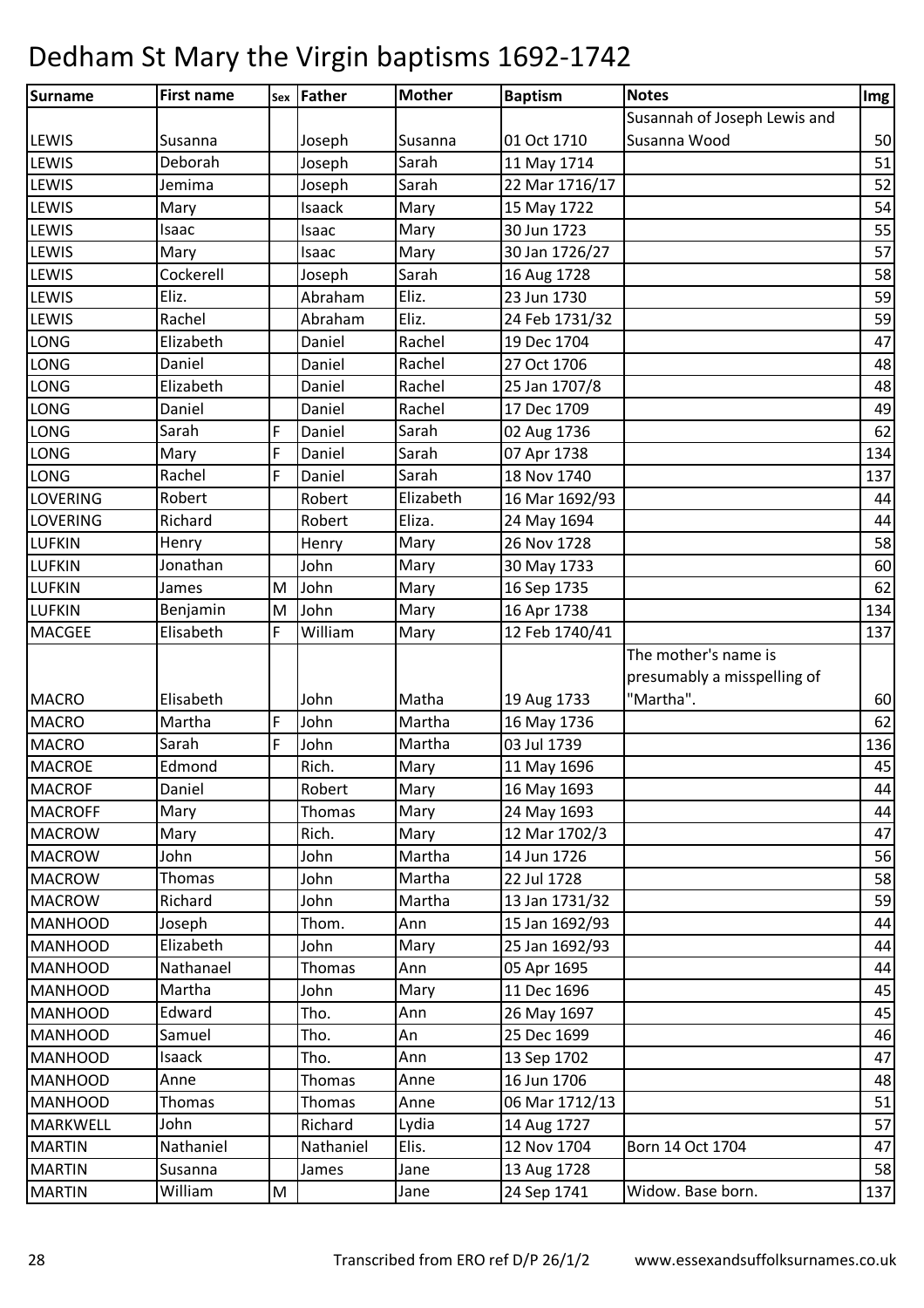| Surname         | <b>First name</b> |   | sex Father | <b>Mother</b>   | <b>Baptism</b> | <b>Notes</b>                       | Img |
|-----------------|-------------------|---|------------|-----------------|----------------|------------------------------------|-----|
| <b>MARTYN</b>   | Mary              |   | Nath.      | Mary            | 20 Nov 1702    |                                    | 47  |
|                 |                   |   |            |                 |                |                                    |     |
|                 |                   |   |            |                 |                | The surname is given as Mary -     |     |
|                 |                   |   |            |                 |                | could this be a slip and the vicar |     |
|                 |                   |   |            |                 |                | repeated the child's name here     |     |
| <b>MARY</b>     | Mary              |   | John       | Susan           | 22 Jan 1692/93 | instead of the actual surname?     | 44  |
| <b>MASCALL</b>  | Henry             |   | John       | Ann             | 12 Nov 1693    |                                    | 44  |
| <b>MASCALL</b>  | Anne              |   | James      | Elizabeth       | 19 Feb 1715/16 |                                    | 52  |
|                 |                   |   |            |                 |                | The Bastard Daughter of            |     |
|                 |                   |   |            |                 |                | Abraham Knapp jun & Elizabeth      |     |
| <b>MASCALL</b>  | Knapp             |   | Abraham    | Elizabeth       | 14 Feb 1730/31 | Mascall                            | 59  |
| <b>MASCALL</b>  | Priscilla         |   | Richd.     | Priscilla       | 22 Aug 1732    |                                    | 60  |
| <b>MASKALL</b>  | Rachel            | F |            | Elizabeth       | 29 Jun 1735    | Base born                          | 62  |
| <b>MASKULL</b>  | Elizabeth         |   | James      | Elizabeth       | 19 Dec 1710    |                                    | 50  |
| MASKULL         | Richard           |   | James      | Elizabeth       | 20 Apr 1712    |                                    | 50  |
| <b>MASKULL</b>  | John              |   | James      | Elizabeth       | 03 Jan 1713/14 |                                    | 51  |
| <b>MASON</b>    | John              |   | John       | <b>Bridget</b>  | 25 Mar 1678    | With 1697 entries.                 | 45  |
| <b>MASON</b>    | Tho.              |   | John       | <b>Bridget</b>  | 22 Mar 1698/99 |                                    | 46  |
| <b>MASON</b>    | Mary              |   | John       | <b>Bridget</b>  | 30 Apr 1700    |                                    | 46  |
| <b>MASON</b>    | Elizabeth         |   | John       | <b>Bridget</b>  | 24 May 1704    |                                    | 47  |
| <b>MASON</b>    | Thomas            |   | John       | <b>Bridget</b>  | 06 Jan 1705/6  |                                    | 48  |
| <b>MASON</b>    | Stephen           |   | John       | <b>Bridget</b>  | 14 Aug 1707    |                                    | 48  |
| <b>MASON</b>    | Dorothy           |   | John       | <b>Bridgett</b> | 09 Oct 1708    |                                    | 49  |
| <b>MASON</b>    | <b>Thomas</b>     |   | John       | Mary            | 17 Mar 1726/27 |                                    | 57  |
| <b>MASON</b>    | Ann               |   | John       | Mary            | 20 Feb 1729/30 |                                    | 58  |
| <b>MASON</b>    | <b>Bushell</b>    |   | John       | Mary            | 17 Feb 1730/31 | With April 1731 entries.           | 59  |
| <b>MASON</b>    | Robert            | M | John       | Anne            | 17 Feb 1734/35 | Son of Mr John Mason               | 61  |
| <b>MASON</b>    | Culmer            | M | John       | Anne            | 09 Sep 1736    |                                    | 63  |
| <b>MASON</b>    | Elizabeth         | F | John       | Ann             | 19 Oct 1737    |                                    | 134 |
| <b>MASON</b>    | Culmer            | M | John       | Ann             | 06 Feb 1738/39 |                                    | 135 |
| <b>MASON</b>    | Elizabeth         | F | John       | Anne            | 11 Dec 1740    |                                    | 137 |
| <b>MASON</b>    | <b>Bridget</b>    | F | John       | Ann             | 05 May 1742    |                                    | 138 |
|                 |                   |   |            |                 |                | Sarah of Samuel Matthews of        |     |
|                 |                   |   |            |                 |                | Bardfield Magn. And Sarah          |     |
| <b>MATTHEWS</b> | Sarah             |   | Samuel     | Sarah           | 19 Apr 1717    | <b>Foster of Colchester</b>        | 52  |
| <b>MAY</b>      | Elizabeth         | F | William    | Thomasin        | 23 Jul 1737    |                                    | 134 |
| <b>MAY</b>      | James             | M | William    | Thomasin        | 23 Dec 1739    |                                    | 136 |
| <b>MAY</b>      | William           | M | Willm.     | Thomasin        | 23 Feb 1741/42 |                                    | 138 |
| <b>MECHANT</b>  | Susan             |   | Wm.        | Elizab.         | 13 Nov 1692    |                                    | 44  |
| <b>MILLS</b>    | Ann               |   | Isaack     | Elizab.         | 13 Dec 1695    |                                    | 45  |
|                 |                   |   |            |                 |                | Child's first name and sex not in  |     |
| <b>MILLS</b>    |                   |   | Isaack     | Eliz.           | 18 Dec 1696    | register.                          | 45  |
| <b>MILLS</b>    | John              |   | Isaack     | Eliz.           | 13 Dec 1697    |                                    | 45  |
| <b>MILLS</b>    | Sarah             |   | Isaack     | Eliz.           | 04 Jun 1699    |                                    | 46  |
| <b>MILLS</b>    | James             |   | Isaac      | Eliza.          | 31 Oct 1703    |                                    | 47  |
| <b>MILLS</b>    | Margaret          |   | Isaac      | Elizabeth       | 03 Mar 1705/6  |                                    | 48  |
| <b>MILLS</b>    | Daniel            |   | Isaac      | Elizabeth       | 17 Jun 1707    |                                    | 48  |
| <b>MILTON</b>   | Christian         |   | Wm.        | Christ.         | 08 Dec 1698    |                                    | 46  |
| <b>MILTON</b>   | Mary              |   | Wm.        |                 | 16 Feb 1700/1  |                                    | 46  |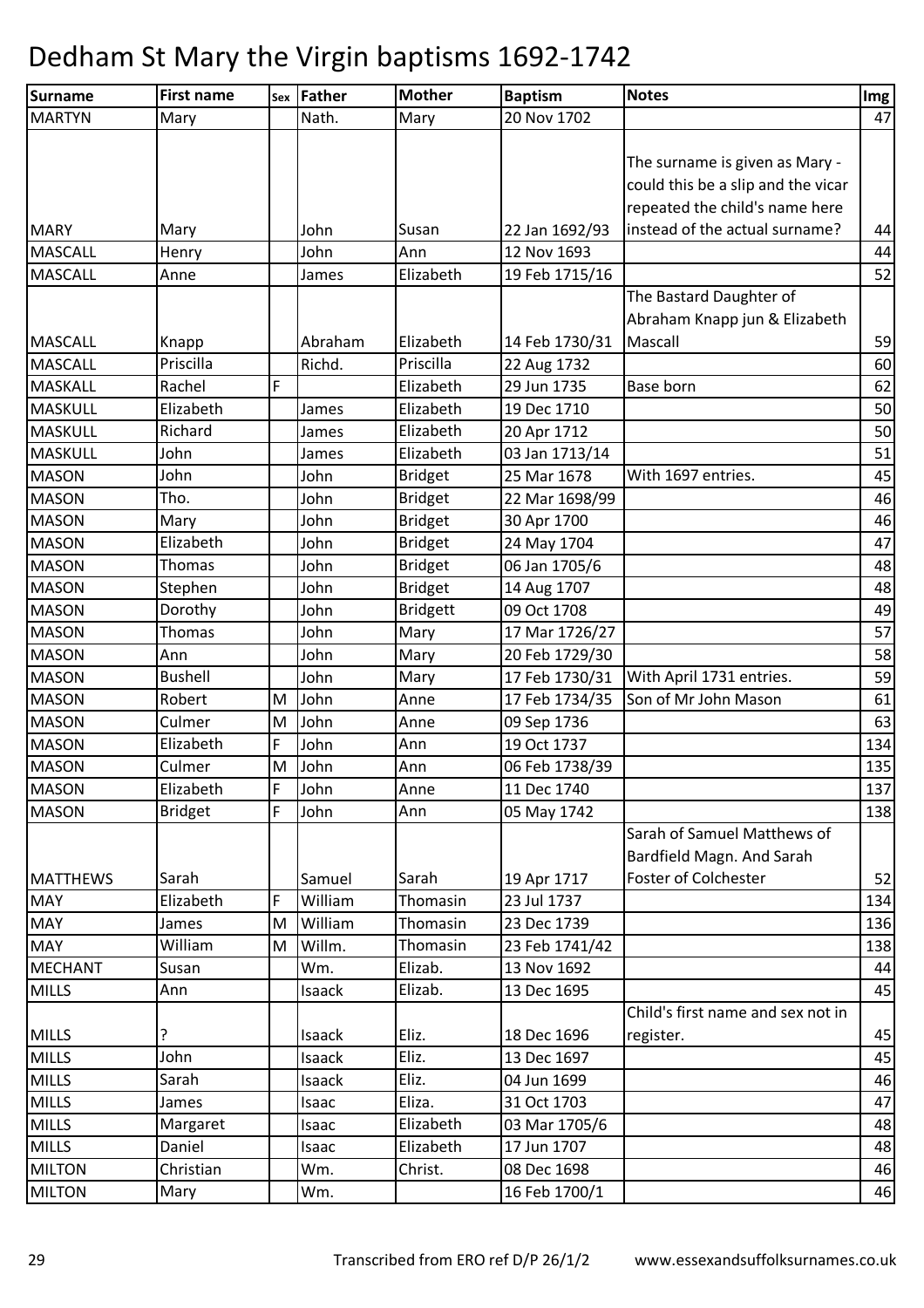| Surname         | <b>First name</b> |   | sex Father | <b>Mother</b>   | <b>Baptism</b> | <b>Notes</b>                   | Img |
|-----------------|-------------------|---|------------|-----------------|----------------|--------------------------------|-----|
| <b>MILTON</b>   | William           |   | William    | Christian       | 12 Oct 1702    |                                | 47  |
| <b>MILTON</b>   | Lucy              |   | William    | Christian       | 06 Feb 1704/5  |                                | 47  |
| <b>MILTON</b>   | Thomas            |   | William    | Christian       | 14 Apr 1707    |                                | 48  |
| <b>MILTON</b>   | Christian         |   | William    | Christian       | 21 Nov 1708    |                                | 49  |
| <b>MILTON</b>   | John              |   | William    | Christian       | 18 Jan 1716/17 |                                | 52  |
| <b>MIRREL</b>   | Margaret          | F | Charles    | Hannah          | 17 Jul 1734    |                                | 61  |
| <b>MIXAR</b>    | Robert            | M | Robert     | Mary            | 06 Aug 1741    |                                | 137 |
| <b>MIXER</b>    | Robert            |   | Robert     | Elizabeth       | 24 Jun 1715    |                                | 51  |
| <b>MIXER</b>    | Susanna           | F | Robert     | Mary            | 23 Feb 1738/39 |                                | 135 |
| <b>MIXER</b>    | Robert            | M | Henry      | Mary            | 17 Apr 1741    |                                | 137 |
| <b>MOIR</b>     | Mary              |   | Robt.      | Ann             | 10 May 1725    |                                | 56  |
| <b>MOOR</b>     | Daniel            |   | Robt.      | Ann             | 08 Feb 1731/32 |                                | 59  |
| <b>MOORE</b>    | Anne              |   | Robert     | Anne            | 30 Jun 1719    |                                | 53  |
| <b>MOORE</b>    | Robert            |   | Robert     | Anne            | 23 Dec 1720    |                                | 54  |
| <b>MOORE</b>    | Barbara           | F | Robert     | Ann             | 01 Aug 1734    |                                | 61  |
| <b>MORE</b>     | Robt.             |   | Robt.      | Ann             | 09 May 1729    |                                | 58  |
| MOULSHAM        | Willm.            |   | Peter      | Mary            | 15 Apr 1695    |                                | 45  |
| <b>MOULSHAM</b> | Christian         |   | Peter      | Mary            | 01 Apr 1696    |                                | 45  |
| <b>MOULSHAM</b> | Christian         |   | Peter      | Mary            | 23 May 1697    |                                | 45  |
| <b>MOUSHAM</b>  | Elizabeth         |   | Peter      | Mary            | 11 Nov 1693    |                                | 44  |
| <b>MUMFORD</b>  | <b>Bridgett</b>   |   | Edward     | Bridgt.         | 10 Oct 1704    | Poor                           | 47  |
| <b>MUNFORD</b>  | Sarah             |   | Tho.       | Sarah           | 17 Apr 1698    |                                | 45  |
| <b>MUNFORD</b>  | Thomas            |   | Tho.       |                 | 06 Feb 1700/1  | Thomas and John of             | 46  |
| <b>MUNFORD</b>  | John              |   | Tho.       |                 | 06 Feb 1700/1  | Thomas and John of             | 46  |
| <b>MUNFORD</b>  | Isaack            |   | Edw.       | <b>Bridget</b>  | 18 Nov 1702    |                                | 47  |
| <b>MUNFORD</b>  | Martha            |   | Tho.       |                 | 16 Mar 1702/3  |                                | 47  |
| <b>MUNTFORD</b> | Edward            |   | Edward     | <b>Bridgett</b> | 08 May 1712    |                                | 50  |
| <b>MURIEL</b>   | Elisabeth         |   | Charles    | Hannah          | 09 Feb 1723/24 |                                | 55  |
| <b>MURIEL</b>   | Hannah            |   | Charles    | Hannah          | 06 May 1725    |                                | 56  |
| <b>MURIELS</b>  | Mary              |   | Charles    | Hannah          | 25 Sep 1726    |                                | 57  |
| <b>MURILL</b>   | Martha            |   | Charls     | Hannah          | 31 Jan 1730/31 |                                | 59  |
| <b>MURREL</b>   | Robert            | M | Charles    | Hannah          | 02 Oct 1739    |                                | 136 |
| <b>MURRELS</b>  | Charles           |   | Charles    | Hannah          | 20 May 1733    |                                | 60  |
| <b>MURRELS</b>  | Sarah             | F | John       | Sarah           | 23 Aug 1738    |                                | 135 |
| <b>MURRIL</b>   | Letch             |   | Charles    | Hannah          | 26 Aug 1722    |                                | 54  |
| <b>MURRIL</b>   | Charles           | M | Charles    | Hannah          | 23 May 1736    |                                | 62  |
| <b>MURRIL</b>   | Thomas            | M | Charles    | Hannah          | 23 Dec 1737    |                                | 134 |
| <b>NEVARD</b>   | Mary              | F | Thomas     | Mary            | 19 Sep 1738    |                                | 135 |
| <b>NEVARD</b>   | Thomas            | M | Thomas     | Mary            | 19 Feb 1739/40 |                                | 136 |
| <b>NEVARD</b>   | George            | M | George     | Hannah          | 07 May 1740    |                                | 136 |
| <b>NEVARD</b>   | Sarah             | F | Thomas     | Mary            | 17 Apr 1741    |                                | 137 |
| <b>NEVILL</b>   | Sarah             |   | Edward     | Sarah           | 19 Aug 1705    |                                | 48  |
| <b>NEWMAN</b>   | Thomas            |   | John       | Hannah          | 02 Apr 1694    |                                | 44  |
|                 |                   |   |            |                 |                | Anne of John Newman and Eliza. |     |
| <b>NEWMAN</b>   | Anne              |   | John       | Eliza.          | 24 Jan 1704/5  | Gilson                         | 47  |
|                 |                   |   |            |                 |                | Base child of John Newman and  |     |
| <b>NEWMAN</b>   | Henry             |   | John       | Sarah           | 23 May 1708    | Sarh Stowe                     | 49  |
| <b>NEWTON</b>   | Hannah            |   | Abraham    | Hannah          | 01 May 1692    |                                | 43  |
| <b>NEWTON</b>   | Hannah            |   | Abr.       | Han.            | 22 Jan 1696/97 |                                | 45  |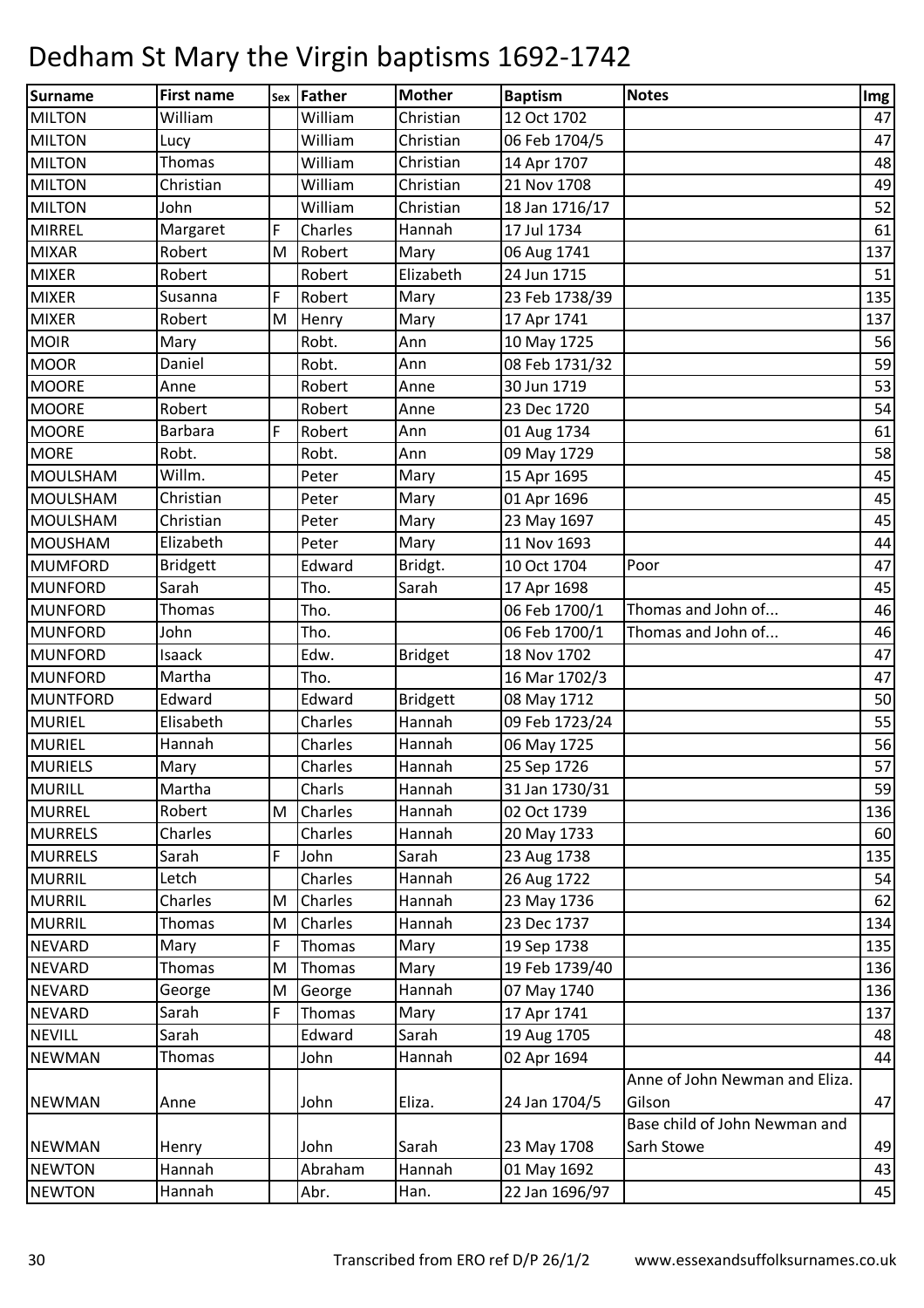| Surname        | <b>First name</b> |   | sex Father | <b>Mother</b> | <b>Baptism</b> | <b>Notes</b>                       | Img |
|----------------|-------------------|---|------------|---------------|----------------|------------------------------------|-----|
| <b>NICE</b>    | Frances           |   | Benjamin   | Deborah       | 11 Jun 1693    |                                    | 44  |
| <b>NICE</b>    | Deborah           |   | Benj.      | Deborah       | 26 Jul 1696    |                                    | 45  |
| <b>NICE</b>    | Sarah             |   | Benj.      | Dorothy       | 15 Dec 1698    |                                    | 46  |
| <b>NICE</b>    | Ruth              |   | Benjamin   | Ruth          | 14 Feb 1704/5  |                                    | 47  |
| NIGHTINGALE    | John              | M | James      | Margaret      | 27 Dec 1736    |                                    | 63  |
| <b>ORMAN</b>   | Henry             |   | John       | Deborah       | 26 Nov 1693    |                                    | 44  |
| <b>ORMAN</b>   | Samuel            |   | John       | Deborah       | 08 May 1698    |                                    | 46  |
| <b>ORMAN</b>   | Ann               |   | John       | Deb.          | 20 Oct 1700    |                                    | 46  |
| <b>ORMAN</b>   | Mary              |   | John       | Susan         | 25 Jan 1712/13 |                                    | 51  |
| <b>ORMAN</b>   | John              |   | John       | Susan         | 14 Nov 1714    |                                    | 51  |
| <b>ORMAN</b>   | Henry             |   | John       | Susan         | 30 Dec 1716    |                                    | 52  |
| <b>ORMAN</b>   | Susan             |   | John       | Susan         | 01 Feb 1718/19 |                                    | 53  |
| <b>ORMAN</b>   | Sarah             |   | Abraham    | Sarah         | 17 Aug 1720    |                                    | 54  |
| <b>ORMAN</b>   | Abraham           |   | Abraham    | Sarah         | 17 Oct 1721    |                                    | 54  |
| <b>ORMAN</b>   | James             |   | John       | Susanna       | 07 Jun 1722    |                                    | 54  |
|                |                   |   |            |               |                | Abraham Orman child named          |     |
|                |                   |   |            |               |                | Isaac by his wife Sarah (which     |     |
|                |                   |   |            |               |                | seems to mean Isaac of Abraham     |     |
| <b>ORMAN</b>   | Isaac             |   | Abraham    | Sarah         | 26 Jan 1726/27 | and Sarah Orman)                   | 57  |
| <b>ORMAN</b>   | Jacob             |   | Abraham    | Sarah         | 02 Sep 1729    |                                    | 58  |
| <b>ORMAN</b>   | John              | M | Samuel     | Christian     | 20 Jun 1736    |                                    | 62  |
|                |                   |   |            |               |                |                                    |     |
| <b>ORMAN</b>   | Amy               | F | Saml.      | Christian     | 05 Oct 1741    | Father's first name quite faded.   | 138 |
| ORMOND         | Deborah           |   | John       | Susanna       | 04 Mar 1719/20 |                                    | 53  |
| <b>OSBORN</b>  | Matthias          |   | Tho.       | Margarett     | 05 Mar 1703/4  |                                    | 47  |
| <b>OSBORN</b>  | Edward            |   | Edward     | Anne          | 03 Sep 1705    |                                    | 48  |
| <b>OSBORN</b>  | Edward            |   | Edward     | Elizab.       | 02 Aug 1723    |                                    | 55  |
| <b>OSBORN</b>  | Elizabeth         |   | Edward     | Elis.         | 09 Sep 1724    |                                    | 55  |
| <b>OSBORN</b>  | Tho.              |   | Edwd.      | Elis.         | 25 Apr 1726    |                                    | 56  |
| <b>OSBORN</b>  | Thomas            |   | Edwd.      | Eliz.         | 14 Feb 1728/29 |                                    | 58  |
| <b>OSBORN</b>  | Tho.              |   | Tho.       | Mary          | 03 Apr 1732    |                                    | 59  |
|                |                   |   |            |               |                |                                    |     |
|                |                   |   |            |               |                | Adult & good ripe years (parents'  |     |
|                |                   |   |            |               |                | names not in register. It doesn't  |     |
|                |                   |   |            |               |                | say if she's married or single, so |     |
|                |                   |   |            |               |                | the surname might be her           |     |
|                |                   |   |            |               |                | maiden name or her married         |     |
| <b>OSBORN</b>  | Mary              |   |            |               | 17 Oct 1733    | name).                             | 60  |
| <b>OSBORN</b>  | Sarah             | F | Edward     |               | 20 Feb 1735/36 |                                    | 62  |
| <b>OSBORN</b>  | Mary              | F | Edward     | Elizabeth     | 13 Jul 1738    |                                    | 135 |
| <b>OSBORNE</b> | William           |   | Edward     | Anne          | 19 Jun 1707    |                                    | 48  |
| <b>OSBORNE</b> | Martha            |   | Edward     | Anne          | 07 Dec 1708    |                                    | 49  |
| <b>OSBORNE</b> | James             |   | Edward     | Anne          | 24 Mar 1710/11 |                                    | 50  |
| <b>OSBORNE</b> | Henry             |   | Edward     | Anne          | 09 Apr 1712    |                                    | 50  |
| <b>OSBORNE</b> | Mary              |   | Thomas     | Mary          | 22 Dec 1730    |                                    | 59  |
| <b>OSBORNE</b> | Sarah             | F | Thomas     | Mary          | 10 Dec 1734    |                                    | 61  |
| <b>OSBORNE</b> | Hannah            | F | Edward     | Elizabeth     | 22 Aug 1740    |                                    | 137 |
| <b>OSBOURN</b> | Thomas            |   | Thom.      | Sarah         | 22 Dec 1692    |                                    | 44  |
| <b>PAMAN</b>   | Sarh              |   | Robt.      | Mary          | 12 Jul 1724    |                                    | 55  |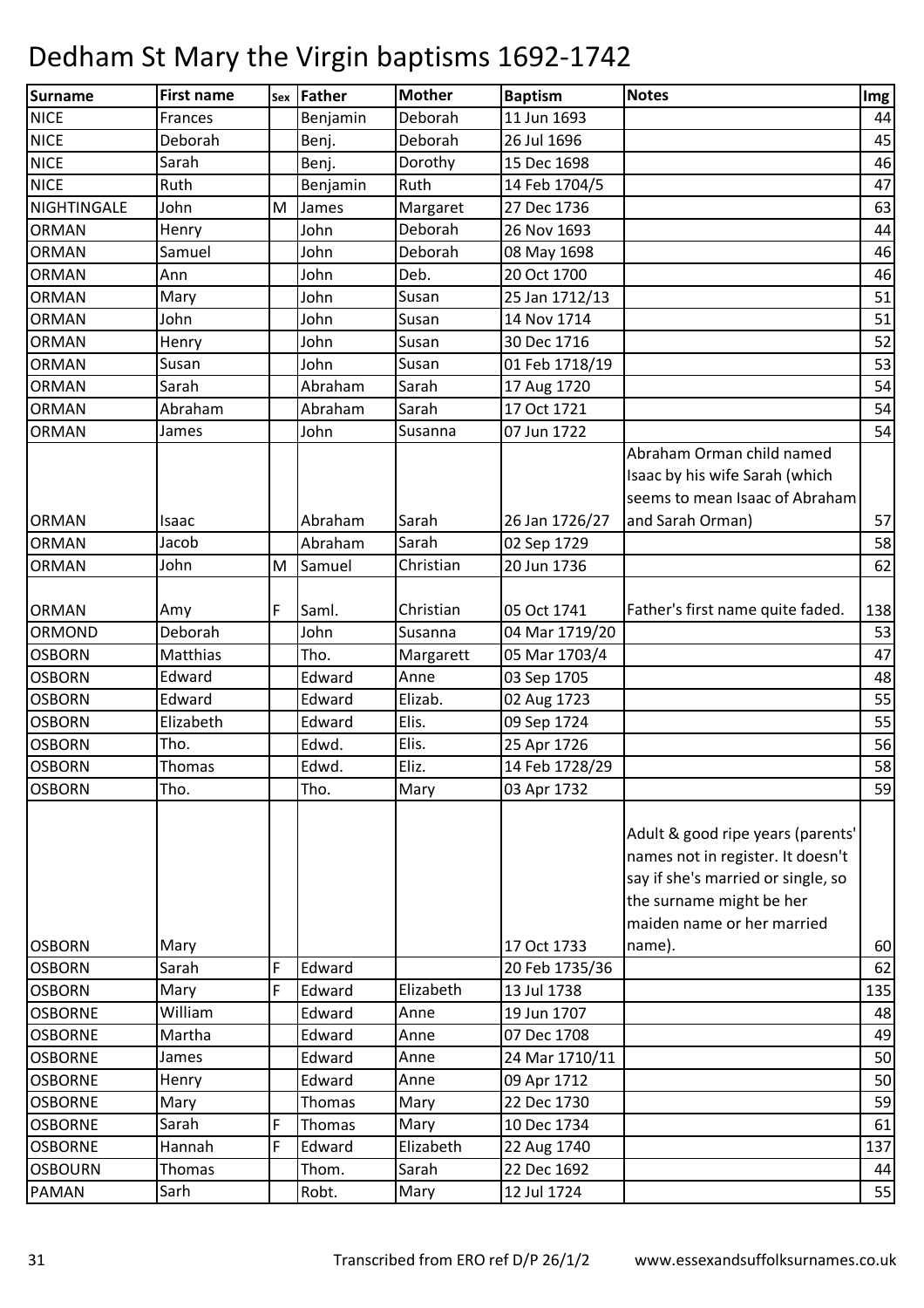| <b>Surname</b>  | <b>First name</b> |   | sex Father | <b>Mother</b> | <b>Baptism</b> | <b>Notes</b>                             | Img |
|-----------------|-------------------|---|------------|---------------|----------------|------------------------------------------|-----|
| <b>PAMANT</b>   | John              |   | John       | Sarah         | 11 Apr 1697    |                                          | 45  |
| <b>PAMENT</b>   | Robt.             |   | Robt.      | Mary          | 24 Aug 1729    |                                          | 58  |
| <b>PAMMANT</b>  | Mary              |   | Robert     | Mary          | 20 May 1716    |                                          | 52  |
| PAMMANT         | Elizabeth         |   | Robert     | Mary          | 20 Mar 1719/20 |                                          | 53  |
| PAMMONT         | John              |   | Robert     | Elizabeth     | 16 Sep 1693    |                                          | 44  |
| <b>PARKER</b>   | Thomas            |   | John       | Elizabeth     | 17 Aug 1693    |                                          | 44  |
| <b>PARKER</b>   | Ann               |   | John       | Eliza.        | 28 Aug 1695    |                                          | 45  |
| <b>PARKER</b>   | Willm.            |   | John       | Eliza.        | 24 Aug 1696    |                                          | 45  |
|                 |                   |   |            |               |                | The father is John Death alias           |     |
| <b>PARKER</b>   | John              |   | John       |               | 09 Apr 1700    | Parker                                   | 46  |
| <b>PARKER</b>   | John              |   | John       | Elizabeth     | 19 Sep 1713    |                                          | 51  |
| <b>PARKER</b>   | Elizabeth         |   | John       | Elizabeth     | 04 May 1715    |                                          | 51  |
| <b>PARKER</b>   | Susanna           |   | John       | Elizabeth     | 14 Apr 1716    |                                          | 52  |
| <b>PARKER</b>   | Susan             |   | John       | Elizabeth     | 13 May 1717    |                                          | 52  |
| <b>PARKER</b>   | William           |   | John       | Elizabeth     | 25 Aug 1718    |                                          | 53  |
| <b>PARKER</b>   | Elizabeth         | F | John       | Mary          | 24 Feb 1737/38 | Aged about 4 years                       | 134 |
| <b>PARSONS</b>  | John              |   | John       | Martha        | 05 Mar 1695/96 |                                          | 45  |
| <b>PARSONS</b>  | Eustace           |   | John       | Martha        | 06 May 1697    |                                          | 45  |
| <b>PARSONS</b>  | Martha            |   | John       | M.            | 28 Sep 1699    |                                          | 46  |
| <b>PARSONS</b>  | Mary              |   | John       | M.            | 10 Oct 1701    |                                          | 46  |
| <b>PARSONS</b>  | John              |   | John       | Martha        | 20 Mar 1702/3  |                                          | 47  |
| <b>PARSONS</b>  | Dorithy           |   | Wm.        | Susannah      | 10 Mar 1731/32 |                                          | 59  |
|                 | William           |   |            |               |                |                                          |     |
| <b>PARSONS</b>  | Richard           | M | William    | Susanna       |                | 06 Mar 1734/35 Son of Mr William Parsons | 61  |
| <b>PATCH</b>    | George            |   | George     | Elisabeth     | 11 Feb 1726/27 |                                          | 57  |
| <b>PATRICK</b>  | William           |   | William    | Elizabeth     | 04 Apr 1715    |                                          | 51  |
| <b>PEACOCK</b>  | Hannah            |   | Timothy    | Hannah        | 10 Sep 1703    |                                          | 47  |
| <b>PEACOCK</b>  | John              |   | Timothy    | Hannah        | 23 Mar 1705/6  |                                          | 48  |
| <b>PEACOCK</b>  | Martha            |   | Timothy    | Hannah        | 19 Apr 1709    |                                          | 49  |
| PEACOCK         | James             |   | Timothy    | Hannah        | 06 Dec 1710    |                                          | 50  |
| PEACOCK         | Isaac             |   | Timothy    | Hannah        | 02 Sep 1712    |                                          | 50  |
| <b>PEACOCK</b>  | Mary              |   | Timothy    | Hannah        | 15 Sep 1713    |                                          | 51  |
| <b>PEACOCK</b>  | Timothy           |   | Timothy    | Grace         | 23 May 1725    |                                          | 56  |
| <b>PEACOCK</b>  | Grace             |   | Timothy    | Grace         | 19 Jun 1726    |                                          | 56  |
| <b>PEACOCK</b>  | Samuel            |   | Timothy    | Grace         | 30 Jul 1727    |                                          | 57  |
| <b>PEACOCK</b>  | Hannah            |   | Timothy    | Grace         | 19 Mar 1730/31 |                                          | 59  |
| <b>PEACOCK</b>  | Grace             |   | Timothy    | Grace         | 29 Oct 1732    |                                          | 60  |
| <b>PEACOCK</b>  | Mary              | F | Timothy    | Grace         | 22 Mar 1733/34 |                                          | 61  |
| <b>PEACOCK</b>  | Martha            | F | Timothy    | Grace         | 24 Jul 1737    |                                          | 134 |
| <b>PEACOCK</b>  | James             | M | Timothy    | Grace         | 28 Feb 1738/39 |                                          | 135 |
| <b>PEACOCK</b>  | Joseph            | M | Timothy    | Grace         | 04 Aug 1740    |                                          | 137 |
| <b>PEACOCK</b>  | Weed              | M | Timothy    | Grace         | 27 Oct 1741    |                                          | 138 |
| <b>PEARTREE</b> | Hannah            |   | Israel     | Hannah        | 14 Jun 1724    |                                          | 55  |
| PEARTREE        | Isaac             |   | Isaac      | Hannah        | 25 Jun 1727    |                                          | 57  |
| PHILCOCK        | William           | M | William    | Alice         | 14 Jan 1736/37 |                                          | 63  |
| <b>PHILCOCK</b> | James             | M | William    | Alice         | 01 Feb 1737/38 |                                          | 134 |
| PHILCOCK        | Alice             | F | William    | Alice         | 14 Jun 1740    |                                          | 136 |
| <b>PHILCOCK</b> | John              | M | Willm.     | Alice         | 12 Apr 1742    |                                          | 138 |
| PILGRIM         | Isaac             |   | Israel     | Hannah        | 14 Jan 1730/31 |                                          | 59  |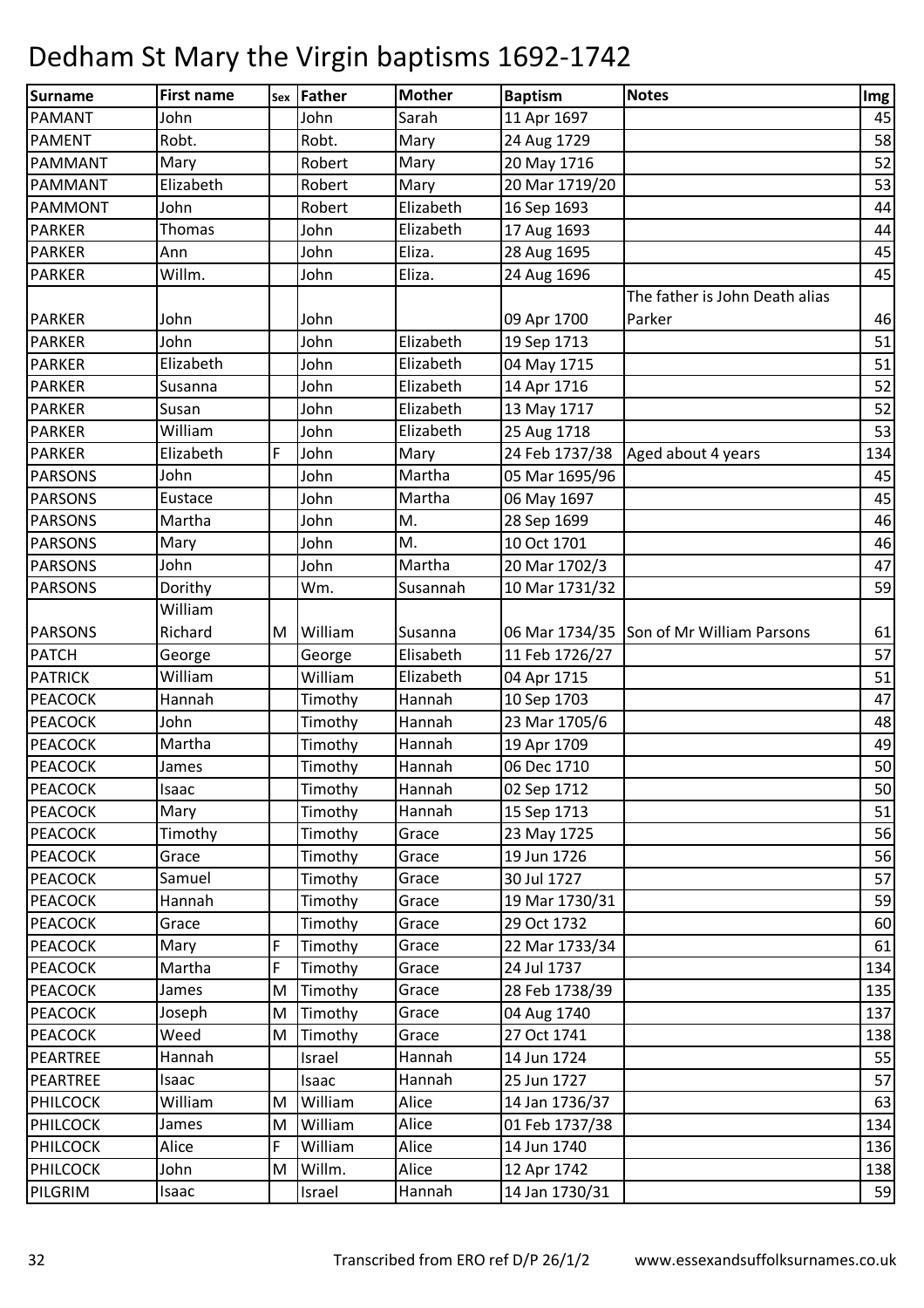| POD<br>Elizabeth<br>Katharin<br>05 Apr 1720<br>53<br>Daniel<br>Mary, Elizabeth and Sarah of<br>Daniel & Elizabeth Podd. These 3<br>children were born at Coggeshall<br>Essex."<br>50<br>Elizabeth<br>01 Oct 1712<br>Mary<br>Daniel<br>Mary, Elizabeth and Sarah of<br>Daniel & Elizabeth Podd. These 3<br>children were born at Coggeshall<br>Essex."<br>Elizabeth<br>Elizabeth<br>01 Oct 1712<br>50<br>Daniel<br>Mary, Elizabeth and Sarah of<br>Daniel & Elizabeth Podd. These 3<br>children were born at Coggeshall<br>Essex."<br>Elizabeth<br>01 Oct 1712<br>50<br>Sarah<br>Daniel<br>Elizabeth<br>Esther<br>51<br>Daniel<br>26 Jul 1715<br>55<br>16 Sep 1723<br>Mary<br>Isaack<br>Mary<br>Daniel of Daniel Fairs of Suffolk,<br>a Bastard Child born here of the<br>body of Lingwood Ponder living<br>with George Cock.<br>12 Jan 1725/26<br>56<br>Daniel<br>Daniel<br>Lingwood<br>57<br>09 Mar 1726/27<br>Mary<br>Isaac<br>Isaac<br>59<br>13 Mar 1730/31<br>Mary<br>Isaac<br>Isaac<br>Elizabeth<br>Mary<br>08 Oct 1732<br>60<br>Isaack<br>F<br>Deborah<br>Mary<br>62<br>09 May 1736<br>Isaac<br>134<br>M<br>22 Aug 1737<br>Isaac<br>Mary<br>Isaac<br>F<br>Sarah<br>11 Apr 1739<br>135<br>Mary<br>Isaac<br>30 Nov 1731<br>59<br>John<br>Danl.<br>Sarah<br>Sarah<br>Sarah<br>Danl.<br>60<br>10 Dec 1732<br>Sarah<br>Hannah<br>F<br>Surname faded, hard to read<br>Daniel<br>13 May 1738<br>134<br>02 Nov 1740<br>John<br>M<br>Daniel<br>Sarah<br>137<br>No day of month - might be 14th<br>as it follows a baptism on that<br>day. The next baptism in the<br>* Dec 1693<br>register is on 31 Dec.<br>Daniell<br>Susan<br>44<br>Mary<br>Wm.<br>20 Oct 1731<br>59<br><b>POWEL</b><br>Wm.<br>Mary<br>15 Dec 1732<br>Ambrose<br>60<br>Wm.<br>Mary<br>There's a smudge over the<br>61<br>William<br>William<br>23 Jun 1734<br>M<br>Mary<br>surname.<br>Out of sequence - with January<br>and February baptisms.<br>F<br>William<br>27 Nov 1735<br>62<br>Mary<br>Mary<br>Hannah and Margaret, daughters<br>136<br>F<br>William<br>of<br>Hannah<br>Mary<br>27 Aug 1739<br>Hannah and Margaret, daughters<br>of<br>F<br>William<br>136<br>Mary<br>27 Aug 1739<br>Margaret<br>William<br>31 Dec 1740<br>137<br>M<br>John<br>Mary<br>Elizabeth<br>Joseph<br>06 Aug 1693<br>Daniel<br>44<br>Eliza.<br>14 Apr 1695<br>45<br>Daniel<br>Daniel | Surname       | <b>First name</b> | sex Father | <b>Mother</b> | <b>Baptism</b> | <b>Notes</b> | Img |
|---------------------------------------------------------------------------------------------------------------------------------------------------------------------------------------------------------------------------------------------------------------------------------------------------------------------------------------------------------------------------------------------------------------------------------------------------------------------------------------------------------------------------------------------------------------------------------------------------------------------------------------------------------------------------------------------------------------------------------------------------------------------------------------------------------------------------------------------------------------------------------------------------------------------------------------------------------------------------------------------------------------------------------------------------------------------------------------------------------------------------------------------------------------------------------------------------------------------------------------------------------------------------------------------------------------------------------------------------------------------------------------------------------------------------------------------------------------------------------------------------------------------------------------------------------------------------------------------------------------------------------------------------------------------------------------------------------------------------------------------------------------------------------------------------------------------------------------------------------------------------------------------------------------------------------------------------------------------------------------------------------------------------------------------------------------------------------------------------------------------------------------------------------------------------------------------------------------------------------------------------------------------------------------------------------------------------------------|---------------|-------------------|------------|---------------|----------------|--------------|-----|
|                                                                                                                                                                                                                                                                                                                                                                                                                                                                                                                                                                                                                                                                                                                                                                                                                                                                                                                                                                                                                                                                                                                                                                                                                                                                                                                                                                                                                                                                                                                                                                                                                                                                                                                                                                                                                                                                                                                                                                                                                                                                                                                                                                                                                                                                                                                                       |               |                   |            |               |                |              |     |
|                                                                                                                                                                                                                                                                                                                                                                                                                                                                                                                                                                                                                                                                                                                                                                                                                                                                                                                                                                                                                                                                                                                                                                                                                                                                                                                                                                                                                                                                                                                                                                                                                                                                                                                                                                                                                                                                                                                                                                                                                                                                                                                                                                                                                                                                                                                                       |               |                   |            |               |                |              |     |
|                                                                                                                                                                                                                                                                                                                                                                                                                                                                                                                                                                                                                                                                                                                                                                                                                                                                                                                                                                                                                                                                                                                                                                                                                                                                                                                                                                                                                                                                                                                                                                                                                                                                                                                                                                                                                                                                                                                                                                                                                                                                                                                                                                                                                                                                                                                                       |               |                   |            |               |                |              |     |
|                                                                                                                                                                                                                                                                                                                                                                                                                                                                                                                                                                                                                                                                                                                                                                                                                                                                                                                                                                                                                                                                                                                                                                                                                                                                                                                                                                                                                                                                                                                                                                                                                                                                                                                                                                                                                                                                                                                                                                                                                                                                                                                                                                                                                                                                                                                                       |               |                   |            |               |                |              |     |
|                                                                                                                                                                                                                                                                                                                                                                                                                                                                                                                                                                                                                                                                                                                                                                                                                                                                                                                                                                                                                                                                                                                                                                                                                                                                                                                                                                                                                                                                                                                                                                                                                                                                                                                                                                                                                                                                                                                                                                                                                                                                                                                                                                                                                                                                                                                                       | <b>PODD</b>   |                   |            |               |                |              |     |
|                                                                                                                                                                                                                                                                                                                                                                                                                                                                                                                                                                                                                                                                                                                                                                                                                                                                                                                                                                                                                                                                                                                                                                                                                                                                                                                                                                                                                                                                                                                                                                                                                                                                                                                                                                                                                                                                                                                                                                                                                                                                                                                                                                                                                                                                                                                                       |               |                   |            |               |                |              |     |
|                                                                                                                                                                                                                                                                                                                                                                                                                                                                                                                                                                                                                                                                                                                                                                                                                                                                                                                                                                                                                                                                                                                                                                                                                                                                                                                                                                                                                                                                                                                                                                                                                                                                                                                                                                                                                                                                                                                                                                                                                                                                                                                                                                                                                                                                                                                                       |               |                   |            |               |                |              |     |
|                                                                                                                                                                                                                                                                                                                                                                                                                                                                                                                                                                                                                                                                                                                                                                                                                                                                                                                                                                                                                                                                                                                                                                                                                                                                                                                                                                                                                                                                                                                                                                                                                                                                                                                                                                                                                                                                                                                                                                                                                                                                                                                                                                                                                                                                                                                                       |               |                   |            |               |                |              |     |
|                                                                                                                                                                                                                                                                                                                                                                                                                                                                                                                                                                                                                                                                                                                                                                                                                                                                                                                                                                                                                                                                                                                                                                                                                                                                                                                                                                                                                                                                                                                                                                                                                                                                                                                                                                                                                                                                                                                                                                                                                                                                                                                                                                                                                                                                                                                                       | <b>PODD</b>   |                   |            |               |                |              |     |
|                                                                                                                                                                                                                                                                                                                                                                                                                                                                                                                                                                                                                                                                                                                                                                                                                                                                                                                                                                                                                                                                                                                                                                                                                                                                                                                                                                                                                                                                                                                                                                                                                                                                                                                                                                                                                                                                                                                                                                                                                                                                                                                                                                                                                                                                                                                                       |               |                   |            |               |                |              |     |
|                                                                                                                                                                                                                                                                                                                                                                                                                                                                                                                                                                                                                                                                                                                                                                                                                                                                                                                                                                                                                                                                                                                                                                                                                                                                                                                                                                                                                                                                                                                                                                                                                                                                                                                                                                                                                                                                                                                                                                                                                                                                                                                                                                                                                                                                                                                                       |               |                   |            |               |                |              |     |
|                                                                                                                                                                                                                                                                                                                                                                                                                                                                                                                                                                                                                                                                                                                                                                                                                                                                                                                                                                                                                                                                                                                                                                                                                                                                                                                                                                                                                                                                                                                                                                                                                                                                                                                                                                                                                                                                                                                                                                                                                                                                                                                                                                                                                                                                                                                                       |               |                   |            |               |                |              |     |
|                                                                                                                                                                                                                                                                                                                                                                                                                                                                                                                                                                                                                                                                                                                                                                                                                                                                                                                                                                                                                                                                                                                                                                                                                                                                                                                                                                                                                                                                                                                                                                                                                                                                                                                                                                                                                                                                                                                                                                                                                                                                                                                                                                                                                                                                                                                                       | <b>PODD</b>   |                   |            |               |                |              |     |
|                                                                                                                                                                                                                                                                                                                                                                                                                                                                                                                                                                                                                                                                                                                                                                                                                                                                                                                                                                                                                                                                                                                                                                                                                                                                                                                                                                                                                                                                                                                                                                                                                                                                                                                                                                                                                                                                                                                                                                                                                                                                                                                                                                                                                                                                                                                                       | PODD          |                   |            |               |                |              |     |
|                                                                                                                                                                                                                                                                                                                                                                                                                                                                                                                                                                                                                                                                                                                                                                                                                                                                                                                                                                                                                                                                                                                                                                                                                                                                                                                                                                                                                                                                                                                                                                                                                                                                                                                                                                                                                                                                                                                                                                                                                                                                                                                                                                                                                                                                                                                                       | <b>PONDER</b> |                   |            |               |                |              |     |
|                                                                                                                                                                                                                                                                                                                                                                                                                                                                                                                                                                                                                                                                                                                                                                                                                                                                                                                                                                                                                                                                                                                                                                                                                                                                                                                                                                                                                                                                                                                                                                                                                                                                                                                                                                                                                                                                                                                                                                                                                                                                                                                                                                                                                                                                                                                                       |               |                   |            |               |                |              |     |
|                                                                                                                                                                                                                                                                                                                                                                                                                                                                                                                                                                                                                                                                                                                                                                                                                                                                                                                                                                                                                                                                                                                                                                                                                                                                                                                                                                                                                                                                                                                                                                                                                                                                                                                                                                                                                                                                                                                                                                                                                                                                                                                                                                                                                                                                                                                                       |               |                   |            |               |                |              |     |
|                                                                                                                                                                                                                                                                                                                                                                                                                                                                                                                                                                                                                                                                                                                                                                                                                                                                                                                                                                                                                                                                                                                                                                                                                                                                                                                                                                                                                                                                                                                                                                                                                                                                                                                                                                                                                                                                                                                                                                                                                                                                                                                                                                                                                                                                                                                                       |               |                   |            |               |                |              |     |
|                                                                                                                                                                                                                                                                                                                                                                                                                                                                                                                                                                                                                                                                                                                                                                                                                                                                                                                                                                                                                                                                                                                                                                                                                                                                                                                                                                                                                                                                                                                                                                                                                                                                                                                                                                                                                                                                                                                                                                                                                                                                                                                                                                                                                                                                                                                                       |               |                   |            |               |                |              |     |
|                                                                                                                                                                                                                                                                                                                                                                                                                                                                                                                                                                                                                                                                                                                                                                                                                                                                                                                                                                                                                                                                                                                                                                                                                                                                                                                                                                                                                                                                                                                                                                                                                                                                                                                                                                                                                                                                                                                                                                                                                                                                                                                                                                                                                                                                                                                                       | <b>PONDER</b> |                   |            |               |                |              |     |
|                                                                                                                                                                                                                                                                                                                                                                                                                                                                                                                                                                                                                                                                                                                                                                                                                                                                                                                                                                                                                                                                                                                                                                                                                                                                                                                                                                                                                                                                                                                                                                                                                                                                                                                                                                                                                                                                                                                                                                                                                                                                                                                                                                                                                                                                                                                                       | <b>PONDER</b> |                   |            |               |                |              |     |
|                                                                                                                                                                                                                                                                                                                                                                                                                                                                                                                                                                                                                                                                                                                                                                                                                                                                                                                                                                                                                                                                                                                                                                                                                                                                                                                                                                                                                                                                                                                                                                                                                                                                                                                                                                                                                                                                                                                                                                                                                                                                                                                                                                                                                                                                                                                                       | <b>PONDER</b> |                   |            |               |                |              |     |
|                                                                                                                                                                                                                                                                                                                                                                                                                                                                                                                                                                                                                                                                                                                                                                                                                                                                                                                                                                                                                                                                                                                                                                                                                                                                                                                                                                                                                                                                                                                                                                                                                                                                                                                                                                                                                                                                                                                                                                                                                                                                                                                                                                                                                                                                                                                                       | <b>PONDER</b> |                   |            |               |                |              |     |
|                                                                                                                                                                                                                                                                                                                                                                                                                                                                                                                                                                                                                                                                                                                                                                                                                                                                                                                                                                                                                                                                                                                                                                                                                                                                                                                                                                                                                                                                                                                                                                                                                                                                                                                                                                                                                                                                                                                                                                                                                                                                                                                                                                                                                                                                                                                                       | <b>PONDER</b> |                   |            |               |                |              |     |
|                                                                                                                                                                                                                                                                                                                                                                                                                                                                                                                                                                                                                                                                                                                                                                                                                                                                                                                                                                                                                                                                                                                                                                                                                                                                                                                                                                                                                                                                                                                                                                                                                                                                                                                                                                                                                                                                                                                                                                                                                                                                                                                                                                                                                                                                                                                                       | <b>PONDER</b> |                   |            |               |                |              |     |
|                                                                                                                                                                                                                                                                                                                                                                                                                                                                                                                                                                                                                                                                                                                                                                                                                                                                                                                                                                                                                                                                                                                                                                                                                                                                                                                                                                                                                                                                                                                                                                                                                                                                                                                                                                                                                                                                                                                                                                                                                                                                                                                                                                                                                                                                                                                                       | <b>PONDER</b> |                   |            |               |                |              |     |
|                                                                                                                                                                                                                                                                                                                                                                                                                                                                                                                                                                                                                                                                                                                                                                                                                                                                                                                                                                                                                                                                                                                                                                                                                                                                                                                                                                                                                                                                                                                                                                                                                                                                                                                                                                                                                                                                                                                                                                                                                                                                                                                                                                                                                                                                                                                                       | <b>PORTER</b> |                   |            |               |                |              |     |
|                                                                                                                                                                                                                                                                                                                                                                                                                                                                                                                                                                                                                                                                                                                                                                                                                                                                                                                                                                                                                                                                                                                                                                                                                                                                                                                                                                                                                                                                                                                                                                                                                                                                                                                                                                                                                                                                                                                                                                                                                                                                                                                                                                                                                                                                                                                                       | <b>PORTER</b> |                   |            |               |                |              |     |
|                                                                                                                                                                                                                                                                                                                                                                                                                                                                                                                                                                                                                                                                                                                                                                                                                                                                                                                                                                                                                                                                                                                                                                                                                                                                                                                                                                                                                                                                                                                                                                                                                                                                                                                                                                                                                                                                                                                                                                                                                                                                                                                                                                                                                                                                                                                                       | <b>PORTER</b> |                   |            |               |                |              |     |
|                                                                                                                                                                                                                                                                                                                                                                                                                                                                                                                                                                                                                                                                                                                                                                                                                                                                                                                                                                                                                                                                                                                                                                                                                                                                                                                                                                                                                                                                                                                                                                                                                                                                                                                                                                                                                                                                                                                                                                                                                                                                                                                                                                                                                                                                                                                                       | <b>PORTER</b> |                   |            |               |                |              |     |
|                                                                                                                                                                                                                                                                                                                                                                                                                                                                                                                                                                                                                                                                                                                                                                                                                                                                                                                                                                                                                                                                                                                                                                                                                                                                                                                                                                                                                                                                                                                                                                                                                                                                                                                                                                                                                                                                                                                                                                                                                                                                                                                                                                                                                                                                                                                                       |               |                   |            |               |                |              |     |
|                                                                                                                                                                                                                                                                                                                                                                                                                                                                                                                                                                                                                                                                                                                                                                                                                                                                                                                                                                                                                                                                                                                                                                                                                                                                                                                                                                                                                                                                                                                                                                                                                                                                                                                                                                                                                                                                                                                                                                                                                                                                                                                                                                                                                                                                                                                                       |               |                   |            |               |                |              |     |
|                                                                                                                                                                                                                                                                                                                                                                                                                                                                                                                                                                                                                                                                                                                                                                                                                                                                                                                                                                                                                                                                                                                                                                                                                                                                                                                                                                                                                                                                                                                                                                                                                                                                                                                                                                                                                                                                                                                                                                                                                                                                                                                                                                                                                                                                                                                                       |               |                   |            |               |                |              |     |
|                                                                                                                                                                                                                                                                                                                                                                                                                                                                                                                                                                                                                                                                                                                                                                                                                                                                                                                                                                                                                                                                                                                                                                                                                                                                                                                                                                                                                                                                                                                                                                                                                                                                                                                                                                                                                                                                                                                                                                                                                                                                                                                                                                                                                                                                                                                                       |               |                   |            |               |                |              |     |
|                                                                                                                                                                                                                                                                                                                                                                                                                                                                                                                                                                                                                                                                                                                                                                                                                                                                                                                                                                                                                                                                                                                                                                                                                                                                                                                                                                                                                                                                                                                                                                                                                                                                                                                                                                                                                                                                                                                                                                                                                                                                                                                                                                                                                                                                                                                                       | <b>POUELL</b> |                   |            |               |                |              |     |
|                                                                                                                                                                                                                                                                                                                                                                                                                                                                                                                                                                                                                                                                                                                                                                                                                                                                                                                                                                                                                                                                                                                                                                                                                                                                                                                                                                                                                                                                                                                                                                                                                                                                                                                                                                                                                                                                                                                                                                                                                                                                                                                                                                                                                                                                                                                                       |               |                   |            |               |                |              |     |
|                                                                                                                                                                                                                                                                                                                                                                                                                                                                                                                                                                                                                                                                                                                                                                                                                                                                                                                                                                                                                                                                                                                                                                                                                                                                                                                                                                                                                                                                                                                                                                                                                                                                                                                                                                                                                                                                                                                                                                                                                                                                                                                                                                                                                                                                                                                                       | <b>POWEL</b>  |                   |            |               |                |              |     |
|                                                                                                                                                                                                                                                                                                                                                                                                                                                                                                                                                                                                                                                                                                                                                                                                                                                                                                                                                                                                                                                                                                                                                                                                                                                                                                                                                                                                                                                                                                                                                                                                                                                                                                                                                                                                                                                                                                                                                                                                                                                                                                                                                                                                                                                                                                                                       |               |                   |            |               |                |              |     |
|                                                                                                                                                                                                                                                                                                                                                                                                                                                                                                                                                                                                                                                                                                                                                                                                                                                                                                                                                                                                                                                                                                                                                                                                                                                                                                                                                                                                                                                                                                                                                                                                                                                                                                                                                                                                                                                                                                                                                                                                                                                                                                                                                                                                                                                                                                                                       | <b>POWEL</b>  |                   |            |               |                |              |     |
|                                                                                                                                                                                                                                                                                                                                                                                                                                                                                                                                                                                                                                                                                                                                                                                                                                                                                                                                                                                                                                                                                                                                                                                                                                                                                                                                                                                                                                                                                                                                                                                                                                                                                                                                                                                                                                                                                                                                                                                                                                                                                                                                                                                                                                                                                                                                       |               |                   |            |               |                |              |     |
|                                                                                                                                                                                                                                                                                                                                                                                                                                                                                                                                                                                                                                                                                                                                                                                                                                                                                                                                                                                                                                                                                                                                                                                                                                                                                                                                                                                                                                                                                                                                                                                                                                                                                                                                                                                                                                                                                                                                                                                                                                                                                                                                                                                                                                                                                                                                       |               |                   |            |               |                |              |     |
|                                                                                                                                                                                                                                                                                                                                                                                                                                                                                                                                                                                                                                                                                                                                                                                                                                                                                                                                                                                                                                                                                                                                                                                                                                                                                                                                                                                                                                                                                                                                                                                                                                                                                                                                                                                                                                                                                                                                                                                                                                                                                                                                                                                                                                                                                                                                       | <b>POWEL</b>  |                   |            |               |                |              |     |
|                                                                                                                                                                                                                                                                                                                                                                                                                                                                                                                                                                                                                                                                                                                                                                                                                                                                                                                                                                                                                                                                                                                                                                                                                                                                                                                                                                                                                                                                                                                                                                                                                                                                                                                                                                                                                                                                                                                                                                                                                                                                                                                                                                                                                                                                                                                                       |               |                   |            |               |                |              |     |
|                                                                                                                                                                                                                                                                                                                                                                                                                                                                                                                                                                                                                                                                                                                                                                                                                                                                                                                                                                                                                                                                                                                                                                                                                                                                                                                                                                                                                                                                                                                                                                                                                                                                                                                                                                                                                                                                                                                                                                                                                                                                                                                                                                                                                                                                                                                                       | <b>POWEL</b>  |                   |            |               |                |              |     |
|                                                                                                                                                                                                                                                                                                                                                                                                                                                                                                                                                                                                                                                                                                                                                                                                                                                                                                                                                                                                                                                                                                                                                                                                                                                                                                                                                                                                                                                                                                                                                                                                                                                                                                                                                                                                                                                                                                                                                                                                                                                                                                                                                                                                                                                                                                                                       |               |                   |            |               |                |              |     |
|                                                                                                                                                                                                                                                                                                                                                                                                                                                                                                                                                                                                                                                                                                                                                                                                                                                                                                                                                                                                                                                                                                                                                                                                                                                                                                                                                                                                                                                                                                                                                                                                                                                                                                                                                                                                                                                                                                                                                                                                                                                                                                                                                                                                                                                                                                                                       | <b>POWEL</b>  |                   |            |               |                |              |     |
|                                                                                                                                                                                                                                                                                                                                                                                                                                                                                                                                                                                                                                                                                                                                                                                                                                                                                                                                                                                                                                                                                                                                                                                                                                                                                                                                                                                                                                                                                                                                                                                                                                                                                                                                                                                                                                                                                                                                                                                                                                                                                                                                                                                                                                                                                                                                       | <b>POWELL</b> |                   |            |               |                |              |     |
|                                                                                                                                                                                                                                                                                                                                                                                                                                                                                                                                                                                                                                                                                                                                                                                                                                                                                                                                                                                                                                                                                                                                                                                                                                                                                                                                                                                                                                                                                                                                                                                                                                                                                                                                                                                                                                                                                                                                                                                                                                                                                                                                                                                                                                                                                                                                       | <b>PRATT</b>  |                   |            |               |                |              |     |
|                                                                                                                                                                                                                                                                                                                                                                                                                                                                                                                                                                                                                                                                                                                                                                                                                                                                                                                                                                                                                                                                                                                                                                                                                                                                                                                                                                                                                                                                                                                                                                                                                                                                                                                                                                                                                                                                                                                                                                                                                                                                                                                                                                                                                                                                                                                                       | <b>PRATT</b>  |                   |            |               |                |              |     |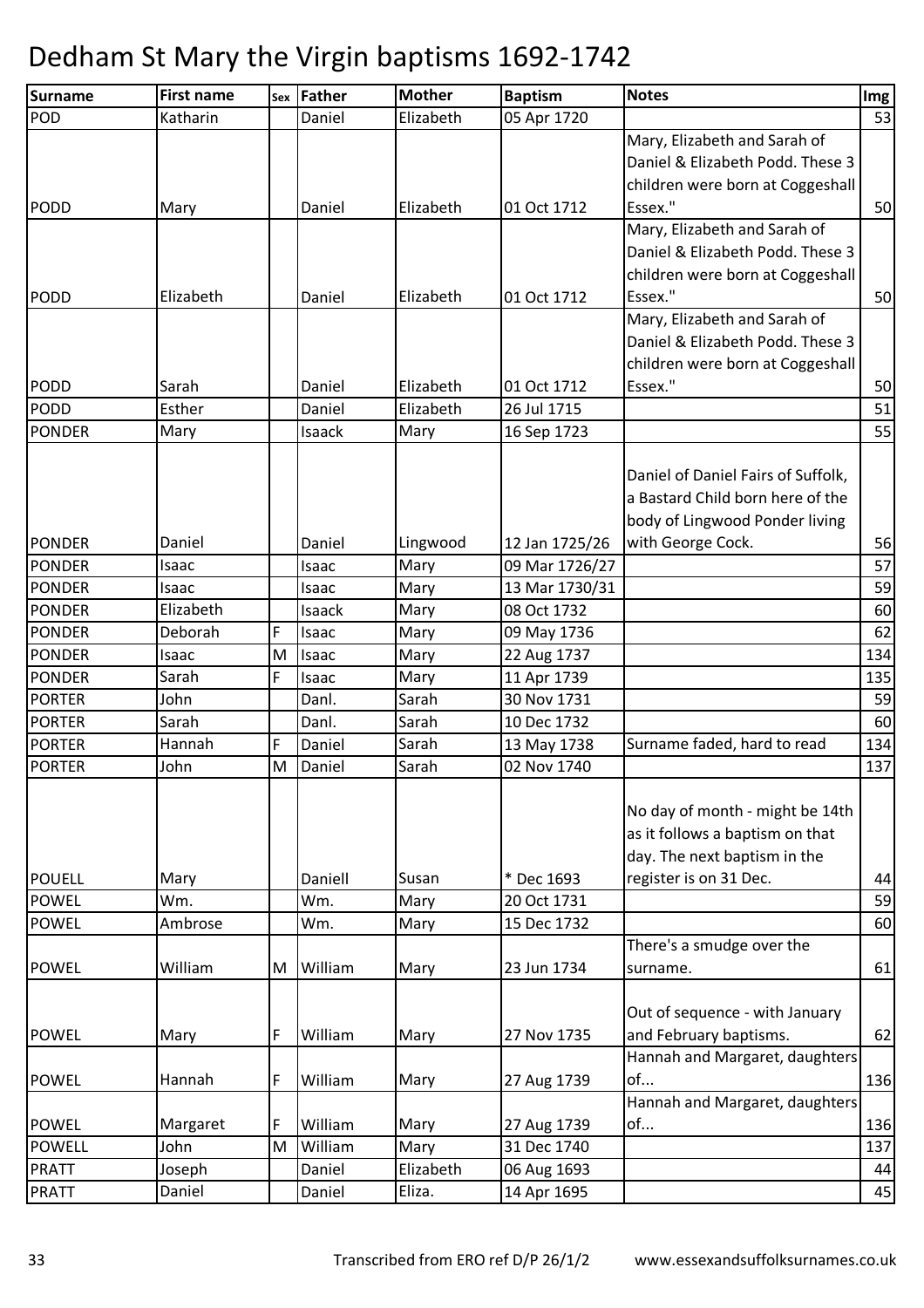| <b>Surname</b>  | <b>First name</b> |   | sex Father | <b>Mother</b> | <b>Baptism</b> | <b>Notes</b>                     | Img |
|-----------------|-------------------|---|------------|---------------|----------------|----------------------------------|-----|
| <b>PRATT</b>    | Elizab.           |   | Daniel     | Eliz.         | 11 Oct 1696    |                                  | 45  |
| <b>PRATT</b>    | Susan             |   | Dan.       | Eliz.         | 10 Jan 1698/99 |                                  | 46  |
| <b>PRATT</b>    | Joseph            |   | Daniel     | Eliz.         | 01 Apr 1701    |                                  | 46  |
| <b>PRATT</b>    | Sarah             |   | Daniel     | Eliza.        | 30 Mar 1703    |                                  | 47  |
| <b>PRATT</b>    | John              |   | Daniel     | Elizabeth     | 05 Jul 1706    |                                  | 48  |
| <b>PRATT</b>    | Mary              |   | Daniel     | Elizabeth     | 03 Aug 1707    |                                  | 48  |
| <b>PRATT</b>    | Daniel            |   | Daniel     | Elizabeth     | 25 Sep 1709    |                                  | 49  |
| <b>PRATT</b>    | Sarah             |   | Joseph     | Sarah         | 31 Dec 1727    |                                  | 57  |
| <b>PRATT</b>    | Sarah             |   | Joseph     | Sarah         | 20 Dec 1730    |                                  | 59  |
| <b>PRATT</b>    | Susanna           |   | Joseph     | Sarah         | 07 Dec 1731    |                                  | 59  |
| <b>PRATT</b>    | Danl.             |   | Danl.      | Elizabeth     | 02 Jan 1732/33 |                                  | 60  |
| <b>PRATT</b>    | Elizabeth         | F | Daniel     | Elizabeth     | 02 Feb 1733/34 |                                  | 60  |
| <b>PRATT</b>    | Mary              | F | Daniel     | Elizabeth     | 10 Oct 1735    |                                  | 62  |
| <b>PRATT</b>    | John              | M | Daniel     | Elizabeth     | 28 Aug 1737    |                                  | 134 |
| <b>PRATT</b>    | Joseph            | M | Joseph     | Sarah         | 04 Apr 1738    |                                  | 134 |
| <b>PRATT</b>    | Daniel            | M | Daniel     | Elizabeth     | 20 Jan 1739/40 |                                  | 136 |
| <b>PRATT</b>    | Thomas            | M | Joseph     | Sarah         | 16 Nov 1740    |                                  | 137 |
| <b>PRATT</b>    | Samuel            | M | Daniel     | Elisab.       | 04 Sep 1741    |                                  | 137 |
|                 |                   |   |            |               |                | Ann of Mr John Prescott & Eliz   |     |
|                 |                   |   |            |               |                | his wife. Baptizd by Mr Mead     |     |
| PRESCOTT        | Ann               |   | John       | Eliz.         | 16 Jun 1725    | Curate                           | 56  |
|                 |                   |   |            |               |                | Patience a Bastard Child born of |     |
|                 |                   |   |            |               |                | Elisabeth Prescott in the long   |     |
| <b>PRESCOTT</b> | Patience          |   |            | Elisabeth     | 04 Sep 1727    | absence of Mr Prescott.          | 57  |
| <b>PRICE</b>    | John              | M | Thomas     | Anna          | 15 Jun 1740    |                                  | 136 |
| <b>PURCHASE</b> | Mary              |   | James      | Miriam        | 06 Mar 1708/9  |                                  | 49  |
| <b>PURCHASS</b> | Miriam            |   | James      | Miriam        | 08 Apr 1712    |                                  | 50  |
| <b>RABY</b>     | Sarah             |   | Samuel     |               | 08 Sep 1693    |                                  | 44  |
| <b>RAINER</b>   | Sarah             |   | Tho.       | Susan         | 28 Jan 1727/28 |                                  | 57  |
| <b>RAINER</b>   | Elizabeth         |   | Thomas     | Susanna       | 04 Mar 1730/31 |                                  | 59  |
| <b>RAISIN</b>   | Jeremiah          |   | William    | Susanna       | 29 Oct 1715    |                                  | 52  |
| <b>RAISIN</b>   | Isaac             |   | William    | Susanna       | 07 Jan 1716/17 |                                  | 52  |
| <b>RAISIN</b>   | Sarah             |   | William    | Susanna       | 05 Feb 1717/18 |                                  | 52  |
| RAISIN          | Sarah             |   | Wm.        | Elizabeth     | 06 Mar 1726/27 |                                  | 57  |
| <b>RAISIN</b>   | Samuel            | М | William    | Elizabeth     | 26 Dec 1735    |                                  | 62  |
| <b>RAISON</b>   | Mary              |   | William    | Susan         | 13 Sep 1711    |                                  | 50  |
| <b>RAISON</b>   | William           |   | William    | Susan         | 24 Sep 1712    |                                  | 50  |
| <b>RAISON</b>   | Susanna           |   | William    | Susanna       | 04 Mar 1713/14 |                                  | 51  |
| <b>RAISON</b>   | Elizabeth         |   | Wm.        | Elizabeth     | 14 Jul 1720    |                                  | 53  |
| <b>RAM</b>      | Daniel            |   | Daniel     | Mary          | 22 Aug 1732    |                                  | 60  |
| <b>RAND</b>     | Susan             |   | Ambrose    | Susan         | 02 Sep 1701    |                                  | 46  |
| <b>RAND</b>     | Sarah             |   | Ambrose    | Susan         | 07 Nov 1703    |                                  | 47  |
| <b>RAND</b>     | Splandon          |   | Ambrose    | Susan         | 10 Dec 1704    |                                  | 47  |
| <b>RAND</b>     | John              |   | Ambrose    | Susan         | 17 Apr 1706    |                                  | 48  |
| <b>RAND</b>     | John              |   | Ambrose    | Susan         | 31 Oct 1707    |                                  | 48  |
| <b>RAND</b>     | Susanna           |   | Ambrose    | Susanna       | 08 May 1709    |                                  | 49  |
| <b>RAND</b>     | Elizabeth         |   | Ambrose    | Susan         | 27 Aug 1710    |                                  | 50  |
| RANDALL         | Edw.              |   | Edw.       | Mary          | 21 Mar 1696/97 |                                  | 45  |
| RANDALL         | Will.             |   | Willm.     | Mary          | 27 Feb 1698/99 |                                  | 46  |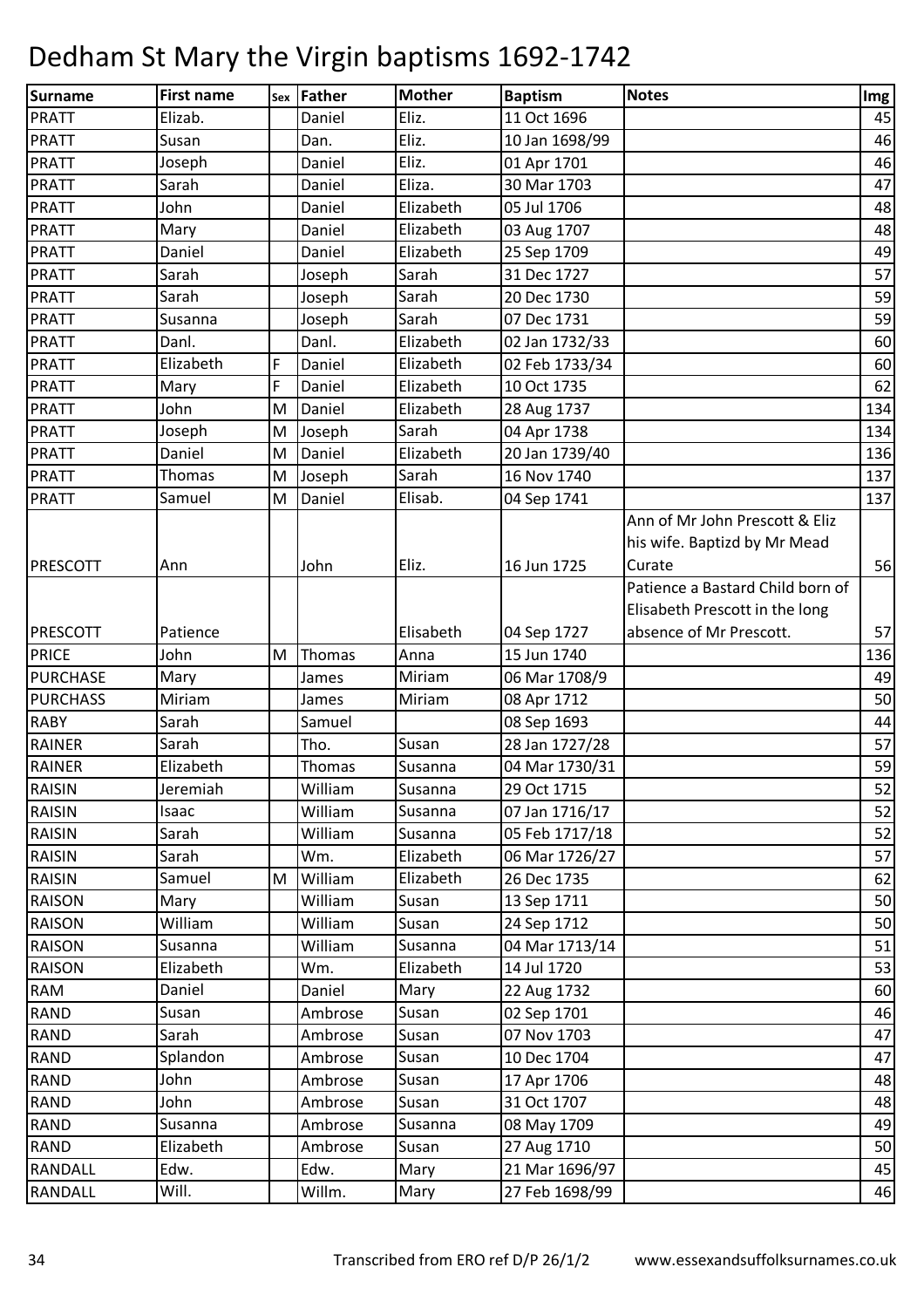| Surname         | <b>First name</b> |   | sex Father | <b>Mother</b> | <b>Baptism</b> | <b>Notes</b>                         | Img |
|-----------------|-------------------|---|------------|---------------|----------------|--------------------------------------|-----|
| <b>RANDALL</b>  | Jane              |   | Edwd.      | Mary          | 15 Jun 1702    | Janes and Anne of                    | 47  |
| <b>RANDALL</b>  | Anne              |   | Edwd.      | Mary          | 15 Jun 1702    | Janes and Anne of                    | 47  |
| RANDALL         | Edward            |   | Edward     | Mary          | 07 Jul 1705    |                                      | 48  |
| <b>RASIN</b>    | John              |   | Wm.        | Elizabeth     | 04 Jan 1722/23 |                                      | 55  |
| <b>RASIN</b>    | Simon             |   | Wm.        | Elis.         | 04 Dec 1723    |                                      | 55  |
| <b>RASIN</b>    | Jane              |   | Wm.        | Elis.         | 02 Dec 1724    |                                      | 56  |
| <b>RASIN</b>    | Susanna           |   | Tho.       | Susanna       | 27 Feb 1725/26 |                                      | 56  |
| <b>RASIN</b>    | James             |   | Wm.        | Eliz.         | 08 Apr 1728    |                                      | 57  |
| <b>RASIN</b>    | Ann               |   | Wm.        | Elizabeth     | 02 Jun 1729    |                                      | 58  |
| <b>RASIN</b>    | Simon             |   | Wm.        | Eliz.         | 09 Aug 1730    |                                      | 59  |
| <b>RASON</b>    | Elisabeth         |   | Wm.        | Elisabeth     | 21 Nov 1721    |                                      | 54  |
|                 |                   |   |            |               |                | Saml of Rason and his wife           |     |
|                 |                   |   |            |               |                | (parents' first names not in         |     |
| <b>RASON</b>    | Saml.             |   | ?          |               | 14 Feb 1732/33 | register)                            | 60  |
| <b>RAYNER</b>   | Thomas            |   | Tho.       | Susanna       | 22 Nov 1733    |                                      | 60  |
| <b>RESIN</b>    | Nathaneel         | M | William    | Elizabeth     | 30 Mar 1734    |                                      | 61  |
| <b>RESIN</b>    | Philip            | M | William    | Elizabeth     | 01 Sep 1737    |                                      | 134 |
| <b>REYNER</b>   | Martha            |   | Walter     |               | 20 Feb 1700/1  |                                      | 46  |
| <b>RICHARDS</b> | Anne              |   | Robert     | Anne          | 05 May 1713    |                                      | 51  |
|                 |                   |   |            |               |                | Born 17 Aug 1705. Father's occ:      |     |
| <b>ROGERS</b>   | John              |   | Robert     | Alice         | 21 Aug 1705    | vicar                                | 48  |
|                 |                   |   |            |               |                | Baptised on day of birth. Father's   |     |
| <b>ROGERS</b>   | William           |   | Robert     | Alice         | 01 Jun 1709    | occ: vicar                           | 49  |
| <b>ROGERS</b>   | Alice             |   | Robert     | Alice         | 19 Mar 1711/12 | Father's occ: vicar                  | 50  |
| <b>ROGERS</b>   | Alice             |   | Robt.      | Hannah        | 13 Oct 1731    | Alice of Robt Rogers junr            | 59  |
| <b>ROGERS</b>   | Rachel            |   | Robert     | Hannah        | 08 Jan 1732/33 |                                      | 60  |
| <b>ROGERS</b>   | Hannah            | F | Robert     | Hannah        |                | 05 Mar 1735/36   Father's occ: clerk | 62  |
|                 |                   |   |            |               |                |                                      |     |
|                 |                   |   |            |               |                | Daughter of Mr Robert Rogers,        |     |
| <b>ROGERS</b>   | Elizabeth         | F | Robert     | Hannah        | 24 Nov 1737    | clerk. Born 19 Nov 1737              | 134 |
|                 |                   |   |            |               |                | Father's occ: clerk. Born 26 Oct     |     |
| <b>ROGERS</b>   | Mary              | F | Robert     | Hannah        | 03 Nov 1739    | 1739                                 | 136 |
| <b>ROLLS</b>    | Tho.              |   | Robt.      | Sarah         | 26 Oct 1696    |                                      | 45  |
| <b>ROOT</b>     | Alice             |   | John       | Alice         | 13 May 1705    |                                      | 48  |
| <b>ROOT</b>     | Hannah            |   | John       | Alice         | 30 Jan 1706/7  |                                      | 48  |
| <b>ROOT</b>     | Mary              |   | John       | Alice         | 01 Jul 1709    |                                      | 49  |
| ROOT            | Daniel            |   | John       | Alice         | 29 Feb 1715/16 |                                      | 52  |
| <b>ROOT</b>     | Hannah            | F | John       | Mary          | 11 Mar 1739/40 |                                      | 136 |
| <b>ROOT</b>     | Mary              | F | John       | Mary          | * Dec 1741     | Day of month hard to read.           | 138 |
| <b>ROSSOM</b>   | Anne              |   | John       | Mary          | 01 Aug 1707    |                                      | 48  |
| <b>ROSSOM</b>   | Catherine         |   | John       | Mary          | 28 Oct 1708    |                                      | 49  |
| <b>ROUSE</b>    | Mary              |   | Jasper     | Mary          | 09 Jan 1731/32 |                                      | 59  |
| <b>ROUSE</b>    | Jasper            | M | Jasper     | Mary          | 27 Dec 1736    |                                      | 63  |
| <b>RUDKIN</b>   | William           | M | Daniel     | Susan         | 20 Dec 1692    |                                      | 44  |
| <b>RUSSEL</b>   | John              |   | John       | Mary          | 09 May 1720    | John and Elizabeth of                | 53  |
| <b>RUSSEL</b>   | Elizabeth         |   | John       | Mary          | 09 May 1720    | John and Elizabeth of                | 53  |
| <b>RUSSEL</b>   | Margaret          |   | John       | Mary          | 03 Feb 1727/28 |                                      | 57  |
| <b>RUSSELS</b>  | Francis           |   | John       | Mary          | 30 Sep 1723    |                                      | 55  |
| <b>RUSSELS</b>  | Mary              |   | John       | Mary          | 11 Jul 1725    |                                      | 56  |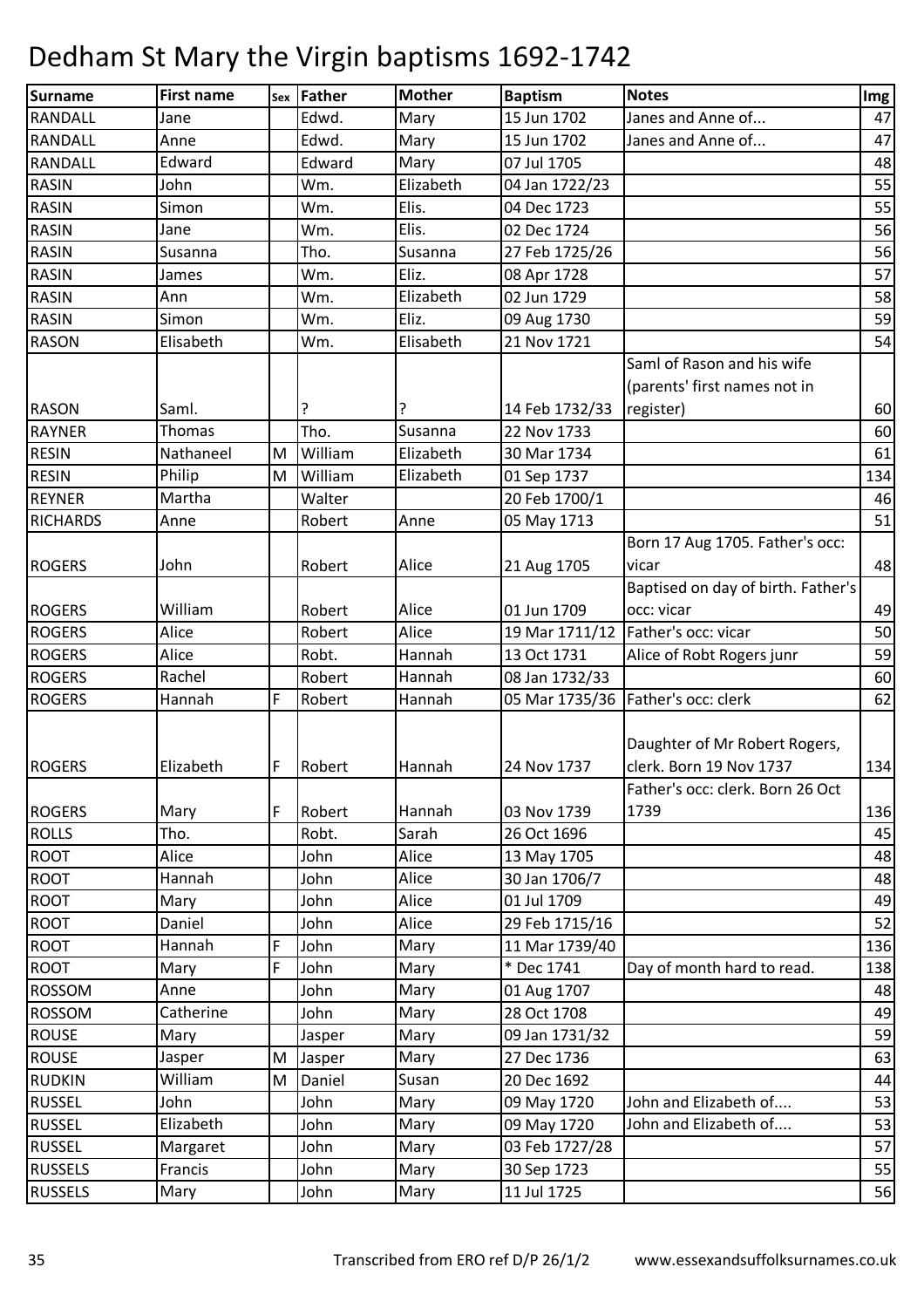| Surname         | <b>First name</b> | Sex       | Father   | <b>Mother</b> | <b>Baptism</b> | <b>Notes</b>                    | Img |
|-----------------|-------------------|-----------|----------|---------------|----------------|---------------------------------|-----|
| <b>SADLER</b>   | Wm.               |           | Wm.      | Susanna       | 14 Oct 1729    |                                 | 58  |
| <b>SADLER</b>   | William           |           | Wm.      |               | 06 Jan 1729/30 |                                 | 58  |
| <b>SALMON</b>   | Martha            |           | John     | M.            | 27 Apr 1699    |                                 | 46  |
| <b>SALMON</b>   | John              |           | John     | Martha        | 03 Apr 1701    |                                 | 46  |
| <b>SALMON</b>   | James             |           | John     | Martha        | 29 Mar 1704    |                                 | 47  |
| <b>SALMON</b>   | Elizabeth         |           | John     | Martha        | 04 Aug 1705    |                                 | 48  |
| <b>SAMMS</b>    | Elizabeth         |           | Jaspar   | Elizabeth     | 20 Oct 1717    |                                 | 52  |
| <b>SANCTY</b>   | Robt.             |           | Robt.    | Mary          | 18 Dec 1727    |                                 | 57  |
|                 |                   |           |          |               |                | Daughter of Robert Sancty and   |     |
| <b>SANCTY</b>   | Anne              | F         | Robert   |               | 18 Feb 1734/35 | his wife.                       | 61  |
| <b>SANDERS</b>  | Jonathan          |           | Thomas   | Elizabeth     | 16 Oct 1711    |                                 | 50  |
| <b>SANDERS</b>  | Elizabeth         |           | Thomas   | Hannah        | 13 Oct 1719    |                                 | 53  |
| <b>SANDERS</b>  | Thomas            |           | Tho.     | Hannah        | 29 Jan 1720/21 |                                 | 54  |
| <b>SANDERS</b>  | Hannah            |           | Tho.     | Hannah        | 05 Jan 1721/22 |                                 | 54  |
| <b>SANDERS</b>  | Elisbeth          |           | Tho.     | Hannah        | 17 Mar 1722/23 |                                 | 55  |
| <b>SANDERS</b>  | John              |           | Thomas   | Hannah        | 01 Sep 1726    |                                 | 57  |
| <b>SANDERS</b>  | Nathaneel         |           | Tho.     | Hannah        | 01 May 1729    |                                 | 58  |
| <b>SANDERS</b>  | James             |           | Thomas   | Hannah        | 15 Jul 1731    |                                 | 59  |
| <b>SANDERS</b>  | Hannah            |           | Thomas   | Hannah        | 26 Apr 1733    |                                 | 60  |
| <b>SANDERS</b>  | Thomas            | M         | Thomas   | Mary          | 21 Feb 1736/37 |                                 | 63  |
| <b>SANDERS</b>  | Philip            | M         | Thomas   | Hannah        | 22 Feb 1736/37 |                                 | 63  |
| <b>SANDERS</b>  | Nathanael         | ${\sf M}$ | Thomas   | Mary          | 01 Mar 1738/39 |                                 | 135 |
| <b>SANDERS</b>  | Jonathan          | M         | Thomas   | Hannah        | 24 May 1740    |                                 | 136 |
| <b>SANDERS</b>  | Henry             | M         | Thomas   | Hannah        | 09 Sep 1740    |                                 | 137 |
| <b>SANDERS</b>  | Philip            | M         | Thomas   | Mary          | 15 Oct 1741    |                                 | 138 |
| <b>SANDS</b>    | Elizabeth         |           | Thomas   | Mary          | 19 Apr 1693    |                                 | 44  |
| <b>SANDS</b>    | Mary              |           | Thomas   | Mary          | 21 Dec 1695    |                                 | 45  |
|                 |                   |           |          |               |                | Edward of Humphrey Sands a      |     |
|                 |                   |           |          |               |                | Soldier in Flanders & Susan his |     |
| <b>SANDS</b>    | Edward            |           | Humphrey | Susan         | 20 May 1711    | wife born on the road.          | 50  |
| <b>SANTY</b>    | Clark             | M         | Rob.     |               | 26 Oct 1733    |                                 | 60  |
| <b>SAUNDERS</b> | Thomas            |           | Thomas   | Elizabeth     | 11 Apr 1693    |                                 | 44  |
| <b>SAUNDERS</b> | Philip            |           | Philip   | Phebe         | 22 Jan 1694/95 |                                 | 44  |
| <b>SAUNDERS</b> | John              |           | Tho.     | Eliza.        | 16 Jun 1697    |                                 | 45  |
| <b>SAUNDERS</b> | Phebe             |           | Philip   |               | 18 Feb 1700/1  |                                 | 46  |
| <b>SAUNDERS</b> | James             | M         | Tho.     | Eliza.        | 10 Mar 1703/4  |                                 | 47  |
| <b>SAUNDERS</b> | Elizabeth         |           | Thomas   | Mary          | 20 Oct 1732    |                                 | 60  |
| <b>SAUNDERS</b> | Elisabeth         | F         | Thomas   | Elisabth.     | 10 Dec 1741    |                                 | 138 |
| <b>SAYER</b>    | Hannah            |           | John     | Mary          | 29 Apr 1694    |                                 | 44  |
| <b>SAYER</b>    | Lydia             |           | John     | Mercy         | 04 Mar 1702/3  |                                 | 47  |
| <b>SAYERS</b>   | John              |           | John     | Mary          | 23 Nov 1696    |                                 | 45  |
| <b>SAYERS</b>   | Eliz.             |           | John     |               | 03 Feb 1700/1  |                                 | 46  |
| <b>SCOFEILD</b> | John              |           | John     | Eliz.         | 20 Dec 1701    |                                 | 46  |
| <b>SCOFIELD</b> | Israel            |           | John     | Elizabeth     | 31 Aug 1704    |                                 | 47  |
| <b>SCOFIELD</b> | Mary              |           | John     | Elizabeth     | 08 Sep 1706    |                                 | 48  |
| <b>SCOTT</b>    | John              | M         | Roger    | Mary          | 18 May 1737    |                                 | 134 |
| <b>SEABORN</b>  | Sarah             |           | John     | An            | 28 May 1697    |                                 | 45  |
| <b>SEABORN</b>  | Wm.               |           | John     | An            | 24 Jul 1699    |                                 | 46  |
| <b>SEABORN</b>  | John              |           | John     | Mary          | 10 May 1721    |                                 | 54  |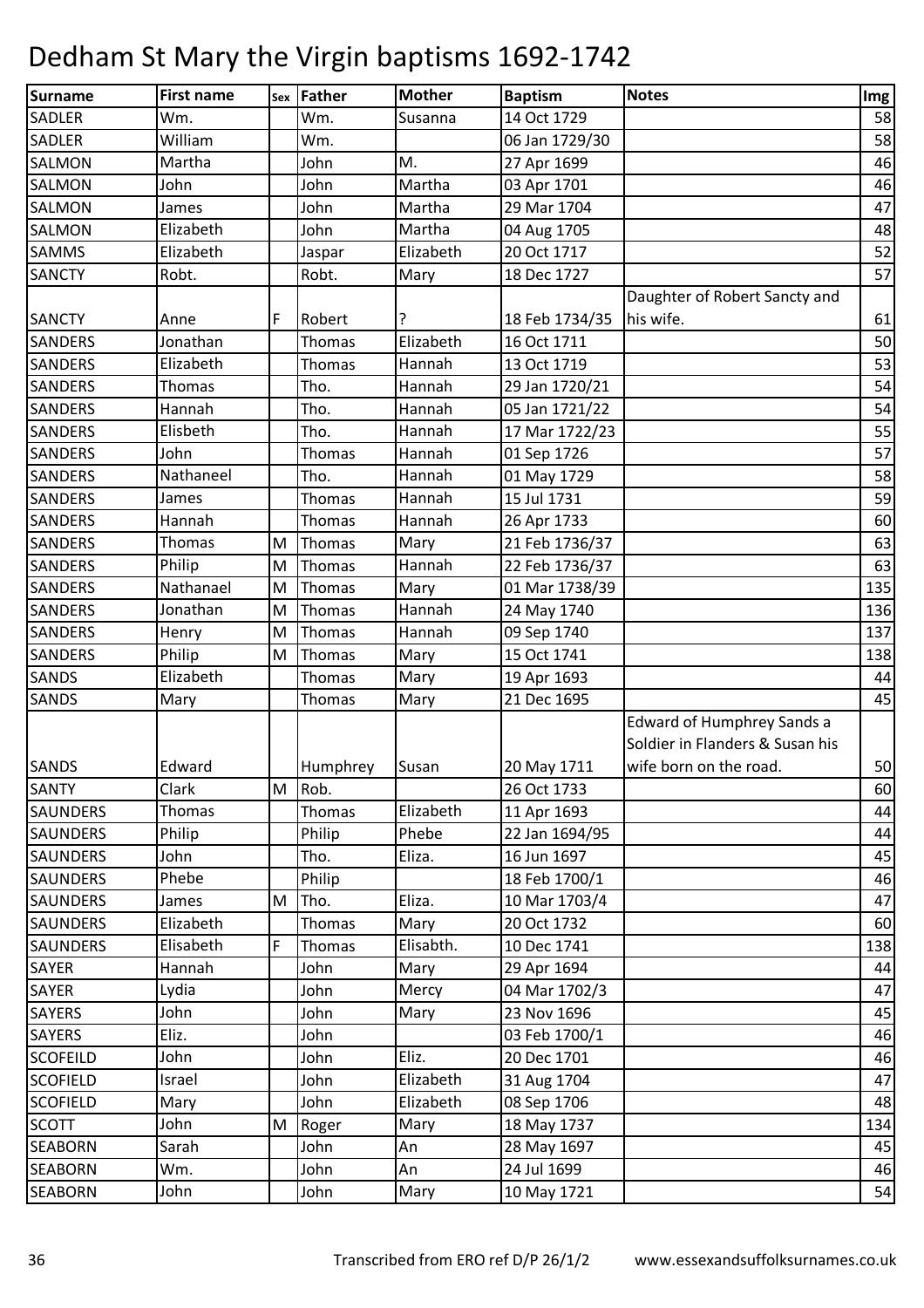| <b>Surname</b>     | <b>First name</b> |   | sex Father    | <b>Mother</b> | <b>Baptism</b> | <b>Notes</b>       | Img |
|--------------------|-------------------|---|---------------|---------------|----------------|--------------------|-----|
| <b>SEAMAN</b>      | Willm.            |   | Wm.           |               | 23 Nov 1700    |                    | 46  |
| <b>SHARP</b>       | Mary              |   | John          | Mary          | 21 Apr 1702    |                    | 47  |
| <b>SHARP</b>       | John              | M | Richard       | Elizabeth     | 12 Jan 1736/37 |                    | 63  |
| <b>SHARP</b>       | Samuel            | M | Richard       | Elizabeth     | 13 Jul 1738    |                    | 135 |
| <b>SHARP</b>       | Elizabeth         | F | Richard       | Elizabeth     | 18 Dec 1739    |                    | 136 |
| <b>SHARP</b>       | Richd.            | M | Richard       | Elisab.       | 20 Apr 1742    |                    | 138 |
| <b>SHARPE</b>      | John              |   | John          |               | 24 Aug 1700    |                    | 46  |
| <b>SHARPE</b>      | Sarah             |   | John          | Mary          | 17 Sep 1704    |                    | 47  |
| <b>SHARPE</b>      | Anne              |   | <b>Thomas</b> | Anne          | 04 Jul 1706    |                    | 48  |
| <b>SHARPE</b>      | Elizabeth         |   | John          | Mary          | 16 Feb 1706/7  |                    | 48  |
| <b>SHARPE</b>      | Thomas            |   | Thomas        | Martha        | 30 Nov 1707    |                    | 48  |
| <b>SHARPE</b>      | Richard           |   | John          | Mary          | 29 Apr 1709    |                    | 49  |
| <b>SHARPE</b>      | Thomas            |   | John          | Mary          | 27 Apr 1712    |                    | 50  |
| <b>SHARPE</b>      | Susanna           |   | John          | Mary          | 12 Oct 1714    |                    | 51  |
| <b>SHARPE</b>      | Samuel            |   | John          | Mary          | 10 Jun 1718    |                    | 53  |
| <b>SHELDRICK</b>   | Grace             |   | Tho.          | Eliz.         | 24 Apr 1699    |                    | 46  |
| SHERMAN            | Edmond            |   | Edmond        | Sarah         | 11 Sep 1692    |                    | 43  |
| <b>SHERMAN</b>     | Susan             |   | Lybbaeus      | Susan         | 07 Nov 1692    |                    | 44  |
| <b>SHERMAN</b>     | Sarah             | F | Edmund        | Sarah         | 28 Mar 1694    |                    | 44  |
| SHERMAN            | Susan             |   | Lebbaeus      | Susan         | 03 Jan 1694/95 |                    | 44  |
| SHERMAN            | Nathanael         |   | Nath.         | Susan         | 13 Jan 1694/95 |                    | 44  |
| SHERMAN            | John              |   | Edm.          | Sarah         | 25 Jun 1696    |                    | 45  |
| SHERMAN            | Nath.             |   | Nath.         | Susan         | 10 Jan 1696/97 |                    | 45  |
| <b>SHERMAN</b>     | Sarah             |   | Lebaeus       | Sarah         | 10 Feb 1697/98 |                    | 45  |
| SHERMAN            | John              |   | Nath.         | Susan         | 26 Feb 1698/99 |                    | 46  |
| SHERMAN            | Samuel            |   | Nath.         | Susan         | 27 Apr 1701    |                    | 46  |
| SHERMAN            | Henry             |   | Nathanael     | Susan         | 31 Jan 1703/4  |                    | 47  |
| <b>SHERMAN</b>     | Henry             |   | Edmund        | Sarah         | 31 Mar 1704    |                    | 47  |
| <b>SHERMAN</b>     | Mark              |   | Edmund        | Sarah         | 03 Oct 1706    |                    | 48  |
| <b>SHERMAN</b>     | Philip            |   | Nathanael     | Susan         | 20 Oct 1706    |                    | 48  |
| SHERMAN            | Elizabeth         |   | Lebbaeus      | Elizabeth     | 14 Dec 1707    |                    | 48  |
| <b>SHERMAN</b>     | Elizabeth         |   | Edmund        | Sarah         | 08 Jun 1708    |                    | 49  |
| <b>SHERMAN</b>     | John              |   | John          | Sarah         | 08 Mar 1719/20 |                    | 53  |
| <b>SHERMAN</b>     | Lebbaeus          |   | Lebbaeus      | Eliz.         | 24 Feb 1721/22 |                    | 54  |
| <b>SHERMAN</b>     | Edmund            |   | John          | Sarah         | 15 Mar 1722/23 |                    | 55  |
| <b>SHERMAN</b>     | Mary              |   | Edmund        | Mary          | 16 Apr 1725    |                    | 56  |
| SHERMAN            | Sarah             |   | John          | Sarah         | 19 Jul 1725    |                    | 56  |
| <b>SHERMAN</b>     | Henry             |   | John          | Sarah         | 11 Jan 1726/27 |                    | 57  |
| <b>SHERMAN</b>     | Edmund            |   | Edmund        | Mary          | 14 Feb 1726/27 |                    | 57  |
| <b>SHERMAN</b>     | Mark              |   | John          | Sarah         | 02 Sep 1729    |                    | 58  |
| <b>SHERMAN</b>     | Mary              |   | John          | Sarah         | 14 May 1732    |                    | 59  |
| SHERMAN            | Elizabeth         | F | John          | Sarah         | 28 Mar 1735    |                    | 61  |
| <b>SHERMAN</b>     | Edward            | M | Edward        | Sarah         | 29 May 1737    |                    | 134 |
| SHERMAN            | Edmund            | M | Edmund        | Sarah         | 13 Jan 1739/40 |                    | 136 |
| <b>SHINGLEWOOD</b> | Samuel            |   | Sam.          | Mary          | 06 Oct 1693    |                    | 44  |
| <b>SHINGLEWOOD</b> | Samuel            |   | Samuel        | Mary          | 23 Mar 1694/95 |                    | 44  |
| <b>SHINGLEWOOD</b> | Ephraim           |   | Joseph        | Sarah         | 25 Mar 1699    | With 1698 entries. | 46  |
| <b>SHINGLEWOOD</b> | Samuel            |   | Joseph        | Elizabeth     | 23 Dec 1716    |                    | 52  |
| <b>SHINGLEWOOD</b> | Joseph            |   | Joseph        | Elizabeth     | 28 Jan 1717/18 |                    | 52  |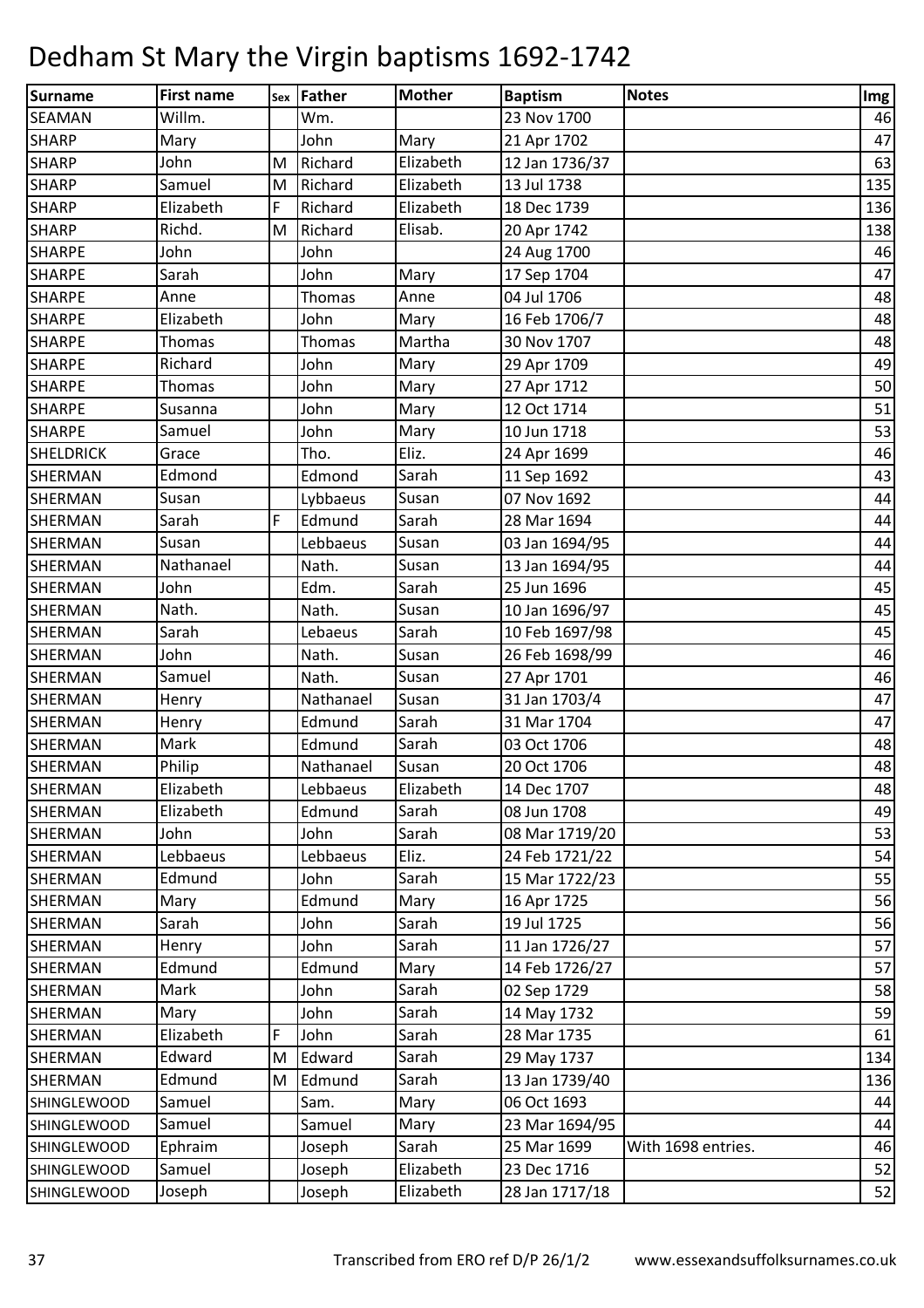| Surname             | <b>First name</b> |   | sex Father  | <b>Mother</b> | <b>Baptism</b> | <b>Notes</b>                       | Img |
|---------------------|-------------------|---|-------------|---------------|----------------|------------------------------------|-----|
| <b>SHINGLEWOOD</b>  | Elizabeth         |   | Joseph      | Elizabeth     | 08 Feb 1718/19 |                                    | 53  |
|                     |                   |   |             |               |                |                                    |     |
|                     |                   |   |             |               |                | Date unclear. Position in register |     |
| <b>SHINGLEWOOD</b>  | Mary              |   | Joseph      | Eliz.         | $* * 1720/1$   | suggests January or February.      | 54  |
| <b>SHINGLEWOOD</b>  | Robert            |   | Joseph      | Elis.         | 04 Dec 1723    |                                    | 55  |
| <b>SHINGLEWOOD</b>  | John              |   | Joseph      | Elizabeth     | 11 Jul 1725    |                                    | 56  |
| <b>SHINGLEWOOD</b>  | Elizabeth         |   | Joseph      | Eliz.         | 25 Aug 1726    |                                    | 57  |
| <b>SIBBORN</b>      | Martha            |   | John        | Ann           | 06 Nov 1693    |                                    | 44  |
| <b>SICKLEPRICE</b>  | Martha            |   | Walter      | Ann           | 02 Jun 1726    |                                    | 56  |
| <b>SICKLEPRICE</b>  | Walter            |   | Walter      | Ann           | 16 May 1728    |                                    | 58  |
| <b>SICKLEPRICE</b>  | Robert            |   | Walter      | Ann           | 26 Aug 1730    |                                    | 59  |
| <b>SICKLEPRICE</b>  | Ann               |   | Walter      | Ann           | 12 Nov 1733    |                                    | 60  |
| <b>SICKLEPRICE</b>  | Mary              | F | Walter      | Ann           | 23 May 1739    |                                    | 135 |
| <b>SICKLEPRISE</b>  | Thomas            | M | Walter      | Ann           | 14 Jan 1736/37 |                                    | 63  |
| <b>SIDA</b>         | Roger             |   | Roger       | Mary          | 21 Dec 1696    |                                    | 45  |
| <b>SIDA</b>         | Henry             |   | Roger       | Mary          | 19 Oct 1699    |                                    | 46  |
| <b>SIDA</b>         | Daniel            |   | Roger       |               | 20 Aug 1702    |                                    | 47  |
| <b>SIDA</b>         | Roger             |   | Roger       | Deborah       | 22 Dec 1724    |                                    | 56  |
| <b>SIDA</b>         | Mary              |   | Roger       | Deborah       | 10 May 1726    |                                    | 56  |
| <b>SIDA</b>         | John              |   | Roger       | Deborah       | 16 Jul 1727    |                                    | 57  |
| <b>SIDA</b>         | James             |   | Roger       | Deborah       | 30 Apr 1729    |                                    | 58  |
| <b>SIDA</b>         | Hannah            |   | Danl.       | Eliz.         | 05 Oct 1729    |                                    | 58  |
| <b>SIDA</b>         | Roger             |   | Danl.       | Eliz.         | 20 Sep 1730    | Roger and Robert twins of          | 59  |
| <b>SIDA</b>         | Robert            |   | Danl.       | Eliz.         | 20 Sep 1730    | Roger and Robert twins of          | 59  |
| <b>SIDA</b>         | Susanna           |   | Roger       | Deborah       | 28 Sep 1730    |                                    | 59  |
| <b>SIDAY</b>        | Mary              |   | Roger       | Deborah       | 02 May 1733    | Mary and John, the twins of        | 60  |
| <b>SIDAY</b>        | John              |   | Roger       | Deborah       | 02 May 1733    | Mary and John, the twins of        | 60  |
| <b>SIMMONS</b>      | Martha            |   | Willm.      | Eliz.         | 16 Jun 1694    |                                    | 44  |
| <b>SIMONDS</b>      | Mary              |   | Henry       | Mary          | 10 Sep 1718    |                                    | 53  |
| <b>SIMONS</b>       | Henry             |   | Henry       | Mary          | 24 Feb 1721/22 |                                    | 54  |
| SINDECRAFT          | Elizabeth         |   | Christopher | Margt.        | 25 Feb 1727/28 |                                    | 57  |
| <b>SLOW</b>         | Deborah           |   |             | Sarah         | 09 May 1702    |                                    | 47  |
| <b>SMITH</b>        | Thomas            |   | Alexander   | Elizabeth     | 11 Jul 1712    |                                    | 50  |
| <b>SMITH</b>        | Elizabeth         |   | Alexander   | Elizabeth     | 22 Feb 1715/16 |                                    | 52  |
|                     |                   |   |             |               |                |                                    |     |
|                     |                   |   |             |               |                | Wm of Mr Alexander Smith of        |     |
|                     |                   |   |             |               |                | Bromley & Elis. His wife, born in  |     |
| <b>SMITH</b>        | Wm                |   | Alexander   | Elis.         | 02 Sep 1725    | this Parish July 4th before.       | 56  |
| <b>SMITH</b>        | Samuel            | M | Henry       | Mary          | 27 Sep 1735    |                                    | 62  |
| <b>SMITH</b>        | Elizabeth         | F | Alexander   | Elizabeth     | 17 Jan 1739/40 |                                    | 136 |
| <b>SMYTH</b>        | Mary              |   | Stephen     |               | 15 May 1696    |                                    | 45  |
| <b>SMYTH</b>        | James             | M |             | Mary          | 27 Feb 1740/41 | Base born                          | 137 |
|                     |                   |   |             |               |                |                                    |     |
| <b>SOMERS</b>       | Daniel            | M | Daniel      | Mary          | 17 Jun 1739    | Daniel and William, sons of        | 135 |
|                     |                   |   |             |               |                |                                    |     |
| <b>SOMERS</b>       | William           | M | Daniel      | Mary          | 17 Jun 1739    | Daniel and William, sons of        | 135 |
| <b>SOUTHERNWOOD</b> | Eliz.             |   | Rich.       | Ann           | 14 Dec 1698    |                                    | 46  |
| SOUTHERNWOOD        | Mary              |   | Richard     | Anne          | 20 Apr 1705    |                                    | 47  |
| SOUTHERNWOOD        | Mary              |   | Tho.        | Mary          | 10 Oct 1728    |                                    | 58  |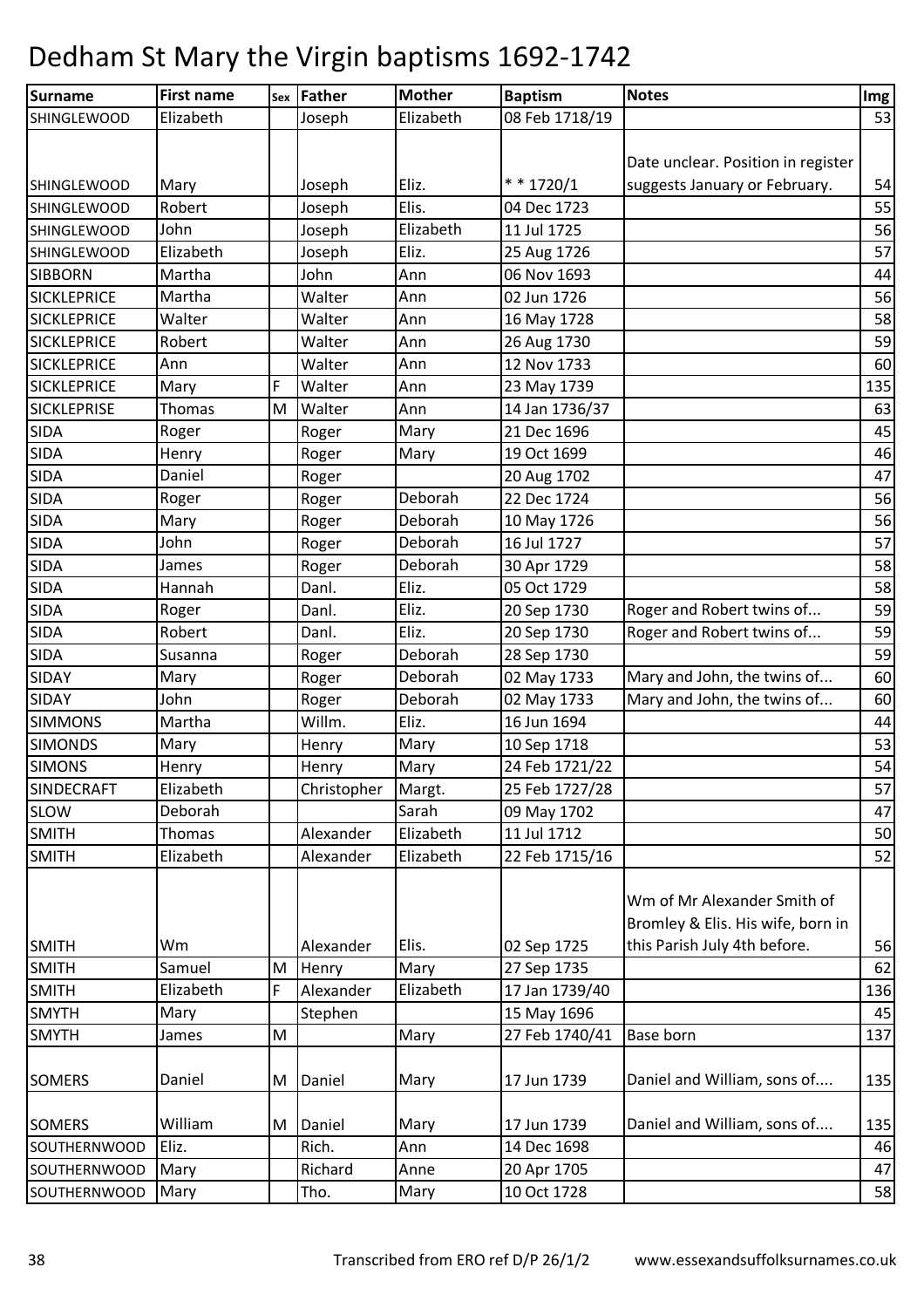| Surname             | <b>First name</b> |             | sex Father | <b>Mother</b> | <b>Baptism</b> | <b>Notes</b>                      | Img |
|---------------------|-------------------|-------------|------------|---------------|----------------|-----------------------------------|-----|
| SOUTHERNWOOD        | Thomas            |             | Tho.       | Mary          | 17 Jun 1730    |                                   | 59  |
| <b>SOUTHERNWOOD</b> | Thomas            |             | Thomas     | Mary          | 06 Mar 1732/33 |                                   | 60  |
| <b>SOUTHERNWOOD</b> | Thomas            | M           | Thomas     | Mary          | 04 Mar 1733/34 |                                   | 60  |
| SOUTHERNWOOD        | Bethiah           | F           | Thomas     | Mary          | 27 Jan 1736/37 |                                   | 63  |
| <b>SOUTHERNWOOD</b> | Ann               | F           | Thomas     | Mary          | 25 Sep 1739    |                                   | 136 |
| SOUTHERWOOD         | Francis           |             | Rich.      | Ann           | 24 Nov 1694    |                                   | 44  |
| SOUTHRINGWOOD       | Richard           |             | Richard    | Ann           | 17 Jun 1693    |                                   | 44  |
|                     |                   |             |            |               |                | Child's first name and sex not in |     |
| <b>SPARKE</b>       |                   |             | Beaumont   |               | 10 Jan 1696/97 | register.                         | 45  |
| <b>SPARLIN</b>      | John              | M           |            | Mary          | 10 Jul 1739    | Base born                         | 136 |
| <b>SPARLING</b>     | Thomas            |             | Thomas     | Mary          | 16 Feb 1732/33 |                                   | 60  |
| <b>SQUIRREL</b>     | Anne              |             | Jeremiah   | Anne          | 28 Mar 1717    |                                   | 52  |
| <b>SQUIRREL</b>     | Jeremiah          |             | Jeremiah   | Sarah         | 09 Jan 1722/23 |                                   | 55  |
| <b>STEARNS</b>      | James             |             | James      | Sarah         | 21 Oct 1697    |                                   | 45  |
| <b>STEER</b>        | Joshuah           |             | John       | Dorcas        | 21 Jan 1695/96 |                                   | 45  |
| <b>STERLING</b>     | John              |             | Charles    | Susanna       | 28 Aug 1720    |                                   | 54  |
| <b>STERLING</b>     | Mary              |             | Charles    | Susanna       | 28 May 1722    |                                   | 54  |
| <b>STERN</b>        | Sarah             |             | John       | Ellen         | 06 Nov 1709    |                                   | 49  |
| <b>STEVENS</b>      | Lidia             |             | John       | Abigail       | 17 Jun 1694    |                                   | 44  |
| <b>STEVENS</b>      | John              |             | John       | Abigaill      | 11 Jun 1695    |                                   | 45  |
| <b>STEVENS</b>      | Henry             |             | John       | Abigail       | 27 Dec 1696    |                                   | 45  |
| <b>STEVENS</b>      | Mary              |             | John       | Abig.         | 27 Nov 1698    |                                   | 46  |
| <b>STEVENS</b>      | John              |             | John       | Abig.         | 29 Oct 1700    |                                   | 46  |
| <b>STEVENS</b>      | Sam.              |             | John       | Abigail       | 01 Feb 1702/3  |                                   | 47  |
| <b>STEVENS</b>      | Lydia             |             | John       | Abigail       | 14 Jan 1704/5  |                                   | 47  |
| <b>STEVENS</b>      | Robert            |             | John       | Abigail       | 24 Feb 1705/6  |                                   | 48  |
| <b>STEVENS</b>      | Abigail           |             | John       | Abigail       | 16 Mar 1706/7  |                                   | 48  |
| <b>STEVENS</b>      | Robert            |             | John       | Abigail       | 14 Dec 1708    |                                   | 49  |
| <b>STEVENS</b>      | William           |             | Henry      | Catharine     | 08 Jan 1732/33 |                                   | 60  |
| <b>STEVENS</b>      | Elizabeth         | F           | Henry      | Catharine     | 22 Sep 1734    |                                   | 61  |
| <b>STEVENS</b>      | Katharine         | $\mathsf F$ | Henry      | Katharine     | 04 Feb 1738/39 |                                   | 135 |
| <b>STILES</b>       | John              |             | John       | Mary          | 18 Nov 1692    |                                   | 44  |
| <b>STILES</b>       | Thomas            |             | John       |               | 14 Feb 1693/94 |                                   | 44  |
| <b>STILES</b>       | Daniel            |             | John       | Mary          | 07 Apr 1695    |                                   | 44  |
| <b>STILES</b>       | Thomas            |             | John       | Mary          | 09 May 1697    |                                   | 45  |
| <b>STOW</b>         | John              |             | Francis    | Elizabeth     | 07 Apr 1694    |                                   | 44  |
| <b>STOW</b>         | Elizab.           |             | Franc.     | Elizab.       | 08 Apr 1696    |                                   | 45  |
| <b>STOW</b>         | Jacob             |             | James      | Mary          | 25 Feb 1706/7  |                                   | 48  |
|                     |                   |             |            |               |                |                                   |     |
| <b>STOW</b>         | Elizabeth         |             | ?          | ?             | 30 Apr 1721    | Elizabeth of Stow and his wife.   | 54  |
| <b>STOW</b>         | Mary              |             | James      | Elisabeth     | 01 Nov 1723    |                                   | 55  |
| <b>STOW</b>         | Martha            |             | James      | Elis.         | 25 Nov 1725    |                                   | 56  |
| <b>STOW</b>         | James             |             | James      | Eliz.         | 09 Apr 1729    |                                   | 58  |
| <b>STOW</b>         | John              |             | James      | Elizabeth     | 04 Mar 1730/31 |                                   | 59  |
| <b>STOW</b>         | John              |             | John       | Mary          | 15 Oct 1732    |                                   | 60  |
| <b>STOW</b>         | Sarah             | F           | James      | Elizabeth     | 25 Sep 1734    |                                   | 61  |
| <b>STOW</b>         | James             | M           | John       | Mary          | 14 Nov 1737    |                                   | 134 |
| <b>STOW</b>         | Mary              | F           | Thos.      | Mary          | 25 Nov 1741    |                                   | 138 |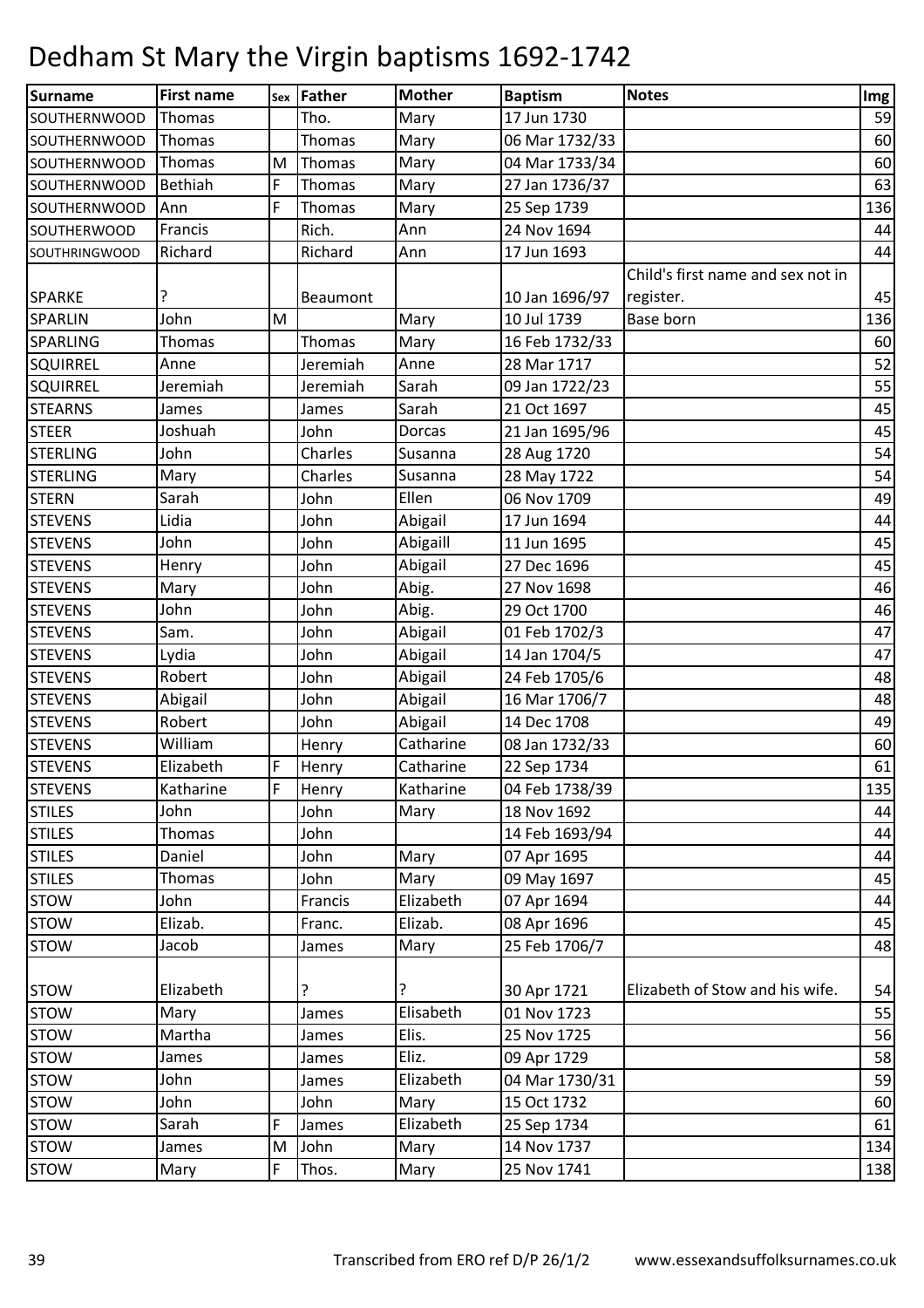| Surname        | <b>First name</b> |   | sex Father | <b>Mother</b> | <b>Baptism</b> | <b>Notes</b>                       | Img |
|----------------|-------------------|---|------------|---------------|----------------|------------------------------------|-----|
|                |                   |   |            |               |                |                                    |     |
|                |                   |   |            |               |                | Base born (Child's first name      |     |
| STOW.          | ? Rebecca         | F |            | Elis.         | 18 Feb 1741/42 | faded and impossible to read.)     | 138 |
|                |                   |   |            |               |                | Base child of John Newman and      |     |
| <b>STOWE</b>   | Henry             |   | John       | Sarah         | 23 May 1708    | Sarh Stowe                         | 49  |
| <b>STOWE</b>   | Thomas            |   | James      | Mary          | 13 Sep 1710    |                                    | 50  |
|                |                   |   |            |               |                |                                    |     |
|                |                   |   |            |               |                | John base child of John Billington |     |
|                |                   |   |            |               |                | of Maintree [Manningtree]          |     |
| <b>STOWE</b>   | John              |   | John       | Martha        | 09 Jul 1712    | tapster & Martha Stowe             | 50  |
| <b>STRAING</b> | Samuel            |   | Daniel     | Martha        | 11 Aug 1693    |                                    | 44  |
| <b>STRAND</b>  | Mary              |   | Matthew    | Anne          | 14 Nov 1714    | Abode: Ardleigh                    | 51  |
| <b>STRANGE</b> | John              |   | Daniel     | Martha        | 03 Jul 1698    |                                    | 46  |
|                |                   |   |            |               |                |                                    |     |
| <b>STRANGE</b> | Robert            |   | Daniell    | Martha        | 05 Jan 1700/1  | Robert and Martha, twins of        | 46  |
|                |                   |   |            |               |                |                                    |     |
| <b>STRANGE</b> | Martha            |   | Daniell    | Martha        | 05 Jan 1700/1  | Robert and Martha, twins of        | 46  |
| <b>STRANGE</b> | Mary              |   | Robert     | Hannah        | 09 Mar 1706/7  |                                    | 48  |
| <b>STRANGE</b> | Samuel            |   | John       | Elizabeth     | 10 Nov 1708    |                                    | 49  |
| <b>STRANGE</b> | Robert            |   | Robert     | Hannah        | 23 Jan 1708/9  |                                    | 49  |
| <b>STRANGE</b> | Elizabeth         |   | Samuel     | Elizabeth     | 09 Aug 1709    |                                    | 49  |
| <b>STRANGE</b> | Hannah            |   | Robert     | Hannah        | 25 May 1711    |                                    | 50  |
| <b>STRANGE</b> | Martha            |   | Robert     | Hannah        | 19 Apr 1716    |                                    | 52  |
| <b>STRANGE</b> | Samuel            |   | Samuel     | Elizabeth     | 02 Sep 1716    |                                    | 52  |
| <b>STRANGE</b> | John              |   | Robert     | Hannah        | 06 Apr 1718    |                                    | 53  |
| <b>STRANGE</b> | George            |   | Robert     | Hannah        | 30 Jun 1719    |                                    | 53  |
| <b>STRANGE</b> | Mary              |   | Robert     | Hannah        | 25 Feb 1721/22 |                                    | 54  |
| <b>STRANGE</b> | Sarah             |   | Robt.      | Hannah        | 19 Jan 1724/25 |                                    | 56  |
| <b>STRANGE</b> | Saml.             |   | Saml.      | Elizabeth     | 26 Jan 1731/32 |                                    | 59  |
| <b>STRANGE</b> | Mary              |   | Saml.      | Elizabeth     | 18 Jun 1733    |                                    | 60  |
|                |                   |   |            |               |                |                                    |     |
|                |                   |   |            |               |                | Samuel Street, age about 22 yrs    |     |
| <b>STREET</b>  | Samuel            |   |            |               | 30 Jan 1705/6  | (parents' names not in register.)  | 48  |
| <b>STREET</b>  | Sarah             |   | Samuel     | Sarah         | 18 Jun 1707    |                                    | 48  |
| <b>STREET</b>  | Mary              |   | Samuel     | Sarah         | 07 Dec 1708    |                                    | 49  |
| <b>STREET</b>  | Samuel            |   | Samuel     | Sarah         | 24 Mar 1710/11 |                                    | 50  |
| <b>STREET</b>  | Anne              |   | Samuel     | Sarah         | 15 May 1712    |                                    | 50  |
| <b>STREET</b>  | Benjamin          |   | John       | Elizabeth     | 16 Oct 1715    |                                    | 52  |
| <b>STREET</b>  | John              |   | John       | Elizabeth     | 20 Apr 1718    |                                    | 53  |
| <b>STREET</b>  | Mary              |   | John       | Elizabeth     | 26 Jul 1719    |                                    | 53  |
| <b>STRUTT</b>  | Susanna           |   | John       | Elis.         | 23 Feb 1723/24 |                                    | 55  |
| <b>STRUTT</b>  | Benjamin          | M | Benjamin   | Elizabeth     | 07 Nov 1738    |                                    | 135 |
| <b>STRUTT</b>  | Elizabeth         | F | Benjamin   | Elizabeth     | 01 Jul 1740    |                                    | 137 |
| <b>SURREY</b>  | Emma              |   | Willm.     | Mary          | 01 Dec 1695    |                                    | 45  |
| <b>SURRY</b>   | Willm.            |   | Willm.     | Mary          | 25 Nov 1697    |                                    | 45  |
| SYDAY          | Daniel            |   | Daniel     | Mary          | 07 Aug 1692    |                                    | 43  |
| <b>SYDAY</b>   | Mary              |   | Daniel     | Mary          | 05 Jul 1693    |                                    | 44  |
| <b>SYMONS</b>  | Ann               |   | Henry      | Mary          | 18 Aug 1724    |                                    | 55  |
| <b>TEWK</b>    | Robert            | M | William    | Ann           | 23 Apr 1734    |                                    | 61  |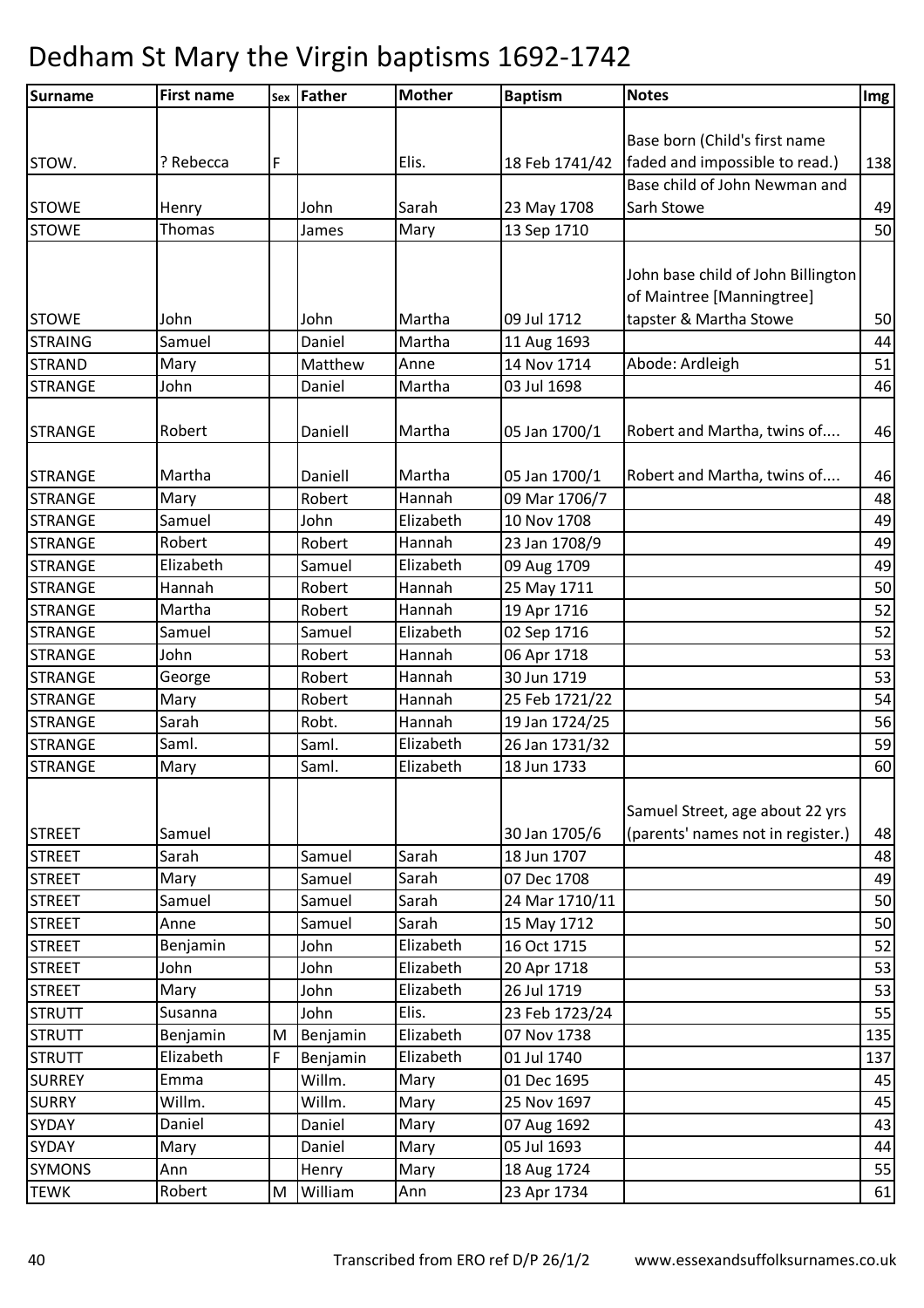| <b>Surname</b>   | <b>First name</b> |   | sex Father | <b>Mother</b> | <b>Baptism</b> | <b>Notes</b>                      | Img |
|------------------|-------------------|---|------------|---------------|----------------|-----------------------------------|-----|
| <b>THORN</b>     | Henry             |   | Henry      | Hannah        | 21 Jul 1705    |                                   | 48  |
|                  |                   |   |            |               |                | Twins of Thorp (no first names at |     |
| <b>THORP</b>     | ç                 |   | ?          | ?             | 02 May 1723    | all in the entry)                 | 55  |
| <b>THORP</b>     | John              |   | Thomas     | Susan         | 13 Aug 1727    |                                   | 57  |
| <b>THORP</b>     | Susanna           |   | Thomas     | Susanna       | 26 Nov 1730    |                                   | 59  |
| <b>THORPE</b>    | Thomas            |   | Thomas     | Susan         | 01 May 1712    |                                   | 50  |
| <b>THORPE</b>    | Mary              |   | Thomas     | Susanna       | 29 Apr 1714    |                                   | 51  |
| <b>THORPE</b>    | Stephen           |   | Thomas     | Susan         | 18 Mar 1715/16 |                                   | 52  |
| <b>THORPE</b>    | Mary              |   | Thomas     | Susan         | 14 Jan 1718/19 |                                   | 53  |
| <b>THURLOE</b>   | William           |   | William    | Elizabeth     | 27 Jul 1712    |                                   | 50  |
| <b>THURLOE</b>   | Stephen           | M | Robert     | Mary          | 06 Apr 1740    |                                   | 136 |
| <b>THURLOW</b>   | Robert            | M | Robert     | Mary          | 15 Feb 1737/38 |                                   | 134 |
| <b>THURSTON</b>  | Eliza.            |   | James      | An            | 17 Jun 1697    |                                   | 45  |
| <b>THURSTON</b>  | George            |   | James      | Eliza.        | 02 Feb 1703/4  |                                   | 47  |
|                  |                   |   |            |               |                | Slightly out of sequence          |     |
| <b>THURSTON</b>  | Mary              | F |            | Mary          | 09 Apr 1734    | following baptisms on 29 April.   | 61  |
| <b>THURSTONE</b> | Susanna           |   | James      | Susanna       | 16 Oct 1718    |                                   | 53  |
| <b>TOOKE</b>     | Samuel            | M | William    | Ann           | 28 Jun 1741    |                                   | 137 |
| <b>TOWNELL</b>   | Hannah            |   | William    | Elizabeth     | 13 Aug 1706    |                                   | 48  |
| <b>TOWNELL</b>   | Thomas            |   | William    | Elizabeth     | 16 Oct 1716    |                                   | 52  |
| <b>TRAHERNE</b>  | Philip            | M | William    | Ann           | 10 Sep 1734    |                                   | 61  |
| <b>TUCK</b>      | Wm.               |   | William    | Ann           | 21 Jan 1727/28 |                                   | 57  |
| <b>TUKE</b>      | Ann               |   | Wm.        | Ann           | 30 May 1730    |                                   | 58  |
| <b>TUKE</b>      | James             | M | William    | Anne          | 08 Jan 1738/39 |                                   | 135 |
| <b>TURNER</b>    | Sarah             |   | John       | Hannah        | 02 Apr 1732    |                                   | 59  |
| <b>TURNER</b>    | John              | M | John       | Hannah        | 26 Feb 1733/34 |                                   | 60  |
| <b>TURNER</b>    | William           | M | William    | Mary          | 28 Jul 1735    |                                   | 62  |
| <b>TURNER</b>    | Mary              | F | William    | Mary          | 23 Aug 1738    |                                   | 135 |
| <b>TURNER</b>    | Thomas            | M | John       | Hannah        | 14 Feb 1738/39 |                                   | 135 |
| <b>TURNER</b>    | Elizabeth         | F | William    | Mary          | 20 Aug 1740    |                                   | 137 |
| <b>VINCE</b>     | Sarah             |   | William    | Mary          | 15 Jun 1693    |                                   | 44  |
| <b>VINCE</b>     | Martha            |   | Willm.     | Mary          | 14 Oct 1697    |                                   | 45  |
| <b>VINCE</b>     | William           |   | William    | Anne          | 16 Feb 1718/19 |                                   | 53  |
| <b>VINCE</b>     | Elizabeth         | F | Stephen    | Susan         | 18 Jan 1737/38 |                                   | 134 |
| <b>VINCE</b>     | Susanna           | F | William    | Susanna       | 22 Dec 1739    |                                   | 136 |
| <b>VINCE</b>     | Susan             | F | Stephen    | Susan         | 25 May 1740    |                                   | 136 |
| <b>VINCE</b>     | William           | M | William    | Susan         | 04 Mar 1741/42 |                                   | 138 |
| WALING           | Abraham           |   | Wm.        | Martha        | 09 Mar 1726/27 |                                   | 57  |
| <b>WALLIS</b>    | Sam.              |   | Sam.       | Judith        | 26 May 1701    |                                   | 46  |
| <b>WALLIS</b>    | John              |   | Sam.       | Judith        | 22 Nov 1702    |                                   | 47  |
| <b>WALLIS</b>    | <b>Thomas</b>     |   | Samuel     | Judith        | 01 Apr 1706    |                                   | 48  |
| <b>WALLIS</b>    | Joseph            |   | Samuel     | Judith        | 14 Feb 1709/10 |                                   | 49  |
| <b>WALLIS</b>    | Robert            |   | Samuel     | Judith        | 21 Oct 1711    |                                   | 50  |
| <b>WALLIS</b>    | Martha            |   | Saml.      | Martha        | 16 Jan 1725/26 |                                   | 56  |
| <b>WALLIS</b>    | John              |   | John       | Jane          | 03 Dec 1728    |                                   | 58  |
| <b>WALLIS</b>    | Samuel            |   | John       | Jane          | 30 Jan 1729/30 |                                   | 58  |
| <b>WALLIS</b>    | Samuel            |   | Samuel     | Martha        | 13 Jul 1731    |                                   | 59  |
| WALLIS           | Judith            |   | John       |               | 18 Jan 1731/32 |                                   | 59  |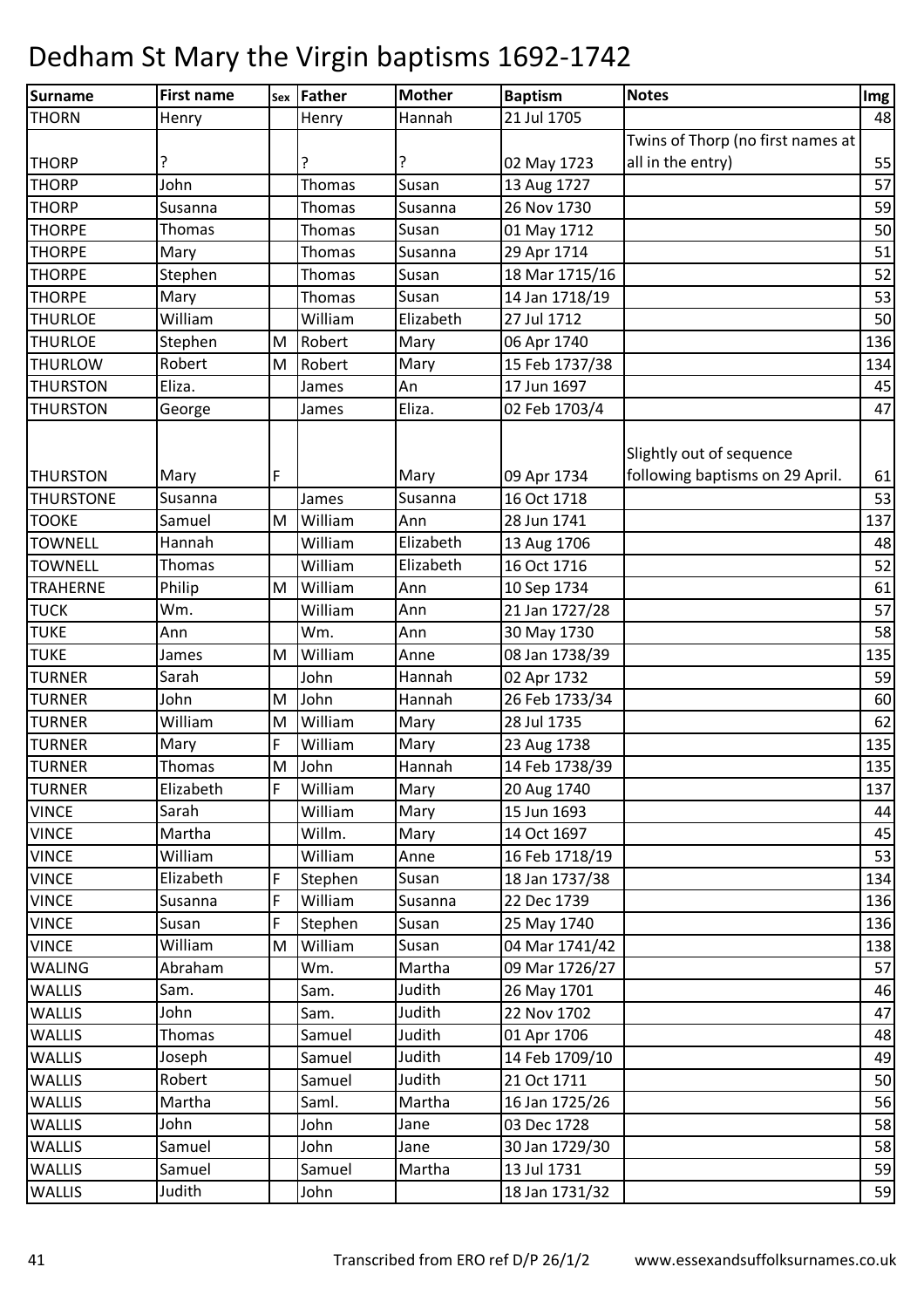| Surname          | <b>First name</b>  |   | sex Father | <b>Mother</b> | <b>Baptism</b> | <b>Notes</b>                     | Img |
|------------------|--------------------|---|------------|---------------|----------------|----------------------------------|-----|
| <b>WALLIS</b>    | Robert             | M | Samuel     | Martha        | 30 May 1734    |                                  | 61  |
| <b>WALLIS</b>    | Sarah              | F | Samuel     | Martha        | 29 May 1736    |                                  | 62  |
|                  |                    |   |            |               |                | Daughter of Mr Langham           |     |
|                  |                    |   |            |               |                | Warren, lecturer of this parish. |     |
| <b>WARREN</b>    | Kitty              | F | Langham    | Kitty         | 25 Jan 1737/38 | Born 31 Dec 1737                 | 134 |
|                  |                    |   |            |               |                | Father's occ: clerk. Born 28 Nov |     |
| <b>WARREN</b>    | Dorothy            | F | Langham    | Kitty         | 08 Dec 1738    | 1738                             | 135 |
|                  |                    |   |            |               |                | Father's occ: clerk. Born 7 Dec  |     |
| <b>WARREN</b>    | Erasmus            |   | M Langham  | Kitty         | 15 Dec 1739    | 1739                             | 136 |
| <b>WASP</b>      | Edward             |   | Robt.      | Juliana       | 24 Jun 1723    |                                  | 55  |
| <b>WASP</b>      | Tho.               |   | Robt.      | Juliana       | 08 Apr 1727    |                                  | 57  |
| <b>WASP</b>      | Ann                |   | Robert     | Juliana       | 03 Apr 1733    |                                  | 60  |
| <b>WASPE</b>     | Anne               |   | Robert     | Juliana       | 08 Dec 1715    |                                  | 52  |
| <b>WATERTON</b>  | Mary               |   | John       | Mary          | 06 Mar 1718/19 |                                  | 53  |
| <b>WATERTON</b>  | John               |   | John       | Mary          | 31 Jul 1722    |                                  | 54  |
| <b>WATERTON</b>  | Abigail            |   | John       | Mary          | 25 Oct 1725    |                                  | 56  |
| <b>WATERTON</b>  | Thomas             |   | John       | Mary          | 09 Apr 1729    |                                  | 58  |
| <b>WATERTON</b>  | Harvey             |   | John       | Mary          | 14 Jun 1730    |                                  | 58  |
| <b>WATKINSON</b> | Robert             | M | Thomas     | Judith        | 09 Jun 1735    | Died in infancy                  | 62  |
| <b>WATKINSON</b> | Thomas             | M | Thomas     | Judith        | 27 Sep 1736    |                                  | 63  |
| <b>WATKINSON</b> | Robert             | M | Thomas     | Judith        | 03 Apr 1741    |                                  | 137 |
| <b>WATS</b>      | James              |   | James      | Susanna       | 16 Nov 1726    |                                  | 57  |
| <b>WATTS</b>     | James              |   | James      | Susan         | 06 Jun 1694    |                                  | 44  |
| <b>WATTS</b>     | Mary               |   | James      | Esther        | 01 Apr 1705    |                                  | 47  |
| <b>WATTS</b>     | Margaret           |   | James      | Esther        | 20 Jan 1707/8  |                                  | 48  |
| <b>WATTS</b>     | James              |   | James      | Susanna       | 16 Feb 1718/19 |                                  | 53  |
| <b>WATTS</b>     | Susan              |   | James      | Susan         | 29 Jan 1720/21 |                                  | 54  |
| <b>WATTS</b>     | Deborah            |   | James      | Susanna       | 19 Dec 1722    |                                  | 55  |
| <b>WATTS</b>     | <b>Bartholomew</b> |   | James      | Susanna       | 04 Dec 1723    |                                  | 55  |
| <b>WATTS</b>     | Saml.              |   | James      | Sarah         | * Mar 1723/4   | Day of month unclear             | 55  |
| <b>WATTS</b>     | John               |   | James      | Susanna       | 29 Aug 1724    |                                  | 55  |
| <b>WATTS</b>     | James              |   | James      | Frances       | 21 Feb 1724/25 |                                  | 56  |
| <b>WATTS</b>     | Frances            |   | James      | Frances       | 30 Nov 1726    |                                  | 57  |
| <b>WATTS</b>     | James              |   | James      | Susanna       | 04 Oct 1727    |                                  | 57  |
| <b>WATTS</b>     | Mary               |   | James      | Susanna       | 22 Oct 1728    |                                  | 58  |
| <b>WATTS</b>     | John               | M | James      | Frances       | 28 May 1734    |                                  | 61  |
| <b>WAYLING</b>   | Richard            |   | William    | Alice         | 21 May 1716    |                                  | 52  |
| <b>WEBB</b>      | Eliz.              |   | Sam.       | Eliz.         | 06 Feb 1700/1  |                                  | 46  |
| <b>WEBB</b>      | Sam.               |   | Sam.       | Eliza.        | 19 Nov 1702    |                                  | 47  |
| <b>WEBB</b>      | Nathanael          |   | Samuel     | Elizabeth     | 25 Apr 1705    |                                  | 47  |
| <b>WEBB</b>      | William            |   | William    | Mary          | 12 Feb 1705/6  |                                  | 48  |
| <b>WEBB</b>      | Mary               |   | Samuel     | Elizabeth     | 30 Jan 1706/7  |                                  | 48  |
| <b>WEBB</b>      | Edward             |   | William    | Mary          | 18 Apr 1708    |                                  | 49  |
| <b>WEBB</b>      | Elizabeth          |   | Samuel     | Elizabeth     | 08 Feb 1709/10 |                                  | 49  |
| <b>WEBB</b>      | Jeremiah           |   | William    | Mary          | 14 Feb 1709/10 |                                  | 49  |
| <b>WEBB</b>      | Margarett          |   | William    | Mary          | 01 Apr 1712    |                                  | 50  |
| <b>WEBB</b>      | Nathaniel          |   | Samuel     | Elizabeth     | 23 Jun 1713    |                                  | 51  |
| <b>WEBB</b>      | Elizabeth          |   | William    | Mary          | 06 Dec 1713    |                                  | 51  |
| WEBB             | John               |   | William    | Mary          | 06 Nov 1715    |                                  | 52  |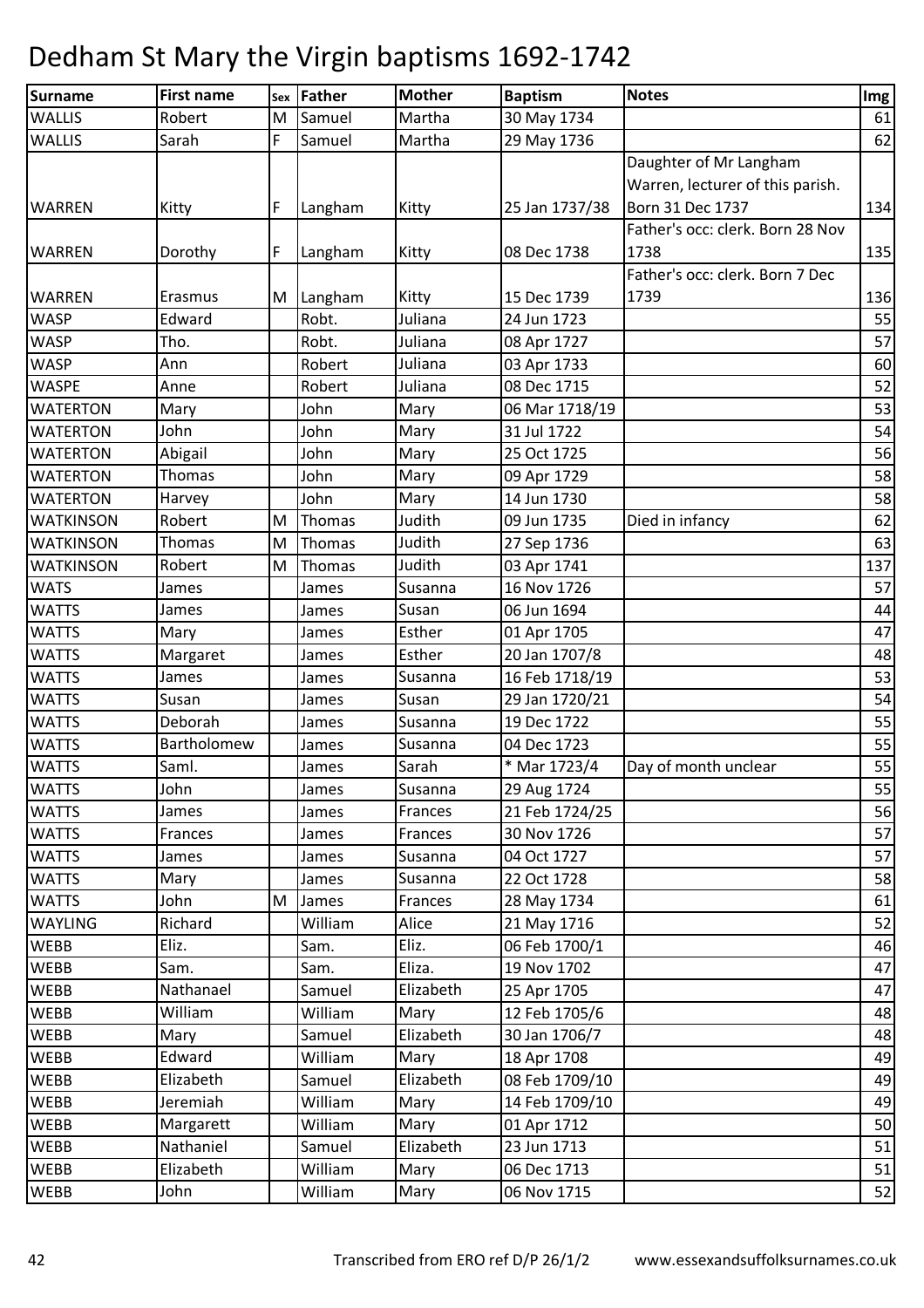| Surname       | <b>First name</b> | Sex | <b>Father</b> | <b>Mother</b> | <b>Baptism</b> | <b>Notes</b>                       | Img |
|---------------|-------------------|-----|---------------|---------------|----------------|------------------------------------|-----|
| <b>WEBB</b>   | Edward            |     | William       | Mary          | 17 Feb 1716/17 |                                    | 52  |
| <b>WEBB</b>   | Thomas            |     | William       | Mary          | 12 Dec 1718    |                                    | 53  |
| <b>WEBB</b>   | Aaron             |     | Aaron         | Eliz.         | 24 Jan 1729/30 |                                    | 58  |
| <b>WEBB</b>   | John              |     | Aaron         | Eliz.         | 26 Jan 1731/32 |                                    | 59  |
| WEBB          | Elizabeth         |     | John          | Susan         | 15 May 1733    |                                    | 60  |
| <b>WEBB</b>   | Elizabeth         | F   | Aaron         | Elizabeth     | 08 Mar 1734/35 |                                    | 61  |
| <b>WEBB</b>   | John              | M   | John          | Susan         | 27 Sep 1735    |                                    | 62  |
| <b>WEBB</b>   | Aaron             | M   | Aaron         | Elizabeth     | 05 Jun 1739    |                                    | 135 |
|               |                   |     |               |               |                | First name and sex of child not in |     |
| <b>WEBB</b>   |                   |     | John          | Susan         | 29 Sep 1740    | register.                          | 137 |
| WEBB?         | Ann               | F   | John          | Susan         | 16 Dec 1737    | Surname faded.                     | 134 |
|               |                   |     |               |               |                | Mary of Welch and Mary White       |     |
|               |                   |     |               |               |                | (father's first name not in        |     |
|               |                   |     |               |               |                | register - presumably the child is |     |
| <b>WELCH</b>  | Mary              |     | ?             | Mary          | 11 May 1728    | illegitimate)                      | 57  |
| WENDEN        | Mary              |     | James         | Lydia         | 04 Sep 1723    |                                    | 55  |
| WENDEN        | Eliz.             |     | James         | Lydia         | 13 Apr 1726    |                                    | 56  |
| <b>WENT</b>   | Hannah            |     | Thomas        | Hannah        | 28 Apr 1718    |                                    | 53  |
| <b>WENT</b>   | Mary              |     | Thomas        | Mary          | 14 Apr 1721    |                                    | 54  |
| <b>WENT</b>   | Susanna           |     | Tho.          | Hannah        | 06 Jun 1722    |                                    | 54  |
| <b>WENT</b>   | Thomas            |     | Thomas        | Hannah        | 01 Mar 1724/25 |                                    | 56  |
| <b>WENT</b>   | Wm.               |     | Tho.          | Hannah        | 25 Aug 1726    |                                    | 57  |
| <b>WENT</b>   | John              |     | Thomas        | Hannah        | 24 Feb 1729/30 |                                    | 58  |
| <b>WENT</b>   | Thomas            |     | Thomas        | Alice         | 19 Feb 1730/31 |                                    | 59  |
| <b>WENT</b>   | Mary              |     | Tho.          | Hannah        | 23 Nov 1731    |                                    | 59  |
| <b>WENT</b>   | Alice             |     | John          | Alice         | 09 Feb 1732/33 |                                    | 60  |
| <b>WEST</b>   | John              | M   | Thomas        | Alice         | 25 Mar 1735    |                                    | 61  |
| <b>WEST</b>   | Mary              | F   | Thomas        | Alice         | 07 Apr 1738    |                                    | 134 |
| <b>WEST</b>   | Sarah             | F   | Thomas        | Alice         | 27 Feb 1741/42 |                                    | 138 |
| <b>WHALEY</b> | John              |     | Tho.          | Mary          | 03 Apr 1732    |                                    | 59  |
| <b>WHITE</b>  | Ruth              |     | George        | Ruth          | 16 Oct 1692    |                                    | 44  |
| <b>WHITE</b>  | Elizabeth         |     | George        | Ruth          | 16 Jun 1694    |                                    | 44  |
| <b>WHITE</b>  | Willm.            |     | George        | Ruth          | 27 Jan 1695/96 |                                    | 45  |
| <b>WHITE</b>  | Mary              |     | Robert        | Mary          | 25 Sep 1697    |                                    | 45  |
| <b>WHITE</b>  | Robert            |     | Robert        | Mary          | 14 Aug 1698    |                                    | 46  |
| <b>WHITE</b>  | Susan             |     | George        | Ruth          | 15 Aug 1698    |                                    | 46  |
| <b>WHITE</b>  | Robert            |     | Robert        |               | 03 Jul 1700    |                                    | 46  |
| <b>WHITE</b>  | John              |     | George        |               | 01 Jun 1701    |                                    | 46  |
| <b>WHITE</b>  | John              |     | Robt.         | Mary          | 26 Mar 1702    |                                    | 47  |
| <b>WHITE</b>  | Mark              |     | George        | Ruth          | 14 May 1702    |                                    | 47  |
| <b>WHITE</b>  | Sarah             |     | Robert        | Mary          | 14 Nov 1703    |                                    | 47  |
| <b>WHITE</b>  | Sarah             |     | Robert        | Mary          | 06 Oct 1706    |                                    | 48  |
| <b>WHITE</b>  | Richard           |     | Robert        | Mary          | 15 Dec 1707    |                                    | 48  |
| <b>WHITE</b>  | Mary              |     | Robert        | Susanna       | 18 Dec 1726    |                                    | 57  |
| <b>WHITE</b>  | Susanna           |     | Robt.         | Susanna       | 13 Nov 1727    |                                    | 57  |
|               |                   |     |               |               |                | Mary of Welch and Mary White       |     |
|               |                   |     |               |               |                | (father's first name not in        |     |
|               |                   |     |               |               |                | register - presumably the child is |     |
| <b>WHITE</b>  | Mary              |     | ?             | Mary          | 11 May 1728    | illegitimate)                      | 57  |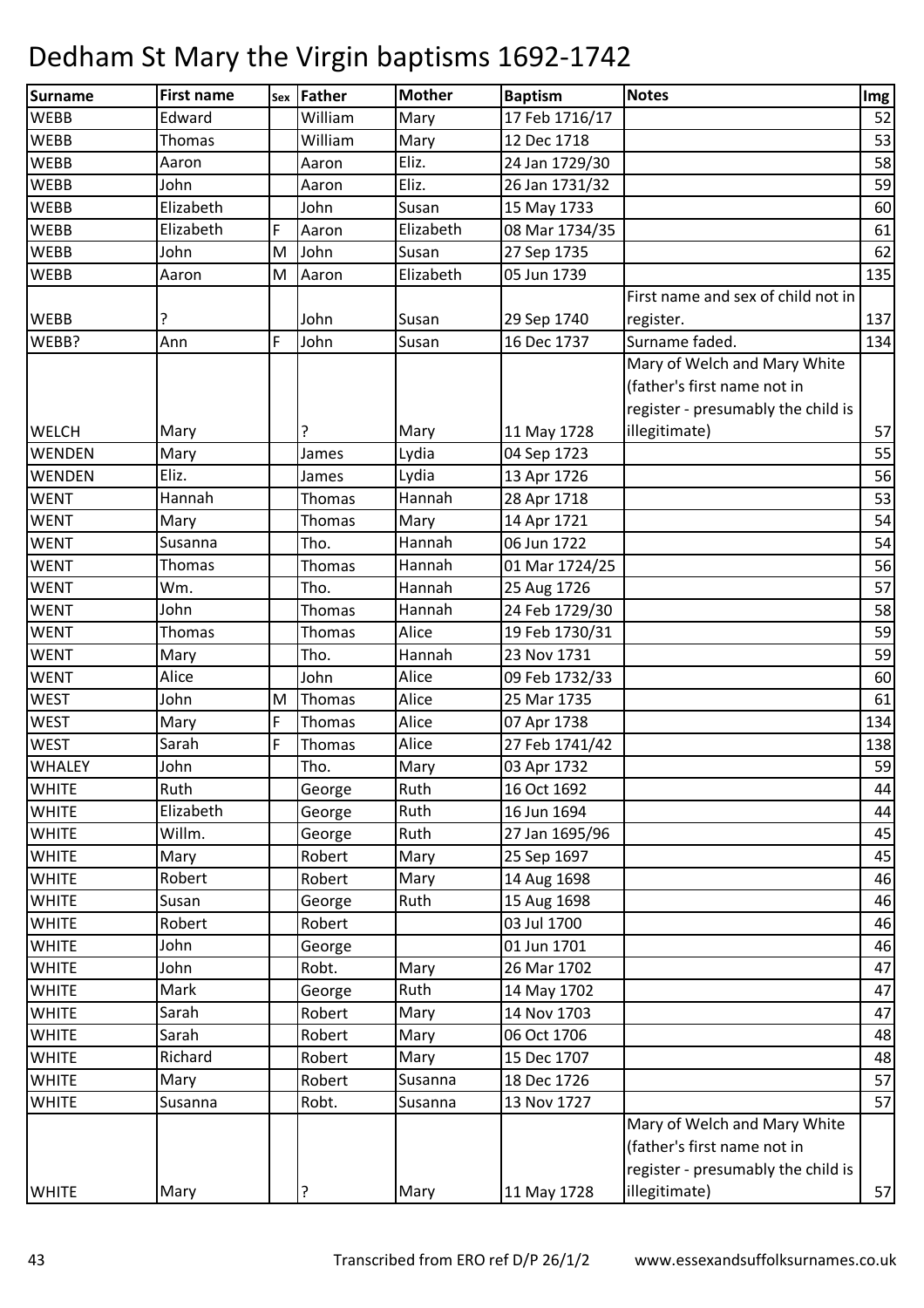| Surname          | <b>First name</b> |   | sex Father | <b>Mother</b> | <b>Baptism</b> | <b>Notes</b>                      | Img |
|------------------|-------------------|---|------------|---------------|----------------|-----------------------------------|-----|
| <b>WHITE</b>     | Robt.             |   | Robert     | Susanna       | 17 Dec 1728    |                                   | 58  |
| <b>WHITE</b>     | Nathaneel         |   | Rob.       | Susanna       | 26 Dec 1733    |                                   | 60  |
| <b>WHITE</b>     | William           | M | Robert     | Susanna       | 20 Nov 1735    |                                   | 62  |
| <b>WHITE</b>     | John              | M | Robert     | Susanna       | 28 Jun 1737    |                                   | 134 |
| <b>WHITE</b>     | Richard           | M | Robert     | Susanna       | 14 Jul 1740    |                                   | 137 |
| <b>WHITMORE</b>  | Henry             |   | Henry      | Mary          | 27 Jan 1695/96 |                                   | 45  |
| <b>WHITMORE</b>  | Walter            |   | Henry      | Mary          | 08 Apr 1698    |                                   | 45  |
| <b>WHITMORE</b>  | 2                 |   | Henry      |               | 02 Jun 1701    | First name not in register.       | 46  |
| <b>WHITMORE</b>  | Nathanael         |   | Henry      | Mary          | 06 Jun 1704    |                                   | 47  |
| <b>WHITMORE</b>  | John              |   | Henry      | Mary          | 19 Jan 1706/7  |                                   | 48  |
| <b>WILEY</b>     | Thomas            |   | Thomas     | Mary          | 23 Jan 1727/28 |                                   | 57  |
| <b>WILEY</b>     | George            | M | Thomas     | Mary          | 19 Feb 1733/34 |                                   | 60  |
| <b>WILKINSON</b> | Henry             |   | Henry      | Elizabeth     | 04 Feb 1717/18 |                                   | 52  |
| <b>WILKINSON</b> | Mary              |   | Simon      | Elis.         | 07 Nov 1724    |                                   | 55  |
| <b>WILTSHIRE</b> | Susan             |   | John       | Catharine     | 18 Aug 1706    |                                   | 48  |
|                  |                   |   |            |               |                |                                   |     |
| <b>WINCOL</b>    | Mary              |   | Thomas     | Penelope      | 16 Nov 1726    | The father is Mr Thomas Wincol    | 57  |
|                  |                   |   |            |               |                | Susannah of Joseph Lewis and      |     |
| <b>WOOD</b>      | Susanna           |   | Joseph     | Susanna       | 01 Oct 1710    | Susanna Wood                      | 50  |
|                  |                   |   |            |               |                | Saml of Elizabeth Worrall laid to |     |
|                  |                   |   |            |               |                | Saml Hyham born before            |     |
| <b>WORRALL</b>   | Saml.             |   | Saml.      | Elizabeth     | 01 Mar 1731/32 | marriage a Bastard.               | 59  |
| <b>WRENCH</b>    | Rebechah          |   | John       | Mary          | 01 Apr 1703    |                                   | 47  |
| <b>WRENCH</b>    | John              |   | John       | Mary          | 17 Feb 1704/5  |                                   | 47  |
| <b>WRENCH</b>    | Robert            |   | John       | Mary          | 11 Mar 1705/6  |                                   | 48  |
| <b>WRENCH</b>    | James             |   | John       | Mary          | 09 Jan 1707/8  |                                   | 48  |
| <b>WRENCH</b>    | Rachel            |   | John       | Mary          | 06 Oct 1709    |                                   | 49  |
| <b>WRENCH</b>    | Mary              |   | John       | Mary          | 30 Mar 1711    |                                   | 50  |
| <b>WRENCH</b>    | Anne              |   | John       | Mary          | 27 Mar 1712    |                                   | 50  |
| <b>WRENCH</b>    | Elizabeth         |   | John       | Mary          | 30 Jul 1713    |                                   | 51  |
| <b>WRENCH</b>    | Martha            |   | John       | Mary          | 02 Jul 1714    |                                   | 51  |
| <b>WRENCH</b>    | Thomasin          |   | John       | Mary          | 19 Sep 1715    |                                   | 52  |
| <b>WRENCH</b>    | Susanna           |   | John       | Mary          | 28 Oct 1716    |                                   | 52  |
| <b>WRENCH</b>    | Samuel            |   | John       | Mary          | 11 Dec 1717    |                                   | 52  |
| <b>WRENCH</b>    | Thomas            |   | John       | Mary          | 07 Sep 1724    | Out of sequence                   | 56  |
| <b>WRENCH</b>    | Mary              |   | John       | Mary          | 03 Oct 1732    |                                   | 60  |
|                  |                   |   |            |               |                | Daughter of John Wrench junr      |     |
|                  |                   |   |            |               |                | (the mother's name is smudged -   |     |
|                  |                   |   |            |               |                | might be Mary but hard to be      |     |
| <b>WRENCH</b>    | Ann               | F | John       | Mary?         | 09 Jul 1734    | sure).                            | 61  |
| <b>WRENCH</b>    | Robert            | M | Robert     | Mary          | 14 Mar 1736/37 |                                   | 63  |
| WRENCH           | James             | M | John       | Mary          | 27 Aug 1739    |                                   | 136 |
| <b>WRENCH</b>    | Ann               | F | John       | Mary          | 08 Apr 1741    |                                   | 137 |
| <b>WRIGHT</b>    | Ann               |   | Wm.        | Jane          | 22 Mar 1727/28 |                                   | 57  |
| <b>WRIGHT</b>    | William           |   | Wm.        | Jane          | 02 Sep 1731    |                                   | 59  |
| <b>WRIGHT</b>    | Mary              | F | William    | Jane          | 13 Feb 1734/35 |                                   | 61  |
| <b>WRINCH</b>    | Samuel            |   | John       | Mary          | 30 Aug 1722    |                                   | 54  |
| <b>WRINCH</b>    | John              |   | John       | Mary          | 24 Jan 1729/30 |                                   | 58  |